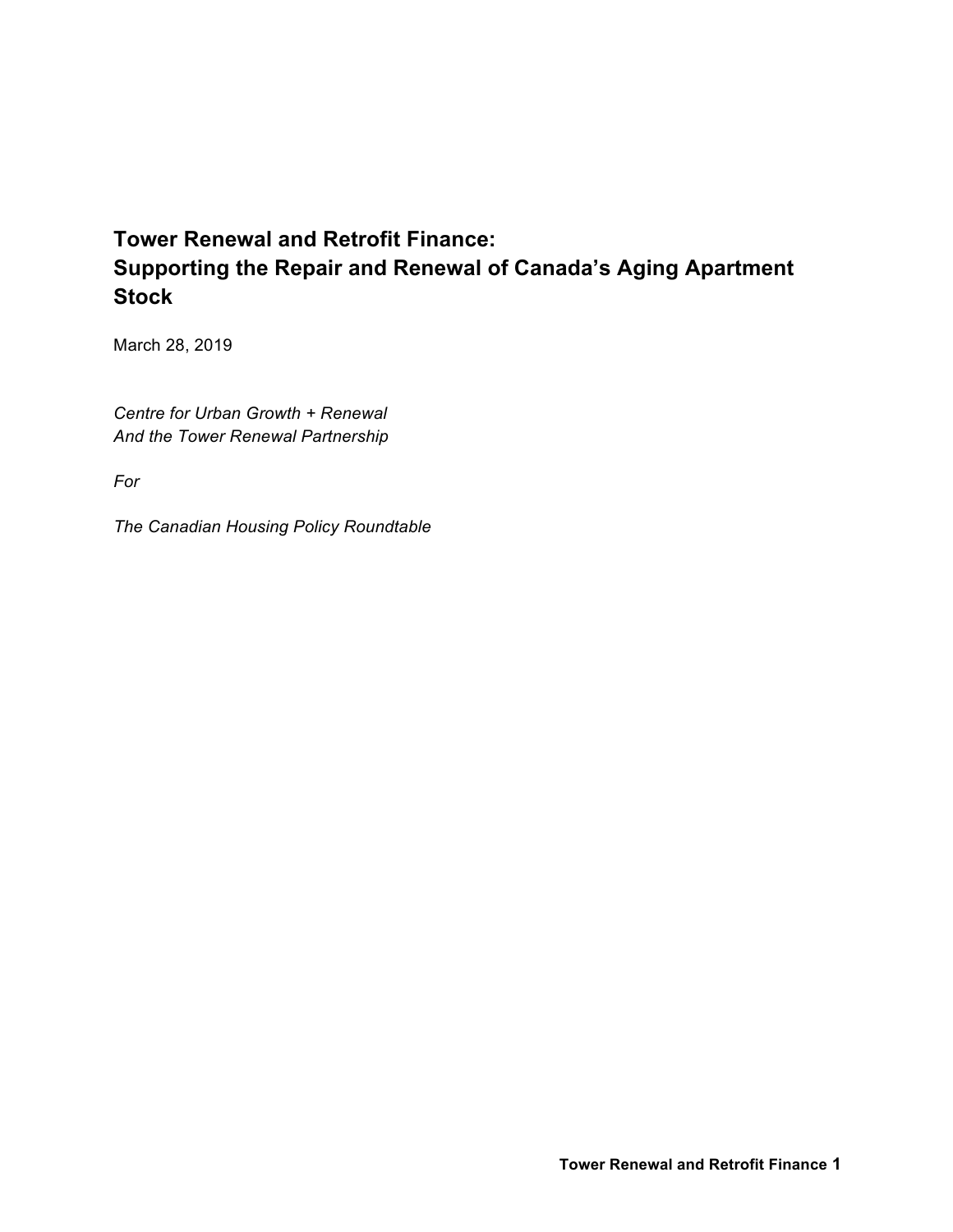#### *About the Canadian Housing Policy Roundtable*

The Canadian Housing Policy Roundtable (CHPR) is a group of leading housing thinkers committed to working across sectors to develop shared solutions to strengthen Canada's housing system.

It comprises perspectives from across the housing continuum, community organizations, foundations and academics and researchers. It is an independent table with diverse membership. Its members work together to advance the policy, research, and practices necessary to achieve the vision of Canada's National Housing Strategy. It contributes to and helps sustain the national conversation on housing system policy.

#### *About The Tower Renewal Partnership*

Tower Renewal is a model to transform Canada's remarkable stock of postwar apartment towers and their surrounding neighbourhoods into more complete communities, resilient and healthy places, fully integrated into their growing cities. Led by the Centre for Urban Growth + Renewal and supported by a group of core partners, the Tower Renewal Partnership is a collaborative initiative working to preserve and enhance this key housing through research, advocacy and demonstration projects. The Tower Renewal Partnership's goal is to enable reinvestment into these dynamic neighbourhoods, working toward building lower-carbon, healthier and more complete communities.

*This report was produced with the generous support of the Canada Mortgage and Housing Corporation and United Way Greater Toronto.*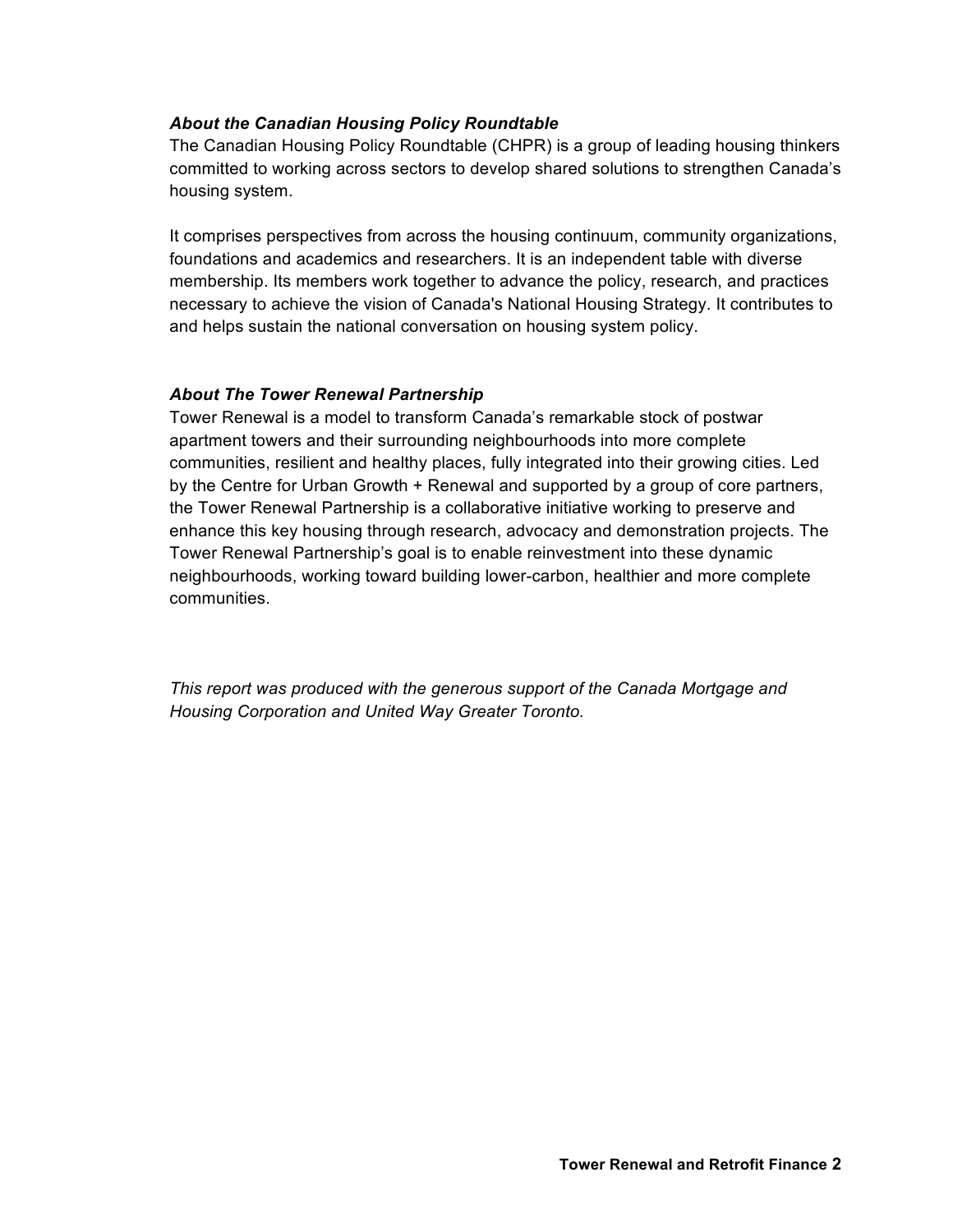**Introduction**

- **1. Motivating Tower Renewal - Executive Summary**
- **2. Study Context**
	- 1. Research Objectives
	- 2. Research Methodology

#### **3. Previously Recommended Tools and the NHS**

- 1. Financial Tools for Tower Renewal
- 2. Renewal through Co-Investment
- 3. Getting to 240,000 Repaired and Renewed Units

## **4. Financial Modelling**

- 1. Case Studies and Assumptions
- 2. Retrofit Levels
- 3. Modelling Debt Capacity
	- i. Baseline Debt Capacity
	- ii. Variables in Debt Product
	- iii. Rental Income Variability and Affordability
- 4. Modelling Retrofit Scenarios
	- i. No Existing Debt
	- ii. Existing Debt
- 5. Energy Back Loans
	- i. Energy Back Loans and Retrofit Levels
- 6. Modelling National Housing Strategy Retrofits
- 7. Retention of Net Operating Income
- 8. Findings

#### **5. Motivating Renewal and Retrofitting**

- 1. Description of Five Owner Types
- 2. Private Non-Profit Owners
- 3. Private For-Profit Owners and Investing in Retrofits
- 4. Private Sector Considerations for Retrofit Finance Tools
- 5. Engaging in Repair and Renewal: Four Scenarios

#### **6. Alternative Approaches to Supporting Private Sector Renewal: Mortgage Finance**

- 1. Mortgage Finance: Developing a Repair and Renewal Mortgage Tool
- 2. Designing a Repair and Renewal Mortgage Tool
	- i. Program Delivery
	- ii. German Model
	- iii. Program Auditing and Retrofit Standards
	- iv. Safeguarding Affordability
	- v. Program Uptake Considerations of Owner Types

#### **7. Key Challenges, Recommendations and Next Steps**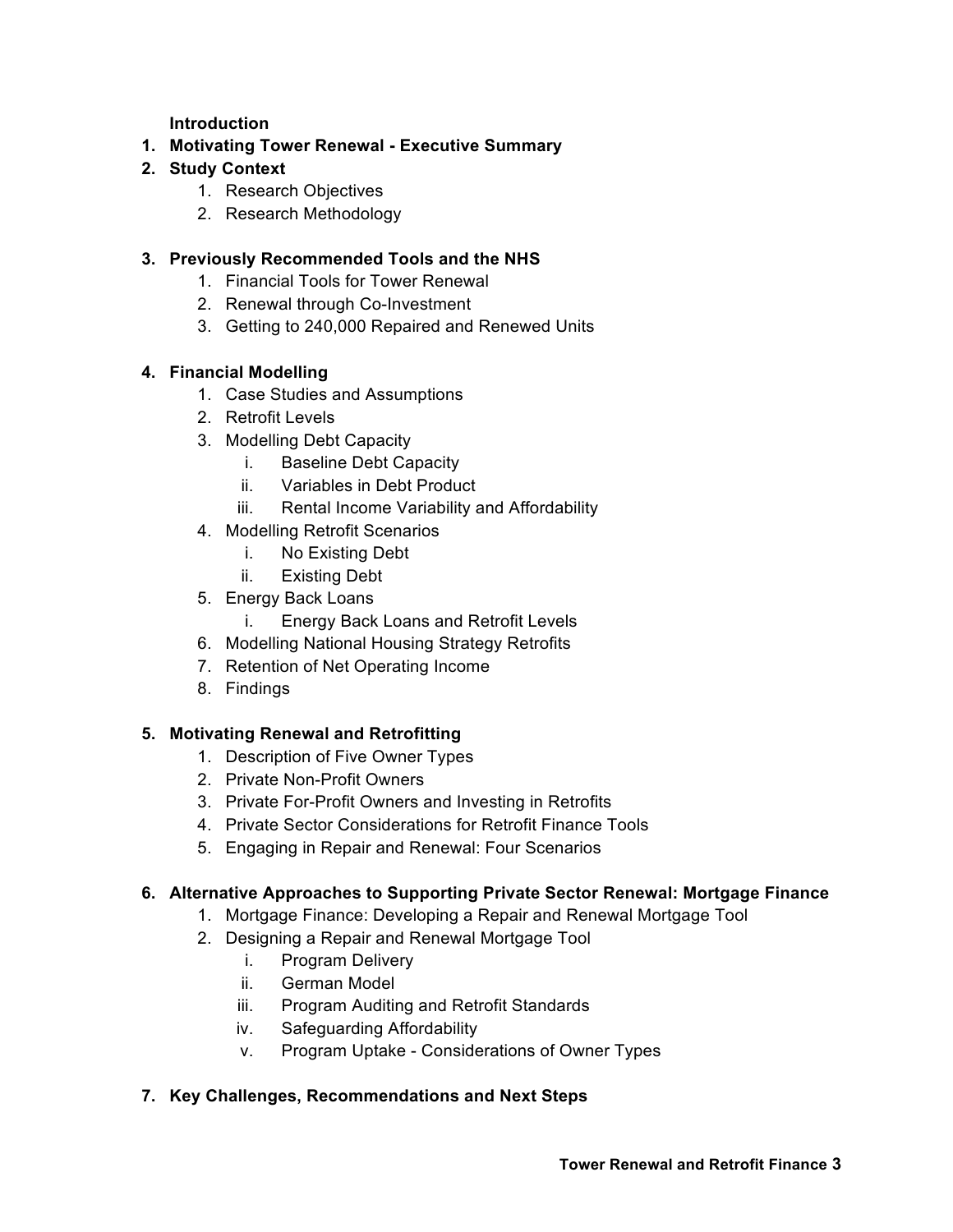- 1. Key Challenges and Considerations
- 2. Recommendations and Next Steps

# **8. Appendices**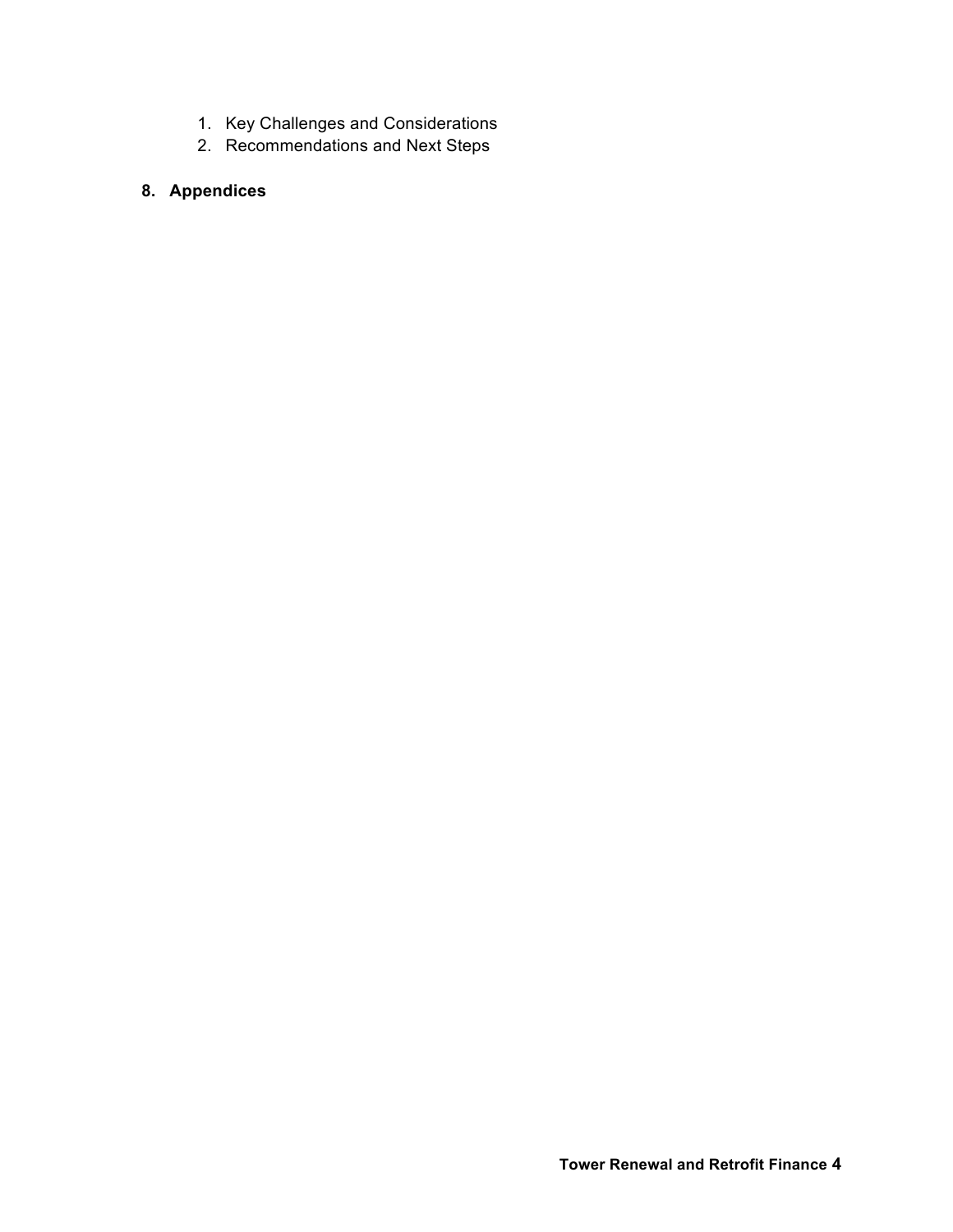# **Introduction**

On January 22, 2019 an apartment tower (260 Wellesley Street East) in the St. Jamestown neighbourhood of Toronto suffered a burst water supply pipe which caused a mass failure of the building's electrical system. Water, heat and power were shut off, resulting in the displacement of residents. This single building is home to about 1,000 residents who went without power for three days. The building failure was a result of systems reaching end of life – a condition indicative of aging systems found in thousands of buildings of similar type throughout Canada. Built in the apartment housing boom of the 1960 and 70s, these buildings are reaching a critical age. In buildings where critical investments have not taken place, more may go offline. Rehousing the residents from the loss of one tower in Toronto will put substantial pressure on an already saturated rental market, with many residents required to stay in motels, or double up with family. The loss of two, three, ten or more buildings could prove a disaster.

This housing is the backbone of the purpose built rental housing system in Canada. Beyond preventing the loss of this housing through managed neglect, this housing must be modernized to meet the changing demands of  $21<sup>st</sup>$  century Canada in response to changing demographics, a changing climate and contemporary expectations of life safety and public health.

This paper examines the scope and costs of retrofits that are needed to sustain and enhance this aging building stock. Retrofits range from base state of repair, upgrades to achieving contemporary barrier-free and life safety standards, and improvements to comfort and energy performance for low-impact and healthy housing. Moreover, this paper examines the financial capacity of building owners to engage in this work, and discusses considerations in overcoming the gaps currently limiting this investment.

Using different building owner types (private non-profit, small, mid-sized, large private investment funds and publicly traded owners) and an assortment of building conditions (rents, repair needs, state of repair/retrofitting), this study constructs 'typical' cases to evaluate. The cases are then modelled to analyse the economic impact of retrofitting on revenues, rents, profits and asset values, and to assess economic motivations and thereby identifying funding shortfalls. Importantly, this study places focus on public policy objectives related to housing, identifies market failures preventing action and proposes tools to close the investment gap.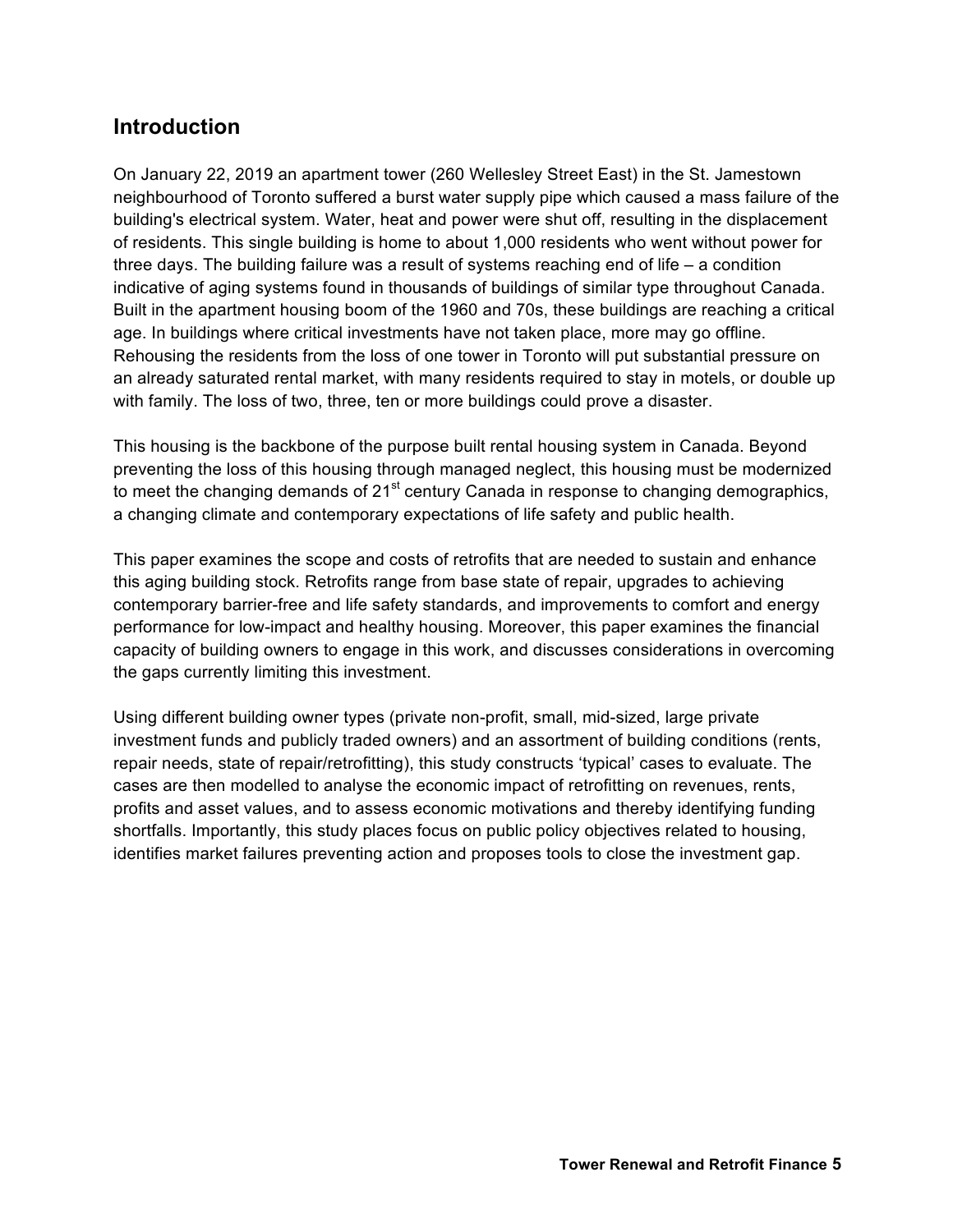# **Section 1: Motivating Tower Renewal - Executive Summary**

This study focuses on understanding the costs of engaging in key repair and renewal works, the financial capacity for building owners to engage in these works, and the factors motivating whether they will do so. The scope of repair and renewal works assessed here are directly linked to core federal policy objectives around housing quality, climate change mitigation, social sustainability, and housing affordability. The study looks at **a central paradox:** much of Canada's affordable multi-unit rental housing is privately-owned, and its affordability at risk due to deterioration or market forces. Moreover, investments to mitigate deterioration primarily rely on rent increases, further impacting affordability.

The study considered different multi-residential building owner types including private nonprofits, small and mid-sized private owners, large private investment funds and large publicly traded owners. Different levels of building conditions (rents, repair needs, etc.) as well as eight levels of retrofitting are assessed. Retrofit levels assessed include core state of repair investments, upgrades to meet current health and safety standards, and a range of energy retrofits from modest to best in class (See Section 4 and Appendix A).

Testing different levels of vacancy, debt capacity, available Net Operating Income (NOI), maintenance costs and market zones, financial modelling has provided the backbone to understanding the challenges of private sector participation in deep retrofits. Modelling retrofits, debt capacity and the use of NHS Tools such as the Co-investment fund has illustrated that the ability to finance deep retrofits while maintaining affordability will continue be a challenge. Economic motivations and financial capacity will limit the for-profit private sector's willingness to undertake retrofits that meet or exceed federal policy goals.

With the coordination of the *Canadian Housing Policy Roundtable*, several rounds of consultation engaged multi-residential building owners across Canada through the Canadian Federation of Apartment Associations. This provided the opportunity to have the study's financial modelling and owner motivations reviewed by those working in the industry.

#### **Observations and findings about the challenges of retrofitting are summarized below:**

#### **Financial Capacity and Performance**

● **The financial capacity of buildings vary significantly.**

The variable of rent zone, vacancy rate and maintenance costs between otherwise identical buildings results in a wide divergence in financial capacity. Some buildings have the financial capacity to engage in retrofit, while others do not.

● **Pre-existing debt significantly impacts ability to raise new capital for retrofit.**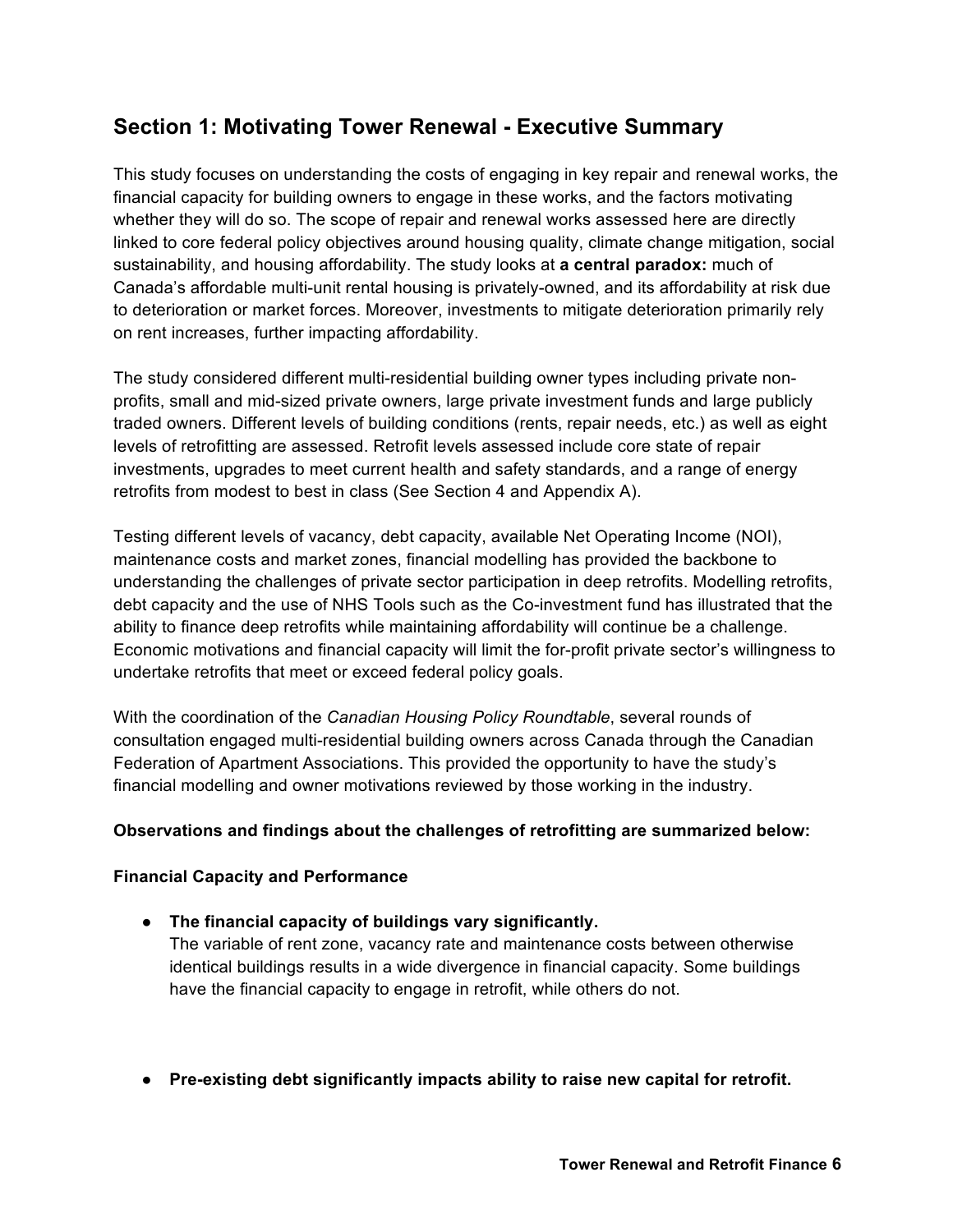Buildings that carry pre-existing debt are limited in their capacity to raise new capital for retrofit on an individual building basis. For most buildings, carrying pre-existing debt of 30% of their building value limits their capacity to leverage new debt toward Repair and Renewal by more than 50%.

● **The capital costs of deep retrofit is beyond the financial capacity of many owners. As a result, most buildings throughout Canada will not engage in retrofit without support.**

The financial modelling demonstrated that a significant financial gap exists in most retrofit scenarios. Without additional support to overcome this gap, retrofit activity may be limited. Additionally, the full use of building finance capacity will be limited by for-profit owner motivations seeking the best Return on Investment (ROI) for their investments.

● **Non-profit owners have a motivation and mandate to use their financial capacity toward repair and renewal, however they may be limited in their financial capacity to do so.**

Without the need to create and grow profit, non-profit owners have a unique ability to use a significant amount of free capital funds for repair and renewal.

● **For-profit owners evaluate projects based not only on financial capacity but also financial performance. Retrofits typically do not generate returns commensurate with capital needs and project risks, particularly when not relying on rent increases.**

While some for-profit owners may have the ability to raise capital through debt or equity, their motivation for doing so may be limited to investments which meet ROI criteria and not public policy objectives. As a result, retrofit activity may be limited in scope and tied to increased rent profiles and work with short payback periods.

#### **Repair and Renewal**

● **Engaging in comprehensive Repair and Renewal work is capital intensive.**

Base state of repair and required enabling works can have a significant impact on the cost and scope of repair and renewal. The degree to which these enabling, abatement and repair works are required is largely dependent on the base state of the building and the nature of the retrofit work undertaken. Buildings with substantive repair backlogs will likely require greater upfront investment for retrofits.

● **Distressed assets often have the least financial capacity to engage in Repair and Renewal.** 

Distressed assets require substantial investment to remain viable. In many cases, lack of financial capacity has contributed to the condition of distress, while deferred maintenance as a result of poor financial health compounds.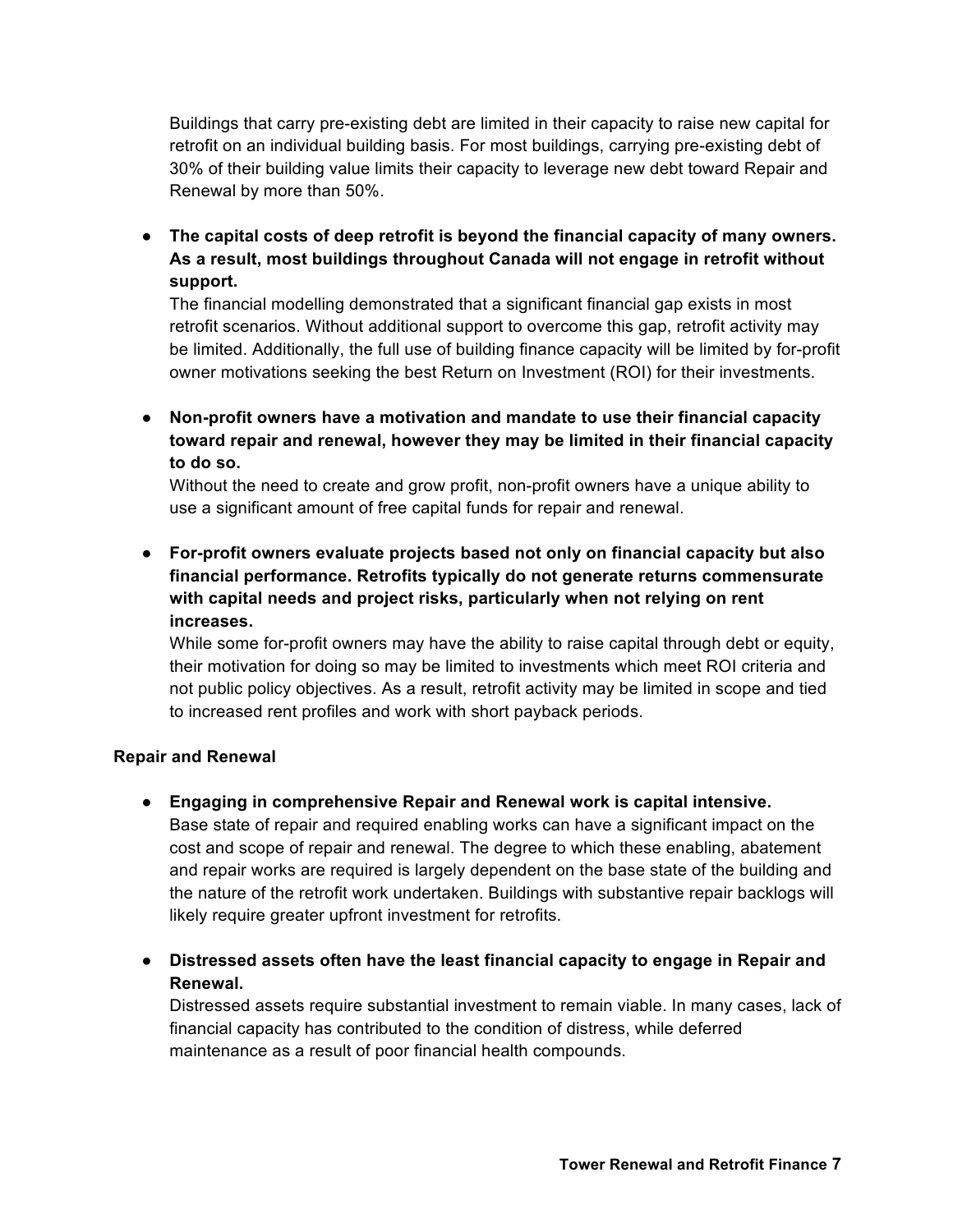● **Engaging in accessibility upgrades is highly capital intensive in existing buildings.**

Engaging in broad barrier free renovations is highly capital intensive, with little ROI. As a result, engaging in the full scope of accessibility work will limit the ability to engage in other critical repair and renewal activity.

● **State of Repair work can be augmented with Renewal scopes for safe, healthy and low-impact housing.**

There is an opportunity to augment critical repair work with retrofitting to achieve lowimpact and healthy housing. As a building would only undergo a major renovation once in a maintenance cycle, it is unlikely buildings would undergo additional retrofit measures once a State of Repair project has taken place.

## **Maintaining Affordability**

● **Rent increases have traditionally been used to fund repair and renewal which places pressure on affordability.** 

Rent profiles have a significant impact on the capacity to engage in retrofits. However, using rents as the basis to finance repair and renewal would place unhealthy pressure on many Canadian households living in these buildings who are currently financially stressed by the existing rent burden. Increases in rents in these buildings would negatively impact lower income households dependent on current rent levels. **Encouraging the use of rent increases to support retrofit activity should be avoided.**

# **Engaging in NHS Criteria Retrofits:**

- **National Housing Strategy Level retrofits require significant construction capital funds beyond the capacity of most building types without equity support.** Achieving an NHS level of retrofit will be costly. The suppressed financial capacity of buildings resulting from meeting program eligibility criteria will limit uptake. While maintaining affordability is paramount, increasing affordability, particularly in low rent zone areas may prove difficult.
- **In most cases, substantial equity contributions are required to fully fund retrofits.** In most scenarios tested, a financial gap, often substantial, exists in achieving renewal goals (including NHS public policy goals). These financial gaps could be closed through direct owner contribution, and complementary Provincial and Municipal support, however these will vary case by case. Federal equity support can provide the backbone and incentive for retrofit work across Canada.

#### **Potential Solutions:**

**Closing the Gap: Tools to engage in Repair and Renewal:**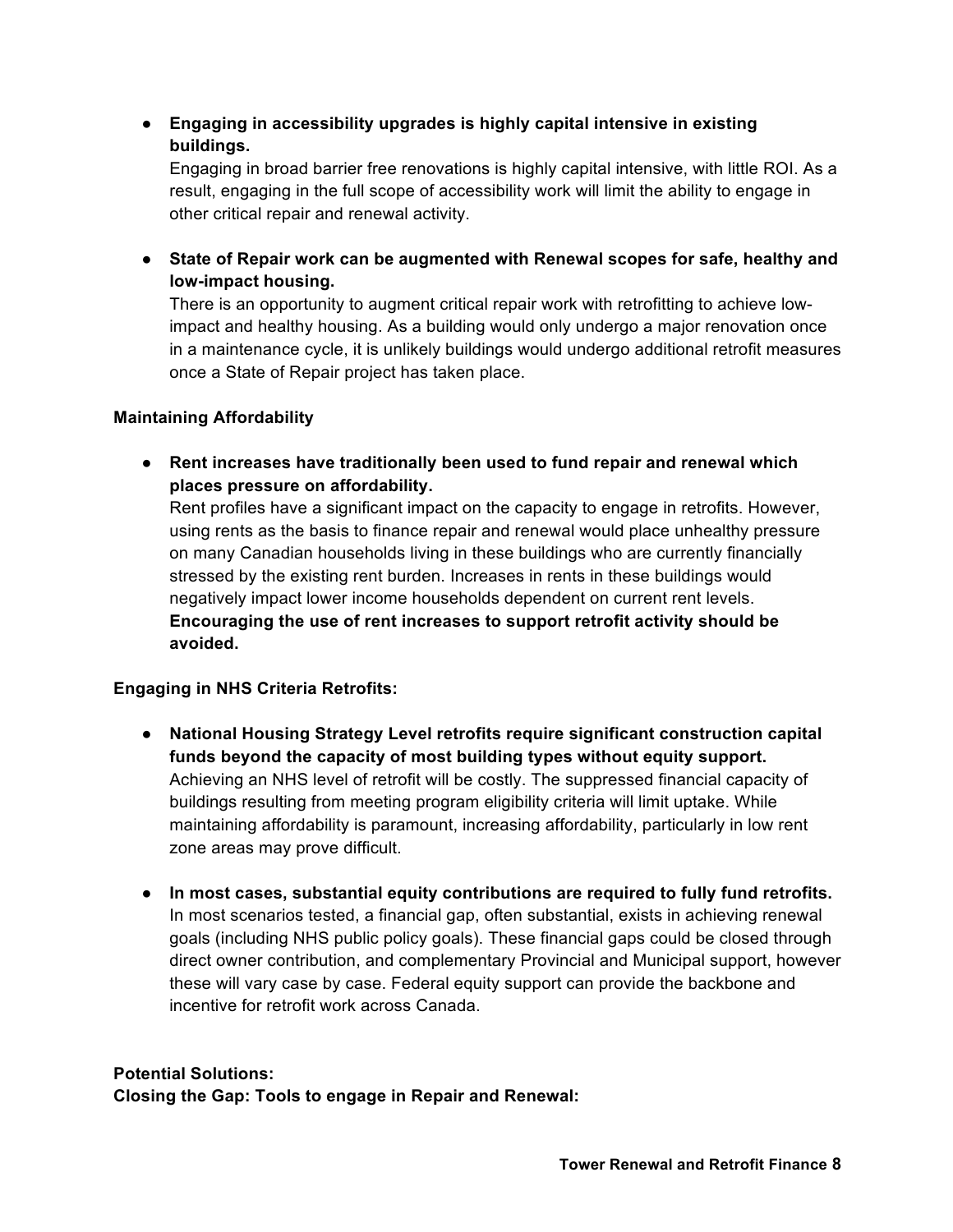| Retrofit Level                                                                                               | <b>Retrofit Costs</b> | <b>Owner Debt Capacity</b><br>(Assuming low vacancies,<br>low maintenance and debt<br>level as 30% of Cap Value) | Financial Gap (Excluding all<br>retrofit financing tools) |
|--------------------------------------------------------------------------------------------------------------|-----------------------|------------------------------------------------------------------------------------------------------------------|-----------------------------------------------------------|
|                                                                                                              |                       |                                                                                                                  |                                                           |
| Level A (Base State of Repair)                                                                               | \$8,706,356.92        | \$8,480,500                                                                                                      | \$225,857                                                 |
| Level B (Accesibility)                                                                                       | \$5,894,551.52        | \$8,480,500                                                                                                      | none                                                      |
| Level C (Life Safety)                                                                                        | \$2,845,673.42        | \$8,480,500                                                                                                      | none                                                      |
| Level D (Resident Resilience)                                                                                | \$2,706,324.73        | \$8,480,500                                                                                                      | none                                                      |
| Level 1 (Light Energy Retrofit)                                                                              | \$3,688,094.20        | \$8,480,500                                                                                                      | none                                                      |
| Level 2 (Medium Energy Retrofit)                                                                             | \$12,046,343.00       | \$8,480,500                                                                                                      | \$3,565,843                                               |
| Level 3 (Deep Energy Retrofit)                                                                               | \$20,152,569.13       | \$8,480,500                                                                                                      | \$11,672,069                                              |
| Level 4 (Best in Class Retrofit)                                                                             | \$32,206,256.20       | \$8,480,500                                                                                                      | \$23,725,756                                              |
| NHS Retrofit (Level B + Modified Level 2,<br>owner debt capacity takes into account 30%<br>units @ $80MMR$ ) | 14,314,786            | \$7,002,200                                                                                                      | \$7,312,586                                               |

## **Retrofit Cost Summary for a 238-Unit Apartment Building**

Capital costs for engaging in retrofit work is high and the finance capacity of building and building owners varies dramatically by location, characteristics and by owner type. Moreover, the motivation for owners to put their financial capacity toward Repair and Renewal is often evaluated by financial performance. This presents several challenges for engaging in this work.

To bridge these gaps, a suite of tools has been explored, some existing and some proposed. These tools have two purposes: to expand existing financial capacity; and to limit the need for use of existing financial capacity to undergo Repair and Renewal work.

# **1. Stretch Existing Debt Capacity:**

# **A. Expand Access to Repair and Renewal Low-Interest Finance:**

Provide widely accessible low-interest longer-term financing to stretch available debt capacity to those engaging in Repair and Renewal. Where debt is used to finance Repair and Renewal, this tool can ensure it is as an effective use of debt as possible.

# **2. Reduce the Need for Debt Service:**

Provide capital to Repair and Renewal projects without directly relying on building debt capacity or use of building cash flow for debt service, which is a significant obstacle for many owners. These tools include: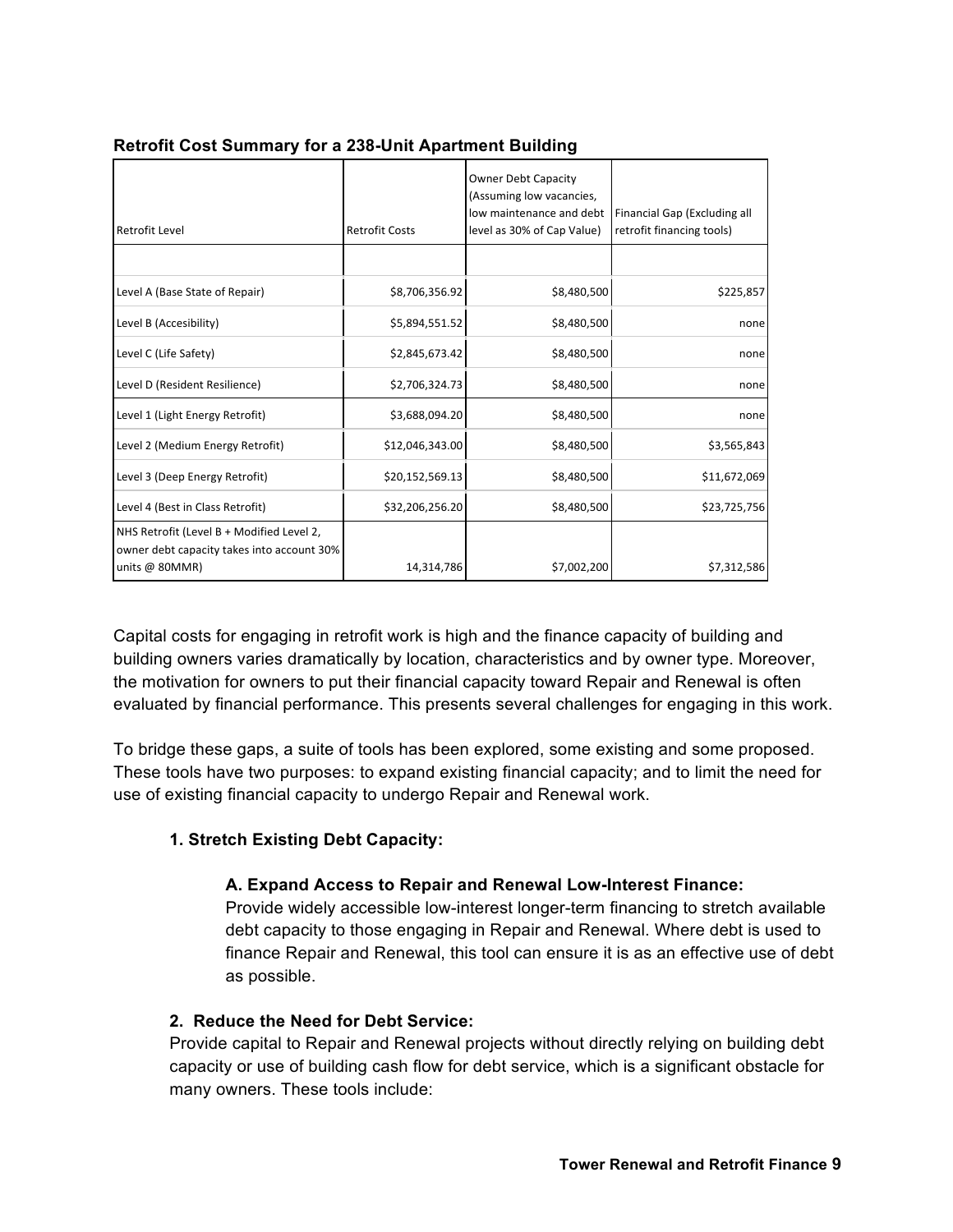## **A. Expand Direct Equity Contributions Programs (Grants)**

Strategically designed, grants can push investment and best practice when tied to performance requirements. Existing CMHC programs limit equity contribution to 15% of projects for private projects. Expanding this threshold, while calibrating grants to performance, and ensuring ease of access could motivate owner participation in retrofitting.

# **B. Develop an Energy-Backed Loan Product**

An energy-backed loan, which uses capital funds financed by long term energy savings, is an important tool to provide additional capital funds toward retrofit. While insufficient in isolation to finance deep retrofit, it can complement other sources of finance for additional stacked funding. This tool has broad appeal among owner groups, viewed as no cost debt and revenue neutral. These loans are tied to the energy performance of retrofits rather than the financial capacity of an individual building or owner.

# **C. Develop a Repair and Renewal Mortgage Refinance Tool**

A Renewal Mortgage Refinance tool as a mechanism for a broad range of private and non-profit owners to engage in repair and renewal. Through a reduced interest and prolonged amortization rates (2.5% over 35 years for example) a Renewal Mortgage tool will provide an operating incentive and vehicle to convey money towards renewal.

It is recommended that a Repair and Renewal Mortgage tool be made available for owners engaging in retrofit projects in line with public policy goals, and that these projects would remain eligible for existing project assistance, such as the NHCF.

It is also recommended that this proposal be further studied by CMHC to determine terms of delivery in terms of ease of use, broad uptake, and efficacy in meeting public policy goals.

# **D. Ensure Repair and Renewal Tools have Broad Eligibility**

To support broad uptake of Repair and Renewal work, ensure tools are broadly available to all owner types, and have clear terms and applications processes owners can build into their asset management planning processes.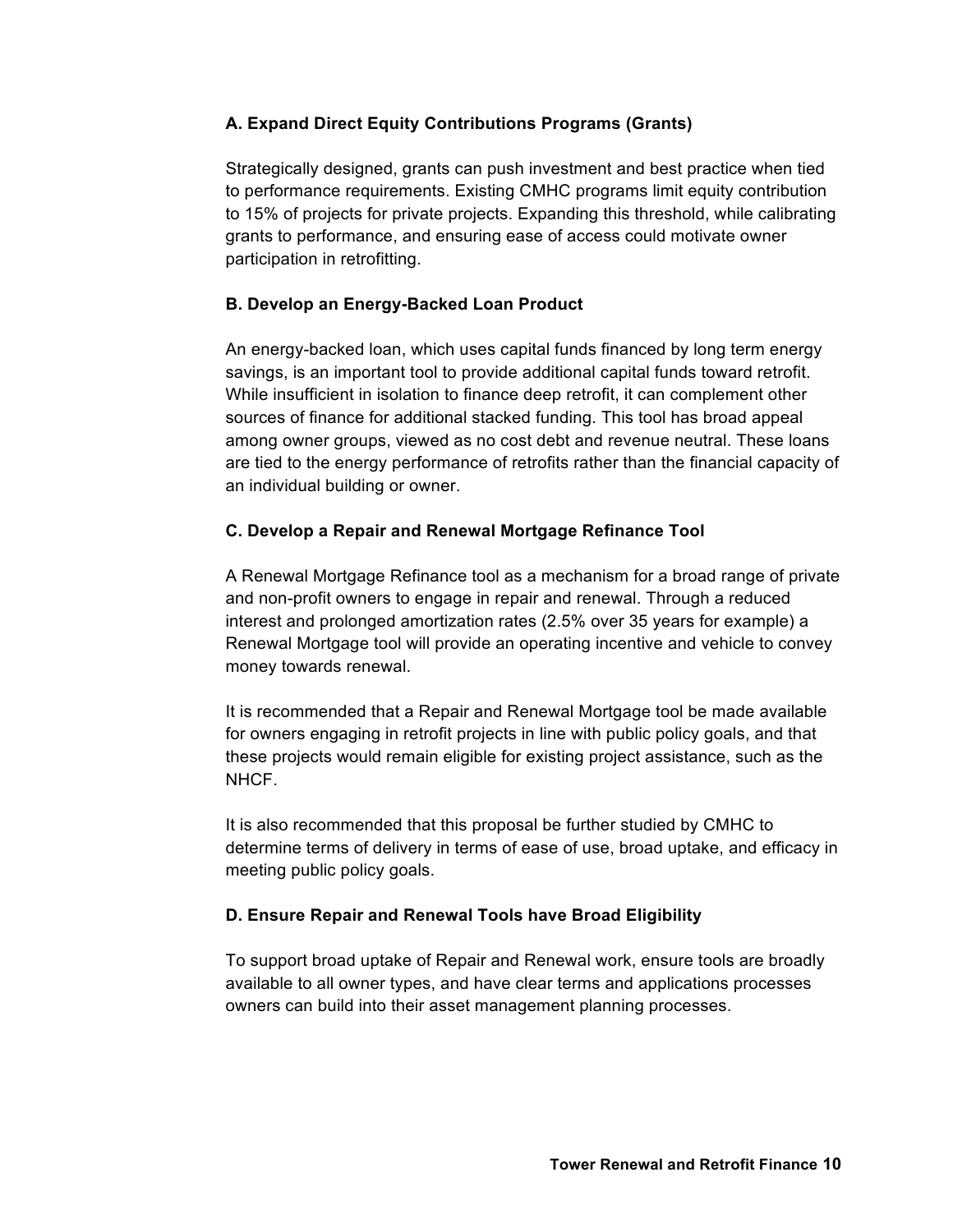#### **Additional Recommendations and Areas of Further Study:**

#### **Develop a Portfolio Approach to Repair and Renewal**

Access to federal Repair and Renewal tools at a portfolio scale could allow for expanded capacity and the capacity for longer term planning. Expectations related to public policy goals of Federal support could be addressed on a portfolio basis, rather than building by building, making eligibility more accessible. Whereas the lead times and planning to access federal funds is, at times, prohibitive on a single buildings basis, support of a portfolio of buildings could attract more sophisticated owner groups and expand uptake toward meeting Federal goals.

#### **Grow the Retrofit Industry with Demonstration Projects and Industry Support**

Success in engaging in renewal will be dependent on a capable retrofit industry ecosystem. The public sector is best positioned to lead this industry transformation through complementary initiatives, including:

- a. Support of Best-in-Class Demonstration Projects;
- b. Support of Industry adaptation through identification of products and training gaps for design, construction and building operations professionals and addressing them through industry support.

## **Empower Non-Profits to Acquire and Renew Private Housing Assets**

With a mandate to maintain affordability and improve housing assets, non-profits are well suited to be stewards of public policy objectives around affordability, climate change and accessibility. Non-profits could be supported in acquiring existing rental housing assets and conducting deep retrofits.

#### **Study Tax Treatment to Support Renewal**

A parallel study funded by the the City of Toronto found that refinements to tax treatments at all levels of government can support renewal activity in concert with CMHC programs. The following is recommended:

A. CRA depreciation rates should be calibrated to support renewal projects. For example, depreciation rates for capital work that meets public policy goals (affordability, accessibility, emissions) should be given similar depreciation rates to renewables, providing a tax incentives for this these investments; Federally, harmonizing resilience retrofits' capital cost allowance (CCA) rates with other low carbon investments, such as electrical vehicle charging stations (EVCS), would significantly improve incentives for deep retrofits. The CCA for resilience retrofits in multi-residential towers is 4-5%, while the CCA for EVCS is 30-50%.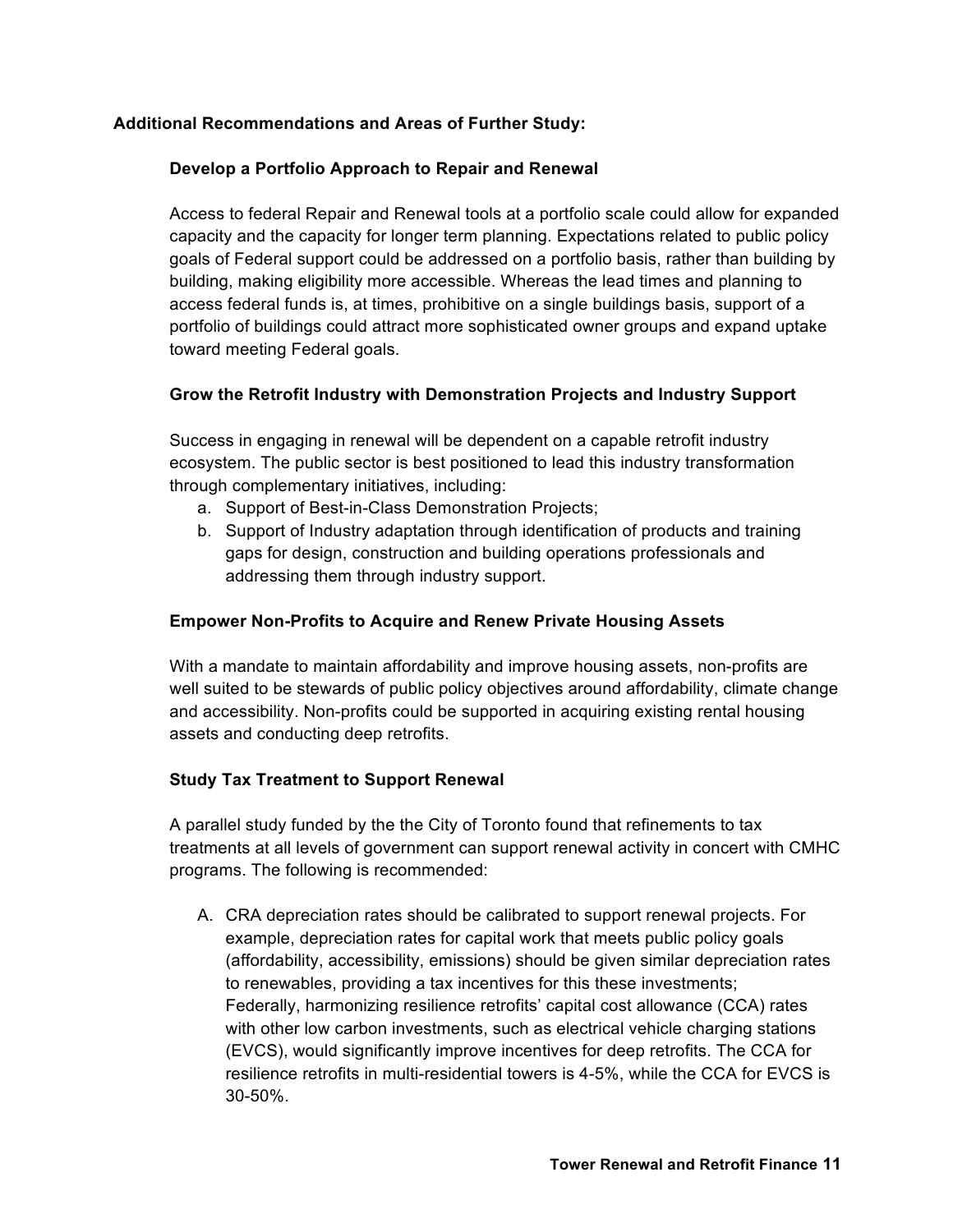- B. Property assessment rates post-retrofit should not unduly escalate property taxes. As an alternative, any increased project value created by meeting public policy should be tax increase exempt;
- C. Municipal tax rates for post-retrofit buildings should be eligible for residential tax rates, rather than multi-residential tax rates which in some municipalities is as much as three times higher. (See 2019 City of Toronto study for further details)

## **Provide Guidance for Renewal Standards**

The approach to altering existing buildings varies significantly across provincial and territorial Building Codes, resulting in a variety of interpretations with potential impacts on health, safety and resilience. Encourage retrofit projects to consult with guidance documents, model national codes (when complete) and demonstration case studies to ensure that learnings are shared and best practices are incorporated, tying GHG reduction with comfort, health and resilience, and construction with minimum disruption.

# **Study use of in-force performance standards related to health, safety and environmental impact**

Positive incentives alone may not be a sufficient driver for uptake. Meeting repair and renewal goals may require regulatory tools in addition to incentives, though impact on affordability should be carefully examined.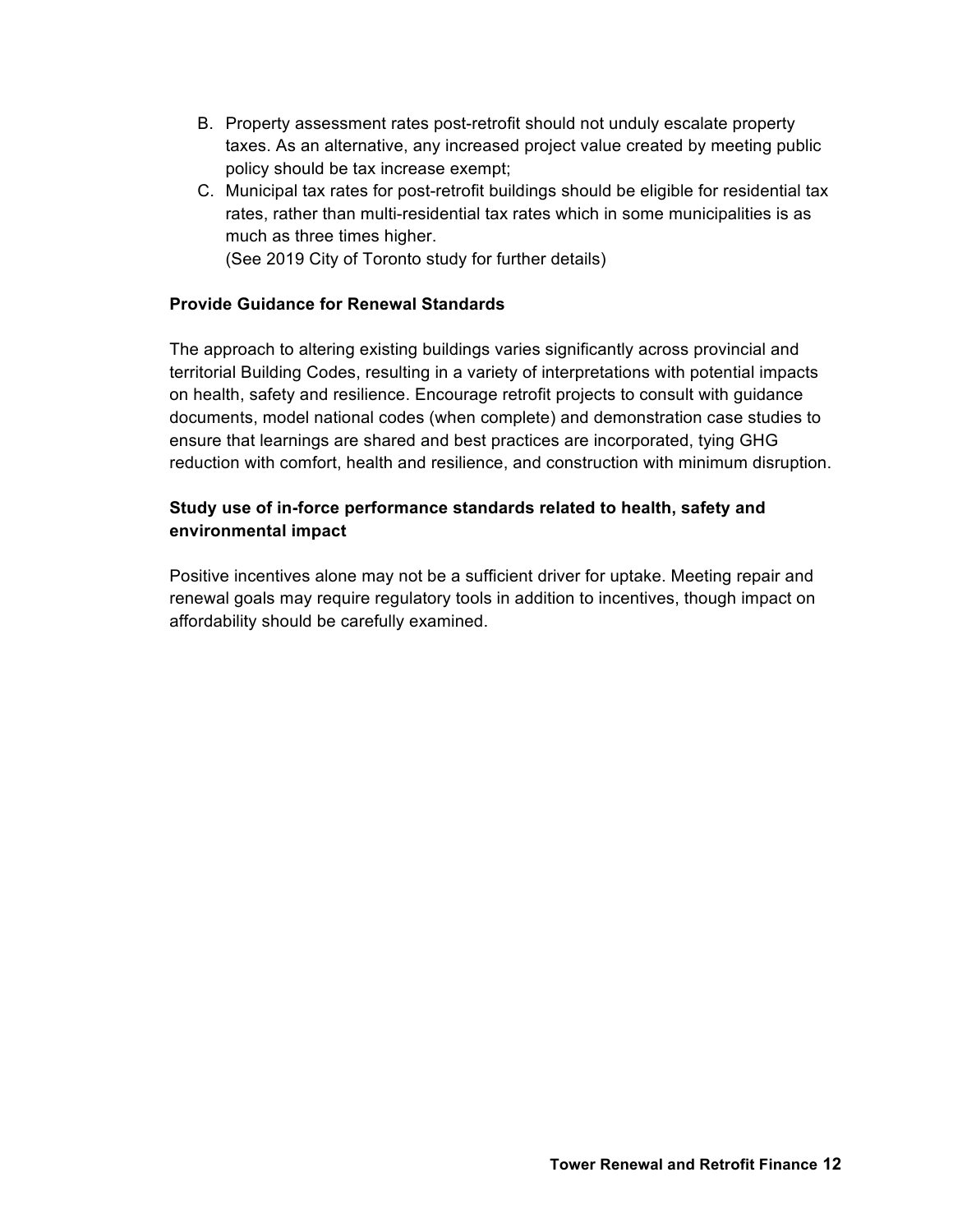# **Section 2: Study Context**

76% of Canada's purpose-built rental housing is over 35 years old. A substantial amount of this housing takes the form of large apartment 'towers' built in the post-war era in cities throughout Canada. For the most part, this housing inventory is privately owned. A substantial amount of it was developed using federal incentives during the 1960s and 70s. Today, this housing is aging, with significant market barriers to comprehensive reinvestment that maintains affordability. 'Tower Renewal' presents a strategy to provide low-carbon, socially-sustainable, and affordable housing.

# **2.1 Research Objectives**

The research provides information to assist with program design to achieve short- and long-term market penetration through the development of various tools, with parallel focus on both base and best-in-class levels of retrofit. The work assess how best to direct public support in the short term toward Tower Renewal goals, and the broader market transformation required to achieve widespread and high impact Tower Renewal in the long term.

The research builds on the findings of *Financial Tools for Tower Renewal*, a report released by the National Housing Collaborative and Tower Renewal Partnership ("TRP") in 2017 that proposed program design considerations for the National Housing Strategy. This includes further refinement of the base financial model to address: target goals of the NHS related to affordability, energy performance, and accessibility; various market segments and owner characteristics including investment class owners with dividend obligations, impaired debt capacity due to leveraged properties, and variables related to building state of repair. Together, these variables are assessed to outline the required financing conditions and grants required to meet NHS targets.

# **2.2 Research Methodology**

This research was created by conducting financial modelling based on reference data for a number of owner types and retrofit types. The scope of the work included:

- 1. Examine the scope, cost and impact at retrofit levels, from base state of repair to best in class low-impact and healthy housing;
- 2. Test the financial capacity to engage in Repair and Renewal of various building characteristics related to existing building state of repair to identify gaps;
- 3. Assess the motivations and financial capacity of not-for profit and for profit owners;
- 4. Test use of loans, grants, energy backed loans and other tools, such as special mortgage financing, to close financial gaps and stimulate Repair and Renewal activity across a wide range of owner groups.

The process also included extensive consultation. The draft findings were circulated among the Canadian Housing Policy Roundtable member organization and the review resulted in the identification of market segment gaps and additional potential financial tools. A draft report was then circulated among a group of private building owners and their feedback resulted in adjustments that further address owner behaviour. The financial modelling, and its analysis in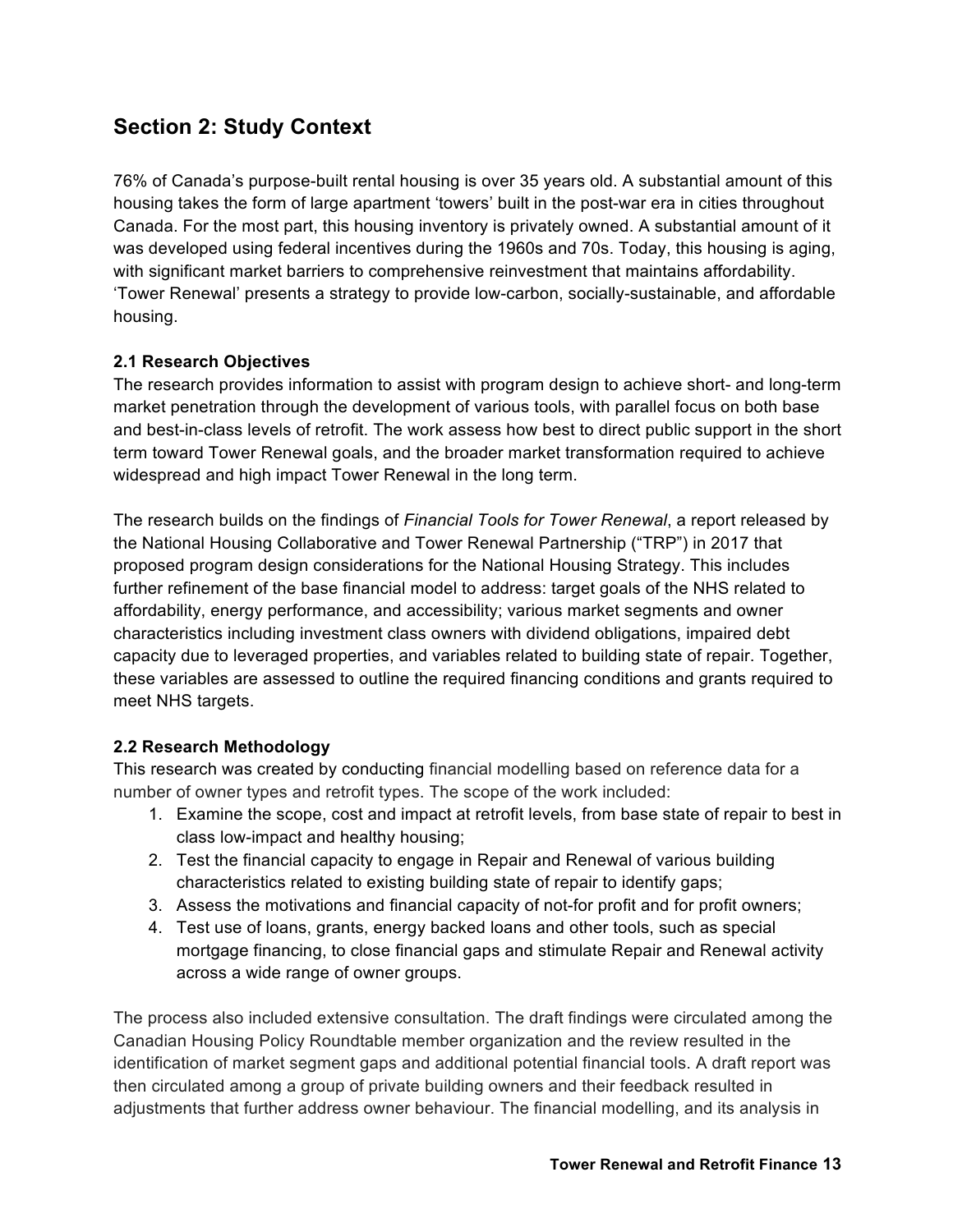tandem with stakeholder consultation, resulted in findings that understand and demonstrate the motivations of multi-unit residential building owners around retrofit and renewal.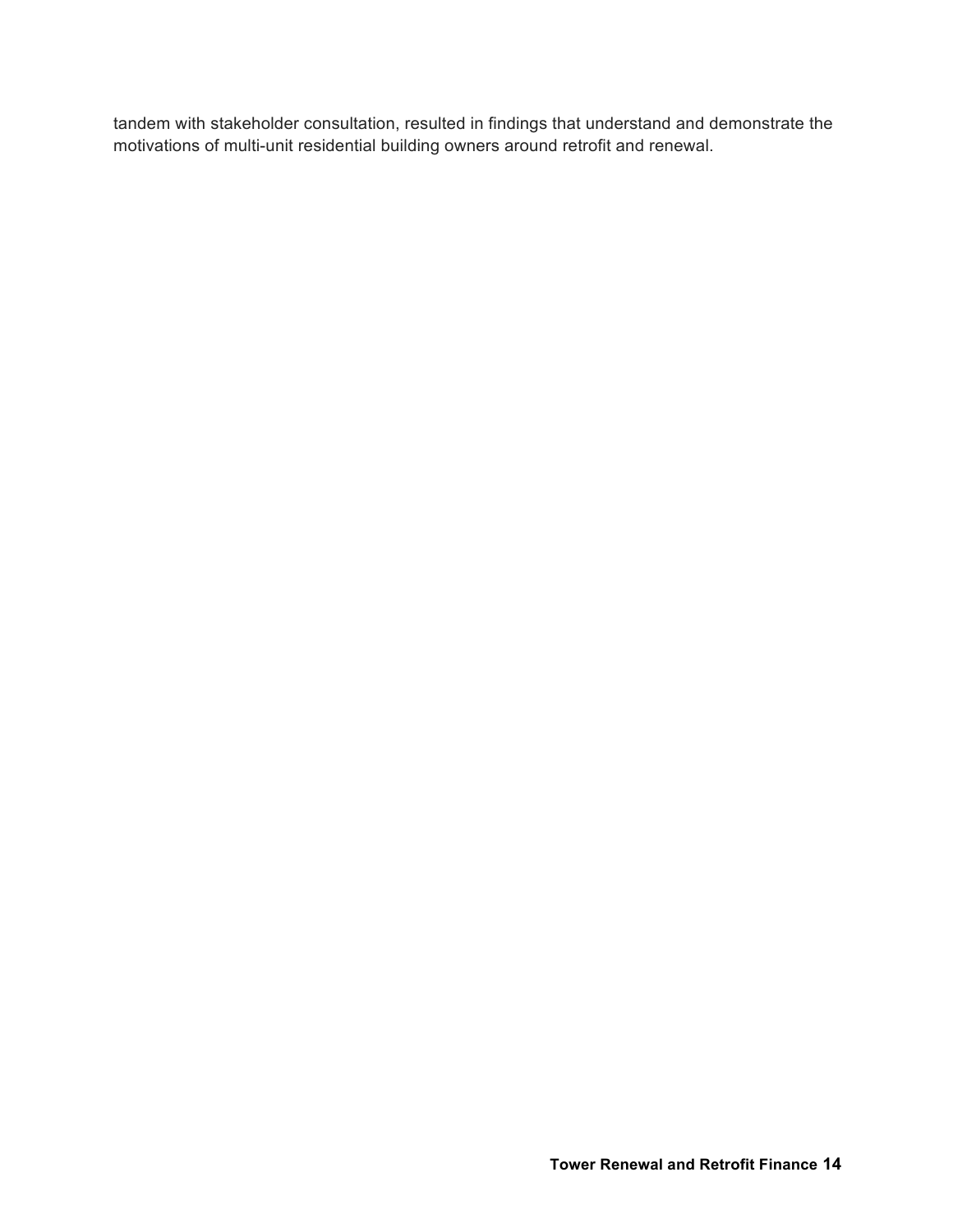# **Section 3: Previously Recommended Tools and the NHS**

# **3.1 Financial Tools for Tower Renewal**

Prior to the launch of the Canadian Federal Government's National Housing Strategy, the **Centre for Urban Growth and Renewal** released *Financial Tools for Tower Renewal*. Focusing on aging tower apartments and the economics of implementing Tower Renewal strategies, the study considered the costs and benefits of "deep retrofits" - energy retrofits that significantly reduce carbon emissions, improve the quality of life outcomes, extend the life of a building and are a key component of Tower Renewal.

The *Financial Tools* report reiterates the opportunity and importance of engaging in and accelerating Tower Renewal. In doing so, the report identifies the key barriers to industry-wide uptake of deep retrofits in residential buildings. Not surprisingly, cost is a key impediment. Deep retrofits can be expensive and involve complex construction projects that do not sufficiently increase revenues or reduce costs to the make investments economically viable. Commercial properties, on the other hand, have been subject to sufficient market and regulatory pressure to allow some level of retrofits to become business-as-usual. In apartment tower retrofits, as in the commercial leasing sector, the primary challenge is financial, not technical. Nevertheless, there is an urgent need and a long-term benefit to carrying out these types of deep retrofits.

*Financial Tools for Tower Renewal* concluded that a retrofit financing program was required to accelerate the deep retrofit market - not to mention meeting national housing resilience goals and Canada's climate commitments. To enable residential tower owners to pursue deep energy retrofits, the report recommended the introduction of a federal government-backed financial toolkit that included:

- Loans backed by energy savings: "Green loans" use post-retrofit energy cost savings to back a long-term loan. Common in other jurisdictions, this would be an opportunity for the federal government to support the creation of energy saving-backed products that provide a longer-term horizon. Government support is needed: although patient capital can be recovered over the long-term, the real returns on this type of investment will be lower and below market tolerance.
- Alternative debt: Alternative debt products at longer terms and lower interest rates can enable viable investment in housing retrofit that typical shorter term and higher rate commercial products cannot.
- Favourable interest rates tied to performance: The cost of loans has a significant impact on an owner's ability to carry out deep retrofits. Providing low interest loans only to applicants who meet policy objectives (such as maintenance of affordability and a certain level of GHG emission reductions) is another way to incentivize deep retrofits.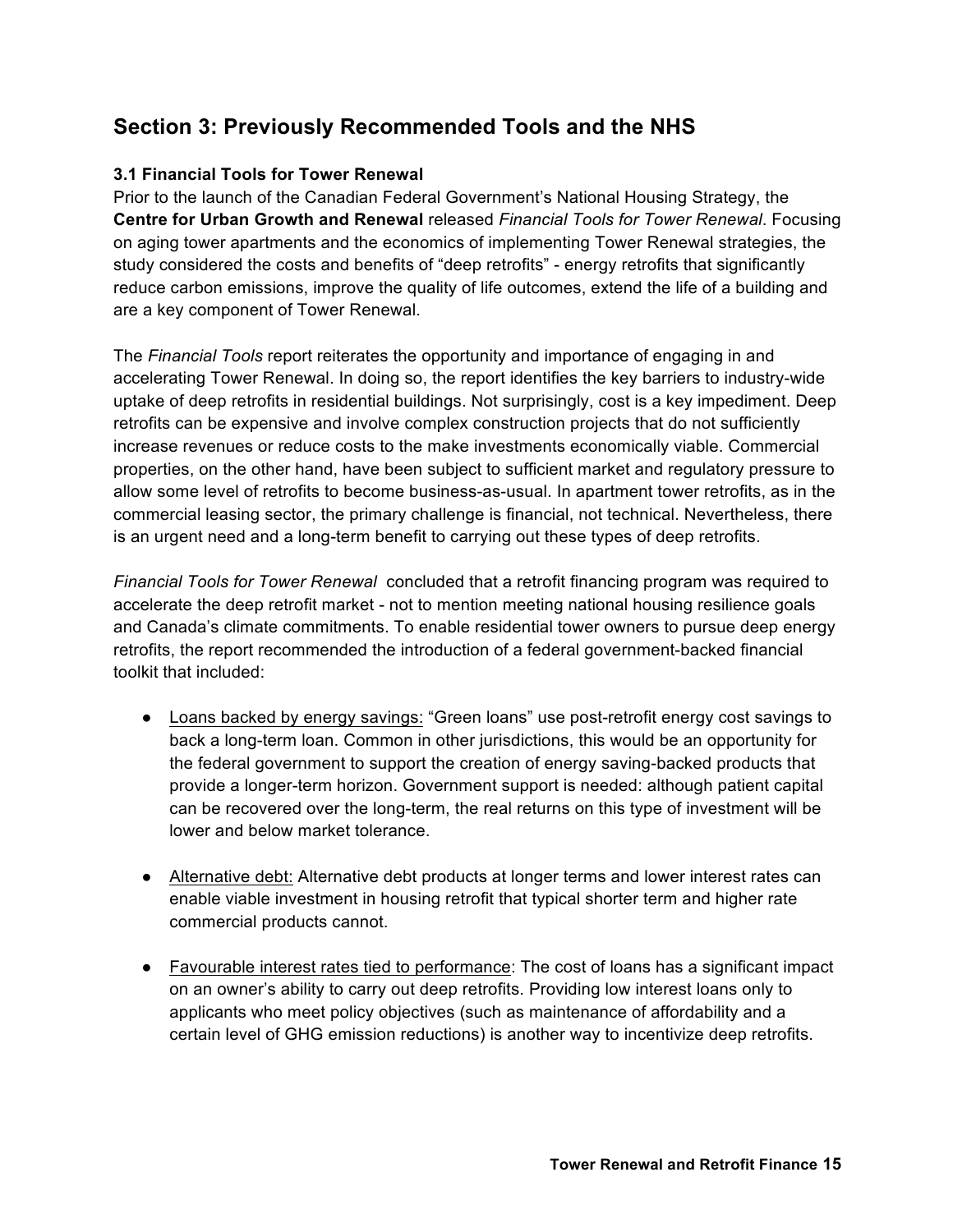● Performance-based grants: In many cases, additional capital support is needed to achieve deep retrofits. Like low interest rates, grants should be subject to a performance tests to ensure policy goals are being met through government investment.

These tools are further tested over the course of this study to assess their efficacy in relation to various owner types and building conditions.

# **3.2 Renewal through Co-Investment**

The NHS introduced a \$40 billion dollar investment in housing across Canada (recently increased to \$50 billion.) Housing targets identified in the NHS include:

- 530,000 households removed from housing need
- 100,000 new housing units
- 300,000 existing units repaired and renewed
- 385,000 community housing units protected
- 50% reduction in the number of chronically homeless shelters users
- 300,000 provided with a portable housing benefit

Among other areas, the government has committed to renewing existing community and affordable housing, providing some funding to accelerate Tower Renewal-based deep energy retrofits. Through the *National Housing Co-Investment Fund* (NHCF), the federal government allocated \$5.72 billion over 10 years to repair and renew 240,000 units of community and affordable housing through two primary tools:

- \$3.46 billion for low-cost repayable loans
- \$2.26 billion for capital contributions (grants)

The funding is available to non-profit community housing providers, the private sector and all lower levels of government (provinces, territories, municipalities and indigenous governments). Qualifying projects must be existing buildings whose primary use is residential and can include existing community and affordable housing (including indigenous community housing), mixed use market / affordable rental housing, shelters and transitional and supportive housing. Applications are accepted on a rolling basis, with funding being dispersed every two months.

To be considered for funding under the current Repair and Renewal Stream, applicants must meet certain levels of affordability, accessibility and energy efficiency:

- A minimum of 30% of units must remain below 80%of the Median Market Rental (MMR) rate for a minimum of 20 years
- A minimum of 20% of units must meet accessibility standards
- Projects must achieve a minimum of 25% decrease in energy consumption and GHG emissions

Available support varies depending on whether the applicant is a for-profit, a non-profit, an Indigenous group or a government entity: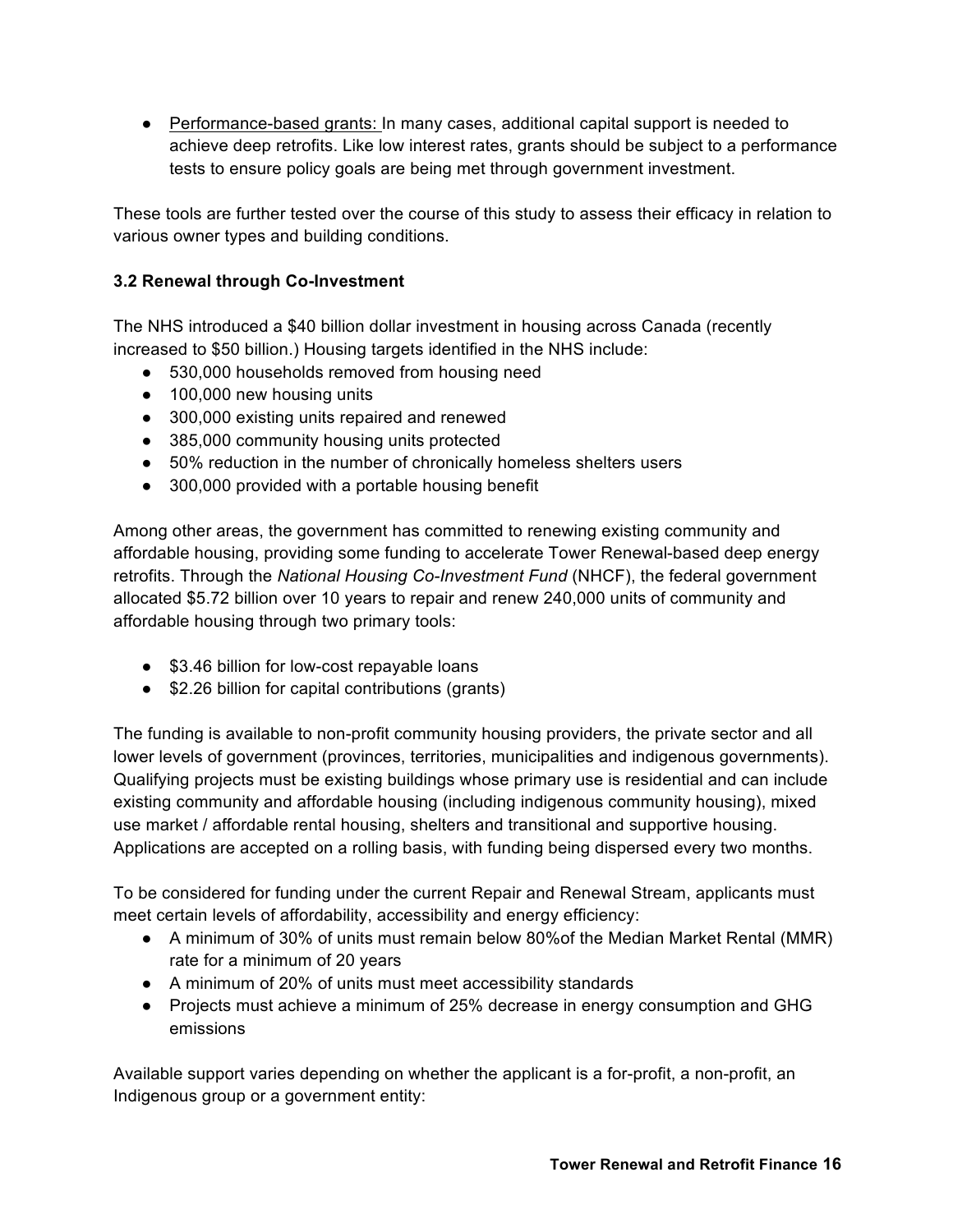## **Maximum Loans from CMHC**

- Co-operatives, non-profits, Indigenous groups can receive up to 95% of eligible costs (residential component);
- Provincial, territorial, and municipal government, and private sector can receive up to 75% of eligible costs (residential component).
- For all projects containing non-residential space and any borrower type can receive up to 75% of eligible costs related to the non-residential component.

## **Maximum Contributions from CMHC**

- Co-operatives, non-profits, Indigenous groups can receive up to 40% of eligible costs.
- Provincial, territorial, and municipal government can receive up to 30% of eligible costs.
- Private sector can receive up to 15% of eligible costs.

At the anniversary of the launch of the NHS during National Housing week, an update to the terms of the NHCF was released, creating a new category: urgent repairs. This category places focus on single item issues critical to maintaining housing, rather than holistic retrofits.

Detail of NHCF requirements and the recent update can be found in the appendix of this document.

These tools are provided as important background: however, the purpose of this study is to test financial capacity and effectiveness of repair and renewal tools generally, rather than a specific assessment of existing programs.

# **3.3 Getting to 240,000 Repaired and Renewed Units**

The funding attached to the NHCF will support the delivery of the first tranche of housing currently in need of renewal. The NHS program will kick-start nationwide demonstration projects over the next 10 years. Achieving the goal of renewing 240,000 units will require a broadened set of tools with additional funding. Furthermore, there are up to 800,000 units in apartments built before 1985 that either need renewal immediately or will need it in the near term future.

It is important to note that the majority of Canada's affordable housing is privately operated. Much of this housing was also built through federal support programs in the 1960s and 1970s (see Appendix C). Though the private building operators can qualify for funding from the NHCF, further private market support and incentivization will be required to meet the long-term goals of the NHS by encouraging private sector participation. This study examines gaps and potential tools to help get us to 240,000 units.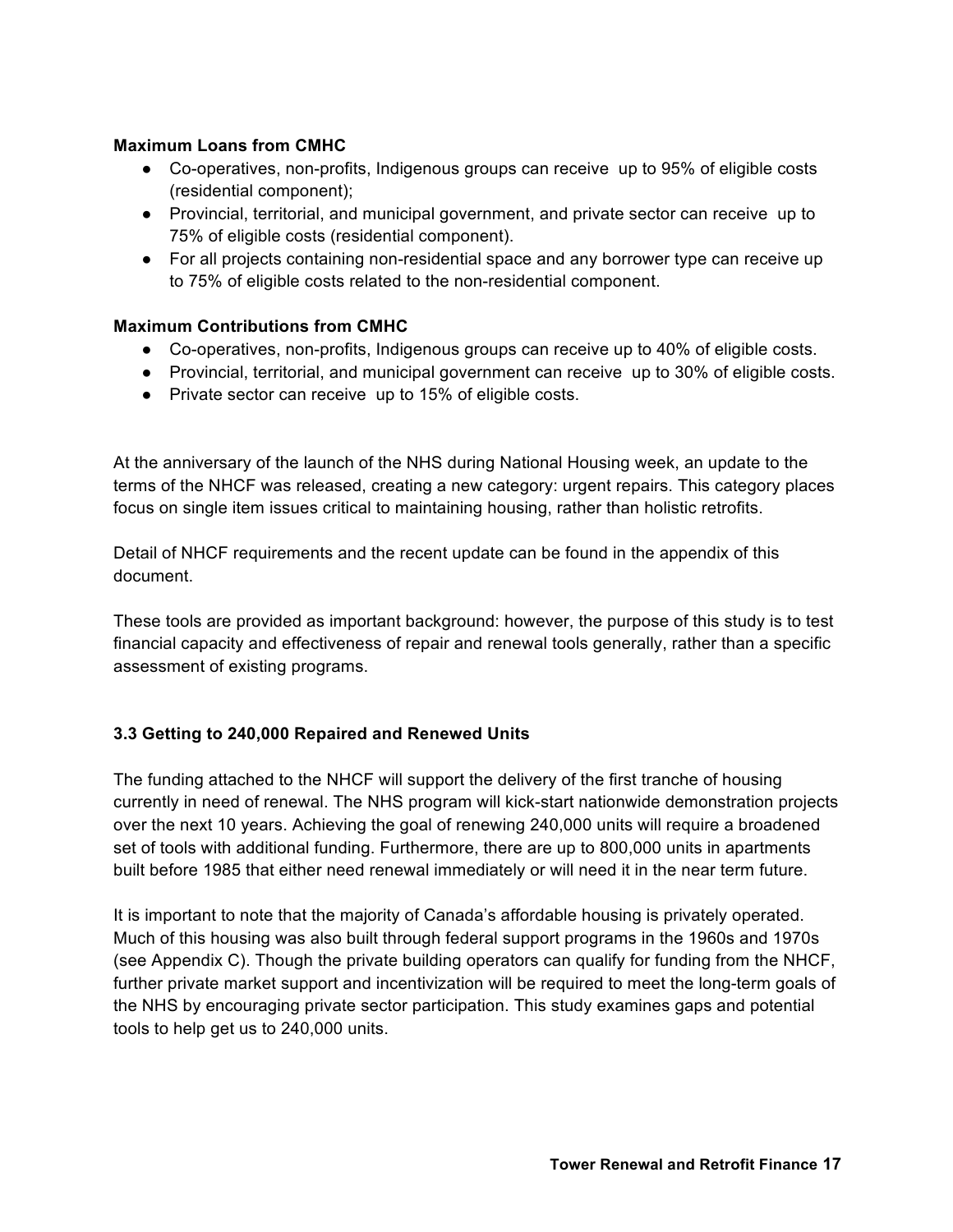# **Section 4: Financial Modelling**

# **4.1 Case Studies and Assumptions**

This section explores in detail the capital cost and financial capacity of building owners to undertake Repair and Renewal activity.

This section uses two key sources of data to undertake this analysis:

- 1) Capital cost information for various levels of Repair and Renewal and states of repair;
- 2) Financial operations data from representative buildings to evaluate debt capacity to engage in retrofit activity.

Using this data, two representative building cases (case studies) were created and used to test financial capacity; ability to engage in various levels of retrofit, and the impact of existing debt, rent profile, loan conditions and other variables that can play a role in the viability of engaging in building retrofit. These two case studies were developed to characterize a range of typical building conditions representative of those found in CMAs throughout the country.

The scenarios tested and assumptions used in this modelling are outlined below:

The base building used for this study consists of a 238 unit, 20 storey apartment built in the late 1960s. Whereas rent zone, vacancy and annual maintenance costs vary in Case 1 and 2, all other aspects of the building are treated as identical.

Building Case Study 1 is a well managed building with low vacancies, low yearly maintenance expenditures and rents commensurate with 100% of median market rent (MMR) in Toronto's North York Centre, a high market zone.

Building Case Study 2 is representative of a building facing challenges: 10% vacancy, higher yearly maintenance costs, and rents commensurate with 100 MMR in Toronto's Scarborough East, among the lowest rent zones in the Toronto CMA.

For each building case study, several scenarios and sensitivities were tested, including:

- Levels of current debt service (from 0 to 50% of current building capital value)
- Levels of desired retrofit (including eight levels described below)
- Total building debt capacity to finance projects using a "retrofit loan" of 25 years amortization at 3.8%
- The use of an Energy Backed Loan debt product (with and without carbon pricing included)

The analysis provides an understanding of:

- The costs of a range of retrofit levels
- Investment thresholds to fund projects using conventional tools, "retrofit loans" and energy backed loans.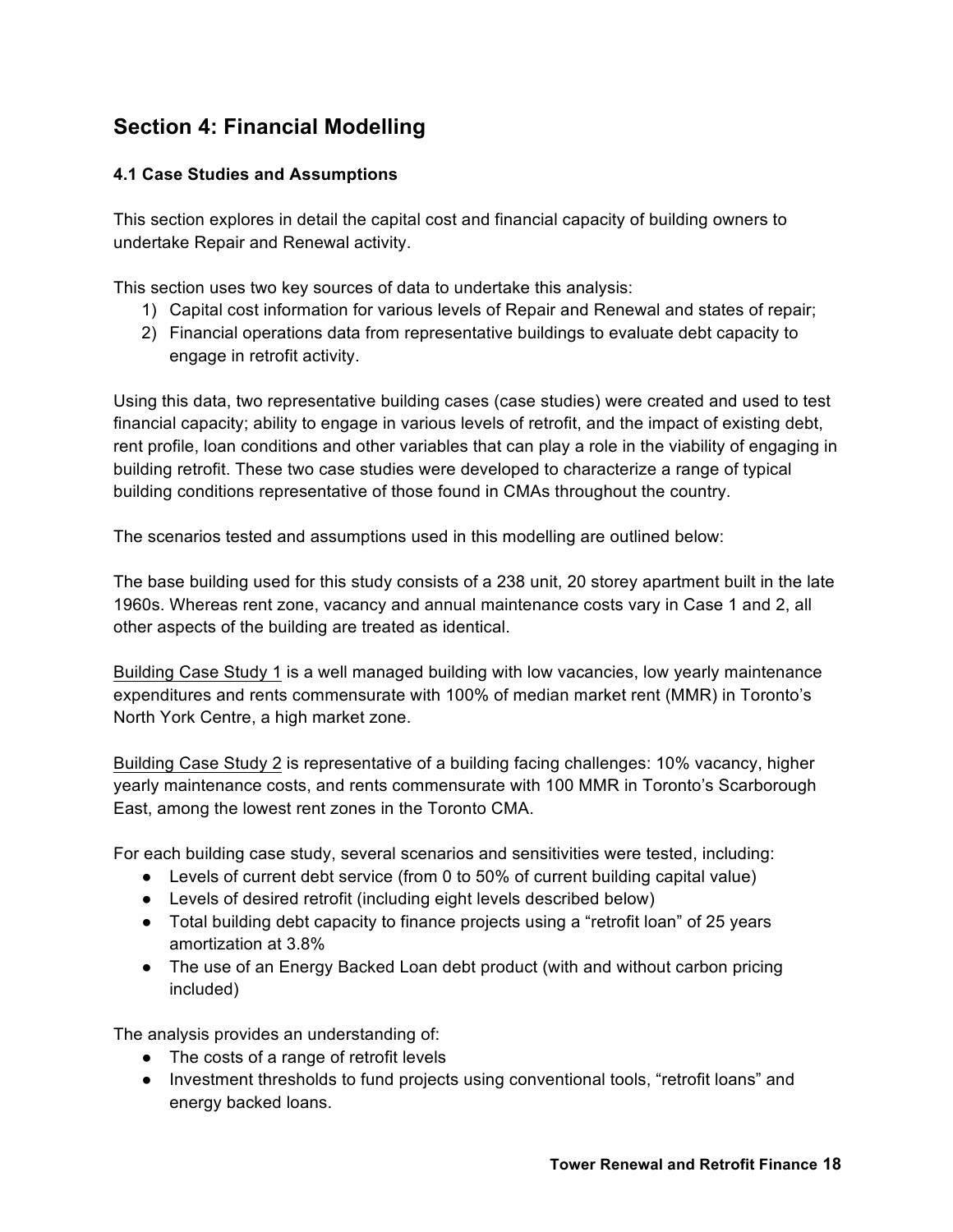- Additional equity support required to achieve various degrees of retrofits
- The potential for revenue increases through rehabilitation
- The impact on rents if retrofits were financed through rent increases (for comparison purposes)

## **4.2 Retrofit Levels**

To understand the costs of various levels of retrofit, a study was undertaken to model the construction scope required to achieve retrofit outcomes, and the capital costs required to undertake this work. This full study can be found in Appendix A, and is summarized below.

Levels of retrofit are broken into two categories:

- 1) State of Repair; and
- 2) Energy Retrofit

#### **State of Repair (Levels A - D):**

State of repair scenarios place focus on capital upgrades to ensure buildings remain in good service, are upgraded to meet today's expectations of life safety and accessibility, and are improved for resident health and community resilience. These measures exclude improvements toward energy efficiency which are addressed below. These measures are not cumulative but rather outline distinct scopes of work. A complete list of measures can be found in Appendix A.

The degree to which buildings undergo work described in Levels A-D will largely be dependant on the existing state of the building. In some cases, enabling works will higher in poorly maintained buildings and less in buildings that have had more routine attention.

Four types of work were tested in this category. They include:

#### A: Base State of Repair

This scenario accounts for the complete repair and replacement of all major building systems, addressing all "end of life" items in the case study building. Measures include mechanical and electrical system replacement including risers and distribution systems and related enabling works, balcony slab edge repair and balcony guard replacement, mould remediation, underground parking membrane replacement and other critical maintenance and system replacements.

The total cost for this work, including contingency, is \$8,706,357, or \$37,854 per unit.

#### B: Accessibility

This scenario anticipates the provision of CMHC expectations of accessibility, providing fully barrier free units for 20% of the building, as well as modernized elevators and entryways to enable barrier free path of travel throughout the building. A detailed overview of required renovation work to achieve accessibility goals can be found in Appendix B. The total cost for this work, including contingency, is: \$5,894,552, or \$25,628 per unit.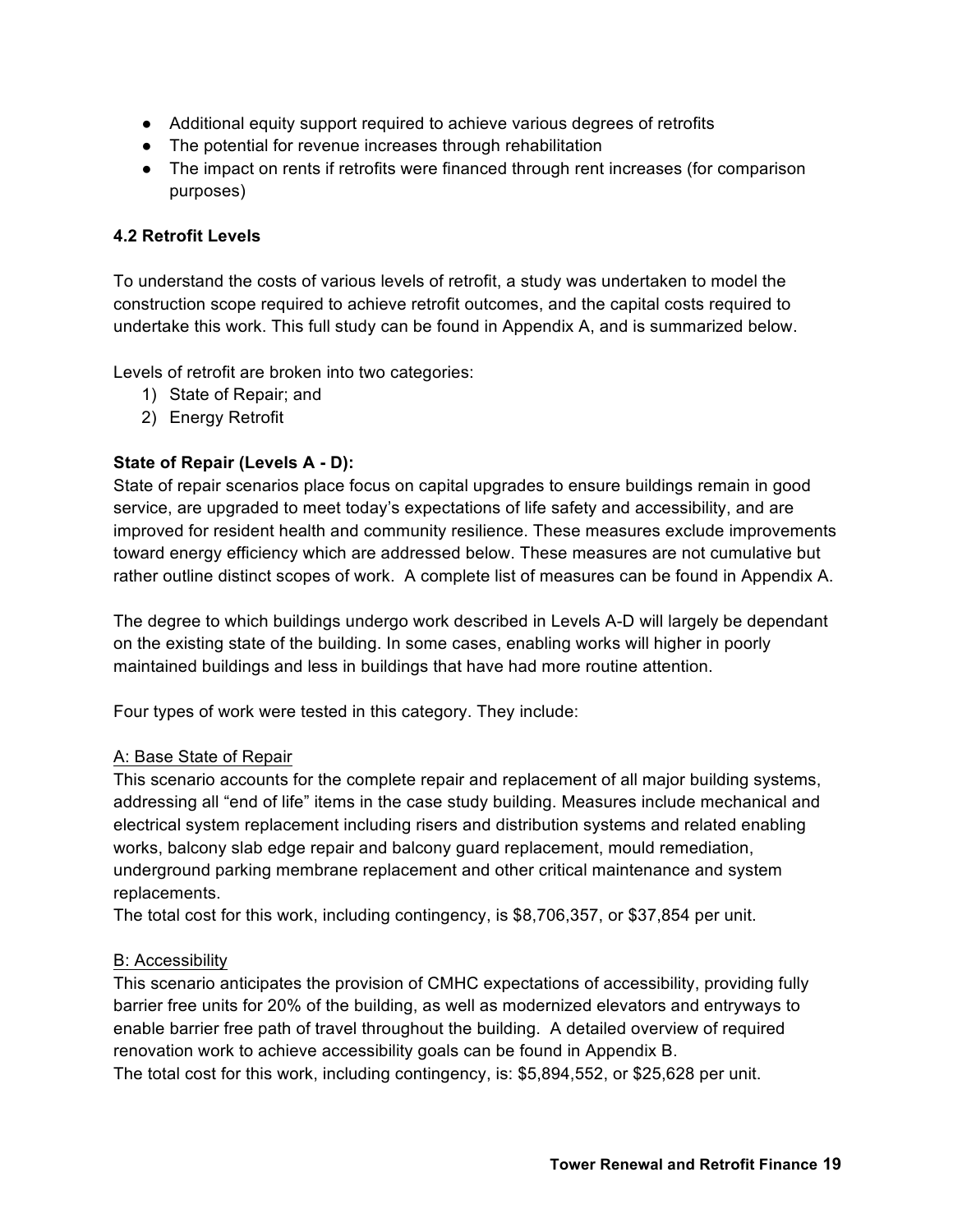## C: Life Safety Upgrades:

This scenario accounts for upgrades to life safety to meet contemporary standards, including provision of sprinklers throughout the building and in each suite, a modernized fire alarm system and new back-up generator.

The total cost for this work, including contingency, is: \$2,845,673, or \$12,372 per unit.

## D: Resident Resilience

This scenario engages in measures which improve resident and building resilience, beyond those measures discussed in Levels A-C, as well as excluding measures captured in energy retrofit measures captured below. These include elevator replacements; modernized common areas, including community space upgrade for use as cooling room in extreme weather; the provision of in-suite thermostat controls and ceiling fans to improve summer overheating; and improved outdoor amenity for community activity.

The total value for this work, including contingency, is: \$2,796,325, or \$11,767 per unit.

Taken together, the total costs of Level A-D is **\$20,152,907 or \$87,621 per unit.**

## **Deep Energy and Comprehensive Retrofit (Levels 1 - 4):**

These four scenarios describe a various degrees of energy retrofits. These levels are cumulative and include selective items from Levels A - D above that are required to achieve a comprehensive retrofit to the degree required for the scenario. Scope for these levels include modernizing building envelope and mechanical and electrical systems for enhanced building performance, inclusion of suite thermostat controls and building automation systems, as well as related enabling works and non-energy system modernization such as life safety systems and elevator replacements. A complete list of measures can be found in Appendix A. These levels are cumulative.

#### Level 1: Light Energy Retrofit

The Light Energy Retrofits focus on reducing water and electricity consumption, as well as making like-for-like replacements of HVAC equipment for modest reductions in natural gas usage. Scope includes use of LED lighting, water-use reducing fixtures, as well as complete replacement of mechanical air handling units and hydronic system and domestic hot water boilers. Envelope upgrades are limited to re-sealing existing windows and exterior doors. Level 1 Retrofits achieve GHG reductions in the range of 10-20% This level of retrofit is becoming more common in properties throughout Canada.

The total cost for this work, including contingency, is: \$3,688,094 or \$16,035 per unit.

#### Level 2: Medium Energy Retrofit

The Medium Energy Retrofit is a combination of maintenance and enhancements, engaging in a comprehensive systems retrofit including provision of direct suite ventilation, the provision of window shading and ceiling fans for passive cooling, and full window and exterior door replacement. This retrofit also includes envelope maintenance and repair items from Levels A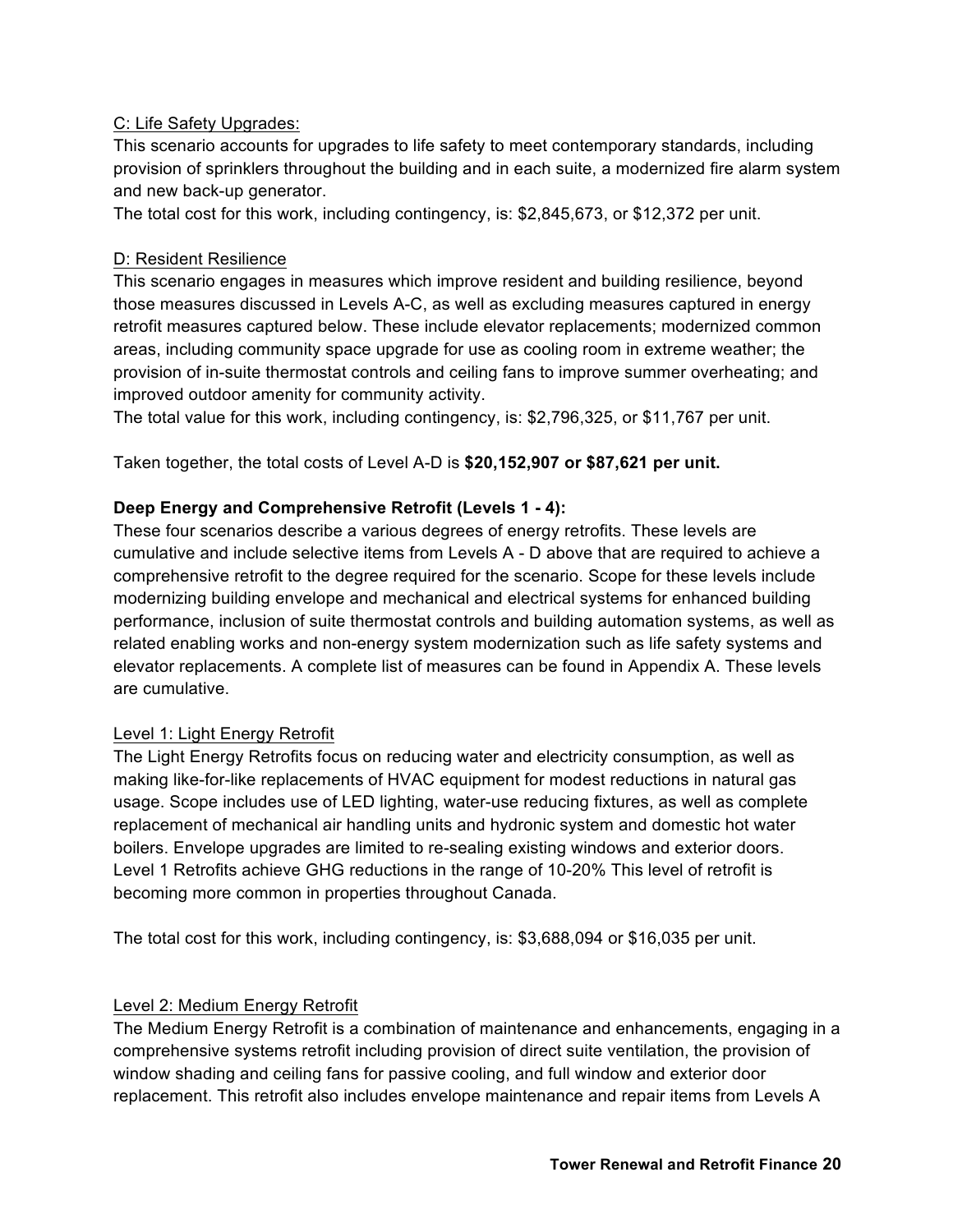and C including balcony guard replacement and life safety upgrades including sprinklers. Level 2 Retrofits achieve GHG reductions in the range of 35% with improvements to resident comfort. Currently, a select but growing number of properties across Canada have undergone or are undergoing a similar level of retrofit.

The total cost for this work, including contingency, is: \$12,046,343, or \$52,375 per unit.

## Level 3: Deep Energy Retrofit

The Deep Energy Retrofit scenario engages in a comprehensive building upgrade, inclusive of building overcladding, high performance windows and the elimination of thermal bridges at balconies for the substantial reduction of heat loads, resized HVAC equipment, the provision of low-temperature in-suite radiators, as well as the provision of direct suite ventilation systems, and passive cooling measures building from Level 2. This scenario engages in life safety measures from Level B as well as elevator upgrades from Level D. This comprehensive retrofit achieves GHG reductions greater than 75% and significant improvements to resident health, comfort and resilience. Across Canada a select number of marquee projects have undergone or are undergoing this level of retrofit.

The total cost for this work, including contingency, is: \$20,152,569, or \$87,620 per unit.

#### Level 4: Complete Retrofit

This scenario accounts for a complete building retrofit, combining State of Repair Levels A - D and Energy Retrofit Levels 1 - 3. This scenario represents the transformation of a distressed asset in need of full systems replacement into state of the art housing. While this level of retrofit is currently rare, limited to one known example in Canada, it is used here for the purpose comparison. This 'complete' retrofit achieves GHG reductions greater than 90% and significant improvements to resident health, comfort and resilience.

The total cost for this work, including contingency, is: \$32,206,256, or \$140,027 per unit.

The following is a summary of the total and per unit costs of the eight levels of retrofit discussed above.

| <b>Levels of Retrofit</b>                                                                                                                                                                                                      |           |           |           |           |           |            |            |            |
|--------------------------------------------------------------------------------------------------------------------------------------------------------------------------------------------------------------------------------|-----------|-----------|-----------|-----------|-----------|------------|------------|------------|
|                                                                                                                                                                                                                                |           |           |           |           |           |            |            |            |
|                                                                                                                                                                                                                                | Level A   | Level B   | Level C   | Level D   | Level 1   | Level 2    | Level 3    | Level 4    |
|                                                                                                                                                                                                                                |           |           |           |           |           |            |            |            |
| <b>Project Cost*</b>                                                                                                                                                                                                           | 8,706,357 | 5,894,552 | 2,845,673 | 2,706,325 | 3,688,094 | 12.046.343 | 20,152,569 | 32,206,256 |
| Cost / Unit                                                                                                                                                                                                                    | 37,854    | 25,628    | 12,372    | 11,767    | 16,035    | 52,375     | 87,620     | 140,027    |
| *Costing includes construction materials and labour costs, contractor mobilization, overhead and fees. Prices exclude construction<br>contingency, project soft cost and applicable taxes. For further details see Appendix A. |           |           |           |           |           |            |            |            |

#### **Table 1: Levels of Retrofit**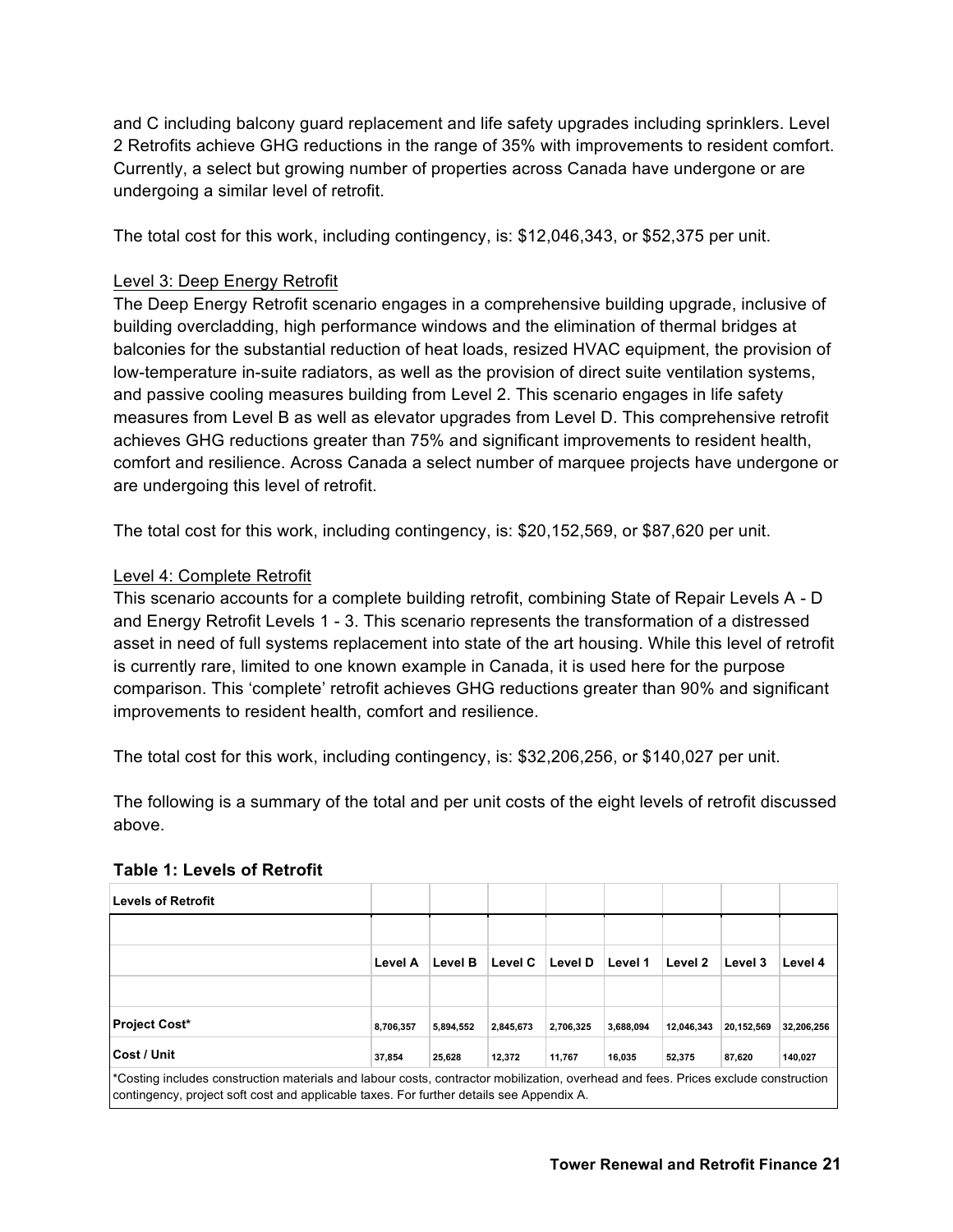# Enabling Works and Codependent Retrofit Activities:

Engaging in energy retrofits often requires related measures to ensure building components are adequately prepared to successfully implement energy-savings measures. Examples include exterior masonry or concrete remediation prior to window replacements; or exhaust riser refurbishment prior to new heating plant installation or a modernized ventilation system may be required prior to an envelope being retrofitted to be airtight.

Base state of repair and required enabling works can have a significant impact on the cost and scope of repair and renewal. The degree to which these enabling and repair works are required is largely dependent on the base state of the building and the nature of the retrofit work undertaken. Buildings with substantive repair backlogs will likely require greater upfront investment for retrofits, with contingencies required to offset potential site discoveries uncovered during the project. As a result, comprehensive retrofits aimed at energy and GHG reduction can require significant investment prior to realizing energy savings or GHG emission reductions.

The eight scenarios outlined here (Levels A - D, and Levels 1 - 4), are used as the basis for testing the financial viability of engaging in retrofits in Canada. This analysis is outlined in the sections below.

# **4.3 Modelling Debt Capacity:**

Using the Case 1 and Case 2 building scenarios and capital investment values from the eight retrofit scenarios, the following sections examine the viability, opportunities and challenges of engaging in tower retrofit.

The first exercise was to model building debt capacity. A comparison of Case 1 and Case 2 illustrates the significant impact of the rent zone that the building is located within, maintenance expenditures and vacancies on a building's financial health and its ability to finance reinvestment and new expenditures.

The following section examines Case 1 and Case 2 buildings to determine debt capacity testing various scenarios, including level of existing debt, debt products and building rent profiles.

# **4.3.1 Baseline Debt Capacity:**

The first part of this analysis modelled Case 1 and Case 2 buildings to determine total debt capacity through use of a low-interest debt product (3.8% with a 25 year amortization). Using a DCR (Debt Coverage Ratio) of 1.2 and assuming various levels of existing debt (0-50% of property capital value) the total potential capital that could be leveraged toward retrofit was modelled.

A comparison of Case 1 and Case 2 buildings illustrates the significant divergence in financial health between the two scenarios. The baseline scenarios of Case 1 and Case 2 assume a rent profile of 100MMR, in North York Centre and East Scarborough respectively. This variation in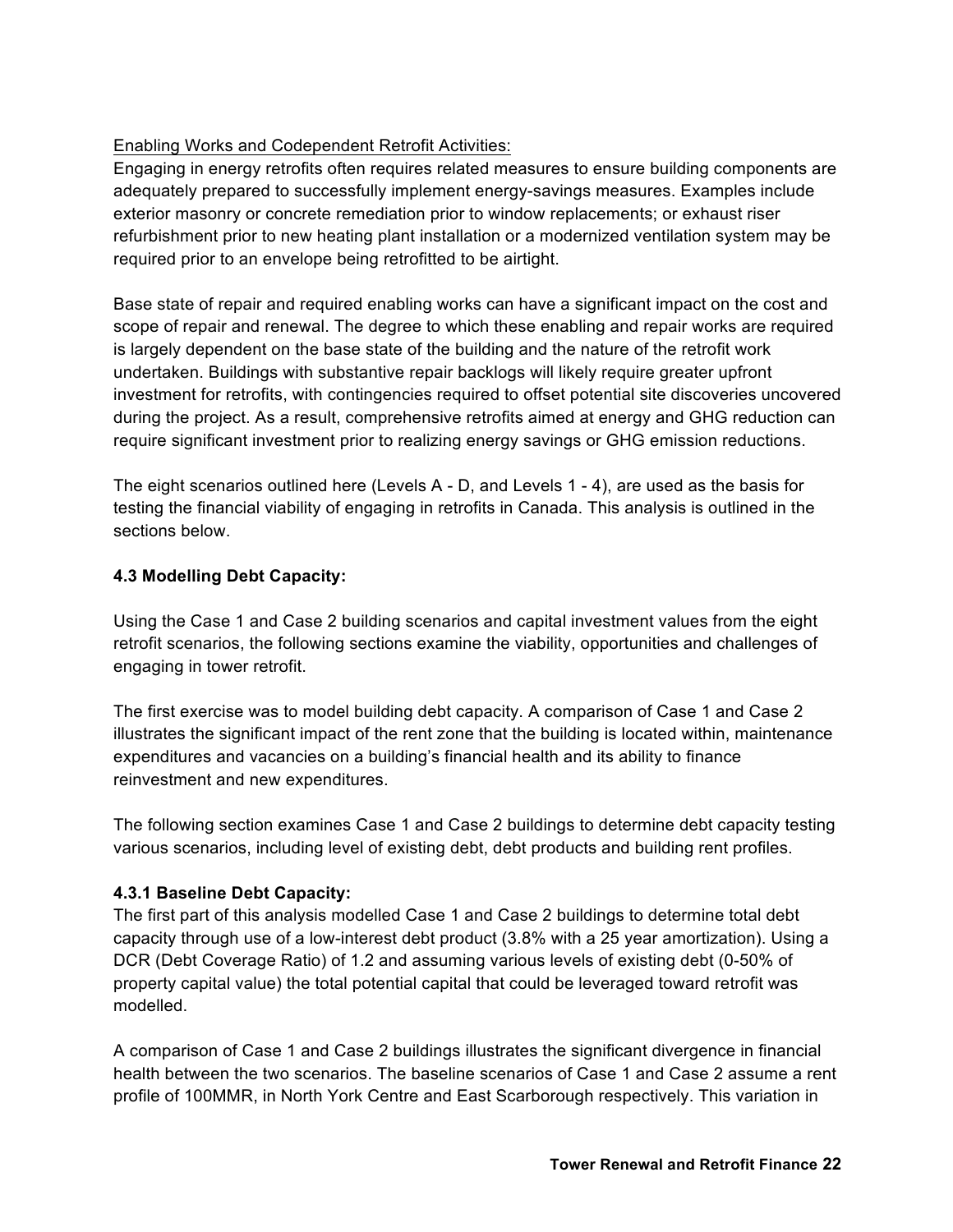rent zone, along with variations in vacancy rate (2% vs 10%) and maintenance costs has a significant impact on total revenue available that could be allocated for debt service: \$1,204,041 in the case of North York Centre vs. \$364,890 in the case of East Scarborough, a difference of 69%.

Location within a metropolitan area (or region within Canada); level of vacancy, existing maintenance costs and existing debt can drastically limit the ability to finance reinvestment and new expenditures.

The following chart outlines the debt capacity possible by using available revenue toward debt service for Case 1 and Case 2 buildings at various levels of existing debt. Testing use of full debt capacity, a Case 1 building with no debt can leverage \$19,213,600 toward Repair and Renewal. However, a Case 2 building can only leverage \$5,822,800. As pre-existing debt is added to the scenario, the ability to take on new debt diminishes.

| Baseline Debt Capacity: Case 1 and Case 2 at Various Levels of Debt |            |            |           |           |           |  |  |  |
|---------------------------------------------------------------------|------------|------------|-----------|-----------|-----------|--|--|--|
| Debt Capacity (with 1.2 DCR)                                        |            |            |           |           |           |  |  |  |
| <b>Existing Debt (% Cap Value)</b>                                  | 0%         | 20%        | 30%       | 40%       | 50%       |  |  |  |
| Loan Product: 3.8% 25 Year Loan                                     |            |            |           |           |           |  |  |  |
|                                                                     |            |            |           |           |           |  |  |  |
| Case 1: Total Debt Capacity                                         | 19,213,600 | 12,050,300 | 8,480,500 | 4,885,300 | 1,315,600 |  |  |  |
| (% of Total Income available to leverage new Debt)                  | 83%        | 52%        | 37%       | 21%       | 6%        |  |  |  |
|                                                                     |            |            |           |           |           |  |  |  |
| <b>Case 2: Total Debt Capacity</b>                                  | 5,822,800  | 3,133,900  | 1,799,900 | 443,500   | 0         |  |  |  |
| (% of Total Income available to leverage new Debt)                  | 83%        | 48%        | 30%       | 13%       | 0%        |  |  |  |

**Table 2: Debt Capacity of Case 1 and Case 2 Buildings** 

# **4.3.2 Variables in Debt Product:**

Building from the analysis above, Case 1 and 2 were further modelled using a range of debt products, to determine the impact of interest rates and loan terms in terms of leveraging investments for building retrofit.

The baseline debt product of 3.8% over 25 years is comparable to products currently on offer by CMHC through the National Housing Strategy. A more favourable product of 2.8% of 30 years can increase capital toward retrofit by 26%. Conversely, a more conservative debt product of 4.2% over 20 years reducing retrofit capacity by 16%. In Case 2, the reduction in retrofit capacity using a less favourable product is particularly acute.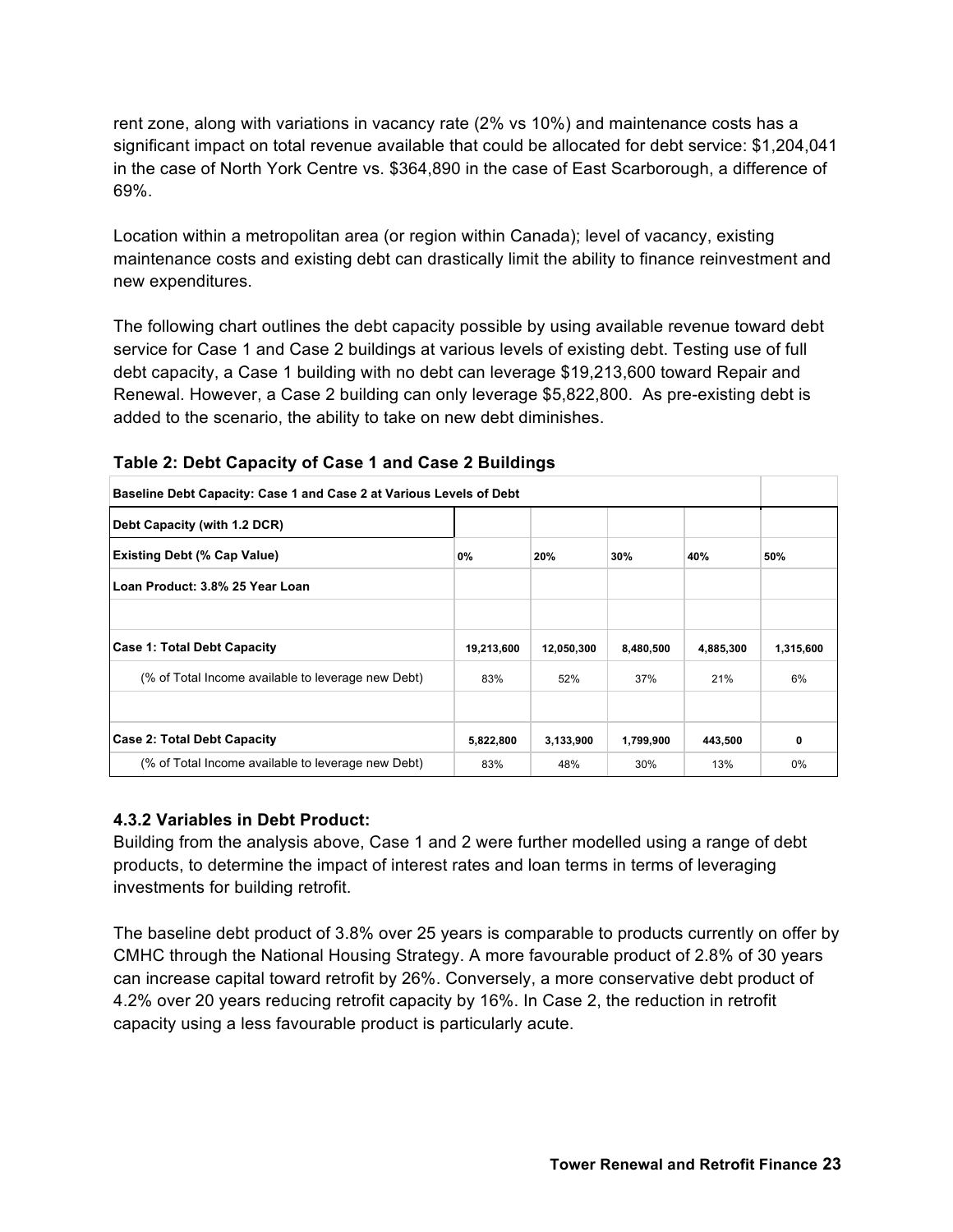| <b>Case 1: Loan Variations</b> |            |            |            |           |             |  |  |
|--------------------------------|------------|------------|------------|-----------|-------------|--|--|
| Debt Capacity (with 1.2 DCR)   |            |            |            |           |             |  |  |
| Debt (% Cap Value)             | 0%         | 20%        | 30%        | 40%       | 50%         |  |  |
|                                |            |            |            |           |             |  |  |
| 2.8% 30 year loan              | 24,221,700 | 15,191,200 | 10,691,000 | 6,158,700 | 1,658,500   |  |  |
|                                | 26%        | 26%        | 26%        | 26%       | 26%         |  |  |
| 3.8% 25 Year Loan              | 19,213,600 | 12,050,300 | 8,480,500  | 4,885,300 | 1,315,600   |  |  |
|                                | $-16%$     | $-16%$     | $-16%$     | $-16%$    | $-16%$      |  |  |
| 4.2% 20 year loan              | 16,077,300 | 10,083,200 | 7,096,200  | 4,087,800 | 1,100,800   |  |  |
|                                |            |            |            |           |             |  |  |
|                                |            |            |            |           |             |  |  |
| <b>Case 2: Loan Variations</b> |            |            |            |           |             |  |  |
| Debt Capacity (with 1.2 DCR)   |            |            |            |           |             |  |  |
| Debt (% Cap Value)             | 0%         | 20%        | 30%        | 40%       | 50%         |  |  |
|                                |            |            |            |           |             |  |  |
| 2.8% 30 year loan              | 7,340,500  | 3,950,800  | 2,269,000  | 559,100   | $\pmb{0}$   |  |  |
|                                | 26%        | 26%        | 26%        | 26%       | 0%          |  |  |
| 3.8% 25 Year Loan              | 5,822,800  | 3,133,900  | 1,799,900  | 443,500   | 0           |  |  |
|                                | $-16%$     | $-16%$     | $-16%$     | $-16%$    | 0%          |  |  |
| 4.2% 20 year loan              | 4,872,300  | 2,622,400  | 1,506,100  | 371,100   | $\mathbf 0$ |  |  |
|                                |            |            |            |           |             |  |  |

## **Table 3: Impacts of Loan Variation on Debt Capacity**

#### **4.3.3 Rental Income Variability and Affordability:**

To further test variation within a market zone, the rent profiles of Case 1 and Case 2 were analyzed above and below the baseline 100MMR. 110MMR was tested, as was a scenario where 30% of units were considered affordable (80MMR), with the balance remaining at 100MMR.

In Case 1, increasing rents by 10% (110MMR) increased available revenue by \$1,484,650 or 24%. If this revenue was used to service debt toward retrofit, a similar increase in capital for retrofit project could be made available. Decreases in revenue as a result of increased affordability reduced revenues by 15%, with a comparable decrease in the ability to leverage retrofit capital.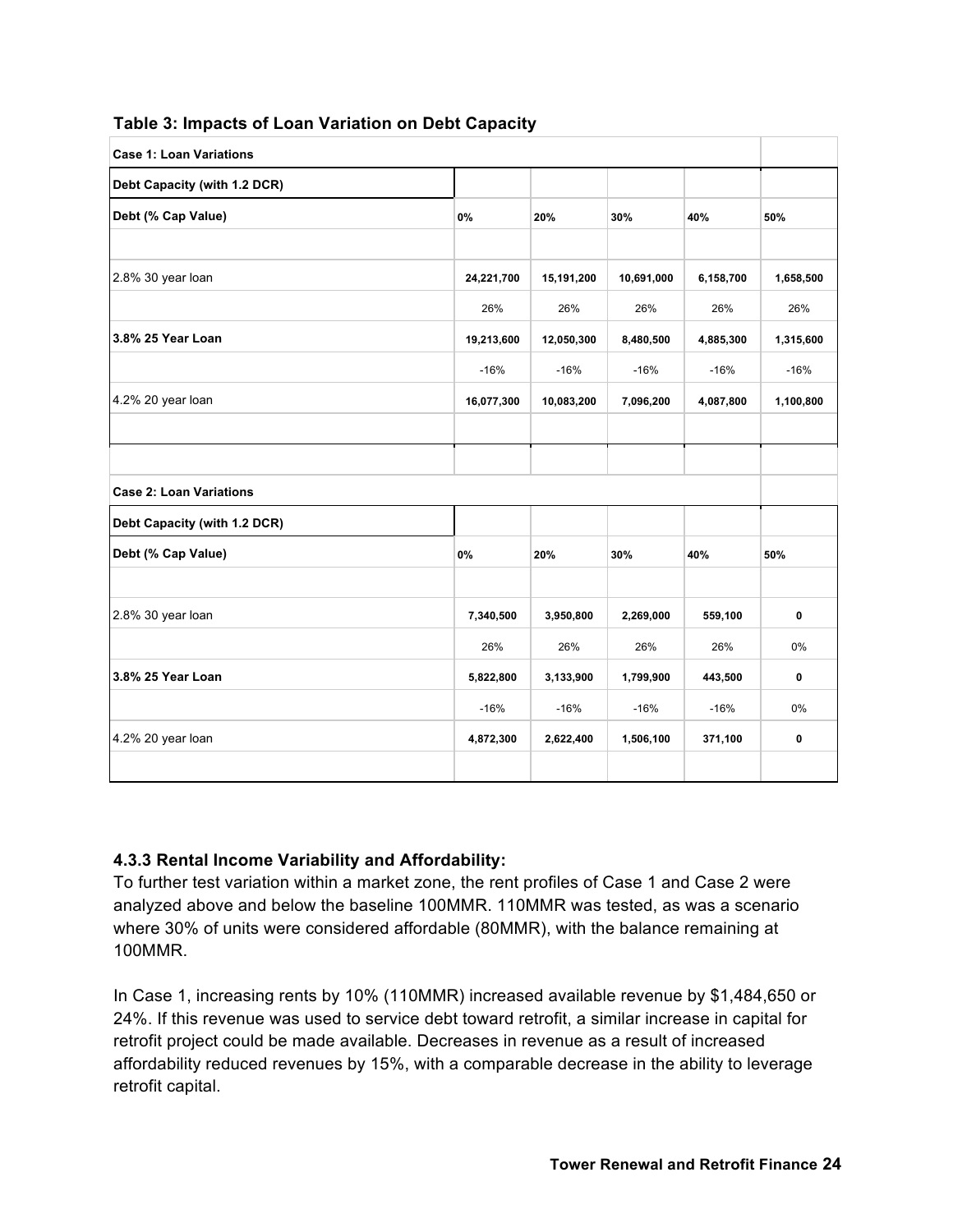In Case 2 the results are more dramatic, with 110MMR increasing revenues by 55%, and increased affordability decreasing revenues by 41%.

| <b>Case 1: Rent Variation</b> |                                               |            |            |            |           |              |
|-------------------------------|-----------------------------------------------|------------|------------|------------|-----------|--------------|
| Debt Capacity (with 1.2 DCR)  |                                               |            |            |            |           |              |
| Debt (% Cap Value)            |                                               | $0\%$      | 20%        | 30%        | 40%       | 50%          |
|                               | Change in<br><b>Available Debt</b><br>Service |            |            |            |           |              |
| <b>110MMR</b>                 | 1,494,650                                     | 23,851,100 | 15,139,800 | 10,785,000 | 6,430,100 | 2,073,700    |
| % Change                      | 24%                                           | 24%        | 26%        | 27%        | 32%       | 58%          |
| <b>100MMR</b>                 | 1,204,041                                     | 19,213,600 | 12,050,300 | 8,480,500  | 4,885,300 | 1,315,600    |
|                               |                                               |            |            |            |           |              |
| 30% @ 80% MMR                 | 1,020,499                                     | 16,284,800 | 10,096,400 | 7,002,200  | 3,908,000 | 837,800      |
| % Change                      | $-15%$                                        | $-15%$     | $-16%$     | $-17%$     | $-20%$    | $-36%$       |
|                               |                                               |            |            |            |           |              |
| <b>Case 2: Rent Variation</b> |                                               |            |            |            |           |              |
| Debt Capacity (with 1.2 DCR)  |                                               |            |            |            |           |              |
| Debt (% Cap Value)            |                                               | 0%         | 20%        | 30%        | 40%       | 50%          |
|                               | Change in<br><b>Available Debt</b><br>Service |            |            |            |           |              |
| <b>110MMR</b>                 | 564,458                                       | 9,007,400  | 5,247,800  | 3,390,300  | 1,510,500 | $\mathbf{0}$ |
| % Change                      | 55%                                           | 55%        | 67%        | 88%        | 241%      | <b>NA</b>    |
| <b>100MMR</b>                 | 364,890                                       | 5,822,800  | 3,133,900  | 1,799,900  | 443,500   | $\pmb{0}$    |
|                               |                                               |            |            |            |           |              |
| 30% @ 80% MMR                 | 215,214                                       | 3,434,300  | 1,554,500  | 601,800    | 0         | $\mathbf 0$  |
| % Change                      | $-41%$                                        | $-41%$     | $-50%$     | $-67%$     | <b>NA</b> | <b>NA</b>    |

**Table 4: Impact of Rent Level to Debt Capacity** 

# **4.4 Modelling Retrofit Scenarios**

The following section examines the financial capacity for Case 1 and Case 2 buildings to undertake the eight (8) levels of retrofit described at the beginning of this section. The ability to undertake these levels of retrofit are examined at various levels so existing debt, as well as through use of alternatives debt, namely an Energy Backed Loan. Inclusion of carbon pricing in an energy backed loan tool is also examined.

# **Retrofit Level and Debt Capacity:**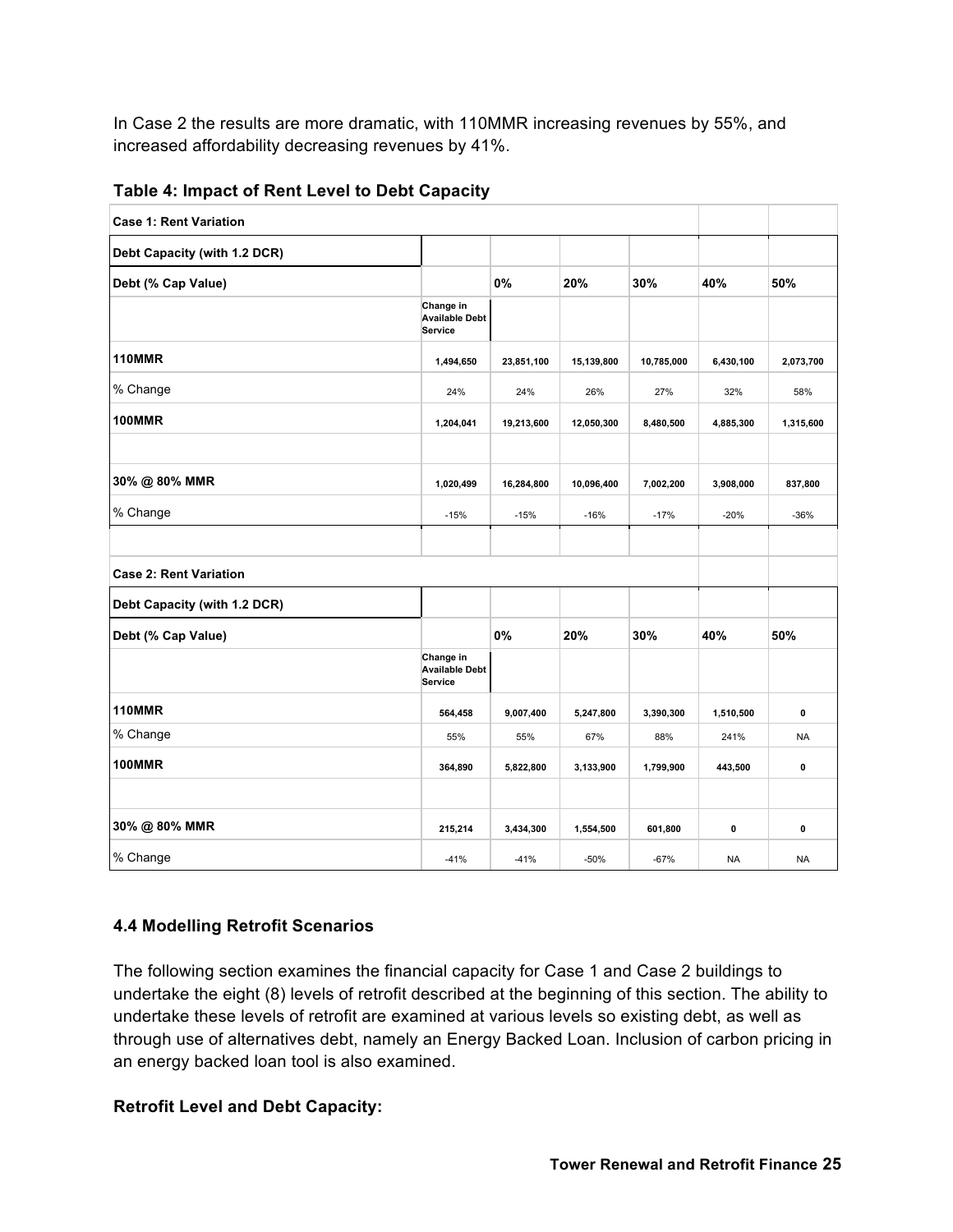Using the debt capacity levels tested in section 6.B, the eight levels of retrofits were tested for Case 1 and Case 2 buildings. Scenarios of both no existing debt, and debt at 30% of building capital value were evaluated.

# **4.4.1 No Existing Debt**

#### **Case 1 with no Existing Debt:**

For Case 1, available debt capacity is adequate to finance state of repair levels A through D or energy retrofit levels 1 (Light) and 2 (Moderate), individually (but not all combined). Financing Level 3 (Deep Retrofit) and Level 4 (Complete Retrofit) are beyond Case 1 financial capacity by a significant margin, with a gap of \$5,975,808 (Level 3) and \$21,279,432 (Level 4).

**Table 5: Capacity to Engage in Levels of Retrofit: Case 1 with No Existing Debt**

| <b>Case 1: Full Debt Capacity</b> |                |            |            |                |            |            |            |            |
|-----------------------------------|----------------|------------|------------|----------------|------------|------------|------------|------------|
| Case 1 (1.2 DCR)                  |                |            |            |                |            |            |            |            |
|                                   | <b>Level A</b> | Level B    | Level C    | <b>Level D</b> | Level 1    | Level 2    | Level 3    | Level 4    |
|                                   |                |            |            |                |            |            |            |            |
| <b>Project Cost</b>               | 8,706,357      | 5,894,552  | 2,845,673  | 2,706,325      | 3,688,094  | 12,046,343 | 20,152,569 | 32,206,256 |
|                                   |                |            |            |                |            |            |            |            |
| <b>Debt Capacity</b>              | 19,213,600     | 19,213,600 | 19,213,600 | 19,213,600     | 19,213,600 | 19,213,600 | 19,213,600 | 19,213,600 |
|                                   |                |            |            |                |            |            |            |            |
| Gap                               | 0              | 0          | 0          | 0              | 0          | 0          | 938,969    | 12,992,656 |

#### **Case 2 with no Existing Debt:**

Case 2 only has the potential to finance State of Repair Levels C and D, or retrofit Level 1 (light), individually (but not all combined). All other levels of retrofit are outside the financial capacity of Case 2.

| Table 6: Capacity to Engage in Levels of Retrofit: Case 2 with No Existing Debt |  |
|---------------------------------------------------------------------------------|--|
|---------------------------------------------------------------------------------|--|

| <b>Case 2: Full Debt Capacity</b> |                |           |           |           |           |            |            |            |
|-----------------------------------|----------------|-----------|-----------|-----------|-----------|------------|------------|------------|
| Case 2 (1.2 DCR)                  |                |           |           |           |           |            |            |            |
|                                   | <b>Level A</b> | Level B   | Level C   | Level D   | Level 1   | Level 2    | Level 3    | Level 4    |
| <b>Project Cost</b>               | 8,706,357      | 5,894,552 | 2,845,673 | 2,706,325 | 3,688,094 | 12,046,343 | 20,152,569 | 32,206,256 |
|                                   |                |           |           |           |           |            |            |            |
| <b>Debt Capacity</b>              | 5,822,800      | 5,822,800 | 5,822,800 | 5,822,800 | 5,822,800 | 5,822,800  | 5,822,800  | 5,822,800  |
|                                   |                |           |           |           |           |            |            |            |
| Gap                               | 2,883,557      | 71,752    | 0         | 0         | 0         | 6,223,543  | 14,329,769 | 26,383,456 |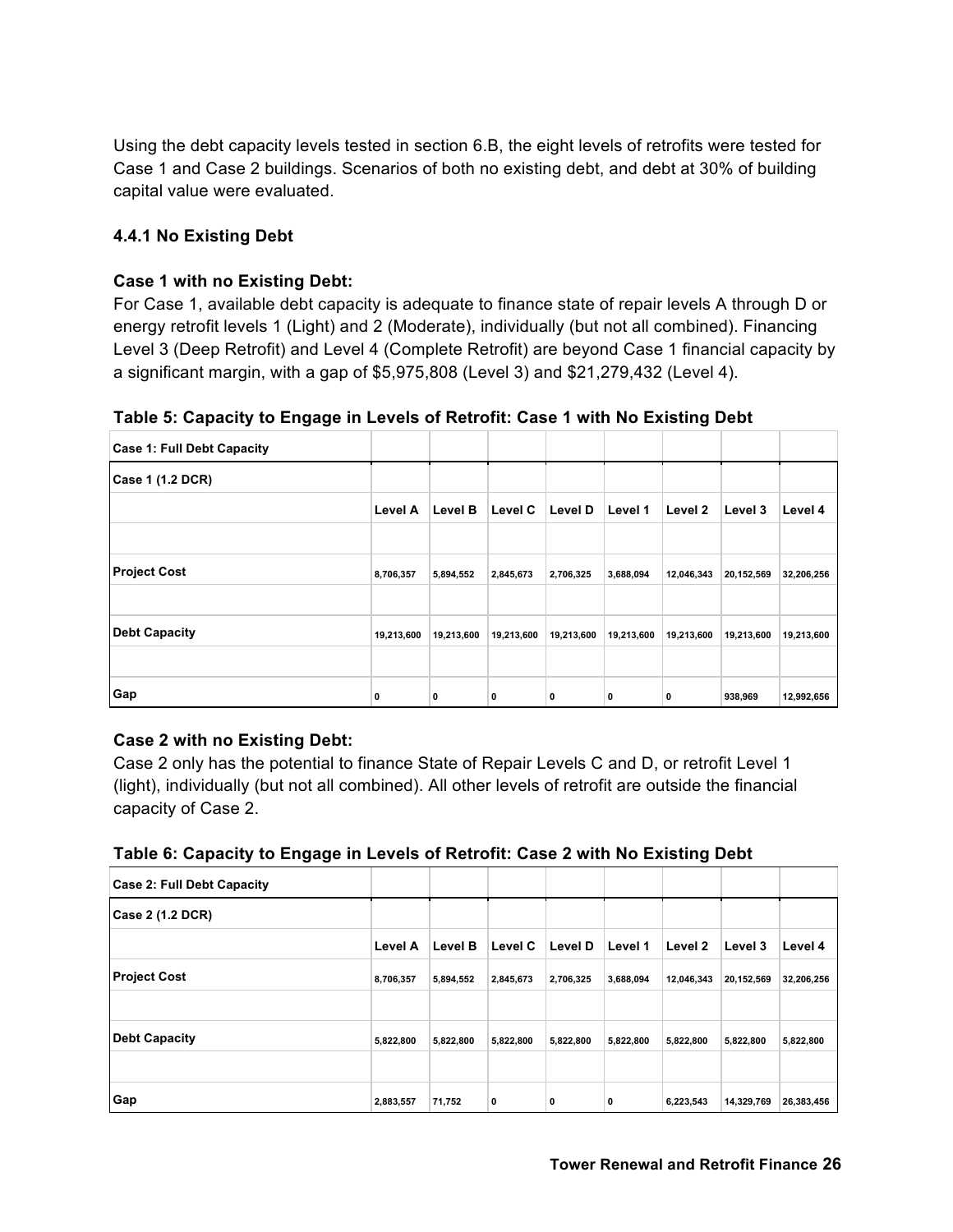## **4.4.2 Existing Debt**

#### **Case 1 & 2 with Existing Debt:**

Using available debt capacity for Case 1 and Case 2 assuming existing debt valued at 30% of building capitalization rate, the eight retrofit levels were tested.

In this scenario Case 1 buildings have the capacity to finance state of repair levels B, C and D, and energy retrofit level 1 (light), individually (not all combined). All other scenarios are not achievable without additional equity contributions.

For Case 2 buildings, no retrofit levels are achievable.

| Case 1: Debt of 30% Cap value |                |                |           |           |           |                    |            |            |
|-------------------------------|----------------|----------------|-----------|-----------|-----------|--------------------|------------|------------|
| Case 1 (1.2 DCR)              |                |                |           |           |           |                    |            |            |
|                               | <b>Level A</b> | <b>Level B</b> | Level C   | Level D   | Level 1   | Level <sub>2</sub> | Level 3    | Level 4    |
|                               |                |                |           |           |           |                    |            |            |
| <b>Project Cost</b>           | 8,706,357      | 5,894,552      | 2,845,673 | 2,706,325 | 3,688,094 | 12,046,343         | 20,152,569 | 32,206,256 |
| <b>Debt Capacity</b>          | 8,480,500      | 8,480,500      | 8,480,500 | 8,480,500 | 8,480,500 | 8,480,500          | 8,480,500  | 8,480,500  |
| Gap                           | 225,857        | 0              | 0         | $\pmb{0}$ | $\pmb{0}$ | 3,565,843          | 11,672,069 | 23,725,756 |
| Case 2: Debt of 30% Cap value |                |                |           |           |           |                    |            |            |
| Case 2 (1.2 DCR)              |                |                |           |           |           |                    |            |            |
|                               | Level A        | Level B        | Level C   | Level D   | Level 1   | Level <sub>2</sub> | Level 3    | Level 4    |
| <b>Project Cost</b>           | 8,706,357      | 5,894,552      | 2,845,673 | 2,706,325 | 3,688,094 | 12,046,343         | 20,152,569 | 32,206,256 |
| <b>Debt Capacity</b>          |                |                |           |           |           |                    |            |            |
|                               | 1,799,900      | 1,799,900      | 1,799,900 | 1,799,900 | 1,799,900 | 1,799,900          | 1,799,900  | 1,799,900  |
| Gap                           | 6,906,457      | 4,094,652      | 1,045,773 | 906,425   | 1,888,194 | 10,246,443         | 18,352,669 | 30,406,356 |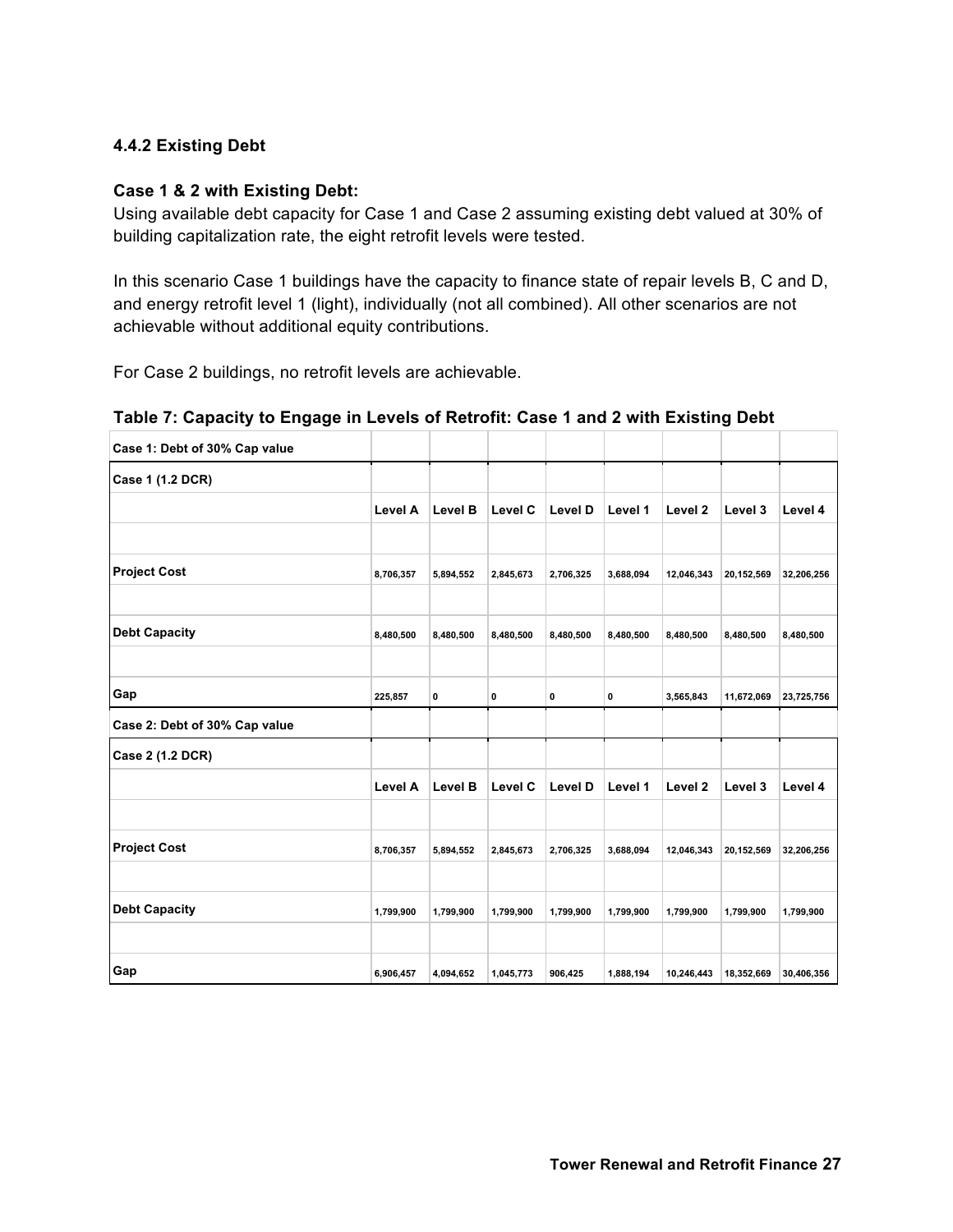#### **4.5 Energy Backed Loans**

To expand a building's debt capacity, the use of energy backed loans was modelled and tested for Case 1 and Case 2 buildings, for scenarios with and without existing debt.

Using revenue generated through energy savings as a result of retrofit, energy backed loans enable additional debt capacity unavailable through traditional products. For simplicity, the model developed here does not account for future utility inflation, but rather uses savings on year one as a fixed debt service for the length of the loan. Terms of the loan are similar to the baseline tool: 3.8% with 25 year amortisation, similar to existing Federal loan products.

Carbon pricing at \$50/tonne, as mandated by the Federal Government to be in-force by 2022, has been accounted for in utility pricing. Increasing savings and therefore potential debt capacity, carbon pricing increases the ability of Energy Backed Loans to leverage capital toward retrofit.

The potential debt capacities enabled through Energy Backed Loans, with and without Carbon Pricing, for Retrofit Levels 1 through 4 are outlined below.

| Energy Loan - with /without Carbon Pricing (\$50/Tonne) |           |           |           |           |
|---------------------------------------------------------|-----------|-----------|-----------|-----------|
|                                                         | Level 1   | Level 2   | Level 3   | Level 4   |
|                                                         |           |           |           |           |
| <b>Energy Loan (With Carbon Pricing)</b>                | 1,410,000 | 2,310,000 | 4,870,000 | 6,080,000 |
| % Change                                                | $-13%$    | $-15%$    | $-14%$    | $-14%$    |
| <b>Energy Loan (Without Carbon Pricing)</b>             | 1,250,000 | 2,010,000 | 4,280,000 | 5,330,000 |
|                                                         |           |           |           |           |

**Table 8: Debt Potential of Energy Backed Loans Considering Carbon Pricing** 

# **4.5.1 Energy Backed Loans and Retrofit Levels**

Building from the analysis of retrofits levels and debt capacity above, the use of Energy Backed Loans was tested in Case 1 and Case 2 buildings.

Energy Backed Loans add significant retrofit capacity to projects, closing the gap in the level of outside equity contributions required, and in some cases eliminating their need. As the level of financing provided by Energy Backed Loans is determined by the level of retrofit and available debt product, and not the building's initial financial performance, Energy Backed Loans affect Case 1 and Case 2 buildings equally, in absolute dollar terms. In fact, the relative increase in financial capacity via Energy Backed Loans is greater in Case 2 buildings.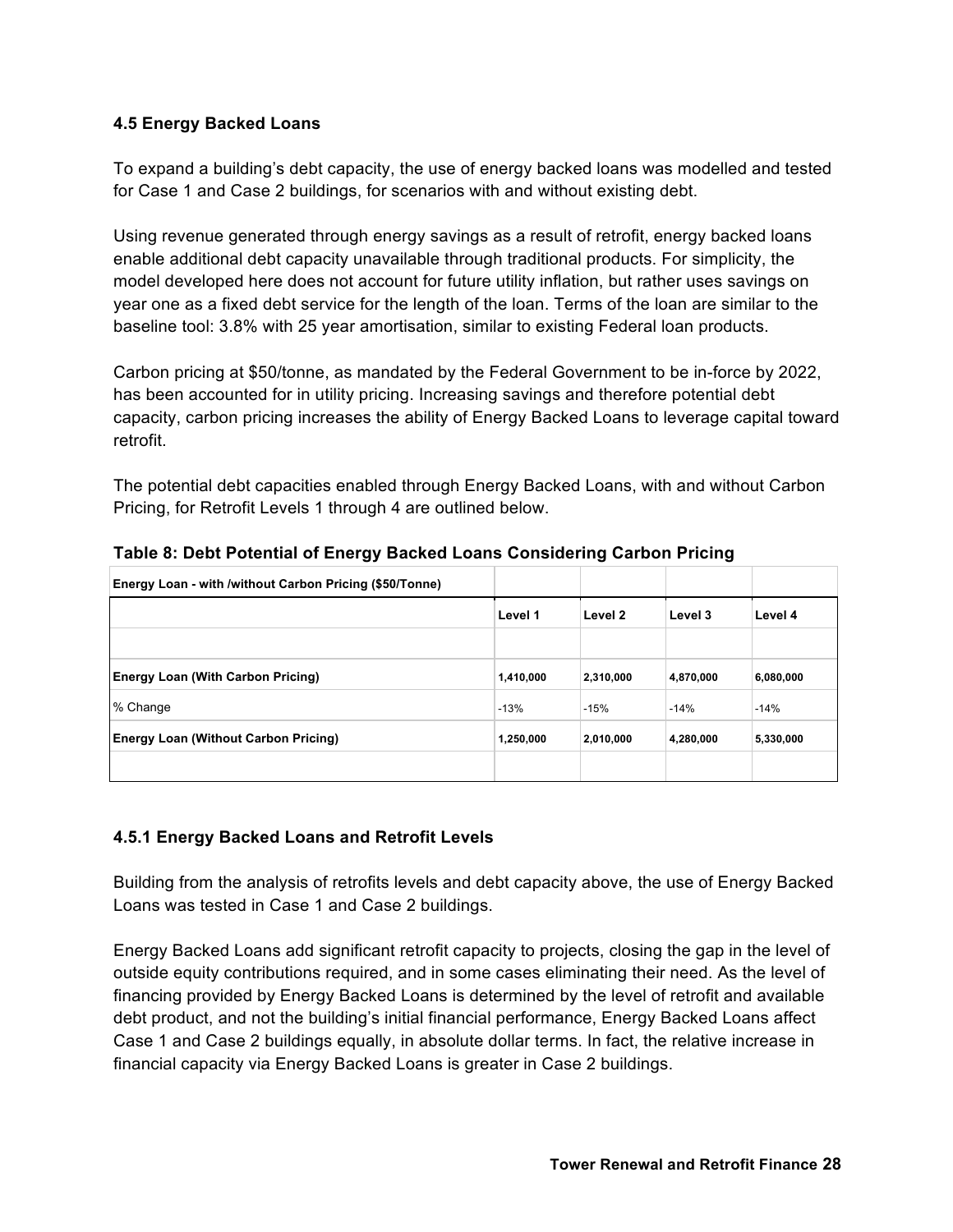As Energy Backed Loans are dependent on energy saving made possible via retrofit, state of repair Levels A, B, C, and D do not benefit from this tool.

| <b>Energy Loan</b>                |            |             |            |            |            |            |            |            |
|-----------------------------------|------------|-------------|------------|------------|------------|------------|------------|------------|
| <b>Case 1: Full Debt Capacity</b> |            |             |            |            |            |            |            |            |
| Case 1 (1.2 DCR)                  |            |             |            |            |            |            |            |            |
|                                   | Level A    | Level B     | Level C    | Level D    | Level 1    | Level 2    | Level 3    | Level 4    |
| <b>Project Cost</b>               | 8,706,357  | 5,894,552   | 2,845,673  | 2,706,325  | 3,688,094  | 12,046,343 | 20,152,569 | 32,206,256 |
|                                   |            |             |            |            |            |            |            |            |
| <b>Debt Capacity</b>              | 19,213,600 | 19,213,600  | 19,213,600 | 19,213,600 | 19,213,600 | 19,213,600 | 19,213,600 | 19,213,600 |
|                                   |            |             |            |            |            |            |            |            |
| <b>Energy Loan</b>                | 0          | 0           | 0          | 0          | 1,410,000  | 2,310,000  | 4,870,000  | 6,080,000  |
|                                   |            |             |            |            |            |            |            |            |
| <b>Repair and Renewal Loan</b>    | 8,706,357  | 5,894,552   | 2,845,673  | 2,706,325  | 2,278,094  | 9,736,343  | 15,282,569 | 19,213,600 |
|                                   |            |             |            |            |            |            |            |            |
| <b>Total Financing</b>            | 8,706,357  | 5,894,552   | 2,845,673  | 2,706,325  | 3,688,094  | 12,046,343 | 20,152,569 | 25,293,600 |
|                                   |            |             |            |            |            |            |            |            |
| Gap                               | 0          | $\mathbf 0$ | 0          | 0          | 0          | 0          | 0          | 6,912,656  |
| <b>Case 2: Full Debt Capacity</b> |            |             |            |            |            |            |            |            |
| Case 2 (1.2 DCR)                  |            |             |            |            |            |            |            |            |
|                                   | Level A    | Level B     | Level C    | Level D    | Level 1    | Level 2    | Level 3    | Level 4    |
| <b>Project Cost</b>               | 8,706,357  | 5,894,552   | 2,845,673  | 2,706,325  | 3,688,094  | 12,046,343 | 20,152,569 | 32,206,256 |
|                                   |            |             |            |            |            |            |            |            |
| <b>Debt Capacity</b>              | 5,822,800  | 5,822,800   | 5,822,800  | 5,822,800  | 5,822,800  | 5,822,800  | 5,822,800  | 5,822,800  |
|                                   |            |             |            |            |            |            |            |            |
| <b>Energy Loan</b>                | 0          | 0           | 0          | 0          | 1,410,000  | 2,310,000  | 4,870,000  | 6,080,000  |
|                                   |            |             |            |            |            |            |            |            |
| <b>Repair and Renewal Loan</b>    | 5,822,800  | 5,822,800   | 2,845,673  | 2,706,325  | 2,278,094  | 5,822,800  | 5,822,800  | 5,822,800  |
|                                   |            |             |            |            |            |            |            |            |
| <b>Total Financing</b>            | 5,822,800  | 5,822,800   | 2,845,673  | 2,706,325  | 3,688,094  | 8,132,800  | 10,692,800 | 11,902,800 |
|                                   |            |             |            |            |            |            |            |            |
| Gap                               | 2,883,557  | 71,752      | 0          | 0          | 0          | 3,913,543  | 9,459,769  | 20,303,456 |

**Table 9: Impact of Energy Backed Loans: Case 1 and 2 Buildings with No Existing Debt**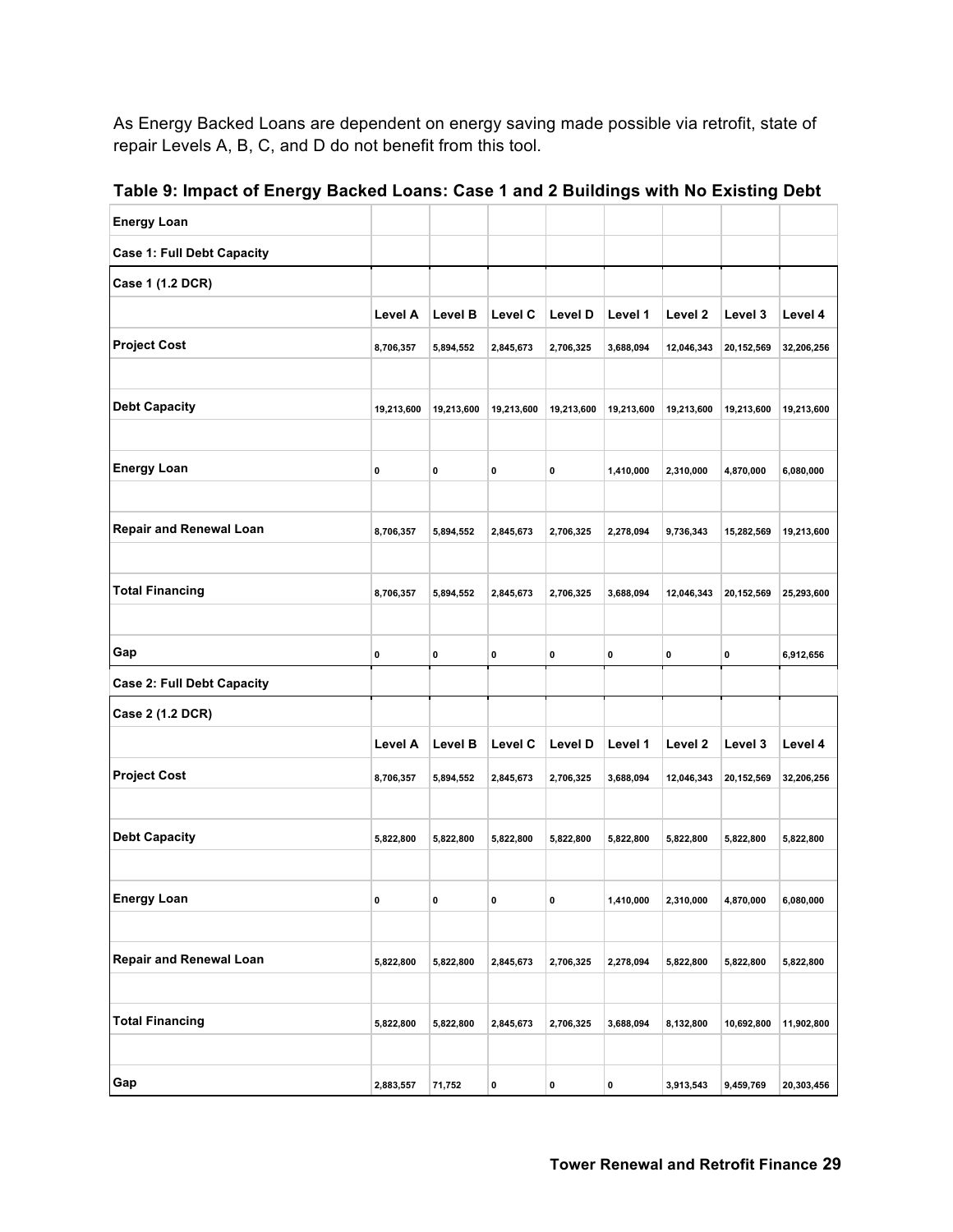# **Table 10: Impact of Energy Backed Loans: Case 1 and 2 Buildings with Existing Debt**

| <b>Energy Loan</b>             |           |           |           |           |           |                    |            |            |
|--------------------------------|-----------|-----------|-----------|-----------|-----------|--------------------|------------|------------|
| Case 1: Debt of 30% Cap value  |           |           |           |           |           |                    |            |            |
| Case 1 (1.2 DCR)               |           |           |           |           |           |                    |            |            |
|                                | Level A   | Level B   | Level C   | Level D   | Level 1   | Level 2            | Level 3    | Level 4    |
|                                |           |           |           |           |           |                    |            |            |
| <b>Project Cost</b>            | 8,706,357 | 5,894,552 | 2,845,673 | 2,706,325 | 3,688,094 | 12,046,343         | 20,152,569 | 32,206,256 |
|                                |           |           |           |           |           |                    |            |            |
| <b>Debt Capacity</b>           | 8,480,500 | 8,480,500 | 8,480,500 | 8,480,500 | 8,480,500 | 8,480,500          | 8,480,500  | 8,480,500  |
|                                |           |           |           |           |           |                    |            |            |
| <b>Energy Loan</b>             | 0         | 0         | 0         | 0         | 1,410,000 | 2,310,000          | 4,870,000  | 6,080,000  |
|                                |           |           |           |           |           |                    |            |            |
| <b>Repair and Renewal Loan</b> | 8,480,500 | 5,894,552 | 2,845,673 | 2,706,325 | 2,278,094 | 8,480,500          | 8,480,500  | 8,480,500  |
|                                |           |           |           |           |           |                    |            |            |
| <b>Total Financing</b>         | 8,480,500 | 5,894,552 | 2,845,673 | 2,706,325 | 3,688,094 | 10,790,500         | 13,350,500 | 14,560,500 |
|                                |           |           |           |           |           |                    |            |            |
| Gap                            | 225,857   | 0         | 0         | 0         | 0         | 1,255,843          | 6,802,069  | 17,645,756 |
|                                |           |           |           |           |           |                    |            |            |
| Case 2: Debt of 30% Cap value  |           |           |           |           |           |                    |            |            |
| Case 2 (1.2 DCR)               |           |           |           |           |           |                    |            |            |
|                                | Level A   | Level B   | Level C   | Level D   | Level 1   | Level <sub>2</sub> | Level 3    | Level 4    |
|                                |           |           |           |           |           |                    |            |            |
| <b>Project Cost</b>            | 8,706,357 | 5,894,552 | 2,845,673 | 2,706,325 | 3,688,094 | 12,046,343         | 20,152,569 | 32,206,256 |
|                                |           |           |           |           |           |                    |            |            |
| <b>Debt Capacity</b>           | 1,799,900 | 1,799,900 | 1,799,900 | 1,799,900 | 1,799,900 | 1,799,900          | 1,799,900  | 1,799,900  |
|                                |           |           |           |           |           |                    |            |            |
| <b>Energy Loan</b>             | 0         | 0         | 0         | 0         | 1,410,000 | 2,310,000          | 4,870,000  | 6,080,000  |
|                                |           |           |           |           |           |                    |            |            |
| <b>Repair and Renewal Loan</b> | 1,799,900 | 1,799,900 | 1,799,900 | 1,799,900 | 3,209,900 | 1,799,900          | 1,799,900  | 1,799,900  |
|                                |           |           |           |           |           |                    |            |            |
| <b>Total Financing</b>         | 1,799,900 | 1,799,900 | 1,799,900 | 1,799,900 | 1,799,900 | 4,109,900          | 6,669,900  | 7,879,900  |
|                                |           |           |           |           |           |                    |            |            |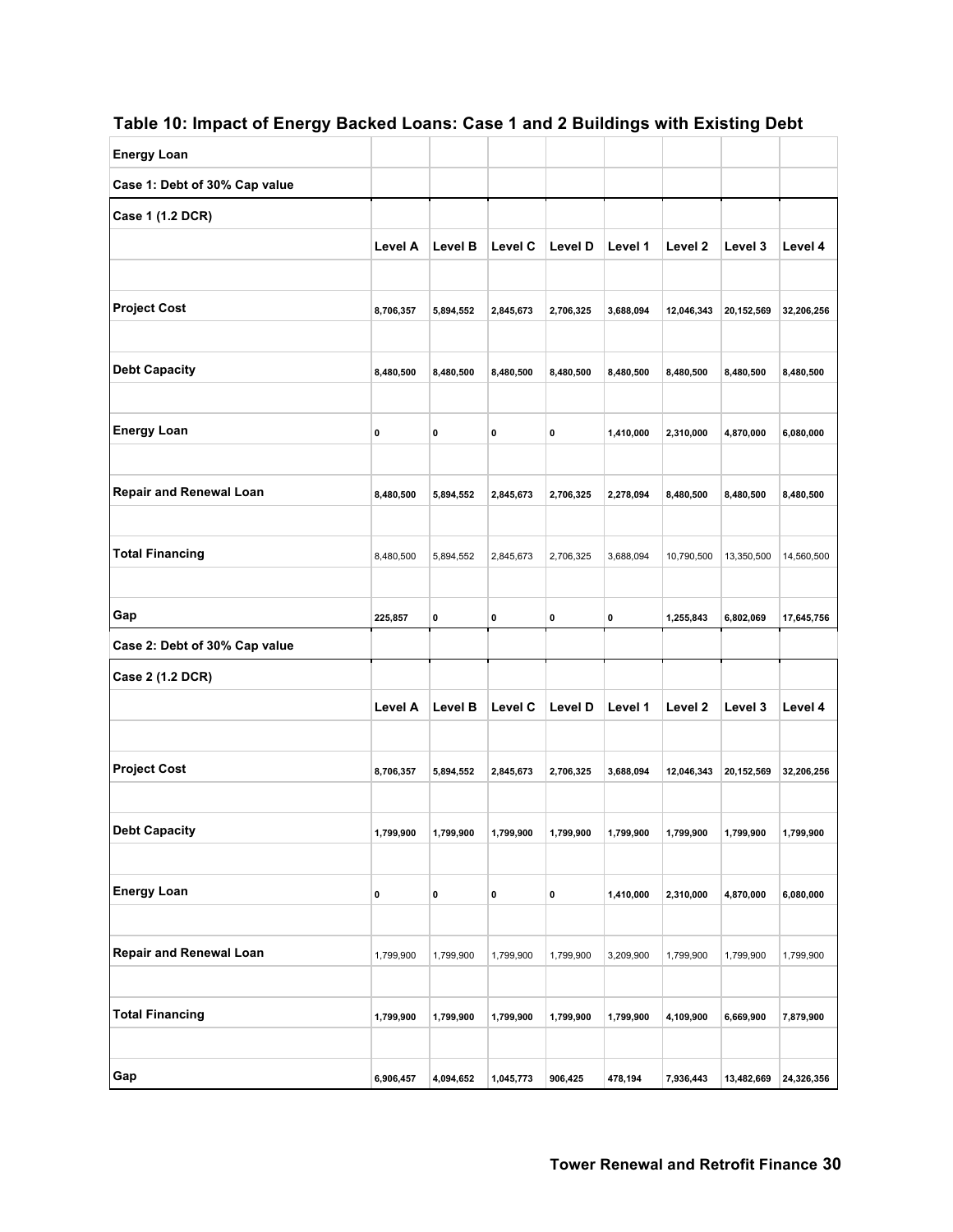# **4.6 Modelling National Housing Strategy Retrofits**

The final analysis tests the means by which retrofitting can achieve the goals of the National Housing Strategy (NHS) Co-Investment Fund Repair and Renewal Stream. This core component of the NHS currently provides the largest sources of retrofit support available through low-interest loans and direct equity contributions. As noted in Section 3, the mandate of this landmark program is the rehabilitation of 240,000 units of affordable housing (both public and private) over ten years.

Using the results from the initial financial modelling around debt capacity, both Case 1 and Case 2 buildings were tested to understand the financial implications of conducting retrofits that meet the NHS Repair and Renewal stream criteria.

As outlined in Section 3, the criteria for NHS eligibility is threefold:

- 1. The provision of 30% of units at 80% MMR;
- 2. The provision of 20% of units fully barrier free; and
- 3. The reduction of GHG and energy use by 25%.

To test these criteria, capital costs from State of Repair Level B (Accessibility) and Retrofit Level 2 (Moderate Energy Retrofit) were used in conjunction with the rental income variability modelled in Section 4.3.3.

To better align the Level 2 (Moderate) retrofit scenarios to the specific requirements of the NHS program, select state of repair and life-safety measures have been removed from this scenario for the purposes of this analysis. While these measures are both recommended and often found to be necessary, only measures specifically related to engaging in or enabling required energy measures have been included here. (Note: the measures required to achieve a 25% reduction in Case 1 and Case 2 buildings have been found to result in 30-35% savings as achieved in Level 2).

Importantly, the NHS retrofit scope of work does not include life safety upgrades such as a sprinklers throughout the building, as this is not required by the NHS. However, these measures are recommended.

The capital cost of an NHS level retrofit as tested here are as follows: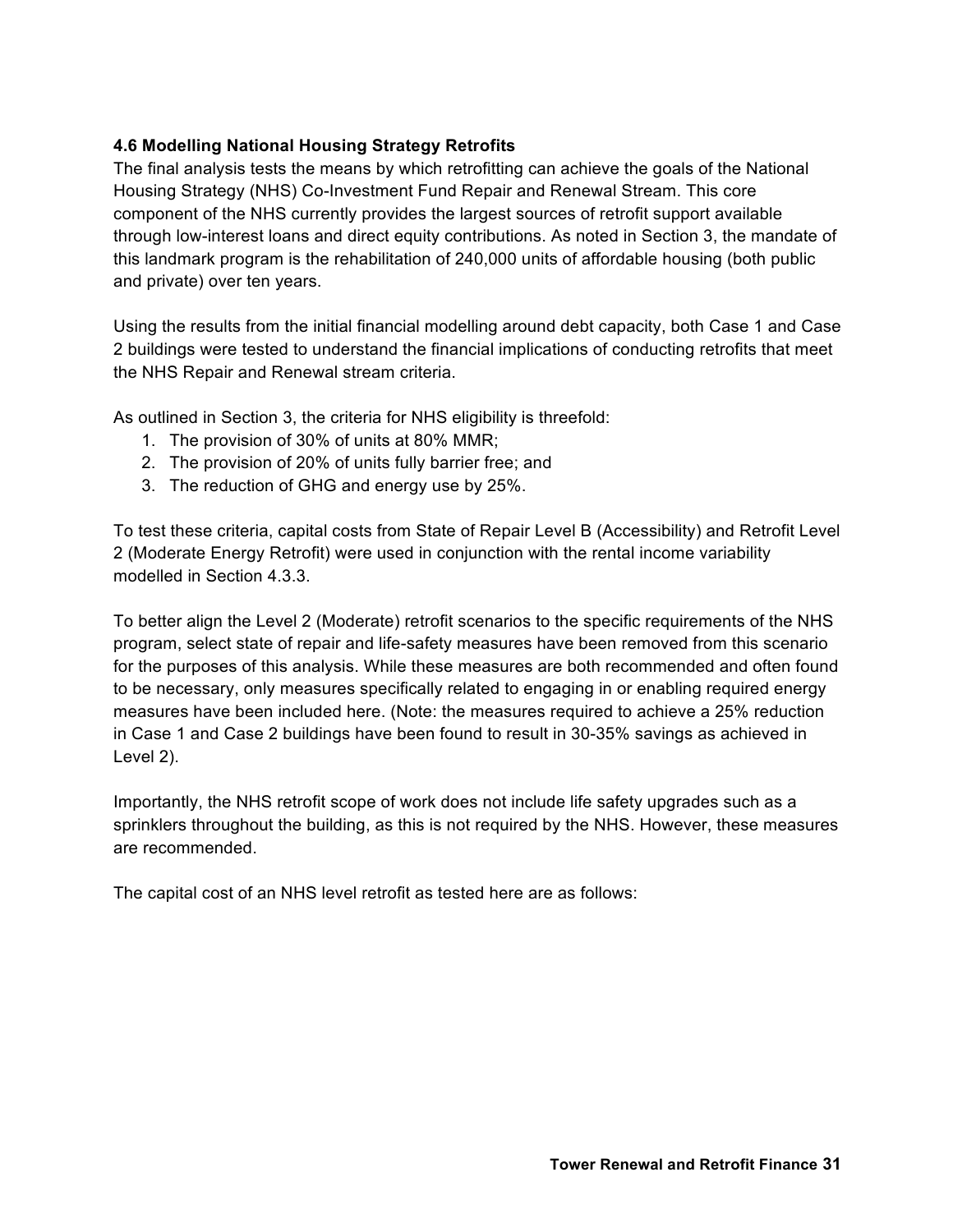#### **Table 11: Cost to Meeting NHS Criteria**

| <b>Achieving NHS Level Retrofit</b> |                            |                                      |              |
|-------------------------------------|----------------------------|--------------------------------------|--------------|
|                                     | Level B<br>(Accessibility) | 25%+ Energy<br>(Modified Level<br>2) | <b>Total</b> |
| <b>Project Cost*</b>                | 5,894,552                  | 8,420,234                            | 14,314,786   |
| Cost / Unit                         |                            |                                      | 60,146       |

\*Costing includes construction materials and labour costs, contractor mobilization, overhead and fees and construction and design contingency. Prices exclude project soft cost and applicable taxes

Using the debt capacity modelled in achieving the 30% of units at 80% MMR criteria modelled above (Section 4.3.3), the impact of engaging in NHS level retrofit was modelled below. Modelling includes existing debt levels ranging from 0 - 50% of building capital value, and use of 3.8% over twenty-five (25) year debt product similar to that tested above.

As the cost of achieving these performance goals is significant, and debt capacity has been somewhat limited due to reduced cash-flow as a result of adjusted rent profiles, equity support is required for all tested scenarios for both Case 1 and Case 2 buildings.

**Table 12: Case 1: Financial Gap of Achieving NHS Retrofit at Various Levels of Existing Debt**

| <b>Case 1: Achieving NHS Goals</b>    |            |            |            |            |            |
|---------------------------------------|------------|------------|------------|------------|------------|
| Debt Capacity (with 1.2 DCR)          |            |            |            |            |            |
| Debt (% Cap Value)                    | 0%         | 20%        | 30%        | 40%        | 50%        |
|                                       |            |            |            |            |            |
| <b>Project Cost</b>                   | 14,314,786 | 14,314,786 | 14,314,786 | 14,314,786 | 14,314,786 |
|                                       |            |            |            |            |            |
| Debt Capacity (30% of Units at 80MMR) | 16,284,800 | 10,096,400 | 7,002,200  | 3,908,000  | 837,800    |
|                                       |            |            |            |            |            |
| Gap                                   | 0          | 4,218,386  | 7,312,586  | 10,406,786 | 13,476,986 |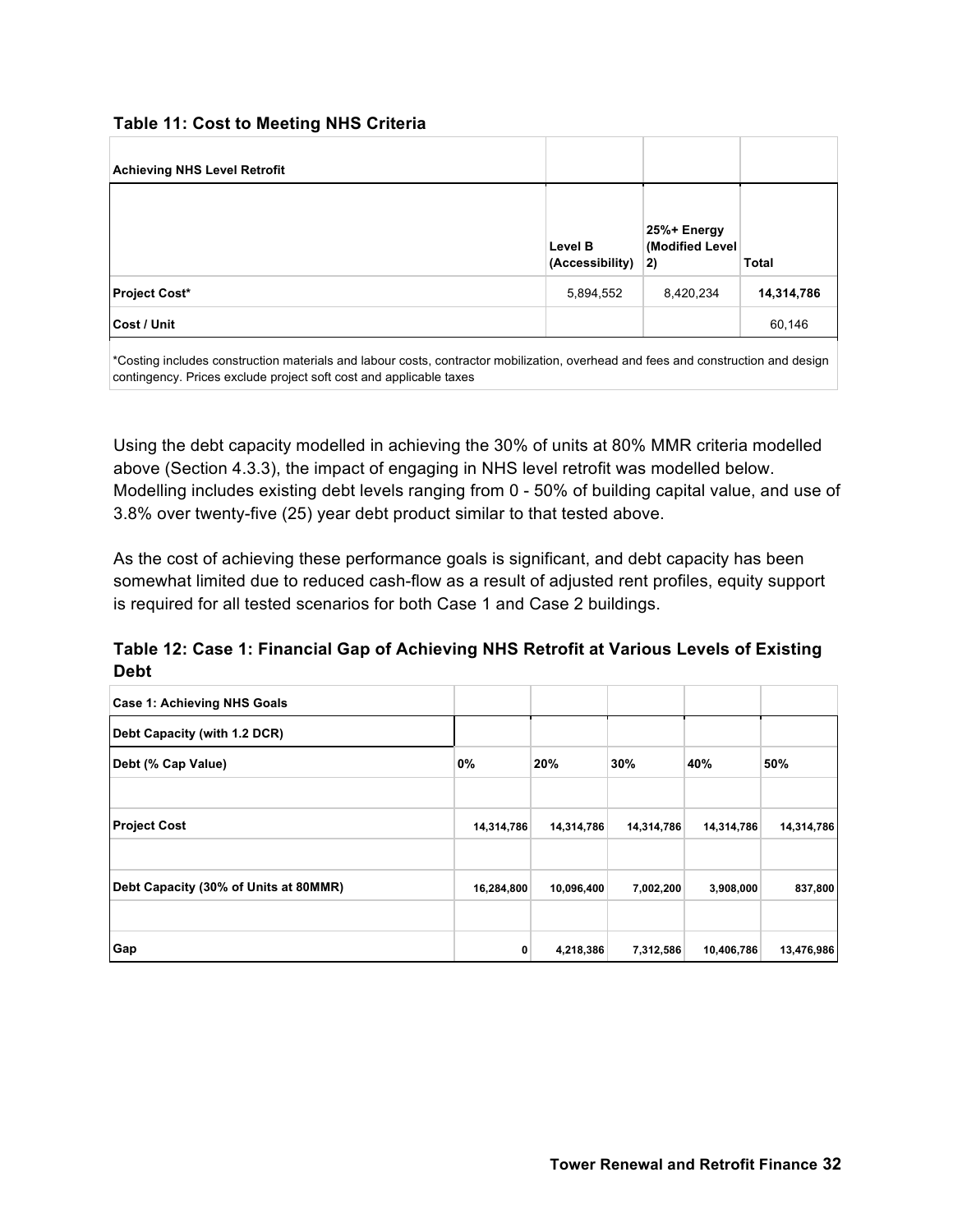| Table 13: Case 2: Financial Gap of Achieving NHS Retrofit at Various Levels of Existing |  |
|-----------------------------------------------------------------------------------------|--|
| <b>Debt</b>                                                                             |  |

| <b>Case 2: Achieving NHS Goals</b>    |            |            |            |            |            |
|---------------------------------------|------------|------------|------------|------------|------------|
| Debt Capacity (with 1.2 DCR)          |            |            |            |            |            |
| Debt (% Cap Value)                    | 0%         | 20%        | 30%        | 40%        | 50%        |
|                                       |            |            |            |            |            |
| <b>Project Cost</b>                   | 14,314,786 | 14,314,786 | 14,314,786 | 14,314,786 | 14,314,786 |
|                                       |            |            |            |            |            |
| Debt Capacity (30% of Units at 80MMR) | 3,434,300  | 1,554,500  | 601,800    | 0          | 0          |
|                                       |            |            |            |            |            |
| Gap                                   | 10,880,486 | 12,760,286 | 13,712,986 | 14,314,786 | 14,314,786 |

Scenarios were also tested with use of an Energy Backed Loan. Increased capital availability through use of this tool reduces the required equity contribution to achieve this level of retrofit, however only Case 1 with 0% debt has the capacity to fully finance the NHS level of retrofit without grant assistance.

# **Table 14: Case 1: Impact of Energy Backed Loans in Achieving NHS Retrofit at Various Levels of Debt**

| Case 1: Achieving NHS Goals with Energy Loans |            |            |            |            |            |
|-----------------------------------------------|------------|------------|------------|------------|------------|
| Debt Capacity (with 1.2 DCR)                  |            |            |            |            |            |
| Debt (% Cap Value)                            | 0%         | 20%        | 30%        | 40%        | 50%        |
|                                               |            |            |            |            |            |
| <b>Project Cost</b>                           | 14,314,786 | 14,314,786 | 14,314,786 | 14,314,786 | 14,314,786 |
|                                               |            |            |            |            |            |
| Debt Capacity (30% of Units at 80MMR)         | 16,284,800 | 10,096,400 | 7,002,200  | 3,908,000  | 837,800    |
|                                               |            |            |            |            |            |
| <b>Energy Loan</b>                            | 2,310,000  | 2,310,000  | 2,310,000  | 2,310,000  | 2,310,000  |
|                                               |            |            |            |            |            |
| <b>Total Finance Capacity</b>                 | 18,594,800 | 12,406,400 | 9,312,200  | 6,218,000  | 3,147,800  |
|                                               |            |            |            |            |            |
| Gap                                           | 0          | 1,908,386  | 5,002,586  | 8,096,786  | 11,166,986 |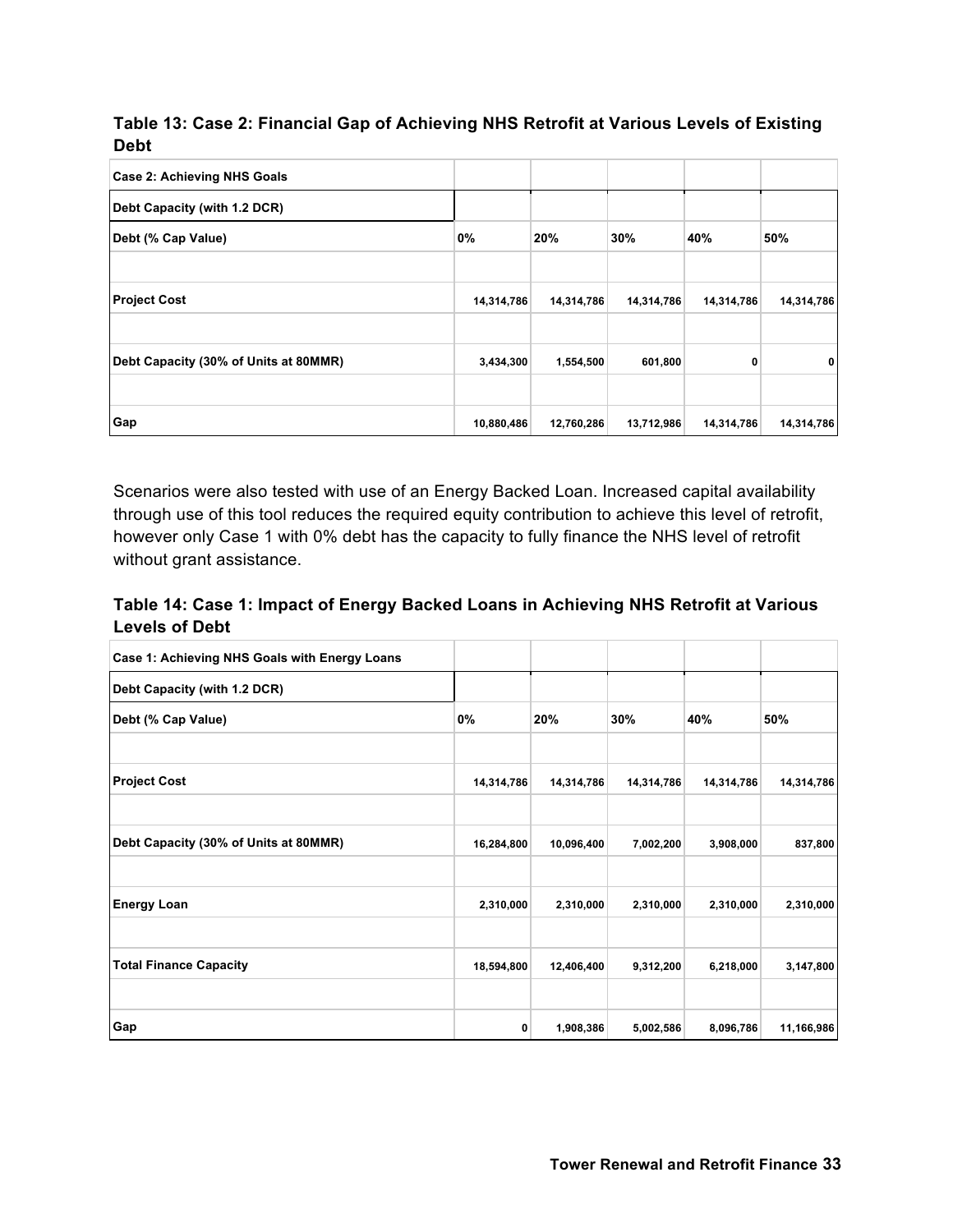## **Table 14: Case 2: Impact of Energy Backed Loans in Achieving NHS Retrofit at Various Levels of Debt**

| Case 2: Achieving NHS Goals with Energy Loans |            |            |            |            |            |
|-----------------------------------------------|------------|------------|------------|------------|------------|
| Debt Capacity (with 1.2 DCR)                  |            |            |            |            |            |
| Debt (% Cap Value)                            | 0%         | 20%        | 30%        | 40%        | 50%        |
|                                               |            |            |            |            |            |
| <b>Project Cost</b>                           | 14,314,786 | 14,314,786 | 14,314,786 | 14,314,786 | 14,314,786 |
|                                               |            |            |            |            |            |
| Debt Capacity (30% of Units at 80MMR)         | 3,434,300  | 1,554,500  | 601,800    | 0          | 0          |
|                                               |            |            |            |            |            |
| <b>Energy Loan</b>                            | 2,310,000  | 2,310,000  | 2,310,000  | 2,310,000  | 2,310,000  |
|                                               |            |            |            |            |            |
| <b>Total Finance Capacity</b>                 | 5,744,300  | 3,864,500  | 2,911,800  | 2,310,000  | 2,310,000  |
|                                               |            |            |            |            |            |
| Gap                                           | 8,570,486  | 10,450,286 | 11,402,986 | 12,004,786 | 12,004,786 |

# **4.7 Retention of Net Operating Income**

The modelling above has explored the total financial capacity of a building to leverage finance toward retrofit, while holding a debt coverage ratio of 1.2. It does not account for the owner's prerogative to hold net operating income (NOI) generated through the property for other purposes, a theme explored in Section 5 below.

To understand the impact of holding NOI, a Case 1 building was modelled assuming that 50% of NOI would be retained, prior to debt service (in this case \$722,425 held by the owner). The remaining financial capacity to leverage debt toward retrofit is outlined below:

| Table 15: Case 1: Impact of Limiting Use of Financial Capacity by 50% |  |  |  |  |  |
|-----------------------------------------------------------------------|--|--|--|--|--|
|-----------------------------------------------------------------------|--|--|--|--|--|

| Case 1: Impact on Debt Capacity with 50% Retained NOI  |            |            |           |           |           |  |  |
|--------------------------------------------------------|------------|------------|-----------|-----------|-----------|--|--|
| 0%<br>20%<br>30%<br>40%<br>Debt (% Cap Value)          |            |            |           |           |           |  |  |
| 13.8% 25 Year Loan                                     |            |            |           |           |           |  |  |
|                                                        |            |            |           |           |           |  |  |
| <b>Full NOI Used toward Retrofit (With DRC of 1.2)</b> | 19,213,600 | 12,050,300 | 8,480,500 | 4,885,300 | 1,315,600 |  |  |
| 50% of NOI Retained                                    | 11,528,200 | 4,364,800  | 795,100   | 0         | 0         |  |  |
| I% Difference                                          | 40.00%     | 63.80%     | 90.60%    | <b>NA</b> | <b>NA</b> |  |  |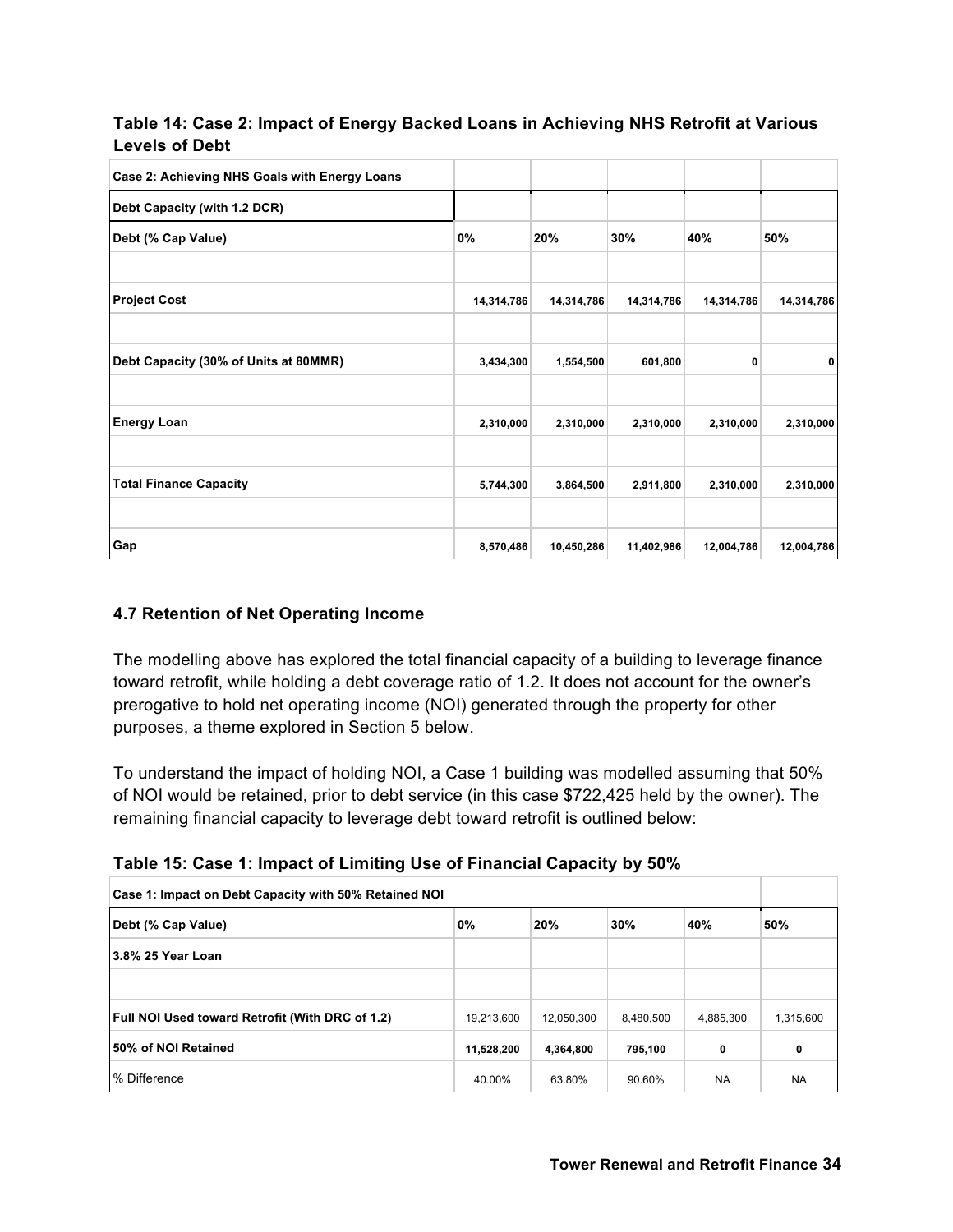The retention of 50% NOI (prior to debt service) significantly reduces the financial capacity for retrofit, and eliminates it altogether where large amounts of existing debt exist. While Case 1 buildings show the greatest potential to engage in retrofit activity, the motivations for owners to use this financial capacity will impact whether work is ultimately undertaken. This is explored further in Section 5 below.

## **4.8 Findings:**

Through the modelling conducted in this section, the following has been observed:

# **Capacity:**

## **1. The financial capacity of buildings vary significantly:**

The variable of rent zone, vacancy rate and maintenance costs between otherwise identical buildings results in wide divergence in financial capacity. While Case 1 buildings have the potential to engage in various degrees of retrofit, Case 2 buildings do not.

# **2. Pre-existing debt significantly impacts ability to raise new capital for retrofit:**

Buildings that carry pre-existing debt are limited in their capacity to raise new capital for retrofit on an individual building basis. As example,for Case 1 and 2 buildings, carrying pre-existing debt to the level of 30% of their building value, limits their capacity to leverage new debt toward Repair and Renewal by more than 50%. It is understood that a large proportion of apartment buildings in Canada carry debt.

#### **3. Most buildings throughout Canada will be unable to engage in retrofit without support:**

The case study buildings exhibit a significant financial gap in most scenarios with the greatest need for support coming from Case 2 buildings. Without additional support to overcome this gap, including direct equity contributions, retrofit activity may be limited. While a Case 1 building without debt exhibits the greatest potential to engage in retrofit work without direct equity support, the full use of this potential will be limited by owner motivations, a theme explored further in Section 5 below.

#### **Closing the Gap: Tools to engage in Repair and Renewal:**

# **4. Debt Products with favourable rates and longer terms can significantly expand capacity for renewal activity:**

The base debt product tested, at 3.8% over twenty-five years exhibits favourable terms, and is inline with products currently offered by CMHC. The analysis of loan variability explored above (Section 4.3.2), outlines the impact rates and terms have on capacity to engage in retrofit work. Debt products supported by the Federal Government, either through underwriting commercial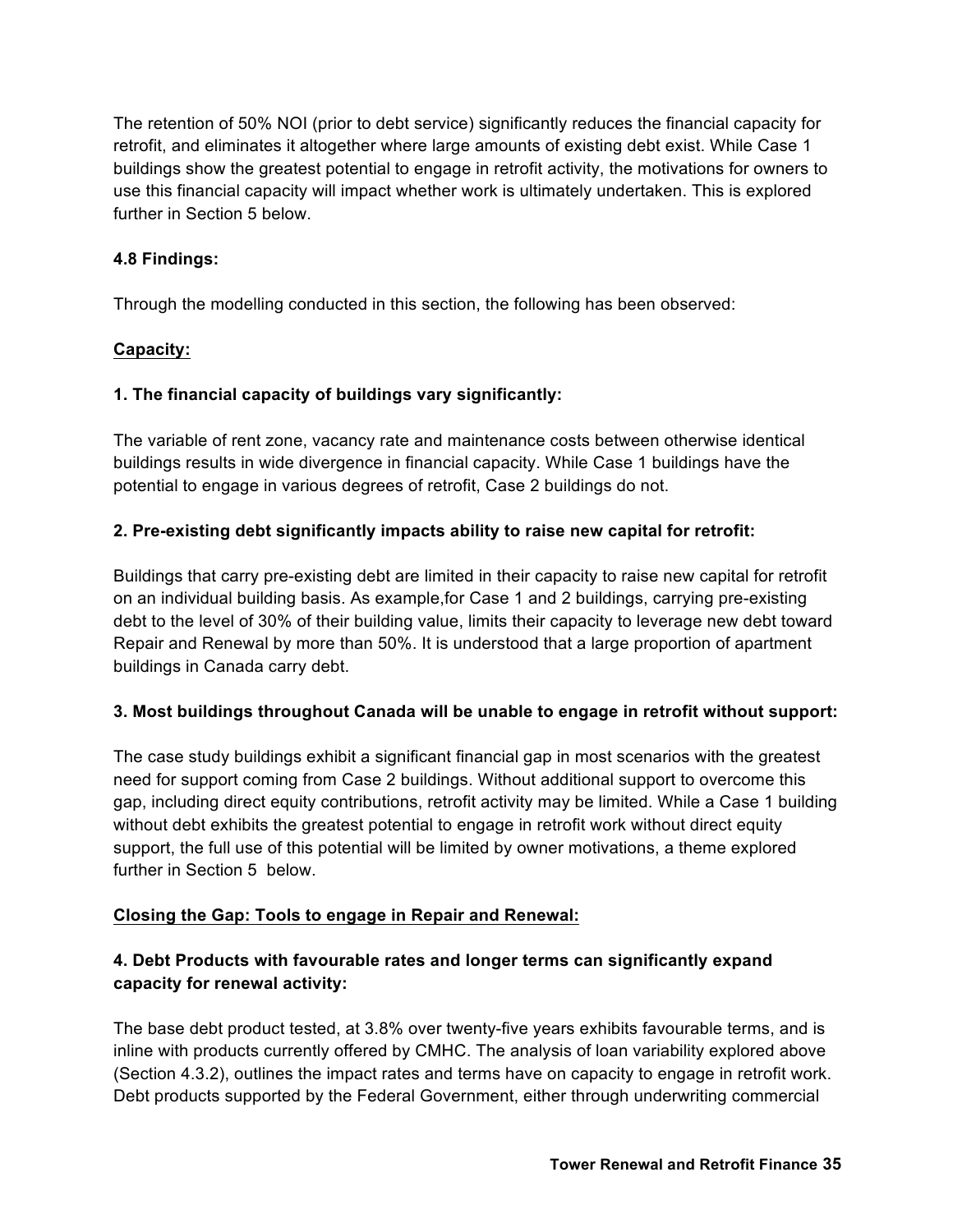banks or direct lending, could positively impact retrofit capacity nationwide. **Expanding the eligibility and availability of long-term low interest loans will increase capacity for owners to engage in retrofit activity.** 

# **5. Green Loans products, which leverage capital from long term energy savings, can help close the financial gap in engaging in retrofit work:**

Energy backed loans (Section 4.4.3) provide increased capacity to engage in retrofit work which is tied to the energy performance of retrofits, rather than the financial capacity of an individual building or owner. **The creation of an Energy Backed Loan product will close gaps to enable retrofits.** 

# **6. Substantial equity contributions are required to fully fund retrofits in most cases:**

In more scenarios tested, a financial gap, often substantial, exists in achieving renewal goals (including NHS policy goals). These financial gaps could be closed through direct owner contribution, and complementary Provincial and Municipal support; however, these will vary case by case. Federal equity support can provide the backbone and incentive for retrofit work across Canada. **Expanding the eligibility and availability of equity contributions toward repair and renewal will increase capacity for owners to engage in retrofit activity.** 

#### **Repair vs. Renewal:**

# **7. State of Repair retrofit scenarios require significant investment and are beyond the capacity of many distressed (Case 2) buildings:**

As made evident in the building failure noted in the introduction to this paper in Toronto's St. Jamestown, deferred maintenance can be catastrophic and impact the housing security of Canadians. Case 1 buildings have capacity to engage in a wide array of State of Repair work, whereas Case 2 buildings do not. **Eligibility to tools such as retrofit loans and equity contributions should prioritize financially constrained properties to ensure critical work is undertaken.** 

# **8. Renewal Scenarios can augment State of Repair scopes of work, but comprehensive renewal is highly capital intensive:**

There is an opportunity to augment critical repair work outlined in State of Repair Levels A - D with the scopes outline in Levels 1 - 4 to achieve low-impact and healthy housing. As a building would only undergo a major renovation once in a maintenance cycle, it is unlikely buildings would undergo additional retrofit measures once a State of Repair project has taken place. **Tools, such as Energy Backed Loans should be created to provide capacity to engage in broader retrofit activity, encouraging projects to build from a repair measures standpoint to a full renewal.**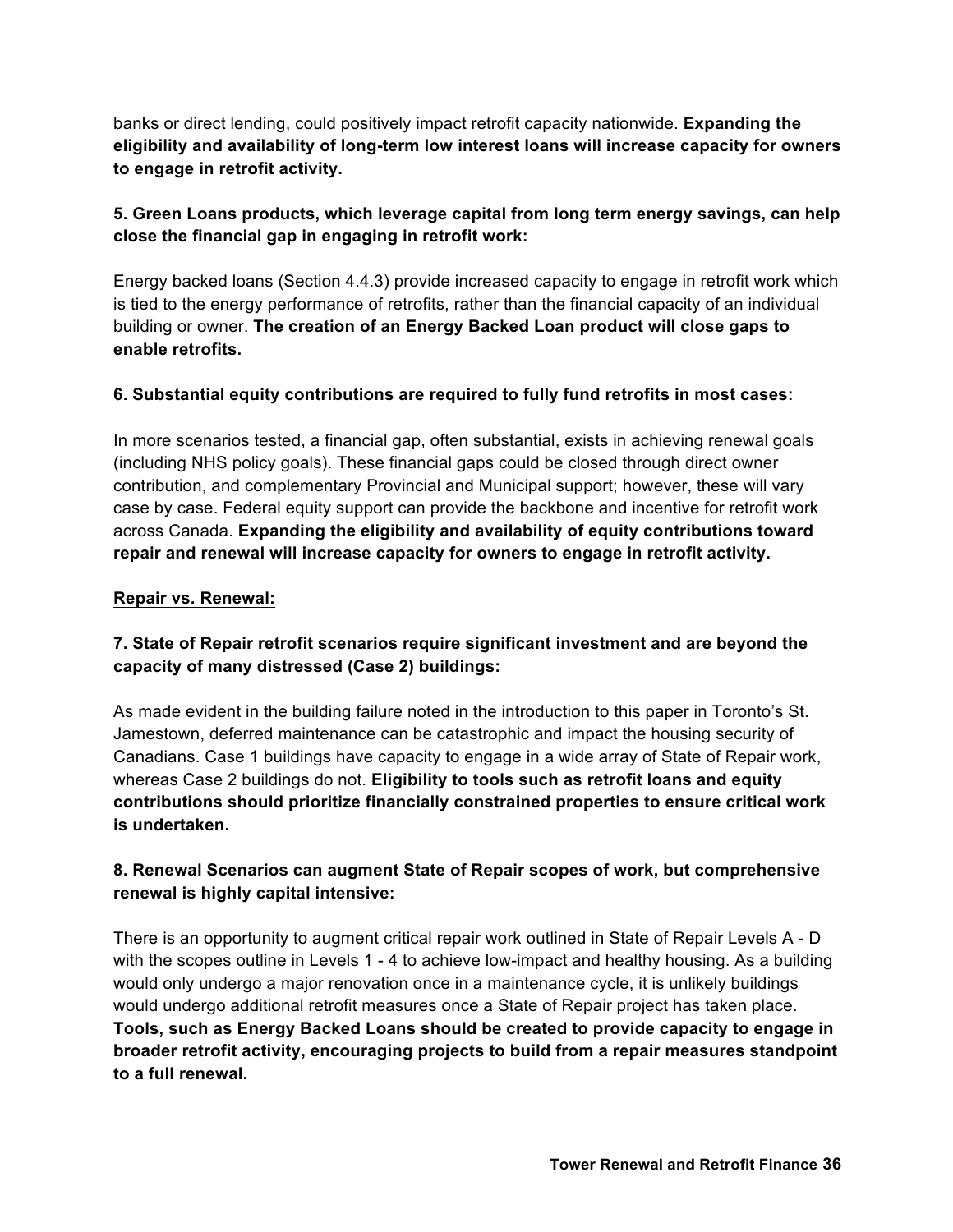# **9. Engaging in Accessibility upgrades is highly capital intensive in existing buildings:**

As outlined in Retrofit Level B, engaging in broad barrier-free renovations (in both Case 1 and Case 2 buildings) is highly capital intensive, estimated here as \$7,483,851 in construction activity (See Appendix A for full cost breakdown.) This is a result of the concrete shear wall construction typical of buildings of this era, requiring structural changes, as well as significant mechanical and electrical work to transform units to meet today's accessibility standards. A detailed study of required renovation work can be found in Appendix B. As a result, engaging in the full scope of accessibility work will limit the ability to engage in other critical repair and renewal activity. **Expanded support should be provided to projects engaging in accessibility activity so as not to limit the capacity to engage in other critical repair and renewal works.** 

#### **Maintaining Affordability:**

**10. The use of rents to increase financial capacity to fund retrofits will place affordability pressure on residents and should be limited as a tool:** 

The rent profile of a building has a significant impact on the capacity to engage in retrofit, as exhibited in Case 1 and Case 2 buildings, as well as the rent variation scenarios explored in Section 4.3.3 above.

However, the ability to shift rent profiles is limited by various Provincial regulations, and more importantly, would place unhealthy pressure on many Canadian households living in these buildings who are currently financially stressed by the existing rent burden.

The University of Toronto's Neighbourhood Change Research Partnership found that in the case of the City of Toronto, 48% of households living in Statistic Canada Dissemination Areas (DAs) containing high-rise rental housing are spending more than 30% of their family income on rents. (See Appendix C). This was true for DAs located in rent zones typical of Case 2 buildings, where 100MMR rents are well below the City Average. As a result, increases in rents to these buildings would negatively impact lower income households dependent on current rent levels, and similarly, the ability to leverage more rents from residents may be limited due to the financial capacity of lower income Canadians. **Encouraging the use of rent increases to support retrofits activity should be avoided.**

# **Engaging in NHS Criteria Retrofits:**

# **11. National Housing Strategy Level retrofits require significant construction capital funds beyond the capacity of most building types without equity support:**

As outlined in Section 4.5 above, achieving an NHS level retrofit in a Case 1 and 2 buildings requires an estimated construction capital of \$18,174,365. A challenge with the NHS scenario is the suppressed financial capacity of buildings resulting from meeting program eligibility criteria.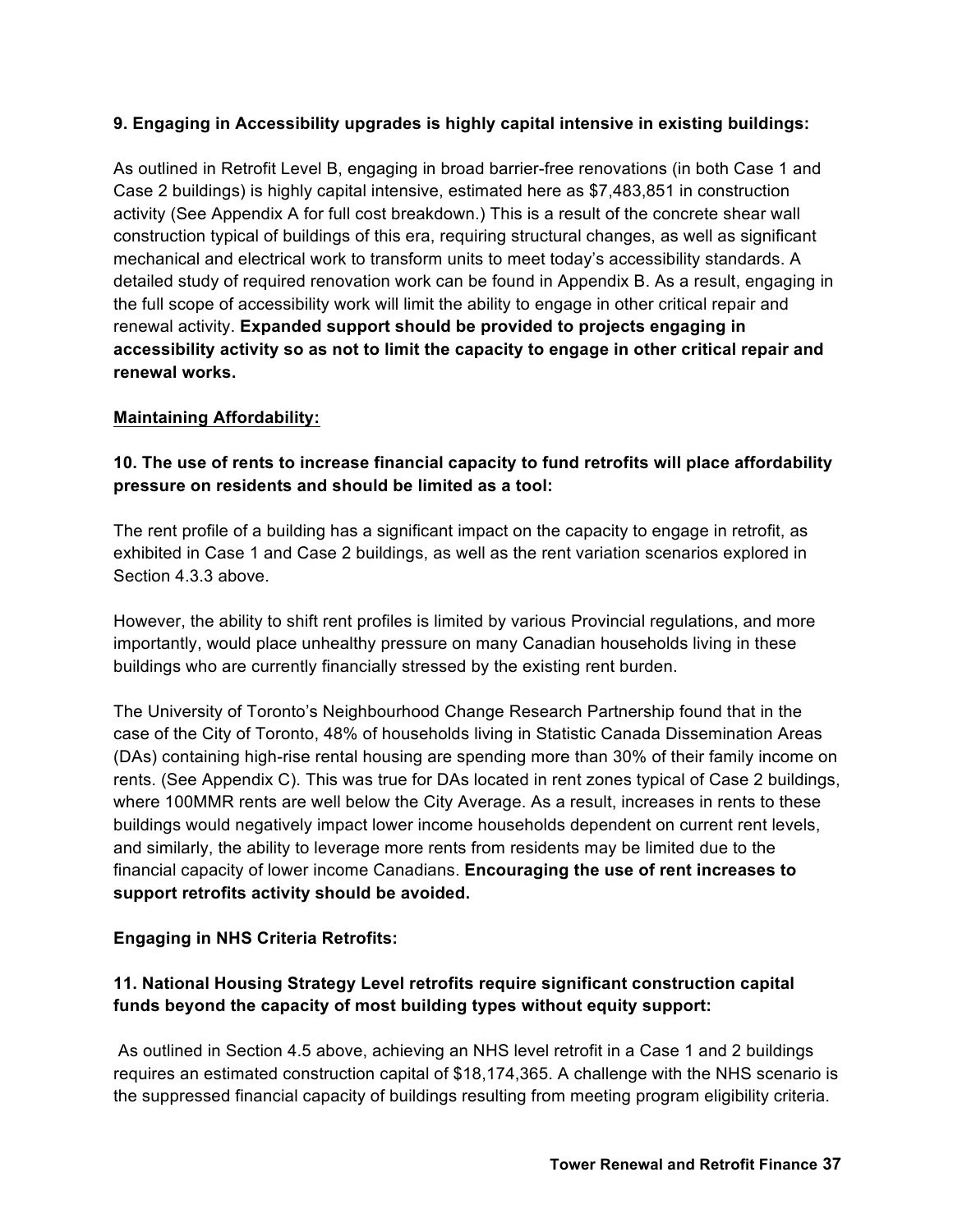While maintaining affordability is paramount, increasing affordability, particularly in low rent zone areas as characterized in Case 2 may prove difficult. (A further discussion related to relatively of rent zones as affordability can be found in Appendix D). **As a result, access to National Housing Strategy Funds should be widened through alternative compliance paths to ensure scopes of repair balance specific building needs and financial capacity.**

This section explored the financial capacity of typical Case 1 and Case 2 buildings to engage in repair and renewal activity, and explore the financial tools that could support closing observed gaps. The following section will discuss the motivations for owners to engage in this work, independent of capacity of available tools.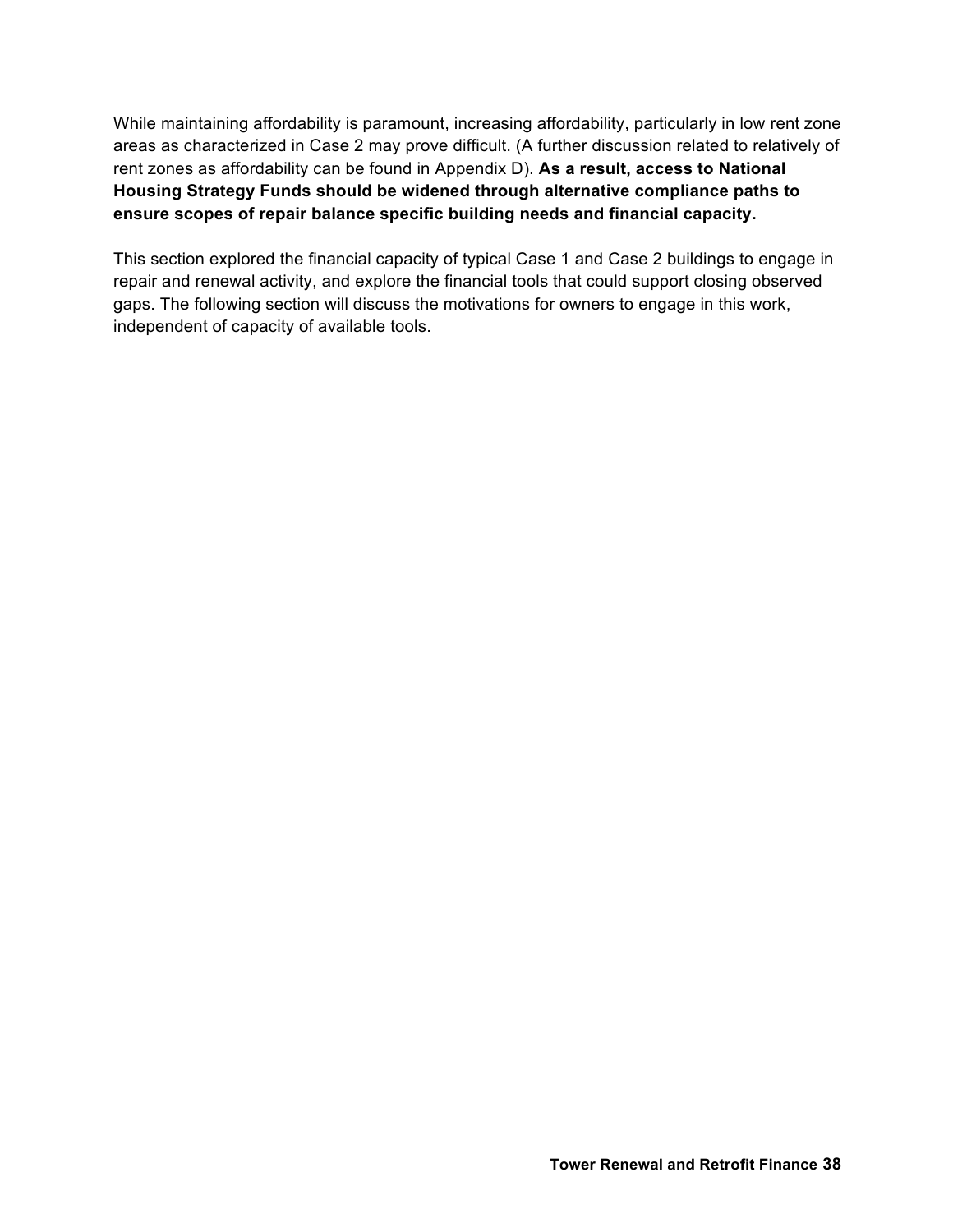# **Section 5: Motivating Renewal and Retrofitting**

The previous section examined the financial capacity of Case 1 and Case 2 buildings in engaging in various levels of retrofit, as well as potential tools to bridge financial gaps. This analysis provided base data to understand the financial mechanics of a Case 1 and Case 2 building on an individual building basis.

The following section will examine how the financial capacity of Case 1 and Case 2 buildings would apply to various owner types, and the motivations impacting engagement in repair and renewal activity.

In this section, two important factors are at play: financial capacity and financial performance. Financial capacity - a building's ability to leverage capital for retrofitting - was calculated and explored in detail in Section 4. Financial performance is about understanding that there are many ways to spend available NOI, or take on more debt, with retrofits being only one option. For many for-profit building owners, allocating free NOI to retrofits may be a negative investment when compared to other investments that could made with that same free NOI. As a result, building owners may elect to not undertake retrofits, despite having the capacity to do so.

#### **5.1 Description of five owner types**

The vast majority of aging purpose-built tower housing in Canada is in private ownership. Ownership ranges in form and scale, from the operation of an individual tower, to large national portfolios; from family run business to publicly traded corporations. This study examines how owner type may impact renewal activities and identifies which types of owner to target for renewal using various incentives. The study breaks down owner types into the following categories:

#### **1. Private non-profit owners:**

Representing a small subset of the tower stock, private not-for-profit buildings house highly vulnerable individuals and families. They are motivated to invest heavily in building assets yet often lack financial capacity. They often lack capacity to engage in large and complex construction projects as well. They often have flexible decision making capacity. NHS programs to date are targeted toward these owners. Note that public owners have not been studied from the perspective of their business case; however, recommendations made in section 3 toward recalibrating the existing incentive performance requirements applies equally to the public sector.

#### **2. Small private owners:**

These owners run small portfolios that range from a single to half a dozen buildings. They are often limited in financial capacity, dependent on mortgage finance, and have limited corporate capacity to engage in large and complex projects. However, they often have flexible decision making capacity with private and family run boards.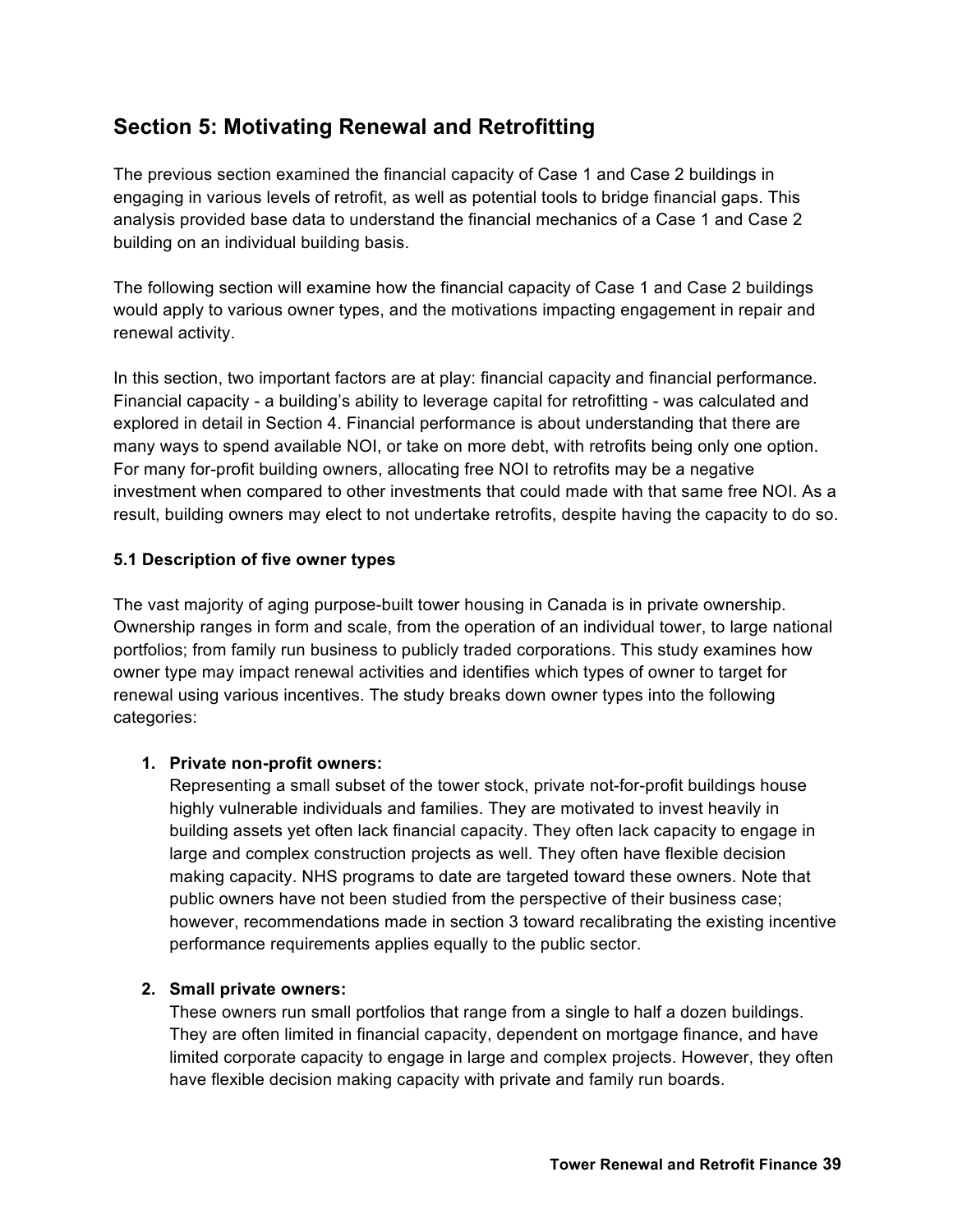#### **3. Mid-sized private owners**

Operating portfolios of up to several dozen buildings, these private owners have the decision making flexibility of small owners, with greater financial capacity. They are often tied to development corporations.

#### **4. Large private investment fund owners**

This class of owner operates large portfolios tied to investment funds. These owners manage assets to enable a rate of return for private investors with both long term and short term horizons, based on the nature of the fund. Decision making is made by a private board of directors, and is tied to fund performance. They come in two classes:

- a. Non-taxable corporations, such as pension funds;
- b. Taxable corporations, such as private investment or insurance corporations

#### **5. Large Publicly Traded Owners (including REITS)**

Publicly traded private companies, often in the form of Real Estate Investment Trusts, manage large portfolios of properties. Decision making is tied to quarterly reporting, stock unit performance and dividend expectations. They are able to leverage large sums of capital at low interest rates, yet investment is tied to financial performance as outlined by shareholders.

This summary provides a high level overview of the owner ecosystem, who together own the many thousand aging high-rise rental buildings in Canada. The analysis below will explore factors that may motivate or dissuade owners to engage in repair and renewal across owner types. Where useful for the purposes of illustration, specific owners types are identified; however, the analysis is primarily focused on not-for profit and for-profit private owners in general.

#### **5.2 Private Non-Profit Owners**

Non-profit buildings have the greatest flexibility to use a building's financial capacity outlined in Section 4 toward retrofit activity. This is a result of surpluses from building operation, or NOI behind held within the non-profit company for use toward improving housing, rather than generating profit. The debt capacity scenarios described in Section 4 for Case 1 and Case 2 buildings, and the tools to overcome gaps to engage in repair and renewal work are well suited to non-profit buildings.

Freedom to maximize the use of free capital toward building improvements without a profit expectation provides opportunity to achieve holistic renewal where access to project financing is available. As a result, the first generation of holistic retrofits currently underway are in the nonprofit housing sector.

However, current lack of access to capital beyond mortgage financing is generally a constraint, as is the smaller scale at which many non-profits operate. Providing broad access to favourable debt products, Energy Backed Loans and equity contributions explored in Section 4 could accelerate retrofit activity in this sector.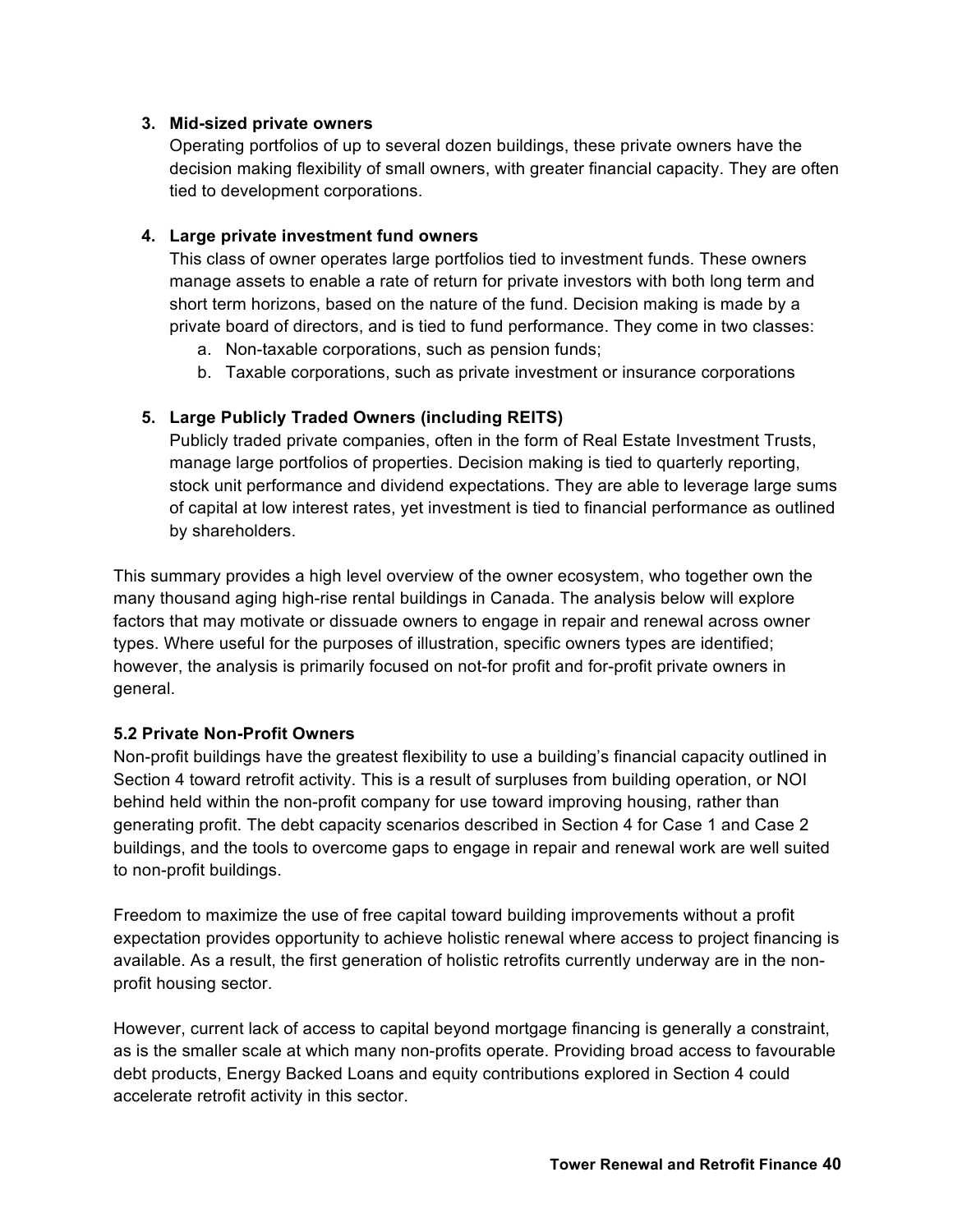*Enabling not for profits to maximize use of public sector funding and support (such as the NHCF) to finance projects where buildings are highly mortgaged is a key challenge and opportunity.* 

#### **5.3 Private For-Profit Owners and Investing in Retrofits**

Whereas non-profit operators are well suited to engage in retrofit work where financial capacity and favourable tools exist, the situation is more complicated for for-profit owners.

As noted in Section 5.1, for-profit owners come in a range of types, each with specific constraints and motivations, but are united in their judicious use of free funds from building operations for dividends, or for reinvestment into projects and investments which are understood to yield returns outlined by their ownership. (Remember: the distinction between financial capacity and financial performance.)

Investment in deep retrofits that maintain affordability is a challenge, particularly as these investments do not generate returns commensurate with capital outlays and project risk. While buildings may have the financial capacity to engage in repair and renewal work, the owners may simply decide not to use this capacity for such work.

#### Use of free capital (Net Operating Income - or NOI):

NOI from private buildings can be used for asset investments, extracted as profit or dividends, or invested in other projects. Use of NOI for buildings investment begins with ensuring the housing asset is viable and vacancies are low. Investments beyond these are assessed based on their rate of return, whether they be directed within buildings, or in outside projects (such as in new housing developments). As an example, investments in unit renovations upon tenant turnover allows for higher rents, and therefore attractive return on investment. Investments in retrofits without sufficient ROIs, particularly in buildings that are fully occupied, are unlikely.

*How repair and renewal projects compete with higher yield uses of free capital is a key challenge.* 

#### Expected Return on Investment (ROI) for typical investments:

Investments that are made using free NOI generally have minimum return on investment (ROI) thresholds. Simply stated, investments need to create new net revenues. A 5% annualized return is often considered the base threshold for substantive investment. As example, a 5% annual return on a \$10,000,000 investment compounded over ten years would yield over \$6.28M of new returns over that period, for an average of \$628,000 annually. Investments in the building stock need to complete with other investments that can create these returns, or greater returns.

While energy savings create increased NOI through utility costs reductions, gains are typically modest, commensurate with the cost of borrowing to engage in the retrofit measures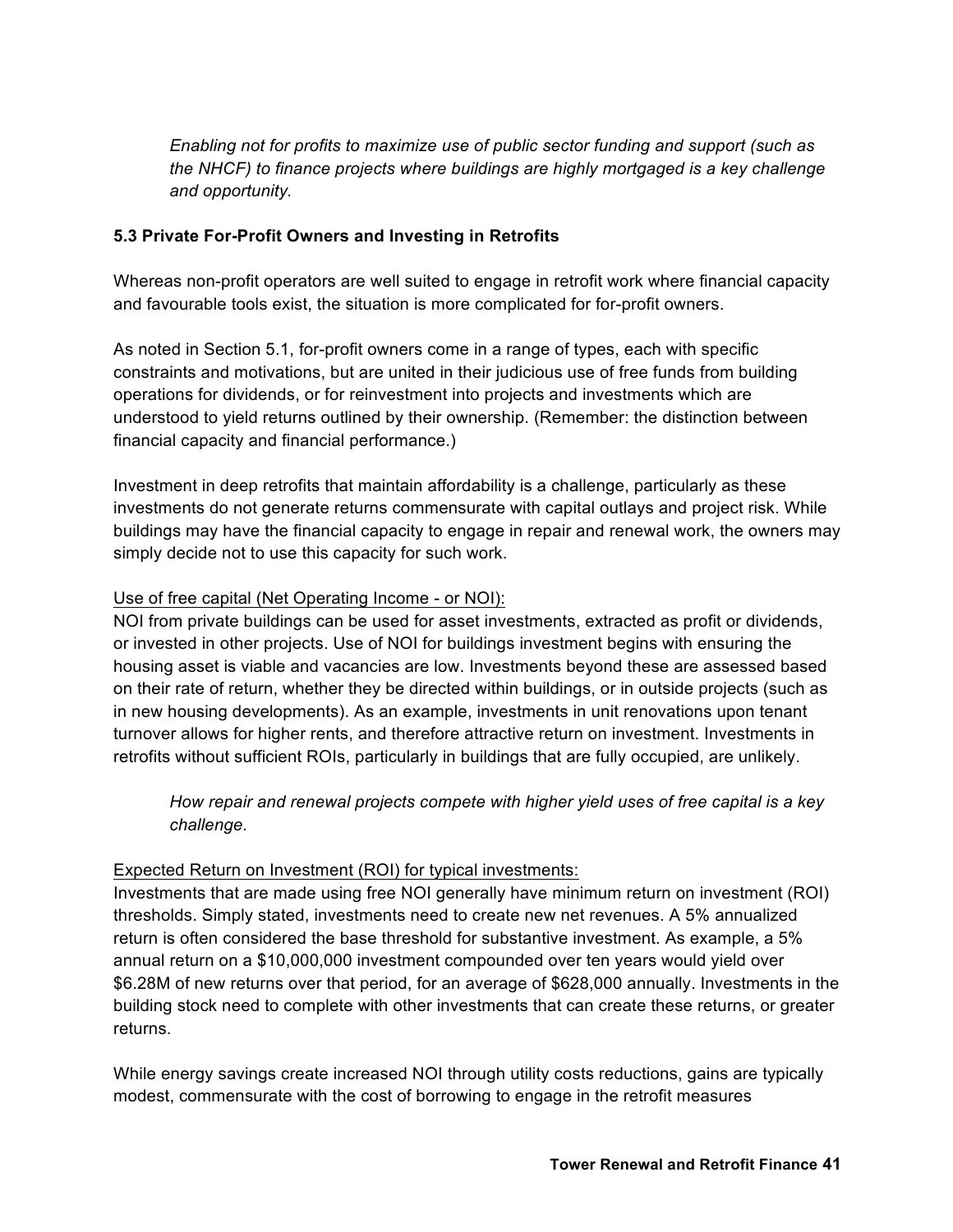themselves (or in part as noted in Section 4 through the Energy Backed Loan tool). For this reason, energy retrofit measures are generally accounted for in terms of payback periods rather than yearly ROI. Base state of repair measures and enabling works for energy retrofits provide no ROI where rents are kept stable. In buildings with high vacancies and high annual maintenance costs, retrofits can lead to new net revenues through expanded rental income through reduced vacancies and reduced maintenance costs. However, competing with other investments at 5% ROI or greater often proves difficult without relying on increases in rents.

# *Motivating the use of financial capacity of private, for-profit owners to engage in retrofit work that does not provide attractive ROIs is a key challenge.*

# Debt:

As outlined in Section 4 many owners fully leverage their buildings to provide working capital for maintenance, capital investment within the building (such as unit improvements), or investment in other projects, such as new developments. This limits the ability of owners to raise additional debt for additional projects such as retrofits. The amount of debt raised varies across owner types, with larger owners able to leverage debt against several assets in the broad portfolio, and small owners constrained to the capacity of an individual asset. Where additional funds are accessed, the debt position of the primary lender can impact the rate and terms of subsequent debt, making use of additional debt for low yield investments unattractive. In all cases, the cost of financing must be accounted for when determining project ROI, making retrofit activity with limited ROI outside of rent increases less attractive.

#### *How repair and renewal projects address fully leveraged buildings is a key challenge.*

#### Use of equity rather than financing for building investment:

Larger and well capitalized owners sometimes avoid project finance and use equity to fund capital projects, thereby avoiding financing costs. In these cases, projects are fixed within equity capacity and tools for financing are rarely used.

# *Motivating owners' use of public sector finance tools and programs to engage in renewal and retrofit projects is a key challenge and opportunity.*

#### Meeting Capital Needs Through Rent Increases:

Increased rents are the primary method of increasing revenue in rental buildings, to be used for expanded operations, reinvestment, or profit. Investment in buildings are primarily motivated to increase rental revenue, either through rent increases at turnover (especially in the Ontario and BC context), or through filling vacancies. Programs of lobby renovation, landscape improvements, painting and suite modernization are all specifically aimed at making buildings and suites more attractive to tenants, thereby achieving rent or occupancy increases. Building modernization, outside of ROI through rent or cost reductions, is a considerable challenge in the private sector environment.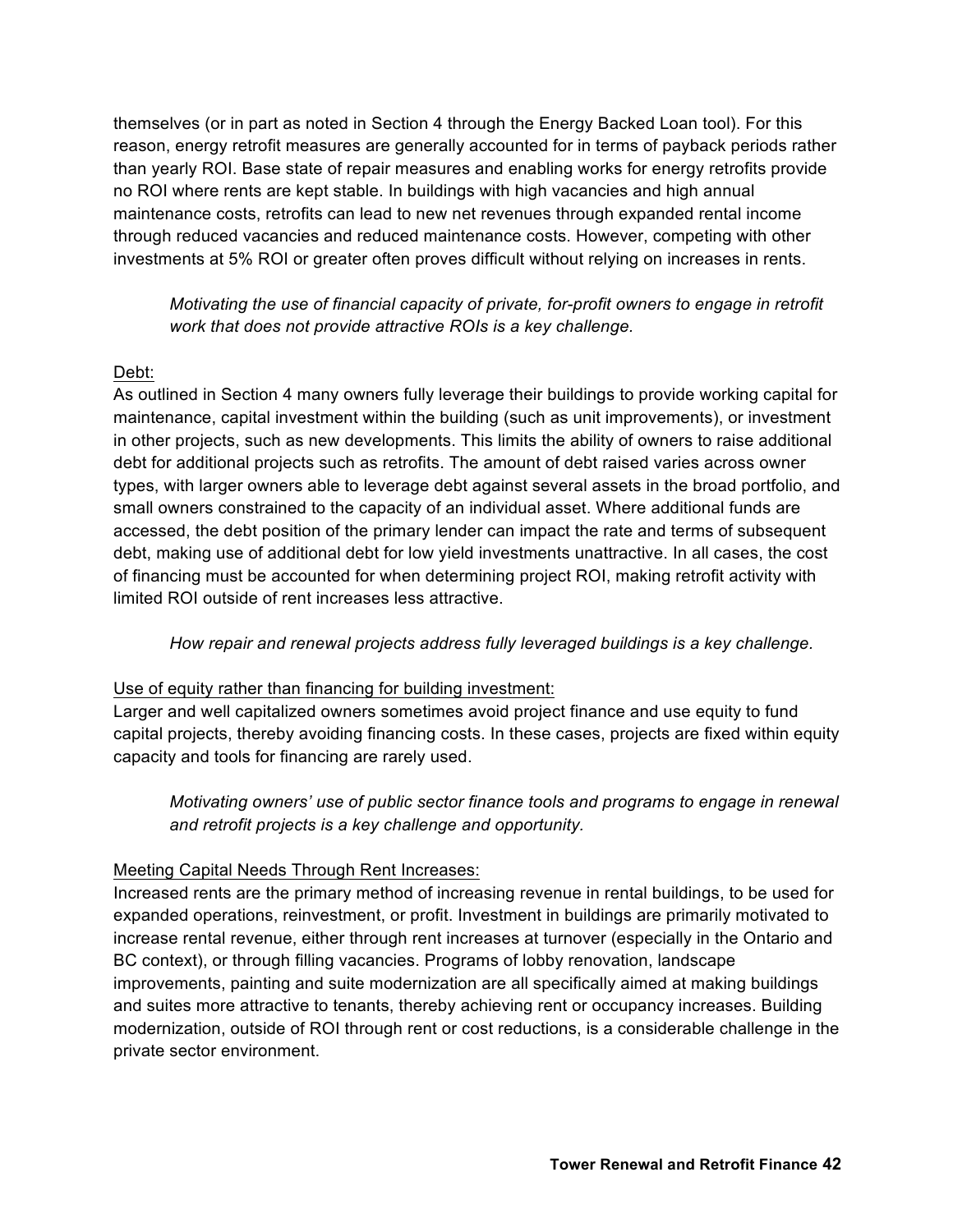For illustrative purposes, the eight State of Repair and Retrofit scenarios used in Section 4 have been analyzed based on the required rent increase to meet the 5% ROI expectations of a typical investment. The chart below illustrates the impact on rent affordability when using 5% compounded annualized rates of return through rents alone to pay for each level of retrofit.

**Table 16: Achieving a 5% ROI for Retrofit Investment Through Rent Increases: Impact on Affordability** 

| 5% ROI - Impact on Rents |                       |                                                                 |                                 |                                            |
|--------------------------|-----------------------|-----------------------------------------------------------------|---------------------------------|--------------------------------------------|
| <b>Renewal Level</b>     | Capital<br>Investment | 5% ROI<br>(Compound<br>Annualized to<br>Ten Year<br>Investment) | Impact on<br>Rents<br>(Monthly) | % Increase<br>from baseline<br>$(100$ MMR) |
| Level A                  | \$8,706,356.92        | \$547,538.11                                                    | \$191.72                        | 15%                                        |
| Level B                  | \$5,894,551.52        | \$370,705.18                                                    | \$129.80                        | 10%                                        |
| Level C                  | \$2,845,673.42        | \$178,962.87                                                    | \$62.66                         | 5%                                         |
| Level D                  | \$2,706,324.73        | \$170,199.31                                                    | \$59.59                         | 5%                                         |
| Level 1                  | \$3,688,094.20        | \$231,942.26                                                    | \$81.21                         | 6%                                         |
| Level 2                  | \$12,046,343.00       | \$757,588.04                                                    | \$265.26                        | 21%                                        |
| Level 3                  | \$20,152,569.13       | \$1,267,384.24                                                  | \$443.76                        | 35%                                        |
| Level 4                  | \$32,206,256.20       | \$2,025,434.15                                                  | \$709.19                        | 55%                                        |

The chart below illustrates the impact on rent affordability if financing costs (as outlined in Section 4) are covered through rents alone.

| Table 16: Covering Debt Service for Retrofit Investment Through Rental Increases: |
|-----------------------------------------------------------------------------------|
| <b>Impact on Affordability</b>                                                    |

| <b>Financing Retrofit - Impact on Rents</b> |                       |                                                                      |                                  |                                                    |
|---------------------------------------------|-----------------------|----------------------------------------------------------------------|----------------------------------|----------------------------------------------------|
| Renewal Level                               | Capital<br>Investment | Debt Service<br>Using Long<br>Term Loans<br>$(3.8\% / 25)$<br>Years) | Impact on<br>Rents (per<br>unit) | % Increase<br>from baseline<br>$(100 \text{ MMR})$ |
| Level A                                     | \$8,706,356.92        | \$545,592.08                                                         | \$191.03                         | 15%                                                |
| Level B                                     | \$5,894,551.52        | \$369,387.64                                                         | \$129.34                         | 10%                                                |
| Level C                                     | \$2,845,673.42        | \$178,326.81                                                         | \$62.44                          | 5%                                                 |
| Level D                                     | \$2,706,324.73        | \$169,594.40                                                         | \$59.38                          | 5%                                                 |
| Level 1                                     | \$3,688,094.20        | \$231,117.91                                                         | \$80.92                          | 6%                                                 |
| Level 2                                     | \$12,046,343.00       | \$754,895.46                                                         | \$264.32                         | 21%                                                |
| Level 3                                     | \$20,152,569.13       | \$1,262,879.78                                                       | \$442.18                         | 34%                                                |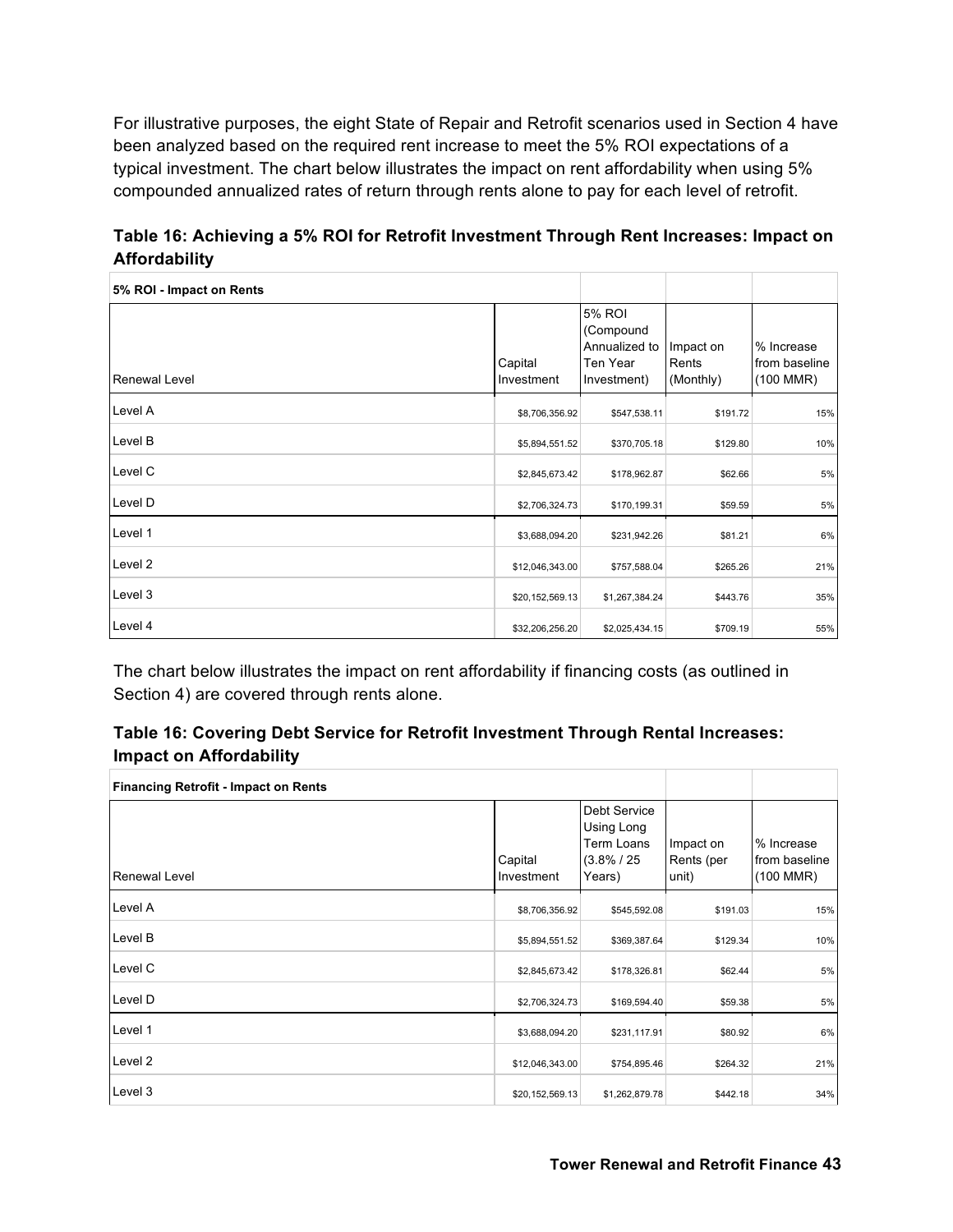| ∟evel∽ | 2.206.256.20<br>. | 235<br>$\overline{\phantom{a}}$<br>\$2.018<br>J18.235.4 | \$706.67<br>. | 55%<br>. |
|--------|-------------------|---------------------------------------------------------|---------------|----------|
|        |                   |                                                         |               |          |

The value of debt servicing for retrofits when using a lower interest, long terms loan is nearly commensurate with the rate of return expected for an investment by many private owners. As a result, engaging in retrofit financing programs serves as a 'negative' investment where a 5% annual revenue is lost rather than gained. Using less favourable financial tools would make this loss greater. Bridging the gap between expected returns, and costs of debt incurred for retrofit work will take careful consideration.

*It is critical that means of attracting private sector action toward holistic retrofit is identified, and that rent increases are not relied upon.*

#### **The Financial Performance Challenge:**

The core challenge of engaging in retrofit work in the for-profit sector relates to the hurdle of financial performance - in addition to financial capacity. Tools to offset negative returns as well as reduce direct owner exposure can motivate increased owner participation and are discussed below. However, a core challenge exists in that engaging in retrofit work without an uplift in rental income will remain largely uneconomic for many building owners. Achieving asset improvement with the maintenance of affordability will require substantial direct and indirect public investment.

#### **5.4 Private Sector Considerations for Retrofit Finance Tools:**

#### **Access to Low-Interest Long-Term Loans**

As outlined in Section 4, low-interest loans provide the ability to stretch existing debt capacity. This tool may be attractive to some for-profit owners engaging in repair and renewal work. However many larger and sophisticated owners have access to low rate capital. Further, many mid-sized and large owners use equity for asset investments to avoid finance costs or the use of building NOI for retrofit purposes. Smaller owners with fewer financing options beyond mortgage finance may find this tool particularly attractive.

In cases where financing is utilized, a predictable and accessible tool providing low rate and long term finance would benefit all owner types.

#### **Grants**

Grants are always attractive, reducing the amount of direct investment required by the owner for a project. When strategically designed and tied to performance requirements, grants can push investment and best practice when tied to performance requirements. The terms of access to grants will impact participation, with predictability and ease of use paramount for owner participation. As illustrated in Section 4, the amounts of equity contribution required to engage in the eight levels of Retrofits tested are substantial. Existing CMHC programs limit equity contribution to 15% of projects for private projects. Expanding this threshold, while calibrating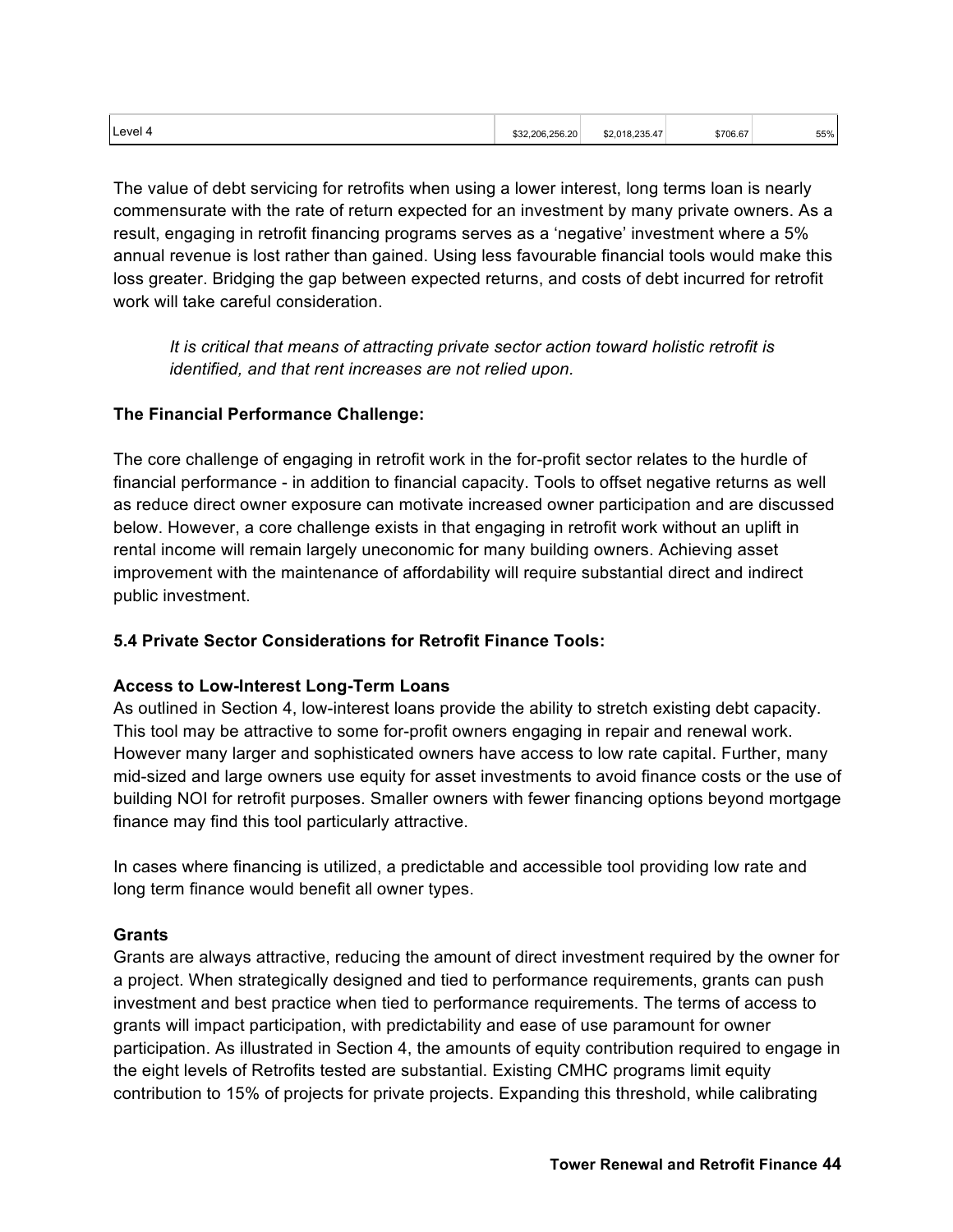grants to performance, and ensuring ease of access, could motivate owner participation in retrofitting.

#### **Energy-Backed Loans**

As discussed in Section 4, energy-backed loans provide a revenue-neutral form of financing which may be attractive to a large number of owners. A product not currently offered by the public sector or commercial banks, energy-backed loans provide upfront capital for retrofit projects based on projected energy savings. Utilizing new cash flow enabled through retrofit, these products are self-financing, adding additional debt capacity to projects based on performance. The provision of a predictable and accessible Energy Back Loan tool could find broad usage among those engaging in planned energy retrofit works.

#### **Other Tools**

Other tools such as tax treatments to incent private sector investment are being examined in a parallel City of Toronto study. For example, property assessment post-retrofit will impact taxation and therefore NOI. Policy alternatives to limit property tax increases post-retrofit could limit this disincentive.

#### **New Mortgage Products**

A new mortgage product may be an effective approach to incenting private owners. This tool is discussed in detail below (Section 6)

**This research concludes that two tools would provide the most effective incentives to motivate renewal while preserving affordability:**

- **The current low-interest loan and equity support of the Repair and Renewal program, with expanded eligibility and ease of use.**
- **An Energy Backed Loan program.**

**These, and any other tools should be made available for use at a 'portfolio of buildings' scale (discussed below).** 

# **5.5 Engaging in Repair and Renewal: Four Scenarios**

While expectations of financial performance can limit the extent and scope of retrofit activity, the following explores four scenarios in which supportive tools may enhance owner investment for planned work and expand activity more broadly:

#### **1) A Distressed Buildings**

Distressed buildings usually require substantial investment to remain viable. In many cases, lack of financial capacity, such as in Case 2 buildings, contribute to the condition of distress, where deferred maintenance as a result of poor financial health compounds. Smaller owners with less financial capacity may hold buildings with these characteristics.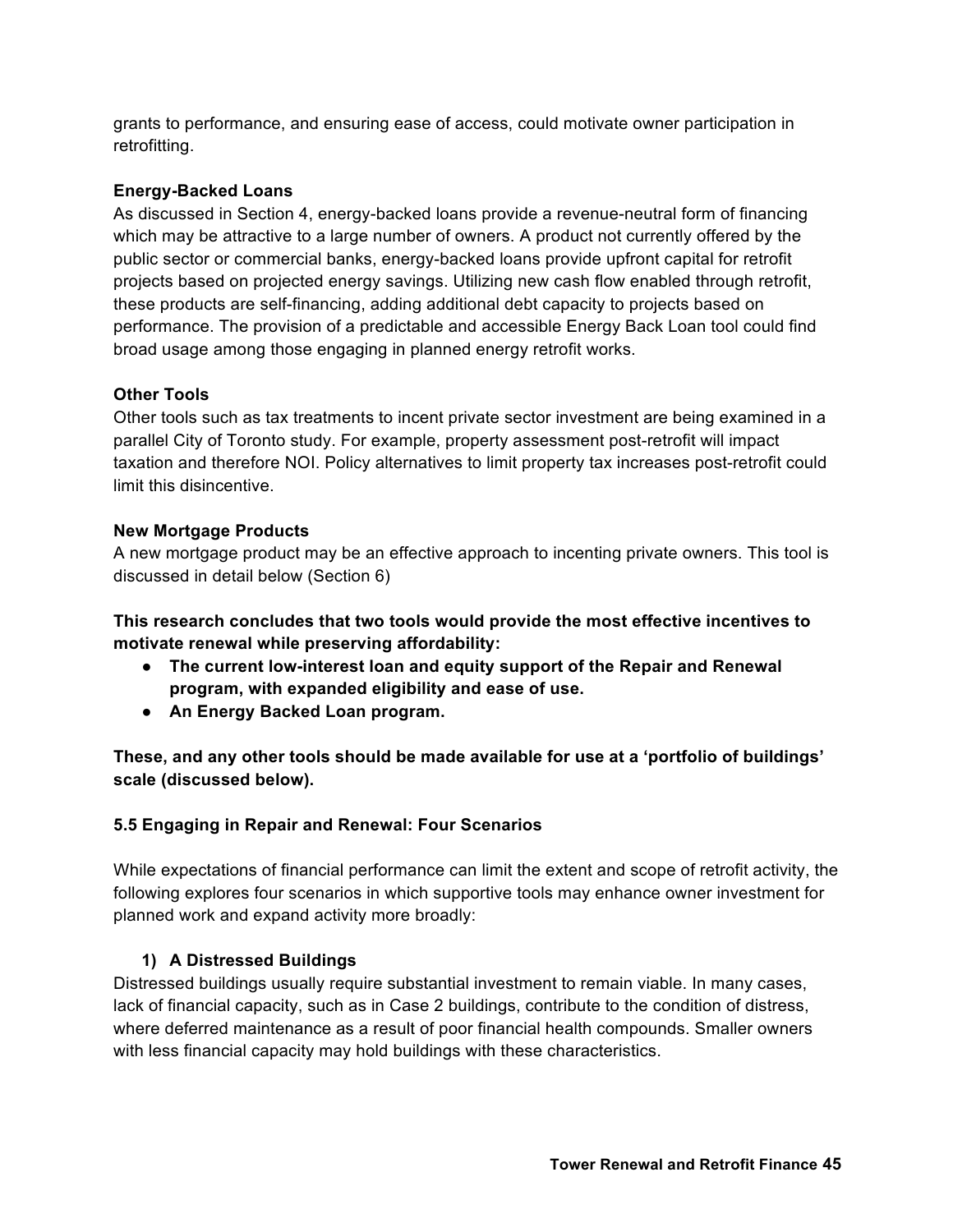Where buildings have been unable to address substantial repair backlogs, access to lowinterest loans to stretch financial capacity, and equity contributions to overcome financial barriers may be attractive to building owners to ensure buildings remain viable.

Federal tools calibrated to suit the constraints of these owners and to the capital levels required to engage in deep repair, could expand repair activity as well as a potential broader scope of renewal and retrofit.

#### **2) Enhancing Planned Investment**

Larger and more sophisticated owners are routinely engaging in a suite of upgrades to buildings, often at the point of acquisition, or as part of a course regular asset management. Access to repair and renewal tools may encourage a broader suite of retrofit activity creating lower impact and healthier housing.

Federal tools could encourage further investment in deep retrofit during these cycles of investment. Programs with clear guidelines in terms of level of support, have a clear application process and clear timeline to access capital could encourage use, and augment and allow for the planning of regular cycles of investment.

#### **3) Prestige Projects:**

A limited number of owners are engaging in prestige projects to showcase their portfolio.

Federal support for showcase projects could expand uptake, drive the retrofit market and encourage owner investment, experimentation and innovation toward retrofits.

# **4) A Portfolio of Repair and Renewal**

Large and more sophisticated owners, such as Real Estate Investment Trusts, Private Investment Funds, Insurance Companies, and larger private owners manage large and complex portfolios of buildings. Asset managers are planning for and engaging in reinvestment at a portfolio scale, rather than building by building.

Access to federal repair and renewal tools at a portfolio scale could allow for expanded capacity and the capacity for longer term planning. Expectations related to public policy goals of Federal support could be addressed on a portfolio basis, rather than building by building. Whereas the lead times and planning to access federal funds is at times prohibitive on a single buildings basis, support of a portfolio of buildings could attract the more sophisticated owner groups and expand uptake toward meeting Federal goals.

However, a key challenge is that cycles of investment by for-profit owners can be tied to asset repositioning with expectations of rent uplift. Federal funds that preserve affordability will require careful calibration to achieve that goal and be attractive to building owners.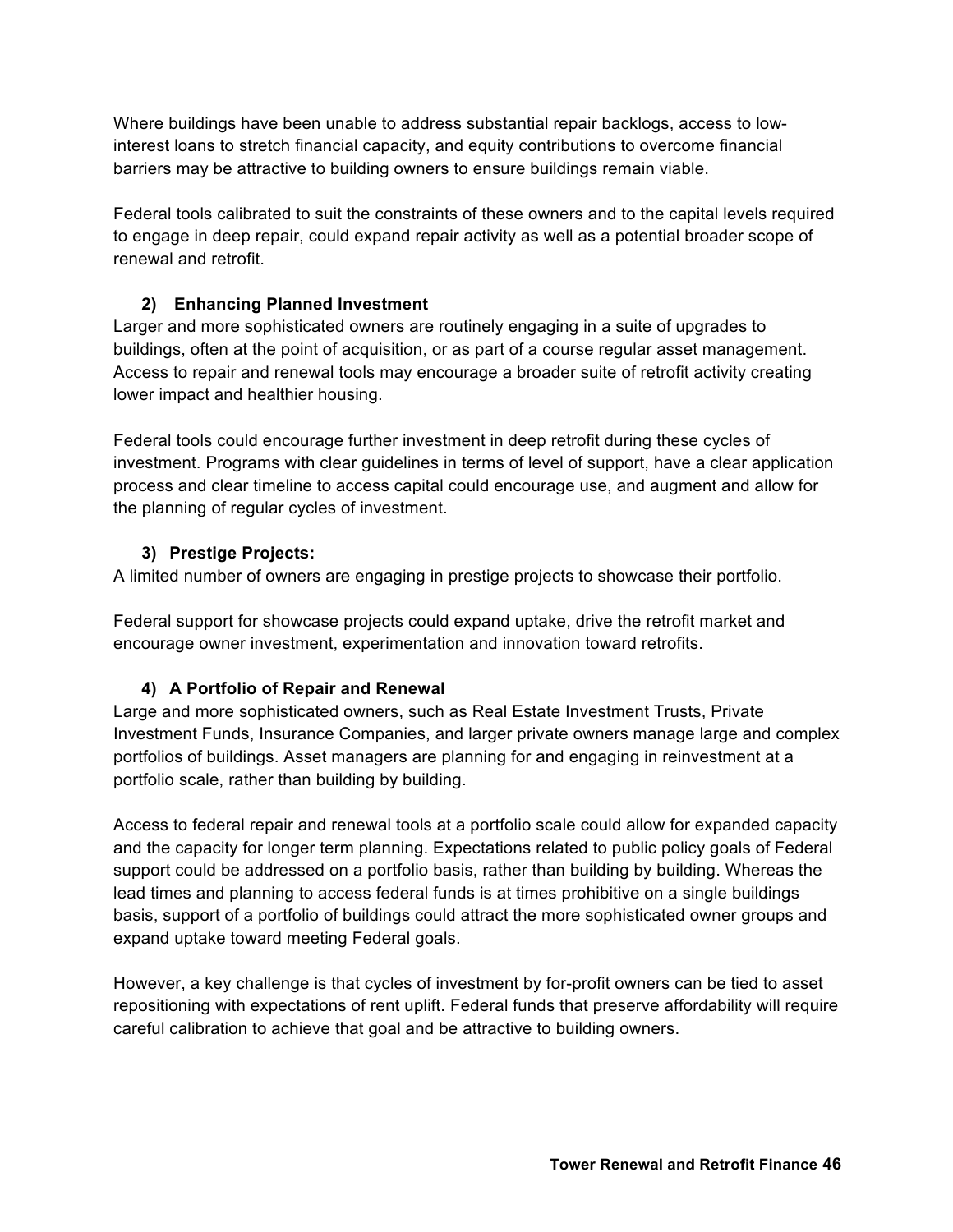# **Section 6: Alternative Approaches to Supporting Private Sector Renewal: Mortgage Finance**

The modelling and analysis above illustrates the challenges in incenting private sector investment in deep retrofits. Retrofits that achieve significant increases in health, safety, social inclusion and energy performance do not result in sufficient returns where affordability is maintained. There remains a core paradox of affordability being provided by the private sector. Rent levels that are affordable in the private sector context are often tied to conditions and locations which are unfavourable, which in turn create the affordable rent levels. As noted above, investments in buildings are often tied to rent increases. The ceiling of prospective rent increases is often the limit of investment.

The core question is: How can investment be incentivized without resulting in higher rents? Where rents are to be maintained, or lowered, government support is required.

While one-time capital support on a project-specific basis is well suited to not-for-profit owners, for-profit owners are motivated by long-term net operating income, and incentives for this group should focus instead on this lever.

# **6.1 Mortgage Finance: Developing a Repair and Renewal Mortgage Tool**

Mortgage finance is linked to CMHC's core business, with roughly 50% of all housing in the postwar apartment stock participating in CMHC mortgage insurance. If a mortgage tool was created to increase operating cash-flow, while also providing capital to engage in retrofits toward public policy goals, a special mortgage product could be an attractive and effective tool to incent for-profit building owners.

A process of refinancing at end of a term of an existing mortgage by transferring to a Repair and Renewal Mortgage with favourable below market rates, can free capital for retrofit and renewal with zero additional cost, and provide a debt facility for additional capital for retrofits. Coupled with additional tools, such as Energy Backed Loans, and direct equity contributions, a Repair and Renewal Mortgage could be an important tool toward owner participation in retrofit activity, particularly owners who rely on mortgage financing as their primary source of project capital.

The following are high level findings of using a 2.5%, 35-year Repair and Renewal Mortgage Tool instead of an existing 4.7%, 20 year traditional Mortgage: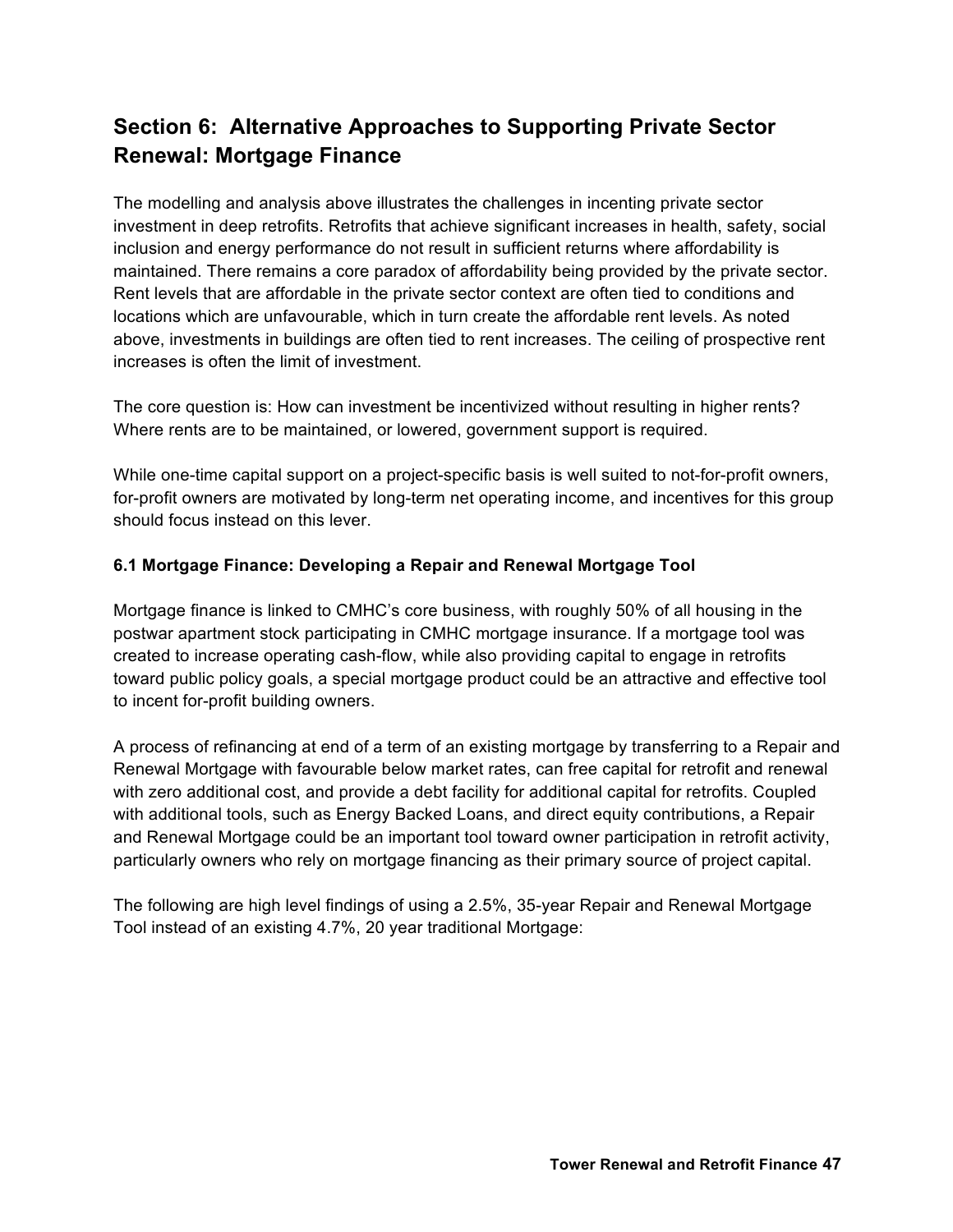| <b>Impact of Refinancing Using</b><br><b>Repair and Renewal</b><br>Mortgage Scenarios at<br><b>Various Levels of Existing</b><br><b>Debt</b> |                   |                                               |                                                             |                                                        |                                                                          |                                                                                                                        |                                                                            |
|----------------------------------------------------------------------------------------------------------------------------------------------|-------------------|-----------------------------------------------|-------------------------------------------------------------|--------------------------------------------------------|--------------------------------------------------------------------------|------------------------------------------------------------------------------------------------------------------------|----------------------------------------------------------------------------|
| Estimated Debt as Baseline (% of<br>Building Capital Value)*                                                                                 | Value of Mortgage | <b>Annual Debt</b><br>Service (4.7% at<br>25) | Annual<br>Debt<br>Service<br>(2.5% at 35 Mortgage<br>Years) | Debt<br>Service<br>Savings<br><b>Using New</b><br>Tool | Percentag<br>e Cost<br>Reduction<br><b>Using New</b><br>Mortgage<br>Tool | <b>New</b><br>Renewal<br>Capital<br>Extraction<br>Using<br>Surplus<br>Debt<br>Service<br>Level and<br>2.5%<br>Product) | New Level<br>of Asset<br>Leverage<br>(At Same<br>Debt<br>Service<br>Value) |
| 0%                                                                                                                                           | \$0               | <b>NA</b>                                     | NA                                                          | NA                                                     | <b>NA</b>                                                                | <b>NA</b>                                                                                                              | <b>NA</b>                                                                  |
| 20%                                                                                                                                          | \$7,161,999       | \$492,990                                     | \$309,438                                                   | \$183,552                                              | 37%                                                                      | \$4,248,342                                                                                                            | 32%                                                                        |
| 30%                                                                                                                                          | \$10,742,998      | \$739,486                                     | \$464,157                                                   | \$275,328                                              | 37%                                                                      | \$6,372,513                                                                                                            | 48%                                                                        |
| 40%                                                                                                                                          | \$14,323,997      | \$985,981                                     | \$618,877                                                   | \$367,104                                              | 37%                                                                      | \$8,496,684                                                                                                            | 64%                                                                        |
| 48%                                                                                                                                          | \$17,188,797      | \$1,183,177                                   | \$742,652                                                   | \$440,525                                              | 37%                                                                      | \$10,196,021                                                                                                           | 76%                                                                        |
| *48% Leverage of building<br>capital value is the maximum<br>level of debt a Case 1 building<br>could carry maintaining a DCR<br>of 1.2      |                   |                                               |                                                             |                                                        |                                                                          |                                                                                                                        |                                                                            |

**Table 17: Potential Impact of Use of Repair and Renewal Mortgage**

Through conversion to a Repair and Renewal Mortgage tool, additional capital can be leveraged toward building retrofit with no impact to building NOI. As an example, a building holding a traditional mortgage of 30% of building value, upon refinancing to a Repair and Renewal Mortgage could leverage an additional \$6,372,513 of value for retrofit activities while remaining revenue neutral.

# **Reducing Use of Building NOI to Enable Repair and Renewal:**

For the purpose of comparison two scenarios are provided below - Scenario A showing the impact of using an equity contribution in reducing renewal costs; and Scenario B showing the impact of using all proposed tools: Equity contributions; Energy Backed Loans; and Repair and Renewal Mortgage Tool.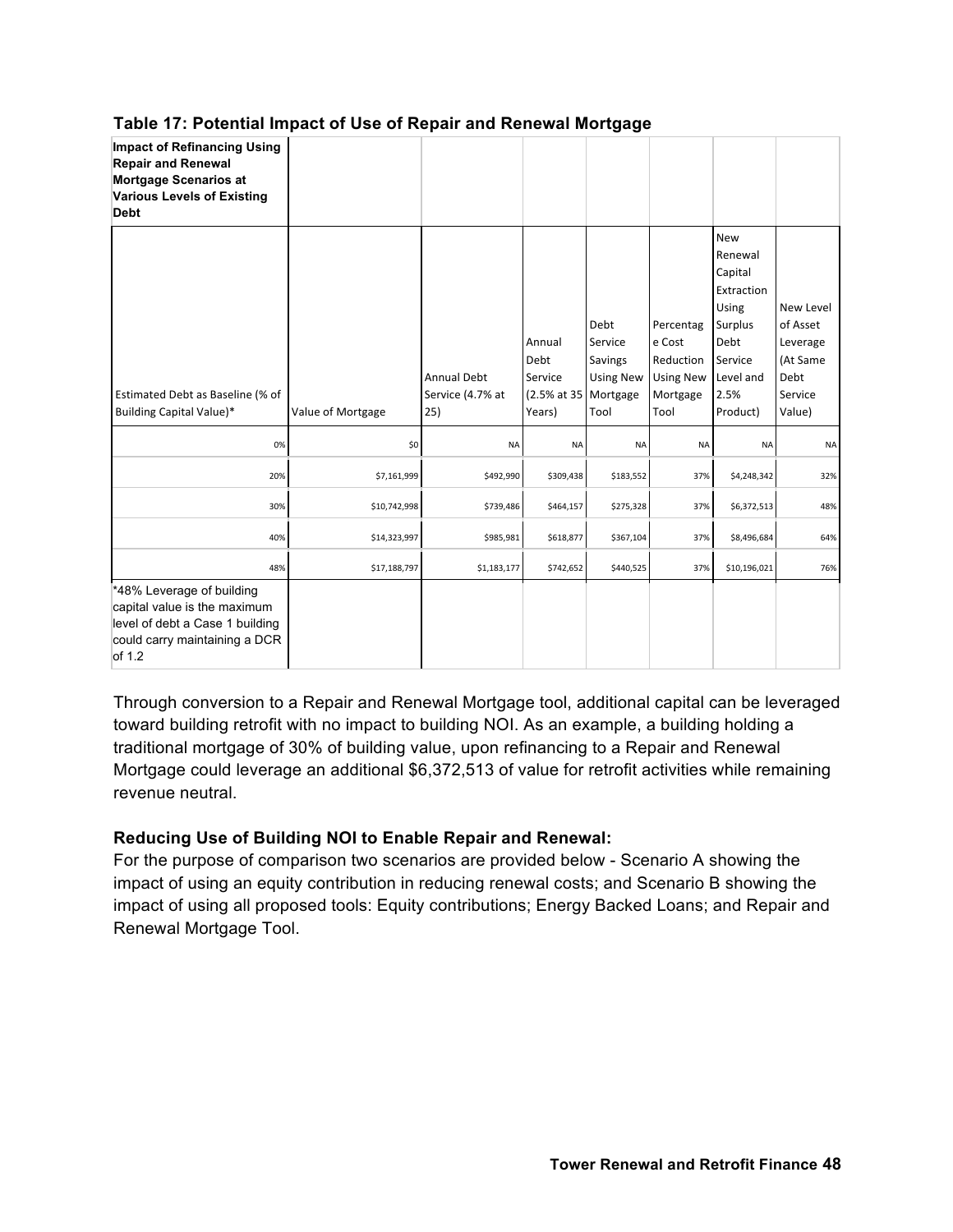| Scenario A: Testing Use of Capital Raised from Repair and Renewal Mortgage |                                                       |                                                                                     |                      |
|----------------------------------------------------------------------------|-------------------------------------------------------|-------------------------------------------------------------------------------------|----------------------|
| Retrofit Level                                                             | Capital<br>Requirements for<br><b>Retrofit Levels</b> | Retrofit Capital<br>from Refinance<br>(Assume Debt<br>level as 30% of<br>Cap Value) | <b>Remaining Gap</b> |
|                                                                            |                                                       |                                                                                     |                      |
| Level A                                                                    | \$8,706,357                                           | \$6,372,513                                                                         | \$2,333,844          |
| Level B                                                                    | \$5,894,552                                           | \$6,372,513                                                                         | None                 |
| Level C                                                                    | \$2,845,673                                           | \$6,372,513                                                                         | None                 |
| Level D                                                                    | \$2,706,325                                           | \$6,372,513                                                                         | None                 |
| Level 1                                                                    | \$3,688,094                                           | \$6,372,513                                                                         | None                 |
| Level 2                                                                    | \$12,046,343                                          | \$6,372,513                                                                         | \$5,673,830          |
| Level 3                                                                    | \$20,152,569                                          | \$6,372,513                                                                         | \$13,780,056         |
| Level 4                                                                    | \$32,206,256                                          | \$6,372,513                                                                         | \$25,833,743         |

#### **Table 18: Impact of Use of Capital Raised from Use of Repair and Renewal Mortgage**

Scenario A shows the impact of using the additional capital raised through the proposed Repair and Renewal Mortgage (assuming a mortgage debt level of 30% of building value). This additional value is provided with no impact to building NOI. The remaining gap would need to be covered through project finance capacity as outlined in Section 4, with the amount of debt raised based on asset capacity and owner tolerance for use of NOI.

Scenario B uses all proposed Repair and Renewal tools. Through use of the proposed Mortgage tool, revenue neutral Energy Backed Loans, and the NHCF 15% equity contribution, remaining gaps are reduced and in some cases eliminated.

# **Table 19: Impact of Use of All Proposed Repair and Renewal Tools**

| <b>Scenario B: Testing All Proposed Tools</b> |              |                           |              |              |              |           |
|-----------------------------------------------|--------------|---------------------------|--------------|--------------|--------------|-----------|
|                                               |              |                           |              |              | Total        |           |
|                                               |              |                           | Potential    |              | Renewal      |           |
|                                               |              |                           | Capital for  |              | Capital      |           |
|                                               |              |                           | Retrofit     |              | Through      |           |
|                                               |              |                           | Through      | Potential    | Mortgage     |           |
|                                               |              |                           | Energy       | Federal      | Refinance,   |           |
|                                               |              | Retrofit Capital Backed   |              | Equity       | Energy       |           |
|                                               | Capital      | from Refinance Loan (Tied |              | Contribution | Backed       |           |
|                                               | Requirements | (Assume Debt              | to Saving of | (at 15% of   | Loans and    |           |
|                                               | for Retrofit | level as 30% of Level of  |              | Retrofit     | Equity       | Remaining |
| <b>Retrofit Level</b>                         | Levels       | Cap Value)                | Retrofit)    | Value)       | Contribution | Gap       |
|                                               |              |                           |              |              |              |           |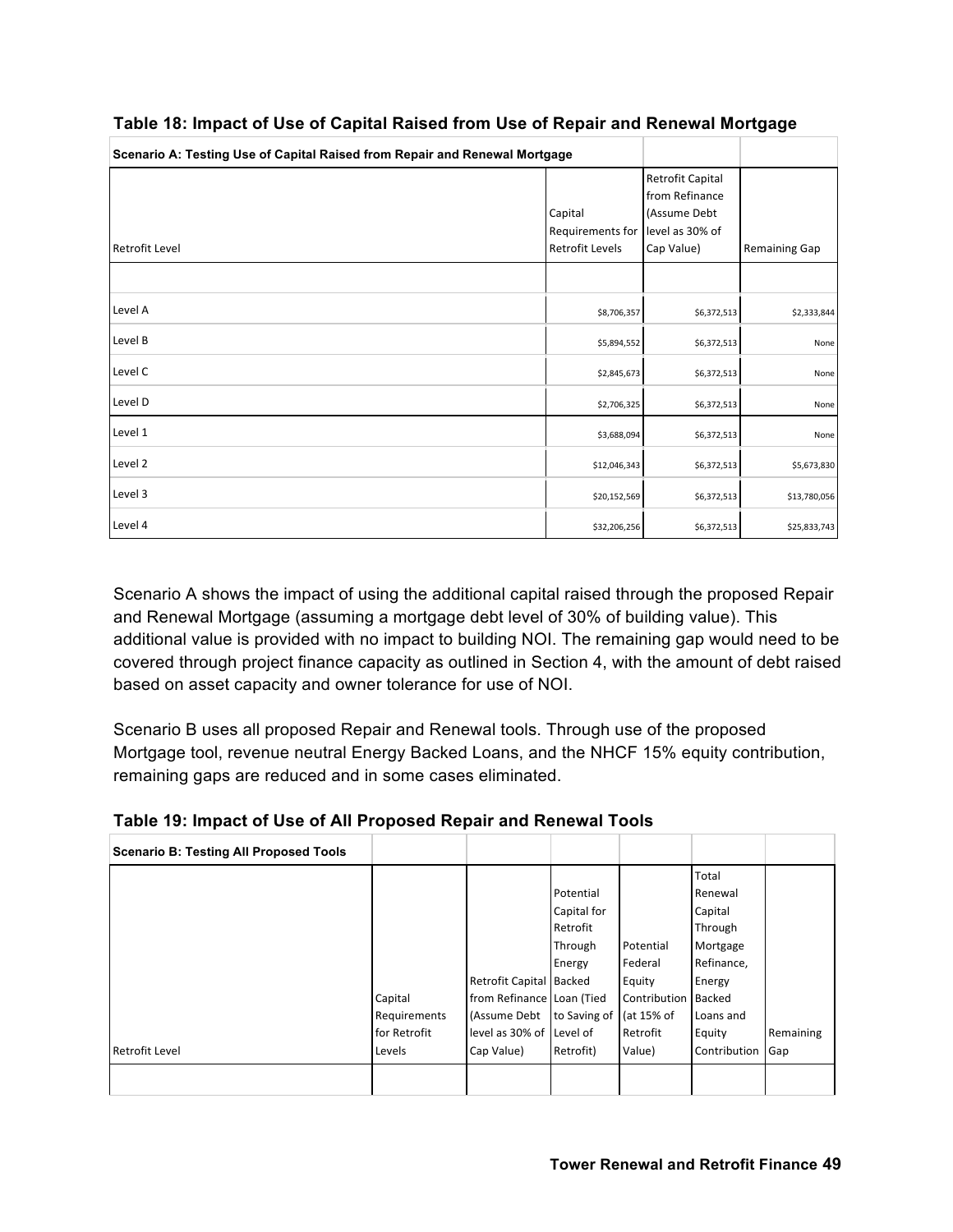| Level A | \$8,706,357  | \$6,372,513 | \$0         | \$1,305,954 | \$7,678,467  | \$1,027,890  |
|---------|--------------|-------------|-------------|-------------|--------------|--------------|
| Level B | \$5,894,552  | \$6,372,513 | \$0         | \$884,183   | \$7,256,696  | None         |
| Level C | \$2,845,673  | \$6,372,513 | \$0         | \$426,851   | \$6,799,364  | None         |
| Level D | \$2,706,325  | \$6,372,513 | \$0         | \$405,949   | \$6,778,462  | None         |
| Level 1 | \$3,688,094  | \$6,372,513 | \$1,410,000 | \$553,214   | \$8,335,727  | None         |
| Level 2 | \$12,046,343 | \$6,372,513 | \$2,310,000 | \$1,806,951 | \$10,489,464 | \$1,556,879  |
| Level 3 | \$20,152,569 | \$6,372,513 | \$4,280,000 | \$3,022,885 | \$13,675,398 | \$6,477,171  |
| Level 4 | \$32,206,256 | \$6,372,513 | \$6,080,000 | \$4,830,938 | \$17,283,451 | \$14,922,805 |

The Repair and Renewal suite of tools are proposed here with the aim of reducing the dependence on building NOI to finance retrofits and increase for-profit owners who undertake deep retrofits. Using the proposed Repair and Renewal Mortgage tool as the backbone, and augmenting with existing and proposed tools, this broader Repair and Renewal strategy can reduce the impact of engaging in projects by significant margins. While gaps remain, this suite of tools can dramatically reduce owner risk and exposure; and bridge gaps where financial capacity is low (as in Case 2 buildings examined in Section 4), and motivate participation for retrofit action across a greater number of buildings. Considerations for the design and implementation of the Repair and Renewal Mortgage tool are discussed below.

# **Section 6.2: Designing a Repair and Renewal Mortgage Tool**

Findings to date indicate that the tools outlined in the Repair and Renewal Stream of the National Housing Strategy are an effective tool in supporting the non-profit sector, though a financial gap will continue to persist between what many building owners are able to contribute (including public supports) and the cost of retrofits. Private sector participation will be a challenge. A special mortgage program with select grant support has been found to be a potentially powerful tool in supporting renewal activity throughout the private sector rental stock.

Considerations in engaging in this approach are discussed below:

# **6.2.1 Program Delivery**

A special Repair and Renewal Mortgage could be provided via commercial banks through mortgage guarantees provided by CMHC, or through CMHC direct lending. The terms, rates, and volume of lending (i.e. the capital pool) would vary depending on approach, with lower rates possible through direct lending, and a larger program with broader reach possible through commercial banks.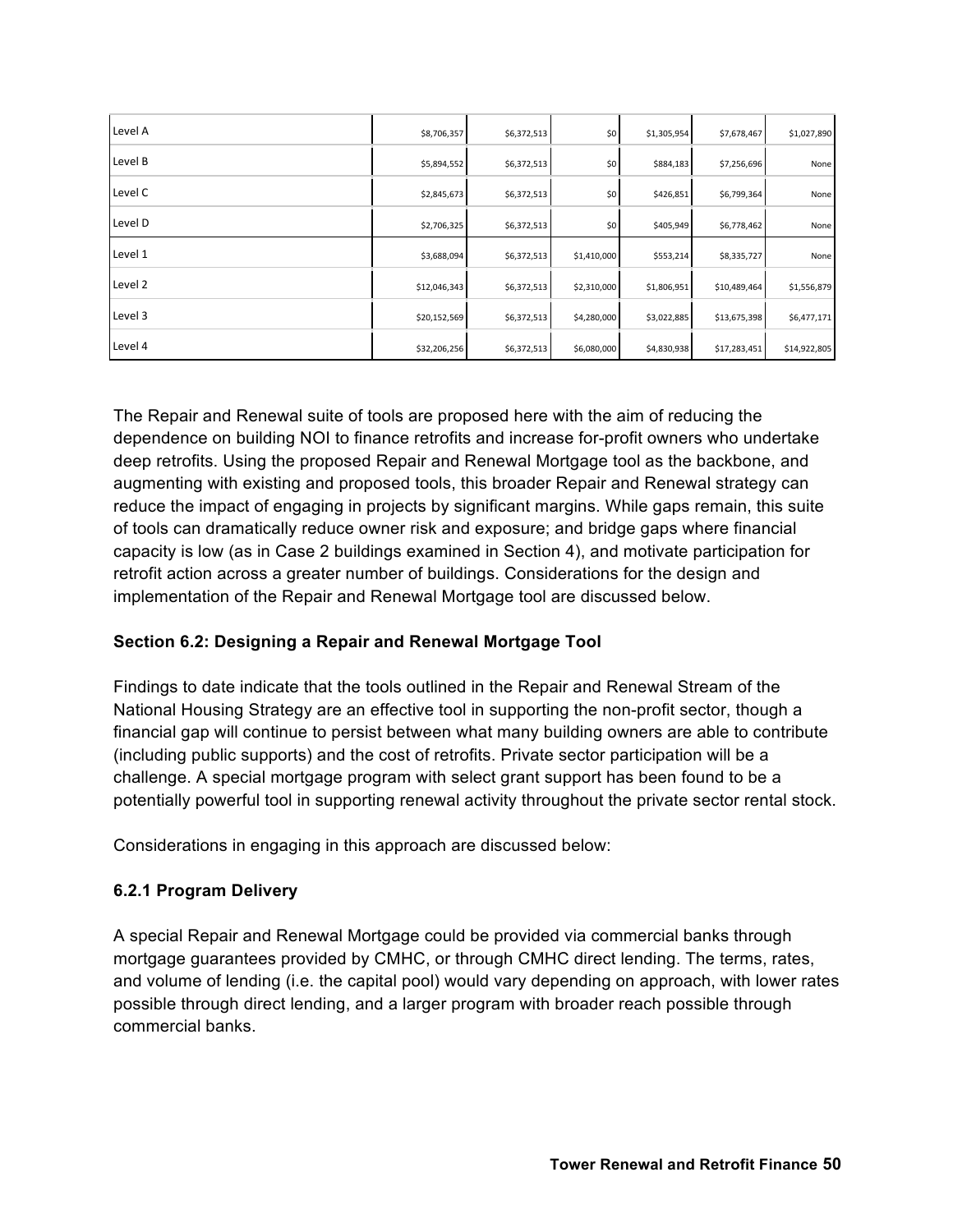In both cases, performance based grant support to augment base finances could be provided through direct contributions from CMHC as an addition to the contribution provided through the existing NHS Repair and Renewal program.

#### **6.2.2 German Model**

A similar program exist in Germany, funded through the KfW Bank, and delivered through the commercial banking sector. Through this program, up to €100,000 per unit for both new construction and retrofits is provided for projects that meet base performance criteria. Projects which surpass base requirements are eligible for a portion of the loan value to be converted to grant support, by as much as 30% of the project value for a peak performing project. In 2016 alone, the KfW supported over €18.4 billion in construction activity impacting over 180,000 homes through this program.

**This report concludes the German model should be further explored as an effective means to deliver a Repair and Renewal Mortgage product.** 

# **6.2.3 Program Auditing and Retrofit Standards**

Delivering retrofits as a condition of a below market mortgage will require clear expectations for retrofit performance while streamlining the application, approval and project review process. An efficient system will increase uptake.

Without full oversight, there is a risk of project funding being misused, and retrofit performance expectations not being met. In fact, there is an implicit motivation for retrofit cost cutting which may threaten project quality.

The paradox between ease of program engagement and ensuring quality execution has been tackled in Germany by creating national retrofit standards with a retrofit designer accreditation system on the front end and an auditing system at the back end.

Projects eligible for special funding through Germany's KfW work with accredited retrofit architects and engineers who follow clear performance guidelines, and submit design and energy performance reports as part of the finance approval process. The review of completed projects is undertaken on a random auditing basis, similar to the CRA, in which a small number of projects are audited in detail to confirm that projects were built as designed and that the performance expectations are met. This provides accountability, without the large scale investment required (by owners or government) to audit each project for individual compliance. Municipal building plans and onsite review is undertaken independent of finance review.

For more information related to KfW programs, see Tower Renewal and German Finance, as well as www.kfw.de.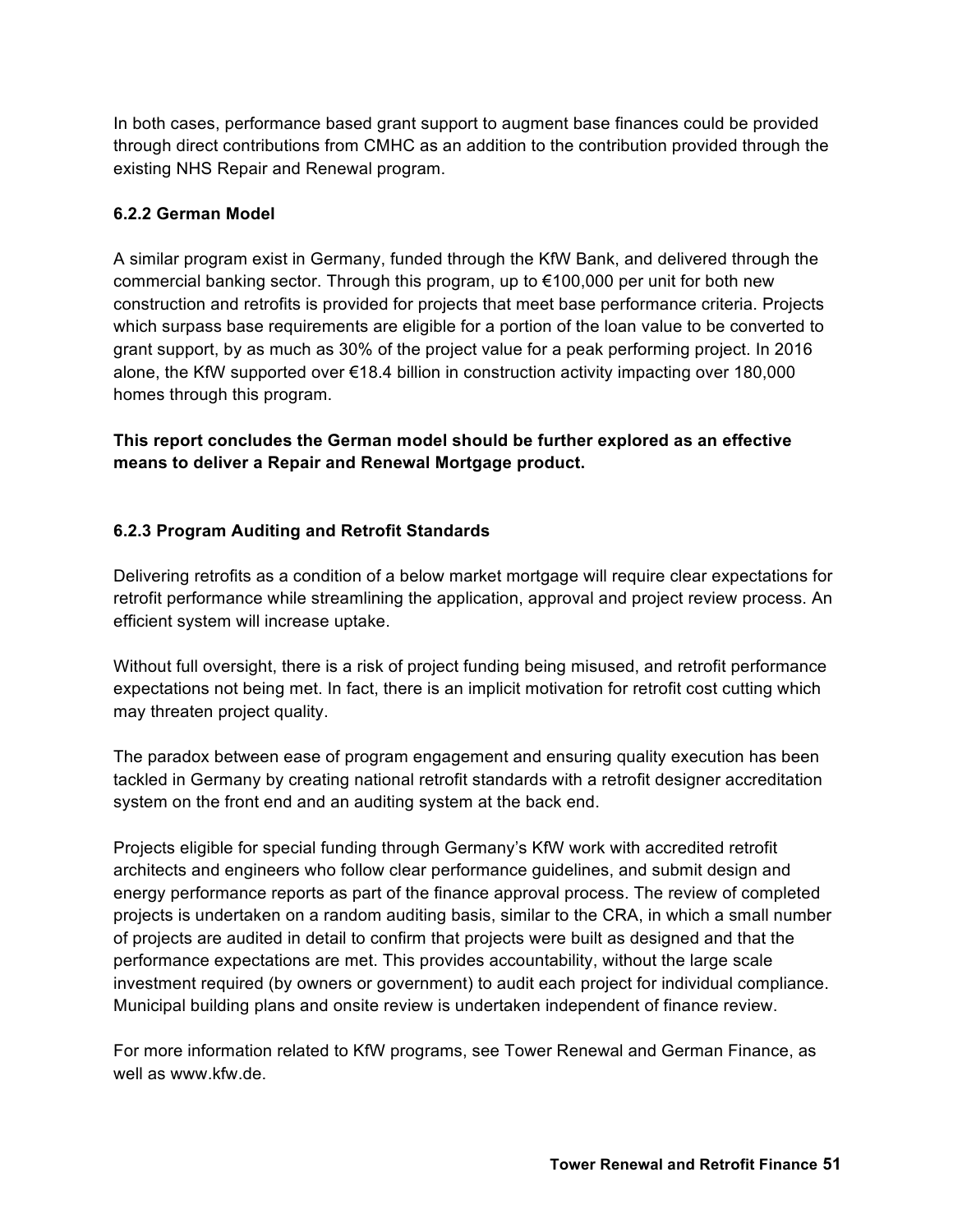German national retrofit standards address energy performance, health and safety, and are a well understood set of criteria. **Canadian Retrofit Standards should be developed, in-line with the values and objectives of the National Housing Strategy.**

# **6.2.4 Safeguarding Affordability**

Ensuring affordability is a primary driver for the development of alternative financing for housing retrofit and renewal.

Creating a unique affordability criteria for the retrofit mortgage product, which balances affordability goals with owner uptake should be carefully studied. Considerations should include whether criteria similar to rent regulations in Ontario, with limited increases to sitting tenants, and market prices at turnover sufficiently safeguard affordability goals, or if a percentage of units should be required to be maintained at the level of Median Market Rent in for a period of time.

# **Affordability program guidelines that balance public policy objectives and program uptake should continue to be carefully studied.**

# **6.2.5 Program Uptake – Considerations of Owner Types**

A Repair and Renewal Mortgage tool's aim is to have broad applicability. However, owner types and specific asset characteristics will impact the attractiveness of the tool. The following scenarios reflect the variability that needs to be taken into consideration during detailed program design:

#### Highly Leveraged Buildings:

Highly leveraged buildings make up a sizable portion of the privately held rental stock. The presence of mortgage debt can be a result of several factors, chief among which are owners leveraging the value of existing assets to raise capital for investment within, or outside of, the building. The current low-interest environment has made asset refinancing attractive, freeing capital for high rate of return projects often independent of the housing asset in question. Mortgage debt is also used toward retrofits for asset repositioning, where a building is upgraded in order to increase rents value at unit turnover.

CMHC provides mortgage insurance for a large number of these projects, demonstrating that mortgage refinancing is an attractive finance option for a large segment of this housing stock. The use of mortgages as primary source of finance is often the practice of smaller owners without access to alternative debt.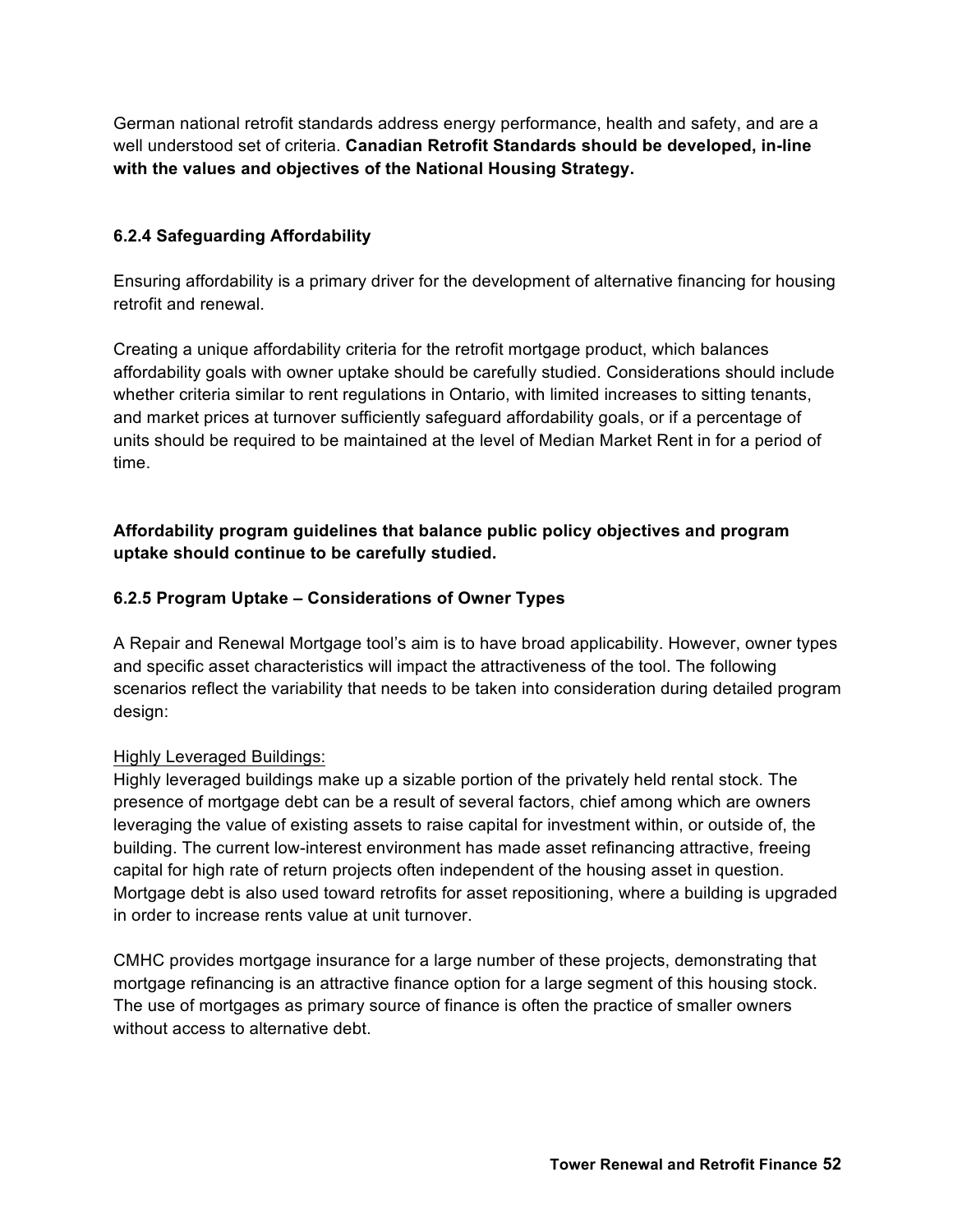The use of a Repair and Renewal Mortgage tool would be attractive to owners where the use of mortgage financing is an established practice. However, the terms of refinancing with an existing lender may add to a project's cost and will require careful consideration.

#### Owners with Ready Access to Debt Facility:

Many mid to large scale owners have access debt facilities independent of mortgage finance, leveraging a portfolio of assets to secure low-interest financing at below commercial mortgage rates.

A Repair and Renewal Mortgage tool would need to be competitive with this class of finance to be considered by owners engaged in this practice. Access to capital grants through use of the mortgage tool could encourage uptake.

# Owners Adverse to Use of Debt Tools:

Publicly traded Real Estate Investment Trusts (REITs) and private investment firms often place limits on debt levels on asset pools and limit the use of mortgage or debt finance. Other classes of owners avoid all debt for capital projects, instead relying on direct equity from corporate reserves of parent investment companies.

Use of Retrofit Mortgage tool for this class of owner presents challenges for uptake. Portfolio scale access to finance and grants as discussed in Section 5 may be preferable tool for this class of owner.

# Asset Repositioning:

Housing assets with large repair backlogs, high operating expenses, and vacancies are well suited for investment and repositioning. Investment toward reduced vacancies, decreased operating costs and increased rents can create a viable and attractive asset. This is often undertaken by a new owner, acquiring a struggling building from an owner who lacks financing capacity to undertake repairs. Buildings in this position often house the most vulnerable populations and repositioning can begin a process of up-filtering of rents as vacancies are filled and rents are increased at turnover. While these buildings are perhaps the best suited to comprehensive retrofit, they are also vulnerable to pressures on affordability. Conversely, housing in this condition in markets not attractive to investment often remains in a challenged state. While providing affordable rental housing, the condition of this housing can be substandard.

A Repair and Renewal Mortgage tool would be an effective tool in providing capacity and incentive for the upgrading of buildings in this position, by new or existing owners, while ensuring retrofits and operations meet public policy goals. As one option, the tool may help to enable non-profit providers to acquire properties from private owners, ensuring long term affordability.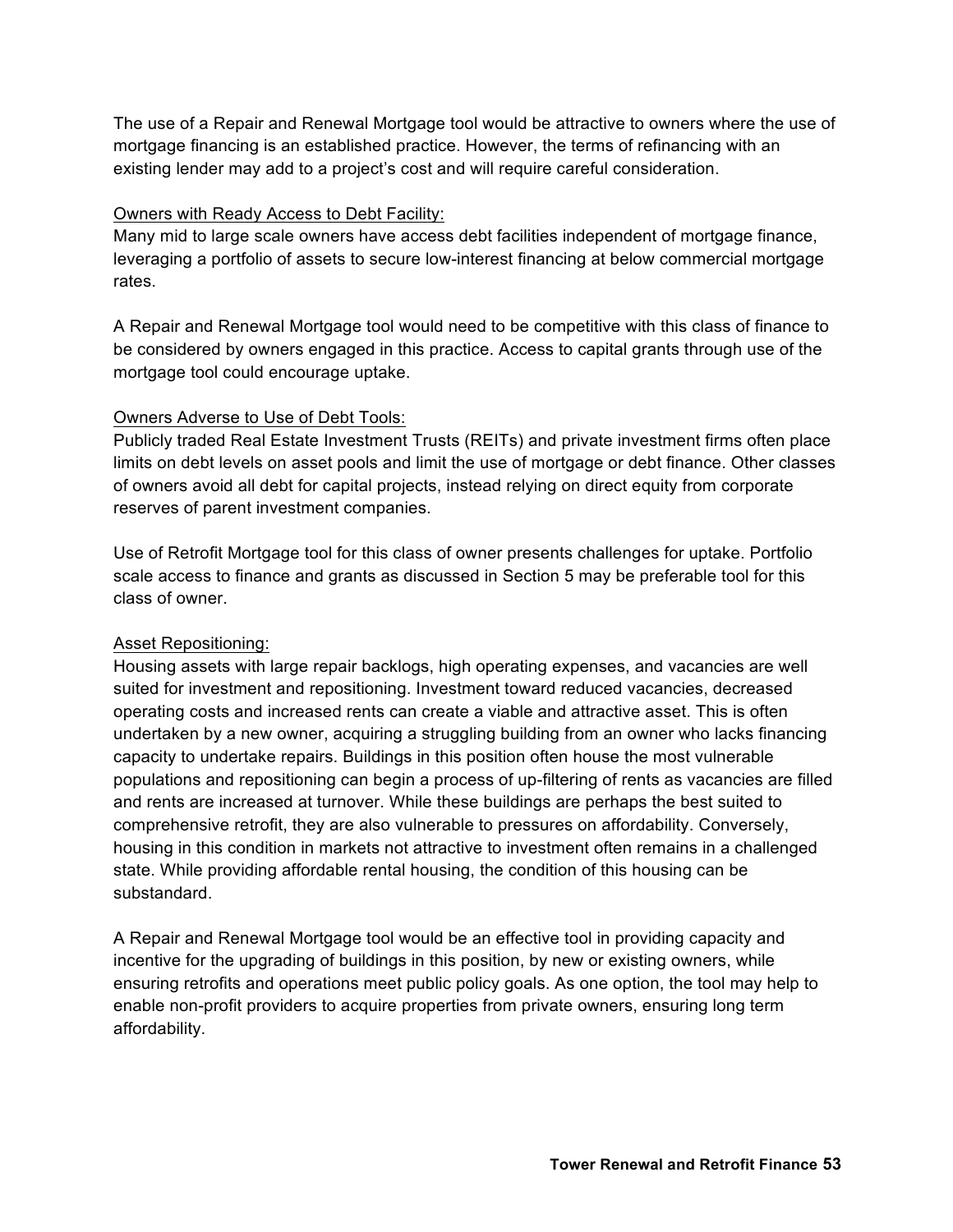# **Section 7: Challenges, Recommendations and Next Steps**

Retrofitting aging housing stock for health and safety, energy performance, and the maintenance of housing affordability is critical in addressing the core housing needs of Canadians, and meeting CMCH's announced goal to ensuring that everyone in Canada will have access to affordable housing that meets their needs by 2030. The NHS's aim to support the repair and renewal of 240,000 of existing rental units is a critical to achieving this objective.

As discussed throughout this study, building ownership type has a substantial impact on the motivations for using available debt capacity and capital for retrofits. Buildings with the ability to finance repair and renewal may choose not to do so, while those with a mandate for renewal may lack financial capacity. Specifically two paradoxes present themselves:

- 1. Non-profit owners have a motivation and mandate to use their financial capacity toward repair and renewal; however, they may be limited in their financial capacity to do so;
- 2. For-profit owners evaluate projects based not only on financial capacity but also financial performance. While they may have the ability to raise capital through debt or equity, their motivation for doing so may be limited to investments which meet ROI criteria and not public policy objectives. As a result, retrofit activity may be limited in scope and tied to increased rent profiles and work with short paybacks periods.

Overcoming these paradoxes and achieving public policy goals for housing will require supportive frameworks for retrofits for both the non-profit and private sectors. As outlined in the analysis above, CMHC has several key opportunities to accelerate these goals through the refinement of existing tools, the creation of new tools such as a Repair and Renewal Mortgage, and complementary tools related to standards, approvals and supporting tax treatments.

#### **7.1 Key Challenges and Considerations:**

Engaging in repair and renewal projects creates risks and challenges for owners. Program design of the Repair and Renewal Mortgage tool and supporting programs and incentives must take the following into consideration:

#### Complexity of Retrofit:

Engaging in a deep retrofit project in an existing building with residents in place is a complex undertaking. Site discoveries, schedule delays and underperforming construction teams can add significant costs to projects. Increased competencies in design and construction, a straightforward approvals process and flexible financing that are able to address changes in scope will be required to de-risk projects and increase uptake. In addition to the provision of financing, there is an important opportunity to invest in the retrofit ecosystem to build capacity, expand the industry, and normalize retrofit activity among a broad range of owners.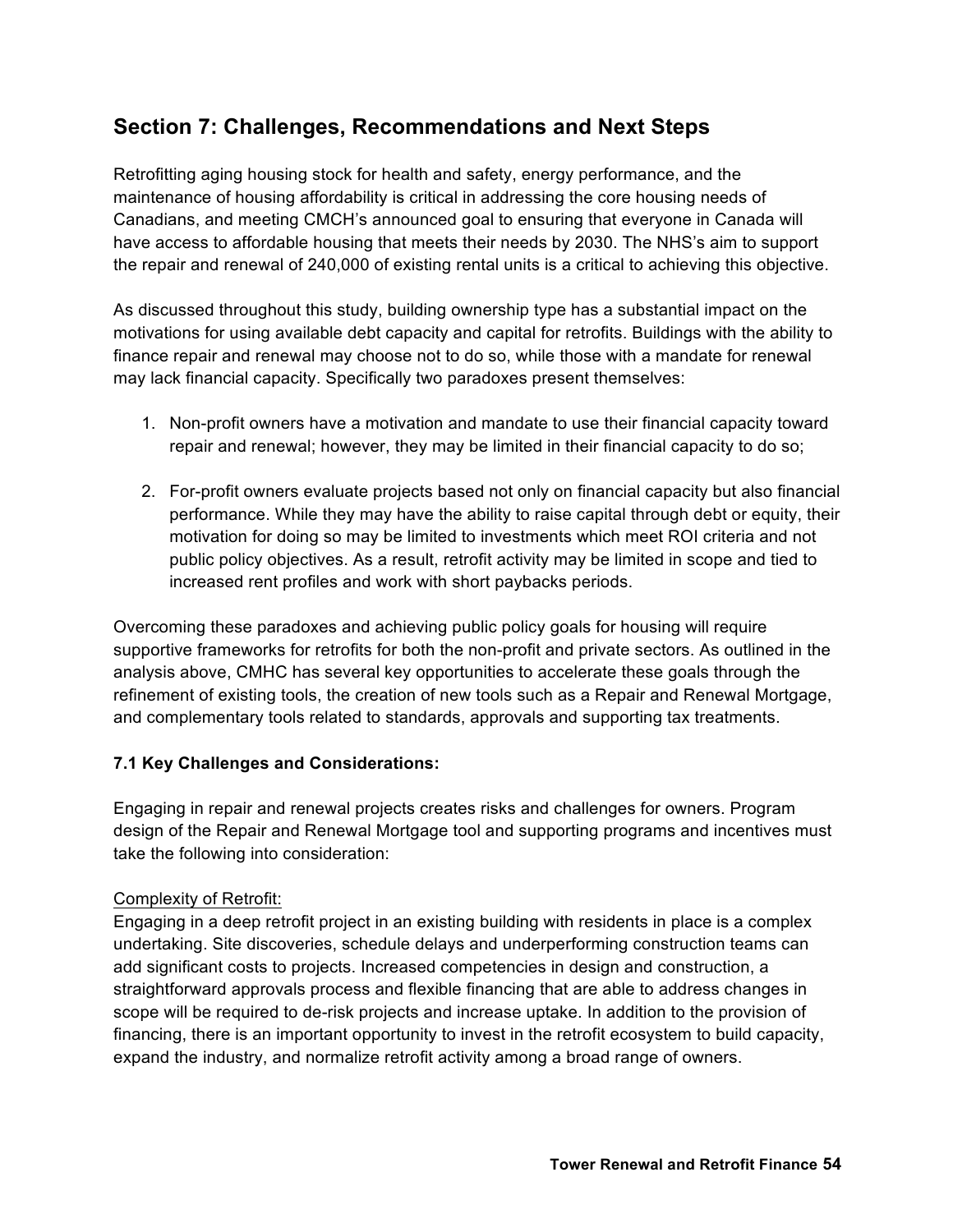#### Tax Treatment

Following retrofit, building valuation will increase, leading to property tax increases. Increased taxation will negatively impact project ROI, be passed onto tenants, or both, presenting a disincentive to engage in retrofit work. Tax treatments at all levels of government should be reviewed to best incent retrofit activity.

#### Housing Up-Filtering at Turn-Over:

Improved building condition will place market pressure on units that become available post retrofit. While an incentive for owners, this will impact overall housing system affordability. As discussed above, potential affordability program requirements and other tools can help mitigate loss of affordability. However, balancing these objectives with parameters that will promote investment will be a challenge.

#### Attracting All Owner Classes: A Mix of Positive and Negative Incentives

As noted above, uptake, even with Repair and Renewal incentives, may be challenging for groups of owners uninterested in low-interest finance or unwilling to forfeit rent increases as a condition of program participation. **Positive incentives alone may not be a sufficient driver for uptake. Meeting Repair and Renewal goals may require regulatory tools in addition to incentives, though impact on affordability should be carefully examined.**

#### **7.2 Recommendations and Next Steps**

As explored in Section 4 of this report, the capital costs for engaging in retrofit work is high and the financing capacity of building and building owners varies dramatically by location, characteristics and by owner type. Moreover, the motivation for owners using financial capacity toward repair and renewal is often evaluated by financial performance. This presents several challenges for engaging in this work.

To bridge these gaps, a suite of tools has been explored, some existing and some proposed. These tools have two purposes: to expand existing financial capacity; and to limit the need for use of existing financial capacity to undergo Repair and Renewal work.

#### Stretching Debt Capacity:

The first category of tool consists of low-interest longer-term financing to stretch available debt capacity. Where debt is used to finance repair and renewal, this tool ensures it is as an effective use of debt as possible.

#### Reducing Need to For Debt Service:

The second category of tools provide capital for repair and renewal projects without directly relying on the debt capacity of buildings or the use of building cash flow for debt service, which is a significant obstacle for many owners. These tools include:

*1. Direct Equity Contributions (Grants)*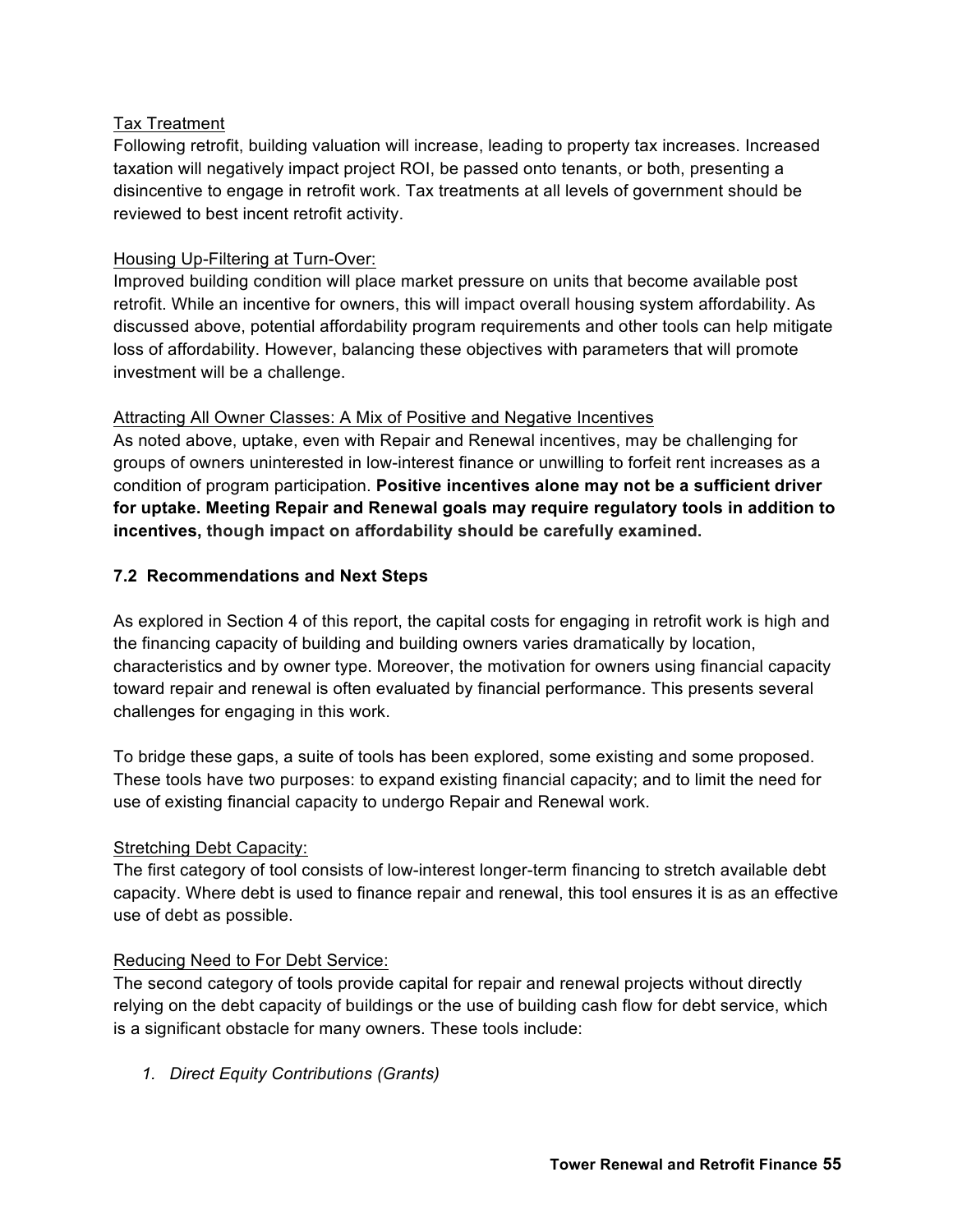Direct equity contributions are Federal grants in support of Repair and Renewal work;

*2. Energy Backed Loans*

Revenue neutral tools relying on energy savings to finance Repair and Renewal capital;

*3. Repair and Renewal Mortgage* 

Refinancing existing debt under favourable terms, allowing for the leverage new capital from the building toward repair and renewal work without impacting debt service levels.

While grants are often considered the only means of reducing project financial exposure, here Energy Backed Loans and the Repair and Renewal Mortgage tool are used to bring capital to projects and close financial gaps without solely relying on direct government equity support.

The following is a summary of the impact of this cumulative set of tools in reducing project gaps:

| Closing the Gap: Impact of Proposed Repair and Renewal Tools |                                                         |                      |                                                                                                                                  |
|--------------------------------------------------------------|---------------------------------------------------------|----------------------|----------------------------------------------------------------------------------------------------------------------------------|
|                                                              | Capital                                                 | Use of 15%<br>Equity | Use of All<br>Proposed Tools:<br>15% Equity<br>Contribution,<br><b>Energy Based</b><br>Loan, and Use of<br>Repair and<br>Renewal |
| Retrofit Level                                               | Requirements for Contribution<br><b>Retrofit Levels</b> | (Remaining Gap)      | Mortgage<br>(Remaining Gap)                                                                                                      |
| Level A                                                      | \$8,706,357                                             | \$7,400,403          | \$1,027,890                                                                                                                      |
| Level B                                                      | \$5,894,552                                             | \$5,010,369          | None                                                                                                                             |
| Level C                                                      | \$2,845,673                                             | \$2,418,822          | None                                                                                                                             |
| Level D                                                      | \$2,706,325                                             | \$2,300,376          | None                                                                                                                             |
| Level 1                                                      | \$3,688,094                                             | \$3,134,880          | None                                                                                                                             |
| Level 2                                                      | \$12,046,343                                            | \$10,239,392         | \$1,556,878                                                                                                                      |
| Level 3                                                      | \$20,152,569                                            | \$17,129,684         | \$6,477,171                                                                                                                      |
| Level 4                                                      | \$32,206,256                                            | \$27,375,318         | \$14,922,805                                                                                                                     |

|  |  |  | Table 20: Closing the Gap: Impact of Proposed Repair and Renewal Tools |
|--|--|--|------------------------------------------------------------------------|
|  |  |  |                                                                        |

Taken together, these tools can significantly reduce the capital outlay required to engage in Repair and Renewal works, in some cases eliminating them altogether, making project significantly more viable for both not-for-profit and for-profit owners.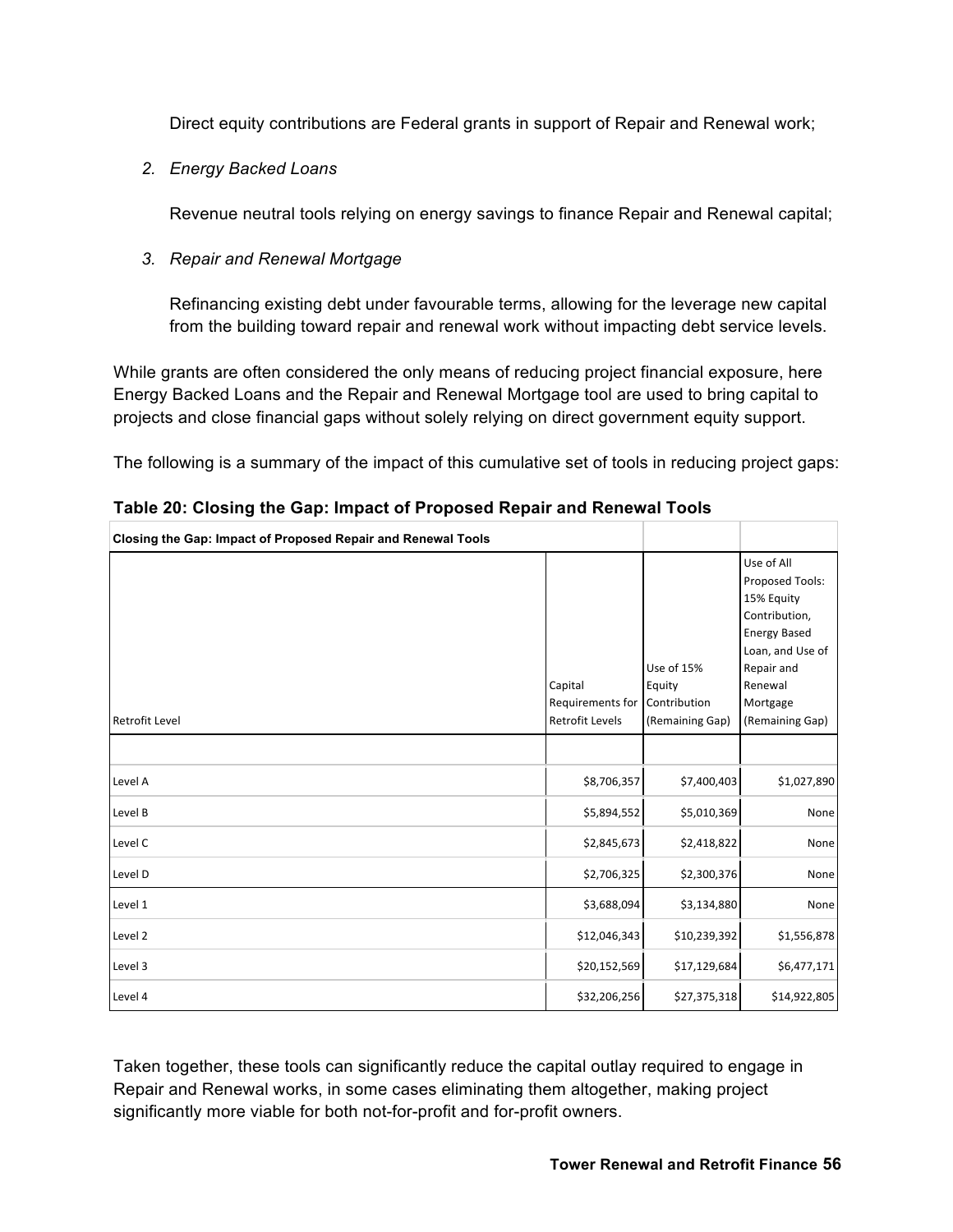### **Key findings and recommendations are summarized below:**

#### **Financial Capacity and Performance**

● **The financial capacity of buildings vary significantly.**

The variable of rent zone, vacancy rate and maintenance costs between otherwise identical buildings results in a wide divergence in financial capacity. Some buildings have the financial capacity to engage in retrofit, while others do not.

- **Pre-existing debt significantly impacts ability to raise new capital for retrofit.** Buildings that carry pre-existing debt are limited in their capacity to raise new capital for retrofit on an individual building basis. For most buildings, carrying pre-existing debt of 30% of their building value limits their capacity to leverage new debt toward Repair and Renewal by more than 50%.
- **The capital costs of deep retrofit is beyond the financial capacity of many owners. As a result, most buildings throughout Canada will not engage in retrofit without support.**

The financial modelling demonstrated that a significant financial gap exists in most retrofit scenarios. Without additional support to overcome this gap, retrofit activity may be limited. Additionally, the full use of building finance capacity will be limited by for-profit owner motivations seeking the best Return on Investment (ROI) for their investments.

● **Non-profit owners have a motivation and mandate to use their financial capacity toward repair and renewal, however they may be limited in their financial capacity to do so.**

Without the need to create and grow profit, non-profit owners have a unique ability to use a significant amount of free capital funds for repair and renewal.

● **For-profit owners evaluate projects based not only on financial capacity but also financial performance. Retrofits typically do not generate returns commensurate with capital needs and project risks, particularly when not relying on rent increases.**

While some for-profit owners may have the ability to raise capital through debt or equity, their motivation for doing so may be limited to investments which meet ROI criteria and not public policy objectives. As a result, retrofit activity may be limited in scope and tied to increased rent profiles and work with short payback periods.

#### **Repair and Renewal**

● **Engaging in comprehensive Repair and Renewal work is capital intensive.**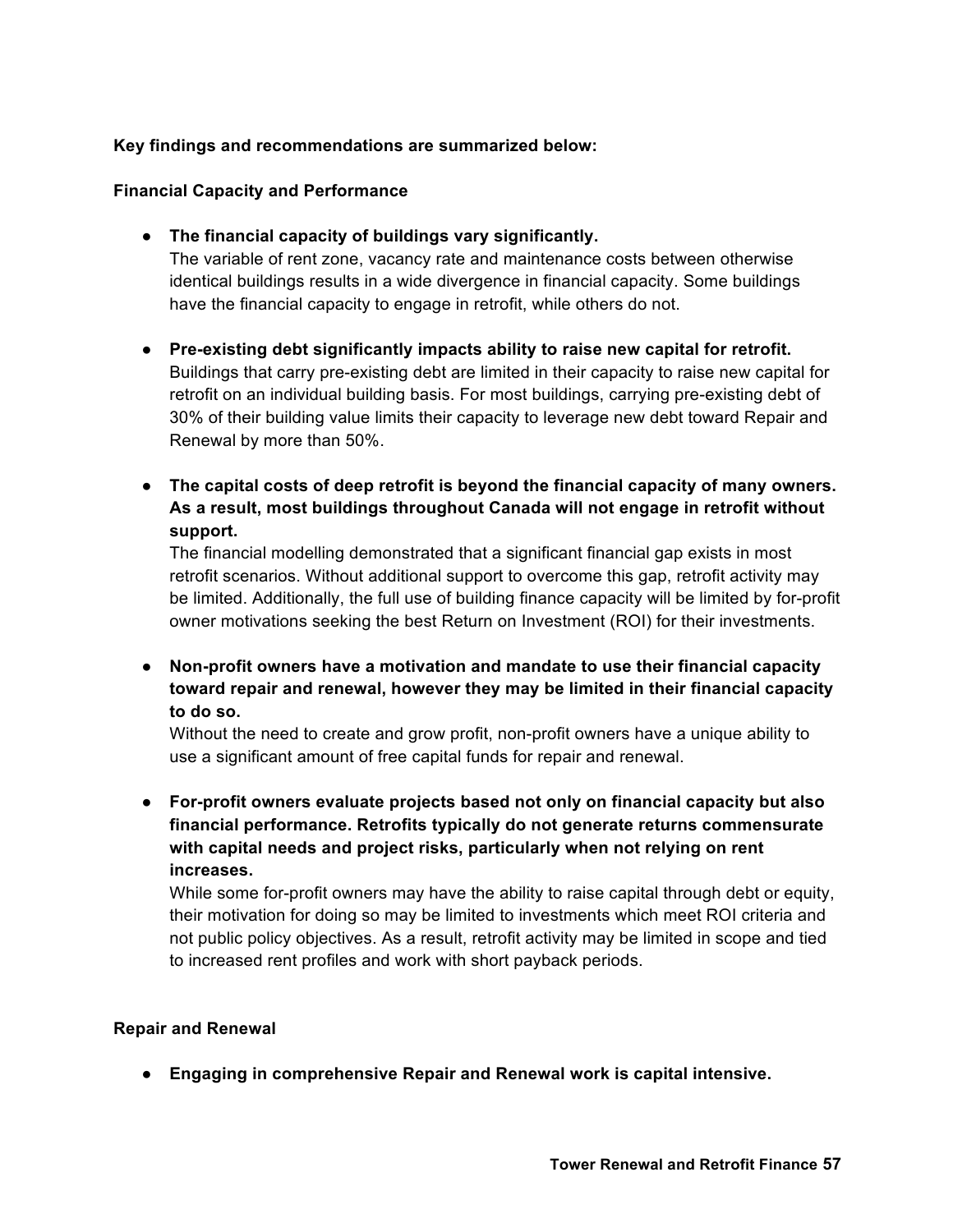Base state of repair and required enabling works can have a significant impact on the cost and scope of repair and renewal. The degree to which these enabling, abatement and repair works are required is largely dependent on the base state of the building and the nature of the retrofit work undertaken. Buildings with substantive repair backlogs will likely require greater upfront investment for retrofits.

● **Distressed assets often have the least financial capacity to engage in Repair and Renewal.** 

Distressed assets require substantial investment to remain viable. In many cases, lack of financial capacity has contributed to the condition of distress, while deferred maintenance as a result of poor financial health compounds.

● **Engaging in accessibility upgrades is highly capital intensive in existing buildings.**

Engaging in broad barrier free renovations is highly capital intensive, with little ROI. As a result, engaging in the full scope of accessibility work will limit the ability to engage in other critical repair and renewal activity.

● **State of Repair work can be augmented with Renewal scopes for safe, healthy and low-impact housing.**

There is an opportunity to augment critical repair work with retrofitting to achieve lowimpact and healthy housing. As a building would only undergo a major renovation once in a maintenance cycle, it is unlikely buildings would undergo additional retrofit measures once a State of Repair project has taken place.

# **Maintaining Affordability**

● **Rent increases have traditionally been used to fund repair and renewal which places pressure on affordability.** 

Rent profiles have a significant impact on the capacity to engage in retrofits. However, using rents as the basis to finance repair and renewal would place unhealthy pressure on many Canadian households living in these buildings who are currently financially stressed by the existing rent burden. Increases in rents in these buildings would negatively impact lower income households dependent on current rent levels. **Encouraging the use of rent increases to support retrofit activity should be avoided.**

#### **Engaging in NHS Criteria Retrofits:**

● **National Housing Strategy Level retrofits require significant construction capital funds beyond the capacity of most building types without equity support.** Achieving an NHS level of retrofit will be costly. The suppressed financial capacity of buildings resulting from meeting program eligibility criteria will limit uptake. While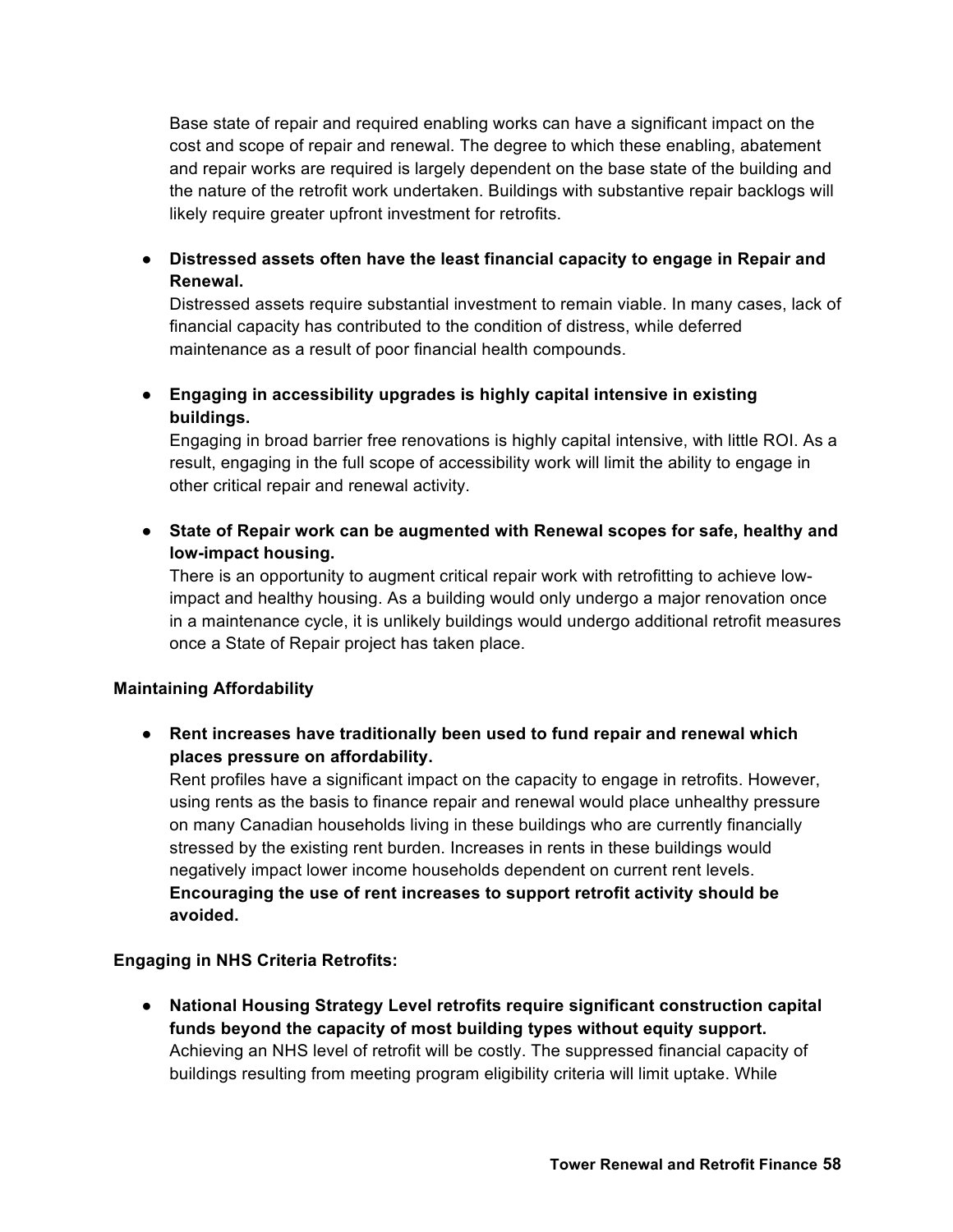maintaining affordability is paramount, increasing affordability, particularly in low rent zone areas may prove difficult.

● **In most cases, substantial equity contributions are required to fully fund retrofits.** In most scenarios tested, a financial gap, often substantial, exists in achieving renewal goals (including NHS public policy goals). These financial gaps could be closed through direct owner contribution, and complementary Provincial and Municipal support, however these will vary case by case. Federal equity support can provide the backbone and incentive for retrofit work across Canada.

# **Potential Solutions: Closing the Gap: Tools to engage in Repair and Renewal:**

| Retrofit Level                                                                                              | <b>Retrofit Costs</b> | <b>Owner Debt Capacity</b><br>(Assuming low vacancies,<br>low maintenance and debt<br>level as 30% of Cap Value) | Financial Gap (Excluding all<br>retrofit financing tools) |
|-------------------------------------------------------------------------------------------------------------|-----------------------|------------------------------------------------------------------------------------------------------------------|-----------------------------------------------------------|
|                                                                                                             |                       |                                                                                                                  |                                                           |
| Level A (Base State of Repair)                                                                              | \$8,706,356.92        | \$8,480,500                                                                                                      | \$225,857                                                 |
| Level B (Accesibility)                                                                                      | \$5,894,551.52        | \$8,480,500                                                                                                      | none                                                      |
| Level C (Life Safety)                                                                                       | \$2,845,673.42        | \$8,480,500                                                                                                      | none                                                      |
| Level D (Resident Resilience)                                                                               | \$2,706,324.73        | \$8,480,500                                                                                                      | none                                                      |
| Level 1 (Light Energy Retrofit)                                                                             | \$3,688,094.20        | \$8,480,500                                                                                                      | none                                                      |
| Level 2 (Medium Energy Retrofit)                                                                            | \$12,046,343.00       | \$8,480,500                                                                                                      | \$3,565,843                                               |
| Level 3 (Deep Energy Retrofit)                                                                              | \$20,152,569.13       | \$8,480,500                                                                                                      | \$11,672,069                                              |
| Level 4 (Best in Class Retrofit)                                                                            | \$32,206,256.20       | \$8,480,500                                                                                                      | \$23,725,756                                              |
| NHS Retrofit (Level B + Modified Level 2,<br>owner debt capacity takes into account 30%<br>units $@$ 80MMR) | 14,314,786            | \$7,002,200                                                                                                      | \$7,312,586                                               |

#### **Retrofit Cost Summary for a 238-Unit Apartment Building**

Capital costs for engaging in retrofit work is high and the finance capacity of building and building owners varies dramatically by location, characteristics and by owner type. Moreover, the motivation for owners to put their financial capacity toward Repair and Renewal is often evaluated by financial performance. This presents several challenges for engaging in this work.

To bridge these gaps, a suite of tools has been explored, some existing and some proposed. These tools have two purposes: to expand existing financial capacity; and to limit the need for use of existing financial capacity to undergo Repair and Renewal work.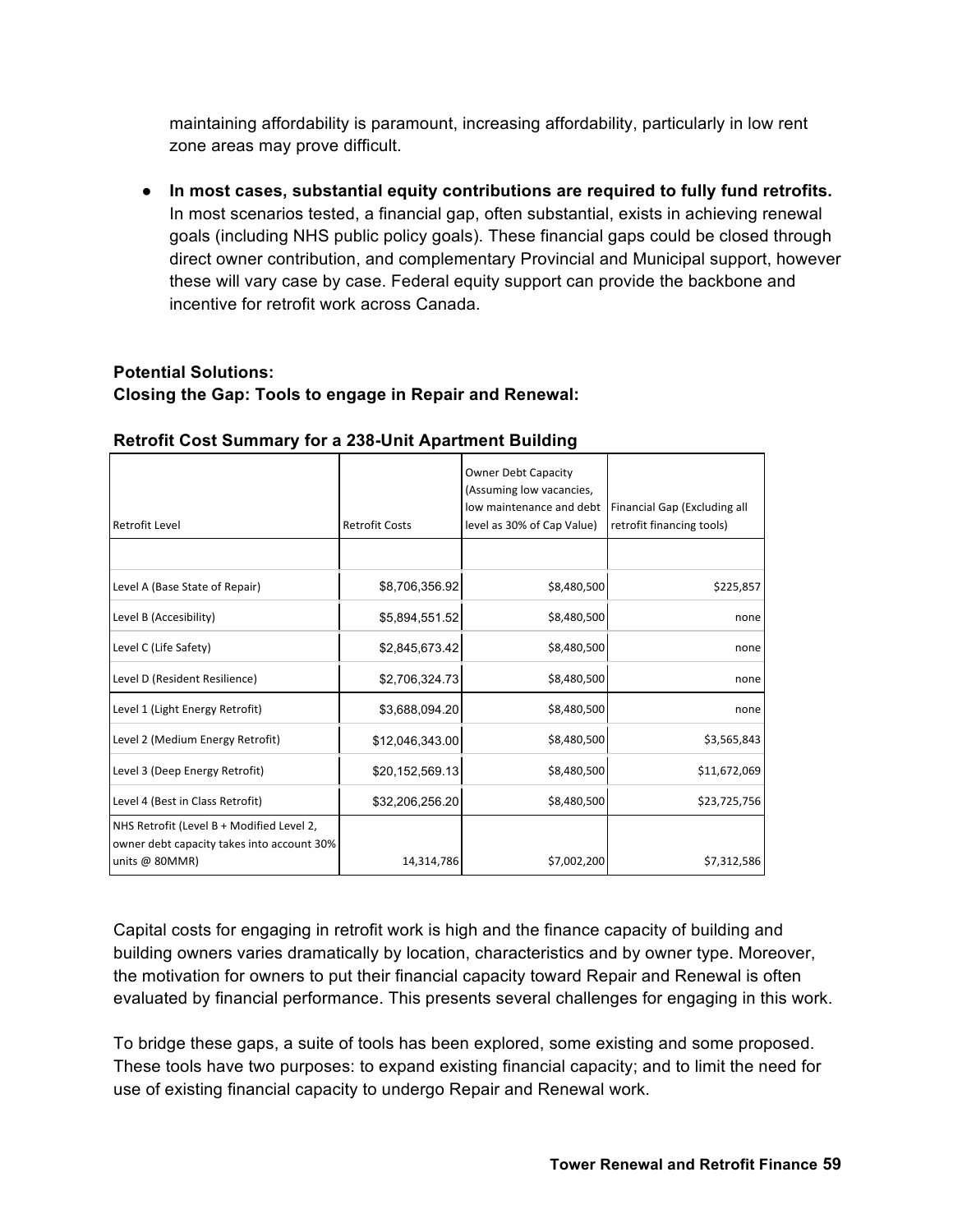#### **1. Stretch Existing Debt Capacity:**

#### **A. Expand Access to Repair and Renewal Low-Interest Finance:**

Provide widely accessible low-interest longer-term financing to stretch available debt capacity to those engaging in Repair and Renewal. Where debt is used to finance Repair and Renewal, this tool can ensure it is as an effective use of debt as possible.

#### **2. Reduce the Need for Debt Service:**

Provide capital to Repair and Renewal projects without directly relying on building debt capacity or use of building cash flow for debt service, which is a significant obstacle for many owners. These tools include:

#### **A. Expand Direct Equity Contributions Programs (Grants)**

Strategically designed, grants can push investment and best practice when tied to performance requirements. Existing CMHC programs limit equity contribution to 15% of projects for private projects. Expanding this threshold, while calibrating grants to performance, and ensuring ease of access could motivate owner participation in retrofitting.

#### **B. Develop an Energy-Backed Loan Product**

An energy-backed loan, which uses capital funds financed by long term energy savings, is an important tool to provide additional capital funds toward retrofit. While insufficient in isolation to finance deep retrofit, it can complement other sources of finance for additional stacked funding. This tool has broad appeal among owner groups, viewed as no cost debt and revenue neutral. These loans are tied to the energy performance of retrofits rather than the financial capacity of an individual building or owner.

# **C. Develop a Repair and Renewal Mortgage Refinance Tool**

A Renewal Mortgage Refinance tool as a mechanism for a broad range of private and non-profit owners to engage in repair and renewal. Through a reduced interest and prolonged amortization rates (2.5% over 35 years for example) a Renewal Mortgage tool will provide an operating incentive and vehicle to convey money towards renewal.

It is recommended that a Repair and Renewal Mortgage tool be made available for owners engaging in retrofit projects in line with public policy goals, and that these projects would remain eligible for existing project assistance, such as the **NHCF**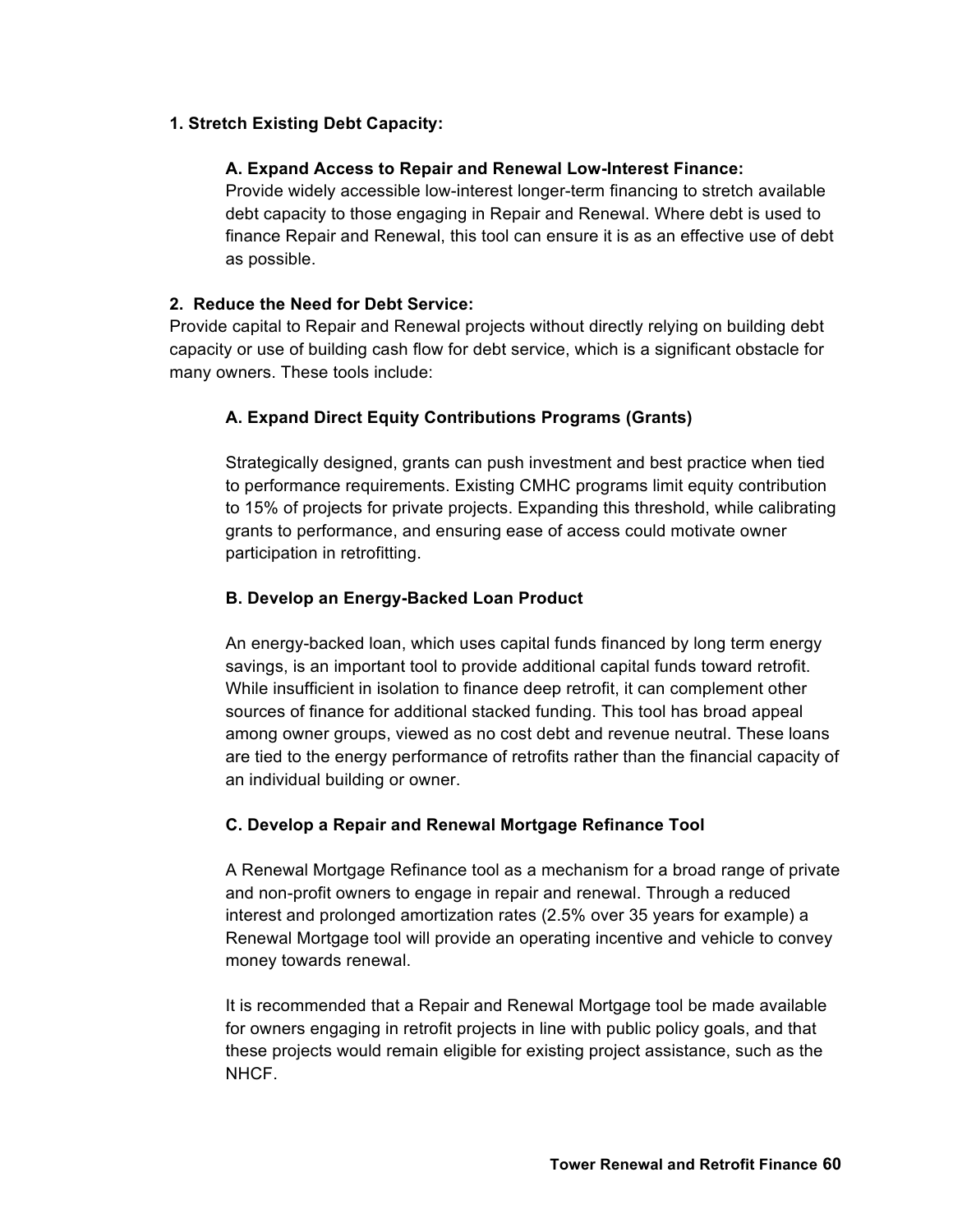It is also recommended that this proposal be further studied by CMHC to determine terms of delivery in terms of ease of use, broad uptake, and efficacy in meeting public policy goals.

#### **D. Ensure Repair and Renewal Tools have Broad Eligibility**

To support broad uptake of Repair and Renewal work, ensure tools are broadly available to all owner types, and have clear terms and applications processes owners can build into their asset management planning processes.

#### **Additional Recommendations and Areas of Further Study:**

#### **Develop a Portfolio Approach to Repair and Renewal**

Access to federal Repair and Renewal tools at a portfolio scale could allow for expanded capacity and the capacity for longer term planning. Expectations related to public policy goals of Federal support could be addressed on a portfolio basis, rather than building by building, making eligibility more accessible. Whereas the lead times and planning to access federal funds is, at times, prohibitive on a single buildings basis, support of a portfolio of buildings could attract more sophisticated owner groups and expand uptake toward meeting Federal goals.

### **Grow the Retrofit Industry with Demonstration Projects and Industry Support**

Success in engaging in renewal will be dependent on a capable retrofit industry ecosystem. The public sector is best positioned to lead this industry transformation through complementary initiatives, including:

- c. Support of Best-in-Class Demonstration Projects;
- d. Support of Industry adaptation through identification of products and training gaps for design, construction and building operations professionals and addressing them through industry support.

#### **Empower Non-Profits to Acquire and Renew Private Housing Assets**

With a mandate to maintain affordability and improve housing assets, non-profits are well suited to be stewards of public policy objectives around affordability, climate change and accessibility. Non-profits could be supported in acquiring existing rental housing assets and conducting deep retrofits.

#### **Study Tax Treatment to Support Renewal**

A parallel study funded by the the City of Toronto found that refinements to tax treatments at all levels of government can support renewal activity in concert with CMHC programs. The following is recommended: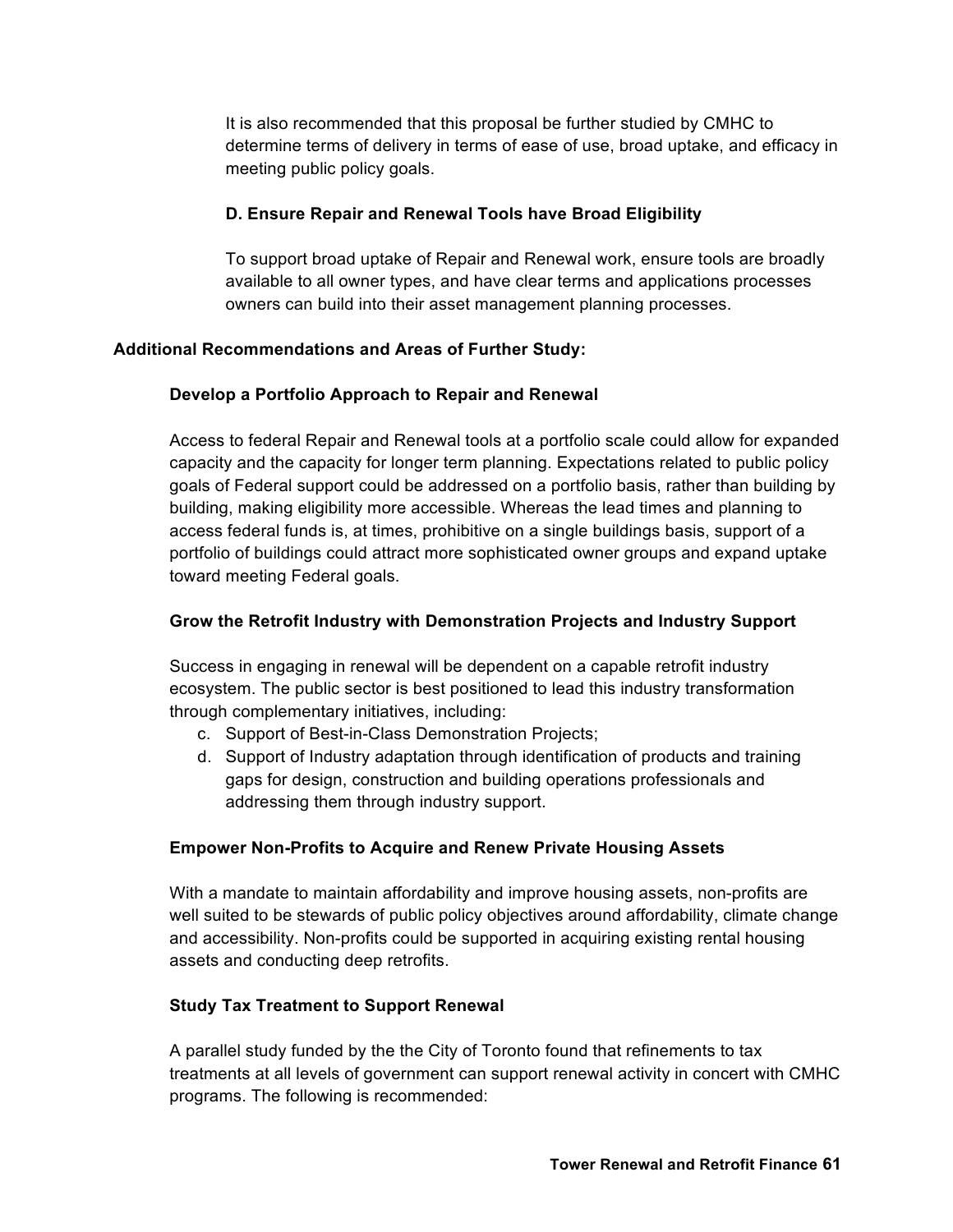- D. CRA depreciation rates should be calibrated to support renewal projects. For example, depreciation rates for capital work that meets public policy goals (affordability, accessibility, emissions) should be given similar depreciation rates to renewables, providing a tax incentives for this these investments; Federally, harmonizing resilience retrofits' capital cost allowance (CCA) rates with other low carbon investments, such as electrical vehicle charging stations (EVCS), would significantly improve incentives for deep retrofits. The CCA for resilience retrofits in multi-residential towers is 4-5%, while the CCA for EVCS is 30-50%.
- E. Property assessment rates post-retrofit should not unduly escalate property taxes. As an alternative, any increased project value created by meeting public policy should be tax increase exempt;
- F. Municipal tax rates for post-retrofit buildings should be eligible for residential tax rates, rather than multi-residential tax rates which in some municipalities is as much as three times higher.

(See 2019 City of Toronto study for further details)

#### **Provide Guidance for Renewal Standards**

The approach to altering existing buildings varies significantly across provincial and territorial Building Codes, resulting in a variety of interpretations with potential impacts on health, safety and resilience. Encourage retrofit projects to consult with guidance documents, model national codes (when complete) and demonstration case studies to ensure that learnings are shared and best practices are incorporated, tying GHG reduction with comfort, health and resilience, and construction with minimum disruption.

# **Study use of in-force performance standards related to health, safety and environmental impact**

Positive incentives alone may not be a sufficient driver for uptake. Meeting repair and renewal goals may require regulatory tools in addition to incentives, though impact on affordability should be carefully examined.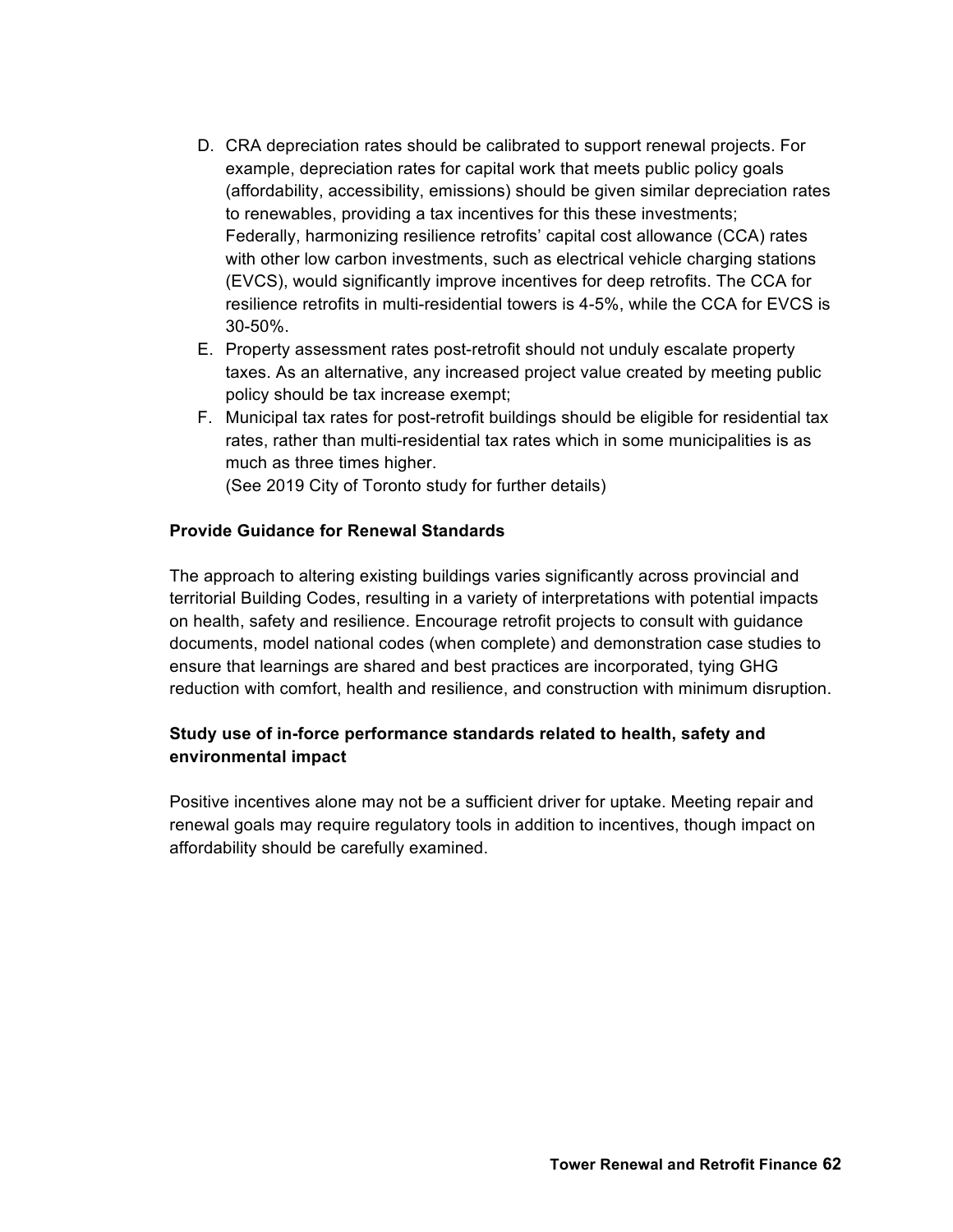# **APPENDICES**

- **A: Retrofit Levels Costing**
- **B:** University of Toronto's Neighbourhood Change Research Partnership Affordability Data
- **C**: Owner Consultation
- **D:** Historical Federal Programs
- **E:** National Housing Strategy Repair and Renewal Steam Analysis and Recommendations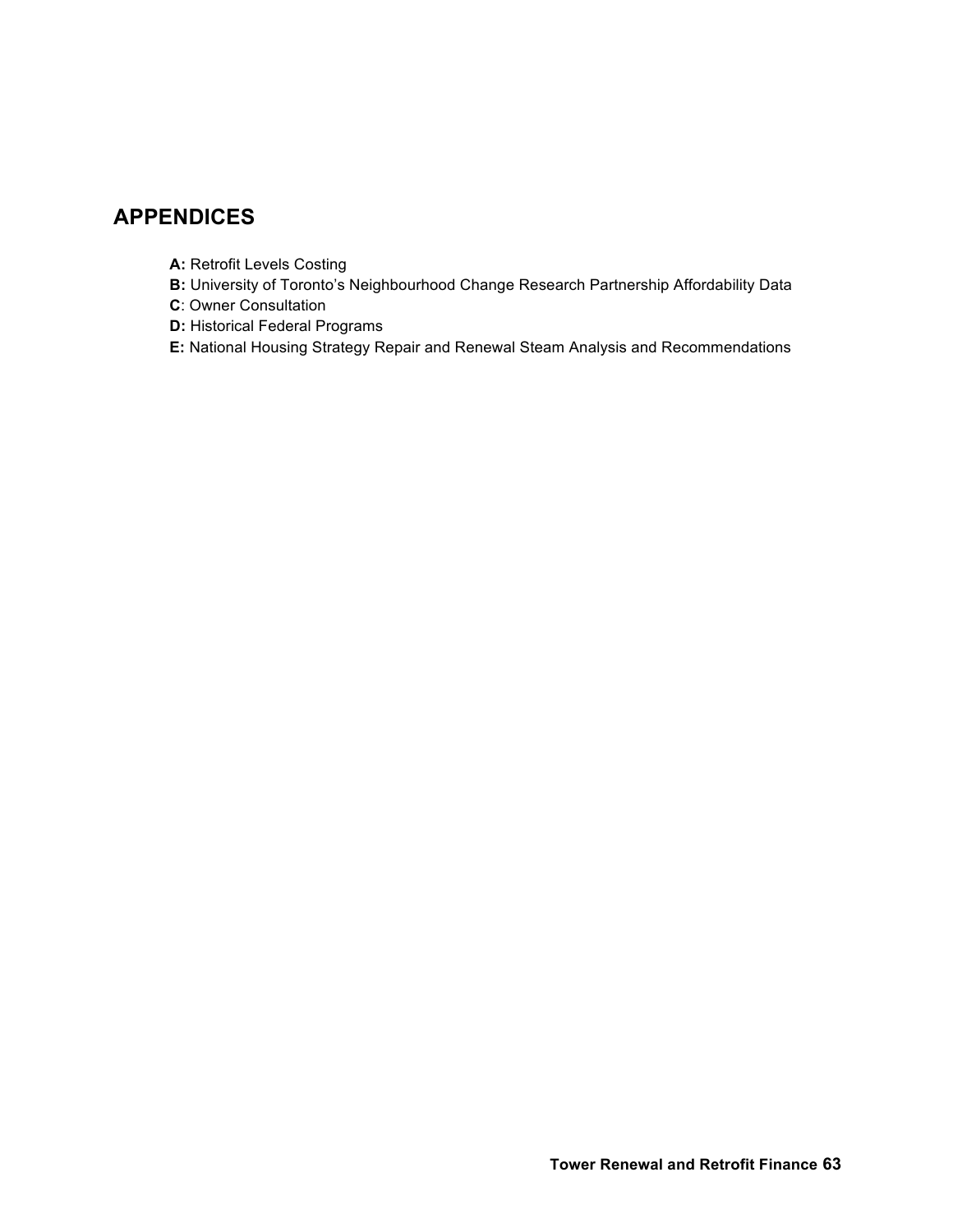# **Appendix A: Retrofit Levels Costing**

| <b>Retrofit Level</b>           | Level A:<br>End of life<br><b>Systems</b> | Level B:<br><b>Accessibilit</b><br>y Upgrades | Level C:<br>Lifesafety<br><b>Upgrades</b> | Level D:<br>Comfort<br>and<br>Community<br><b>Resilience</b> | Level 01<br>Light<br>Energy<br>Retrofit | Level 02<br>Medium<br>Energy<br>Retrofit | Level 03<br>Deep<br>Energy<br><b>Retrofit</b> | Level 04<br>Complete<br>Retrofit<br>(ALL) |
|---------------------------------|-------------------------------------------|-----------------------------------------------|-------------------------------------------|--------------------------------------------------------------|-----------------------------------------|------------------------------------------|-----------------------------------------------|-------------------------------------------|
|                                 |                                           |                                               |                                           |                                                              |                                         |                                          |                                               |                                           |
| Supervision and Labour          | \$584,259                                 | \$383,988                                     | \$166,831                                 | \$156,906                                                    | \$294,372                               | \$1,069,871                              | \$1,399,516                                   | \$2,258,041                               |
| Permits and Bonding             | \$484,000                                 | \$484,000                                     | \$484,000                                 | \$484,000                                                    | \$200,000                               | \$331,000                                | \$484,000                                     | \$484,000                                 |
| <b>GC Fees</b>                  | \$334,860                                 | \$226,714                                     | \$109,449                                 | \$104,089                                                    | \$250,000                               | \$605,000                                | \$775,099                                     | \$1,238,702                               |
|                                 |                                           |                                               |                                           |                                                              |                                         |                                          |                                               |                                           |
| <b>TOTAL - No Contingency</b>   | \$8,706,357                               | \$5,894,552                                   | \$2,845,673                               | \$2,706,325                                                  | \$3,688,094                             | \$12,046,343                             | \$20,152,569                                  | \$32,206,256                              |
|                                 |                                           |                                               |                                           |                                                              |                                         |                                          |                                               |                                           |
| <b>COST PER UNIT</b>            | \$36,581                                  | \$24,767                                      | \$11,957                                  | \$11,371                                                     | \$15,496                                | \$50,615                                 | \$84,675                                      | \$135,320                                 |
|                                 |                                           |                                               |                                           |                                                              |                                         |                                          |                                               |                                           |
| Design Contingency              | \$1,305,954                               | \$884,183                                     | \$426,851                                 | \$405,949                                                    | \$553,214                               | \$1,905,700                              | \$3,022,885                                   | \$4,830,938                               |
| <b>Construction Contingency</b> | \$1,004,889                               | \$680,350                                     | \$328,448                                 | \$312,364                                                    | \$425,680                               | \$1,461,000                              | \$2,326,013                                   | \$3,717,252                               |
|                                 |                                           |                                               |                                           |                                                              |                                         |                                          |                                               |                                           |
| <b>TOTAL</b>                    | \$11,053,781                              | \$7,483,851                                   | \$3,612,929                               | \$3,436,009                                                  | \$4,682,485                             | \$15,463,658                             | \$25,586,142                                  | \$40,889,767                              |

Costing produced by A.W. Hooker Quantities Surveyors with retrofit scope provided by ERA Architects for the Tower Renewal Partnership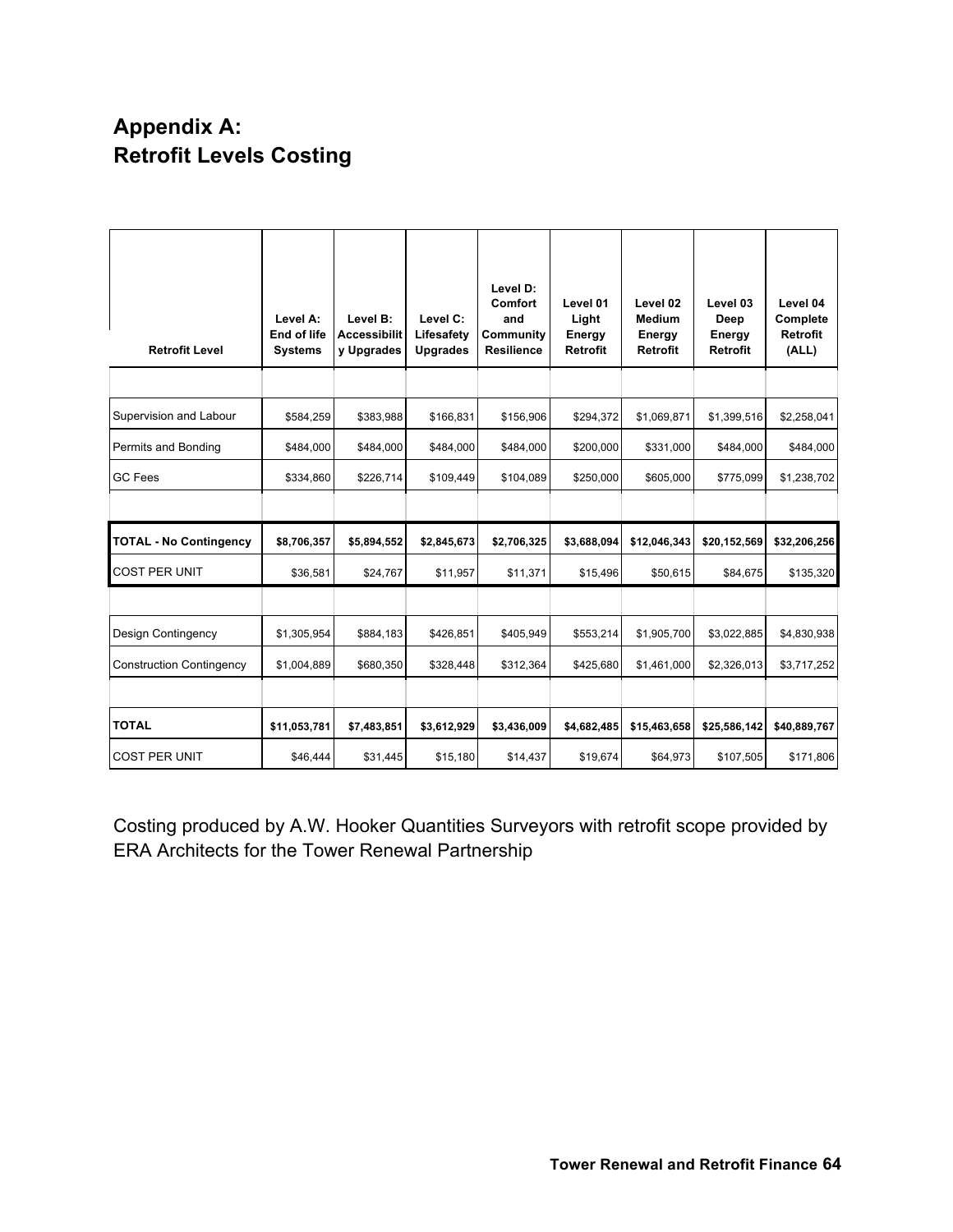# **Appendix B: Neighbourhoods with Pre-1985 Rental High Rise Apartments City of Toronto, 2016**

| <b>Totals for 741 Dissemination Areas with</b><br>at least one pre-1985 highrise building | <b>DA Total</b> | <b>DA Percent</b> | Percent of<br>City |
|-------------------------------------------------------------------------------------------|-----------------|-------------------|--------------------|
| Population (any dwelling type/tenure)                                                     | 886,455         |                   | 33%                |
| Households (any dwelling type/tenure)                                                     | 391,570         | 100%              | 35%                |
| Highrise Apartments (any tenure)                                                          | 311,435         | 80%               | 63%                |
| Lowrise Apartments/Houses (any tenure)                                                    | 80,135          | 20%               | 13%                |
| Rental Housing (any structural type)                                                      | 281,060         | 72%               | 53%                |
| Homeownership (any structural type)                                                       | 110,415         | 28%               | 19%                |
| Average Monthly Rent (any structural type)                                                | \$1,157         |                   | 93%                |
| Average Monthly Household Income (any dwelling<br>type/tenure)                            | \$74,305        |                   | 72%                |
| Renters Spending 30% or More of Income on Rent<br>(any structural type)                   | 134,060         | 48%               | 55%                |

Table created by: The University of Toronto's Neighbourhood Change Research Partnership

February 2019 Rental apartment building, five or more storeys in height built before 1985 Non-condominium Total of 1,716 tower building in the City of Toronto Source: Statistics Canada, Dissemination Area Profile Series, 2016 Tower Renewal Partnership, ERA Architects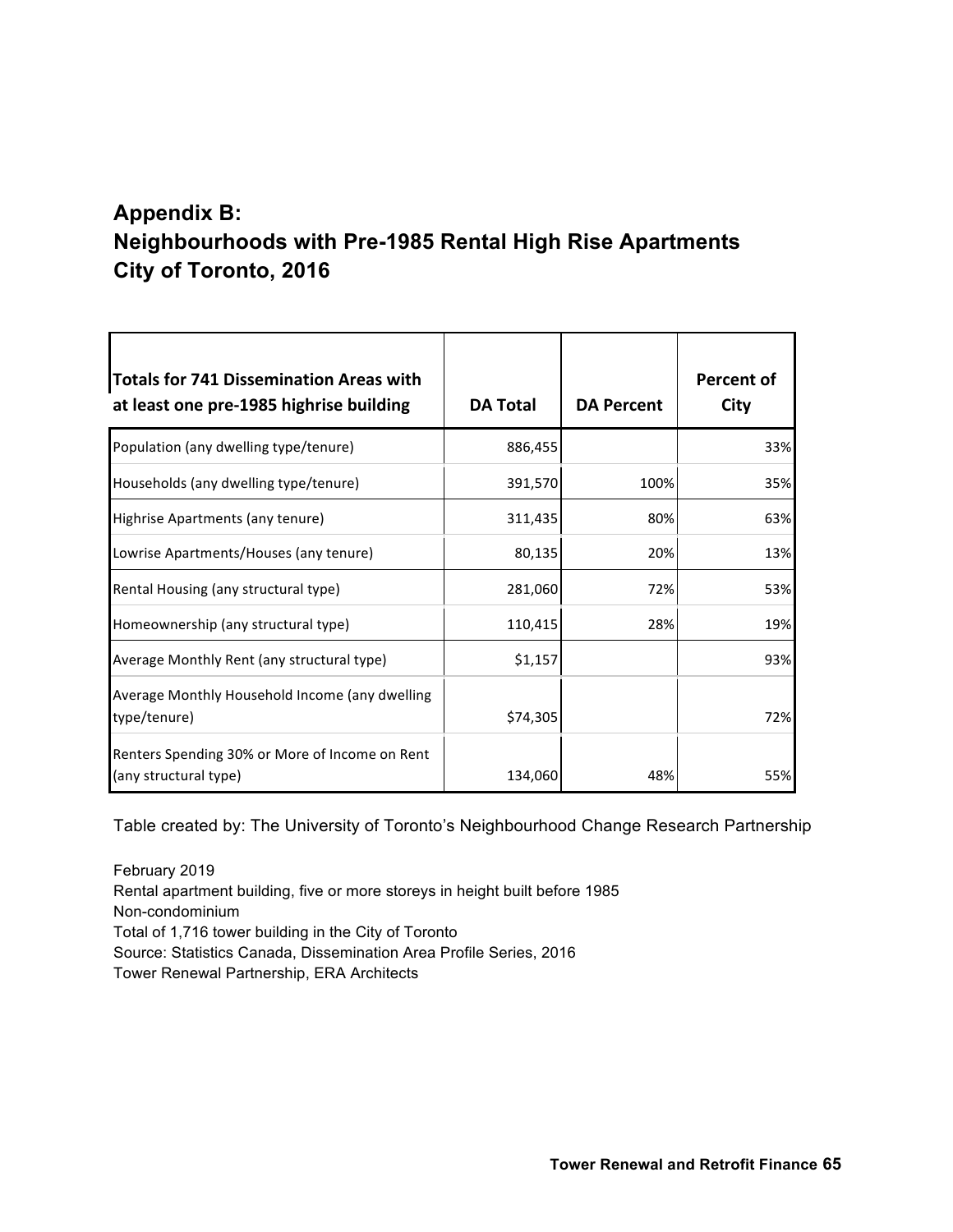# **Appendix C: Owner Consultation**

In December 2018, the Canadian Housing Policy Roundtable convened building owners from across Canada to review the study's findings and recommend options to aid in motivating uptake in Repair and Renewal.

The following is representative commentary for this discussion:

# **Maintaining affordability is a concern and a challenge for for-profit owners who are considering participating in federal programs.**

- "The private sector is providing accidental affordability"
- "The issue is that they want to come back to the same rent. It's not that you can't do the rent, but it's the economic disconnect between doing [major] work and not being able to reset the rent to the market rent. You're already under market, so you're not going to spend all this money to be further under market."
- "If the landlord has to make the same amount of money with the reduced rent, the other tenants are going to end up paying more, which is just going to increase the average rent in that area. It's great that we're making it affordable, but the housing stock is the issue. But by doing this, it is driving up the rents on "affordable" housing stock."

# **Reducing emissions across Canada will be different based on existing power generation sources.**

● "There are also regional differences and opportunities. For example, we're doing upgrades in Alberta and it's not difficult to get large upgrades because the emission intensity of electricity is so high, we could do things like an LED upgrade. But in BC, I can do all the electricity upgrades I want, and get not GHG credit for anything. So the only thing I can really do is the heating and hot water and ventilation system."

# **Program participation can be increased through close partnerships and using a portfoliobased approach.**

- Portfolio-based approach:
	- "It would make it more worth our time and would streamline the process. It makes it more interesting from a small landlord perspective. I like that idea."
	- $\circ$  "The one potential challenge is how to determine what counts as part of the portfolio. Many of the companies we work with may have 30-40 buildings, but each building is owned by a separate company. Some of the other programs have had this challenge where they won't recognize them as part of the same portfolio. I would hate to see there be so many hoops to jump through just to prove what is part of your portfolio."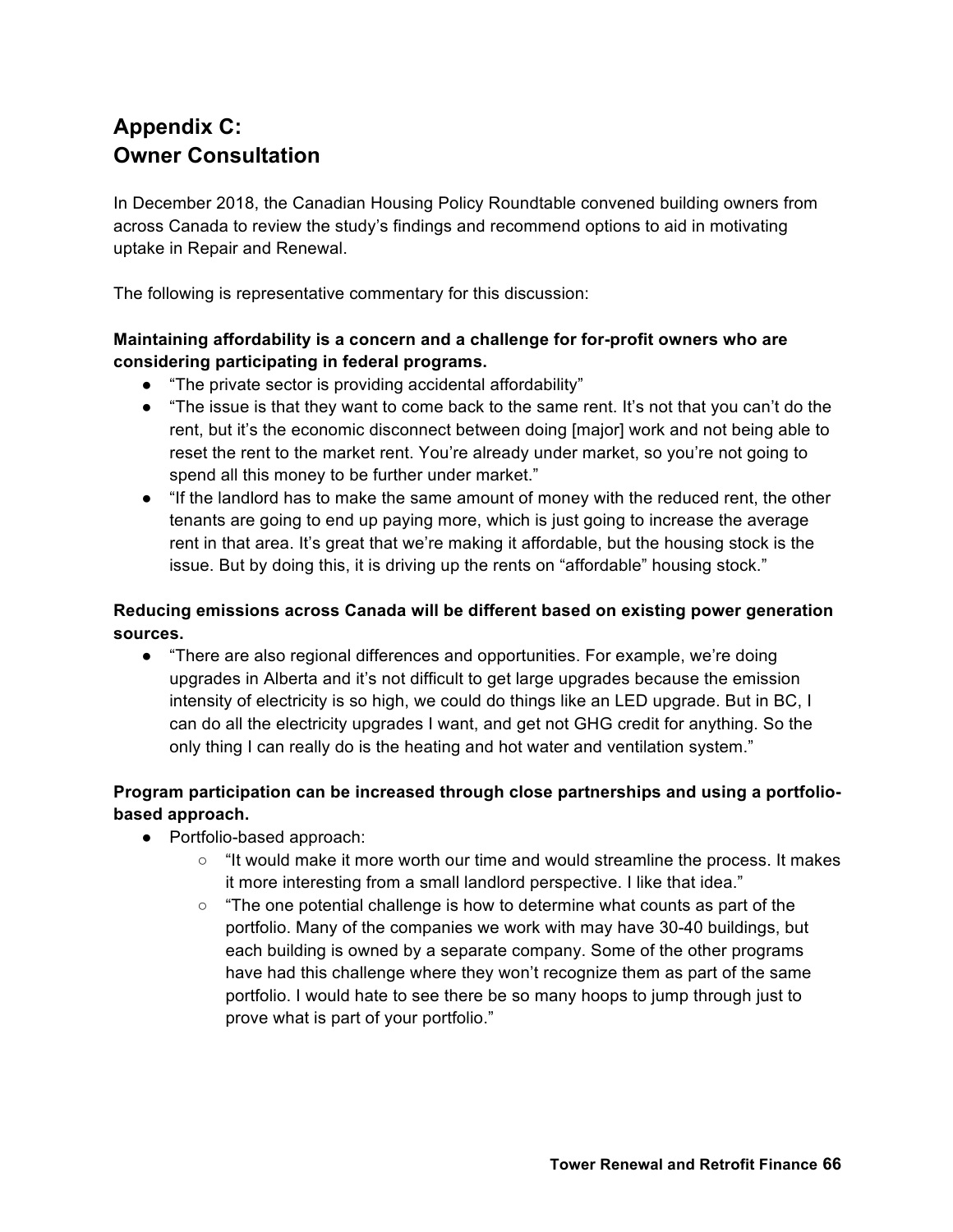# **Appendix D: Historical Federal Programs<sup>1</sup>**

While the NHS represents the first official ten-year strategy and reshapes the role of the Federal Government in the housing market, it is not the first time the federal government has intervened in the housing market on a large scale. Through its own programs and CMHC, the federal government has played a role in supporting private apartment housing since 1946. These interventions have occurred in the homeownership market, the market rental housing sector and the non-market rental housing sector through tax breaks, subsidies and grants.

Between 1946 and 1980, the Canadian Federal government used a series of programs to incent the construction of apartment towers across the country. Four major rental housing supply subsidy programs included:

# **The Limited Dividend Program (LD)** *1945 - 1975*

Until 1975, the LD program acted as the primary means for the Federal Government to stimulate the construction of modest private rental housing for moderate- and low-income households. Although the program ended in 1975, there were many projects still subject to the operating agreements that were part of the program up until 1988. **The LD Program created a total of 65,242 units between 1969 and 1975.**

The program offered low interest loans up to 95% of the construction cost, which would amortize over the course of 50 years. Provided by CMHC, the loans were generally two percent below the rates of conventional lenders. In return for favorable financing, private developers had to adhere to a number of requirements including:

- $\bullet$  Reduce the return on investment to a maximum of 5% (approximately)
- Obtain approval from CMHC to increase rents (once a year)
- Ensure units are occupied by tenants who do not have an annual pre-tax income in excess of 4 times the annual rent.

# **The Assisted Rental Program (ARP)** *1975-1978*

The objective of the Assisted Rental Program was to provide assistance to entrepreneurs and approved lenders to build and finance moderately priced rental housing. A second objective was to increase the level of employment in Canada. **A total of 122,753 units were constructed as part of ARP**

A total of three different versions of the ARP were introduced between 1975 and 1978. While each version was different, each iteration required landlords to enter into an operating

 <sup>1</sup> *(Based on CMHC's The Assessment Report Evaluation of Federal Rental Housing Programs, 1988 and John Chant's The Assessment of Rental Housing Policies: Supply Policies, 1984)*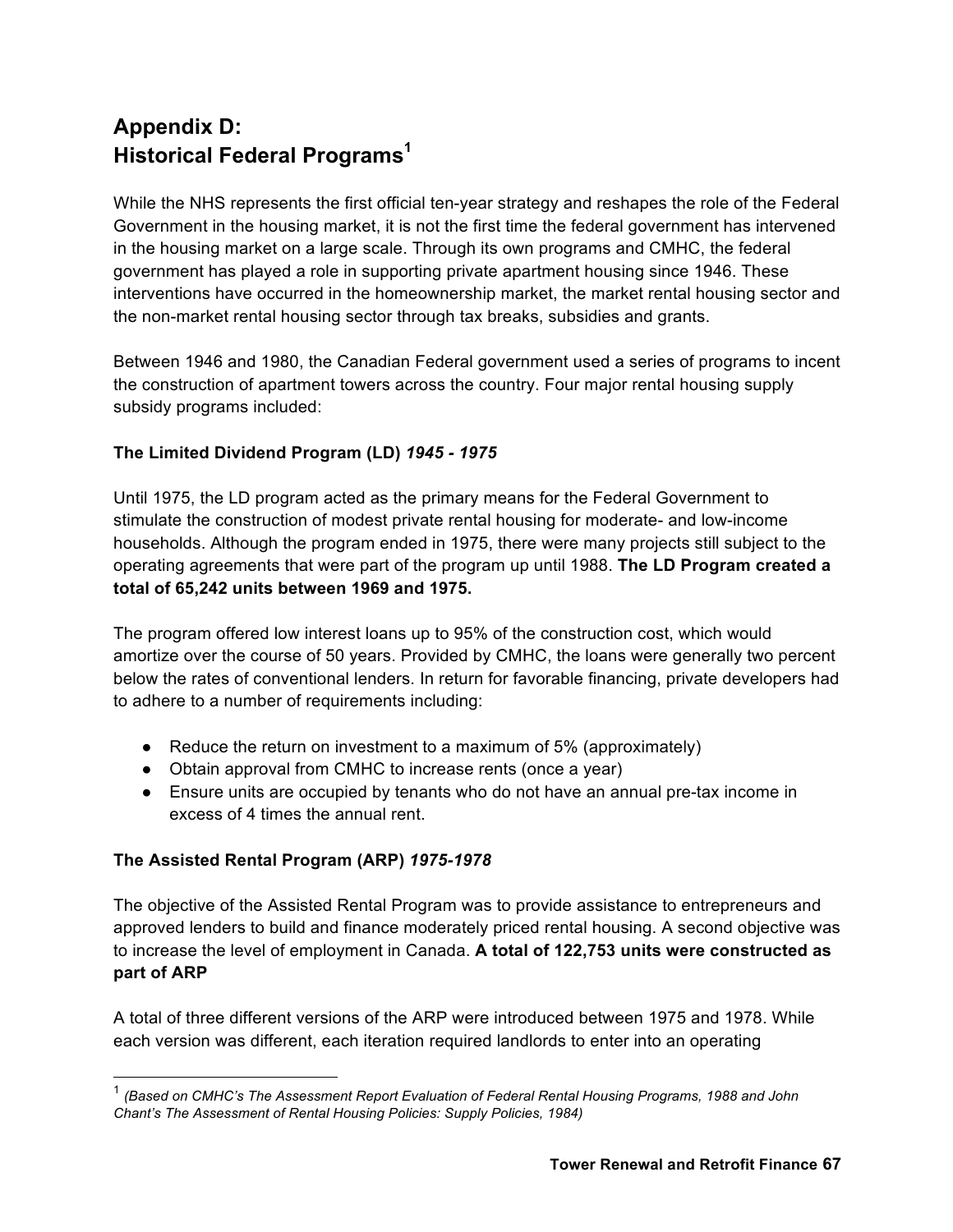agreement with CMHC and required the following:

- Provide annual audited financial statements:
- Limit the return on equity to an amount stipulated in the Operating Agreement; and
- Limit rents and rental increases to an amount stipulated in the Operating Agreement.

Under the ARP in 1975, landlords were able to receive non-taxable grants up to \$75 dollars per unit per month. Over the course of 5 to 15 years, the subsidy was gradually reduced to \$0 per unit per month. In return for the subsidy, Owners could increase the rent only by the level of the reduction in the grant. After 15 years, the operating agreement would end and the landlord could rent units at market rent or above.

In 1976 the ARP was updated. The \$75 grant was changed to a repayable assistance loan. The amount of the loan was increased to \$100 - \$180 per unit per month. Similar to the 1975 program, the assistance loan would gradually decrease. Owners could increase the rent only by the level of the reduction in the loan payments. The size of the initial assistance loan was determined based on the size of the development, the interest rate, operating costs and the average market rent in the area. The loan would become repayable 13 months after the end of a 10-year operating agreement

To qualify, developments had to have a minimum of 8 units and an insured mortgage for up to 90% of the value of the project. There were no income limits for tenants. Rents were set in the first year of the agreement. If the market rent would increase faster than the reduction of the loan, this reduction would be accelerated to match the increase in the average market rent in the area. The first year's rent would be established in cooperation with CMHC.

In 1978 the ARP was amended again. The monthly non-interest loan subsidies were removed and instead, a second mortgage interest bearing assistance loan was introduced.

The amount of the loan was the lesser of:

- The actual amount needed to make market rent equate with economic rent (ie. to provide a 5 percent return on equity); or
- \$2.25 per month for every \$1000 of the first mortgage amount.

Assistance in the second and subsequent years was reduced by five percent of the previous year's payment for principal and interest on the first mortgage debt minus the previous year's PRL (Payment Reduction Loan) assistance.

The operating agreement would run for a maximum of 10 years and the primary mortgage could be a maximum of 90% of the project cost with an amortization rate of 25 – 35 years. The second mortgage had to be insured and rents were established in collaboration with CMHC in the first year. Rents were allowed to be set to market conditions thereafter.

# **The Multi Unit Residential Building Program (MURB)** *1975, 1976 and 1981*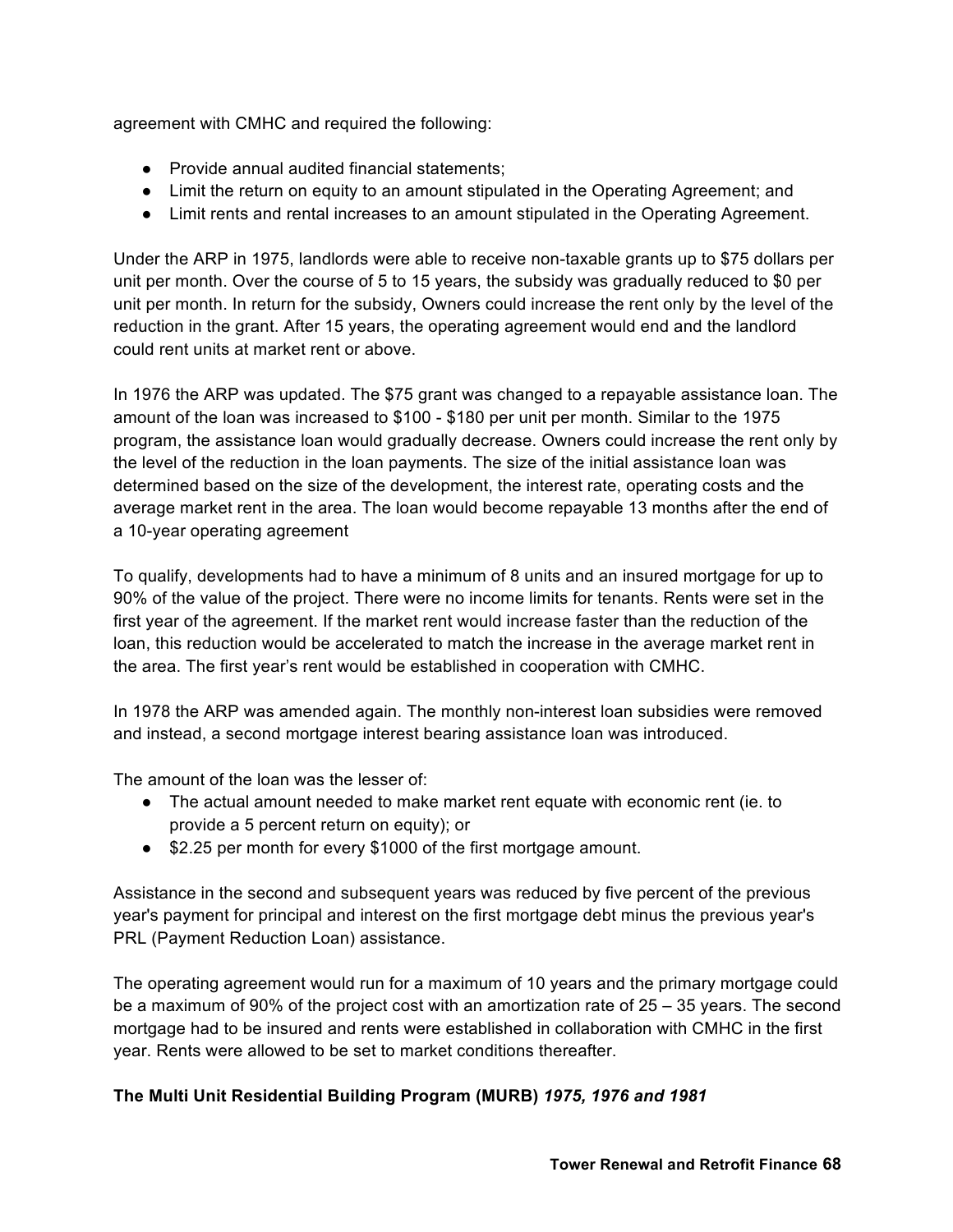Unlike the LD and ARP Programs, the MURB Program was introduced solely to encourage investment in rental housing construction – regardless of the affordability. A second objective was to increase employment. **A total of 344,140 units were constructed under the MURB Program.**

The M.U.R.B program reinstated most of the tax breaks that were removed in the tax reform of 1972. Two new building classes were created that were considered exempt from the 1972 tax reform. Class 31 frame buildings (wood frame buildings), which were allowed to deduct up to 10% of annual CCA and class 32 buildings (concrete frame buildings), which were allowed to deduct up to 5% of annual CCA. When this CCA is applied as an expense, an operating loss can result for tax purposes even though a real loss may not exist.

The 1976 budget re-introduced Capital Cost Allowance. The Capital Cost Allowance enabled owners of rental residential properties to deduct the depreciation of their property from their income. This favoured small and institutional investors (such as pension funds) who relied on larger investment portfolios.

The 1976 budget also reintroduced soft cost deductions on residential investment properties from any income source of an investor. Deducting the soft-cost in the year they were incurred (instead of forcing them to be capitalized into the value of the project), allowed them to be gradually written down via the CCA, which represented another distinct tax advantage.

However, these tax breaks were not reinstated for all investments in rental real estate. A construction had to be at minimum two units in size, and at least 80% of the floor area had to be designated for residential purposes. This particular piece of regulation made this program very well suited for high-rise development.

# **The Canada Rental Supply Program (CRSP)** *1982 - 1984*

The objective of the CRSP was to encourage the construction of rental housing, particularly to offset some of the high mortgage rates at the time. The plan was designed to replace the MURB program and prevent further deterioration of vacancy levels. **A total of 24,122 units were constructed as part of this program.**

The CRSP was introduced in the 1981 Federal Budget and extended in the 1982 Budget. Under this program, interest-free second mortgage loans were made available to builders to help bridge the gap between the first mortgage loan and the equity the builder was willing to put into the project.

Assistance under the CRSP program took the form of an interest-free loan calculated as the difference between:

● 75 percent of project cost and GPM first mortgage financing (Graduated Payment Mortgage); or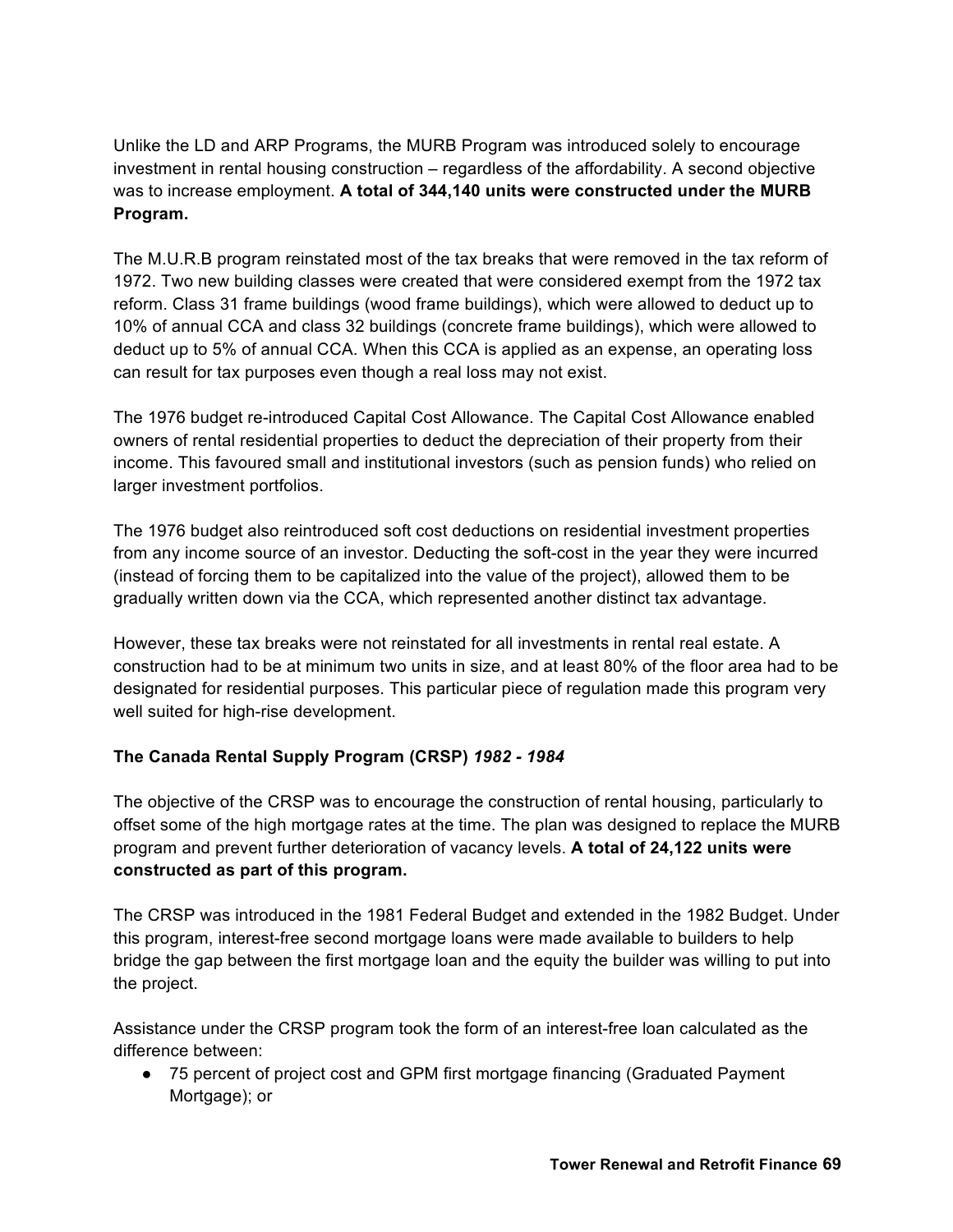● 80 percent of project cost and EPM first mortgage financing (Equal Payment Mortgage).

The maximum loan amount was set at \$7500 per unit. The loans were in the form of second mortgages with a 15-year term, during which time no principal was payable and no interest was attracted. After 15 years, the owner could opt to either repay the original loan as a lump sum or amortize the repayment with interest. In addition to the above, there were certain other criteria to participate in the program including:

- Only new rental construction was eligible. There were no restrictions on the size or type of units built and there were no limits placed on rents.
- The proponent had to offer 33 percent of the units to the Provinces for rent supplement tenants.
- Projects had to be private rentals, not possess a MURB certificate and construction had to have progressed past the footings.
- Access for the disabled had to be provided and a minimum 5 percent of the units had to meet accessibility standards unless it could be demonstrated that the market could not support this number.
- Financing had to be by way of an insured mortgage. If the first mortgage was insured privately, the rental project still had to comply with the technical requirements for obtaining NHA mortgage insurance.
- The first mortgage loan plus the CRSP loan could not exceed 85 percent of project cost.
- The proponent had to demonstrate financial capability and technical expertise to successfully complete and manage the project.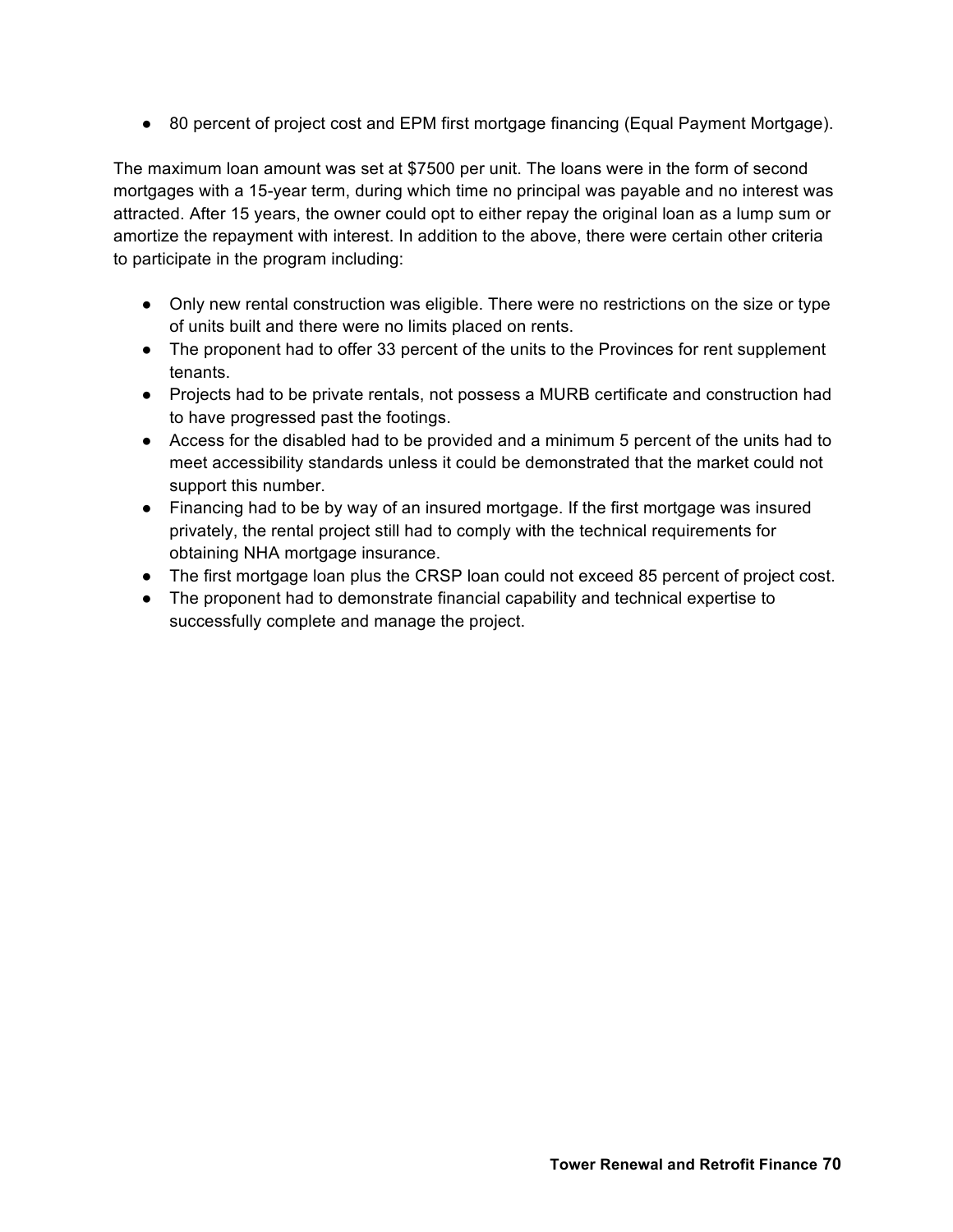# **Figure 1: Contribution of Starts by Rental Housing Supply Programs as a Proportion of all Rental Starts between 1969 - 1986**

Source: CMHC (1988). *Assessment Report Evaluation of Federal Rental Housing Programs*

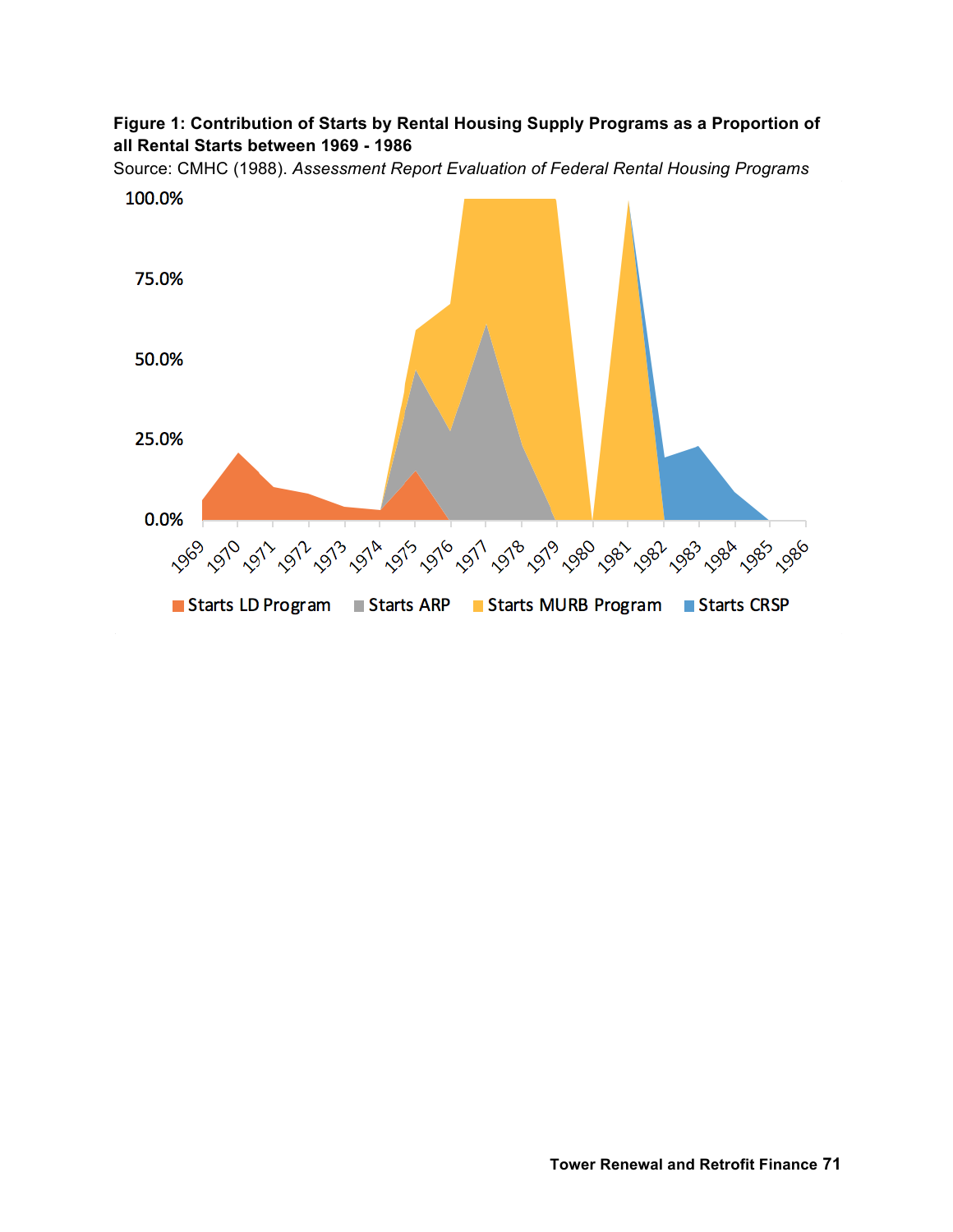# **Appendix E: Considerations for the National Housing Strategy Co-Investment Fund Repair and Renewal Stream: Retrofitting to Improve Quality of Life: Affordability, Accessibility, Emission Reductions and more**

The following is an assessment of the specific criteria of the National Housing Strategy (NHS) Repair and Renewal Stream as it relates to existing buildings engaging in retrofit projects. This assessment uncovered some of the challenges in meeting current requirements in existing buildings as compared to new-builds and suggests that the creation of alternative compliance paths may widen update by providing the means of achieving NHS goals in manner suited to the complexities of retrofitting.

The following areas are discussed below:

- A. Accessibility for Existing Buildings
- B. Affordability
- C. GHG Emission Reductions
- D. Projects versus portfolios
- E. Renewal standards
- F. Tying renewal to complete communities

#### **Specific considerations are listed at the end of this document.**

#### **A. Accessibility for Existing Buildings**

Meeting NHCF accessibility criteria poses a challenge for existing buildings due to construction disruption and the scale of required expenditure, with costs as high as \$117,000 per unit. The full accessibility suite of modification outlined by the NHS was costed as \$7,483,851 for the model building studies in this report (Case 1 and Case 2 buildings).

In new construction, the provision of accessible units can be incorporated in early planning. Additional costs are minimal, and can be identified within the project proforma and absorbed through the building's rent mix, with gap support provided through the public sector.

However, in existing buildings, renovations to meet accessibility requirements are more challenging. Retrofitting existing units to meet accessibility standards can be complicated by:

- 1) Complex construction required within occupied units, which would necessitate temporary displacement of tenants;
- 2) Modifications to structural walls, plumbing shafts, electrical wiring and millwork within units which can significantly increase the cost of meeting accessibility standards;
- 3) Common area accessibility upgrades can have impact on building operations in addition to significant costs, such as elevator cab modifications, circulation route modifications, and entryway upgrades.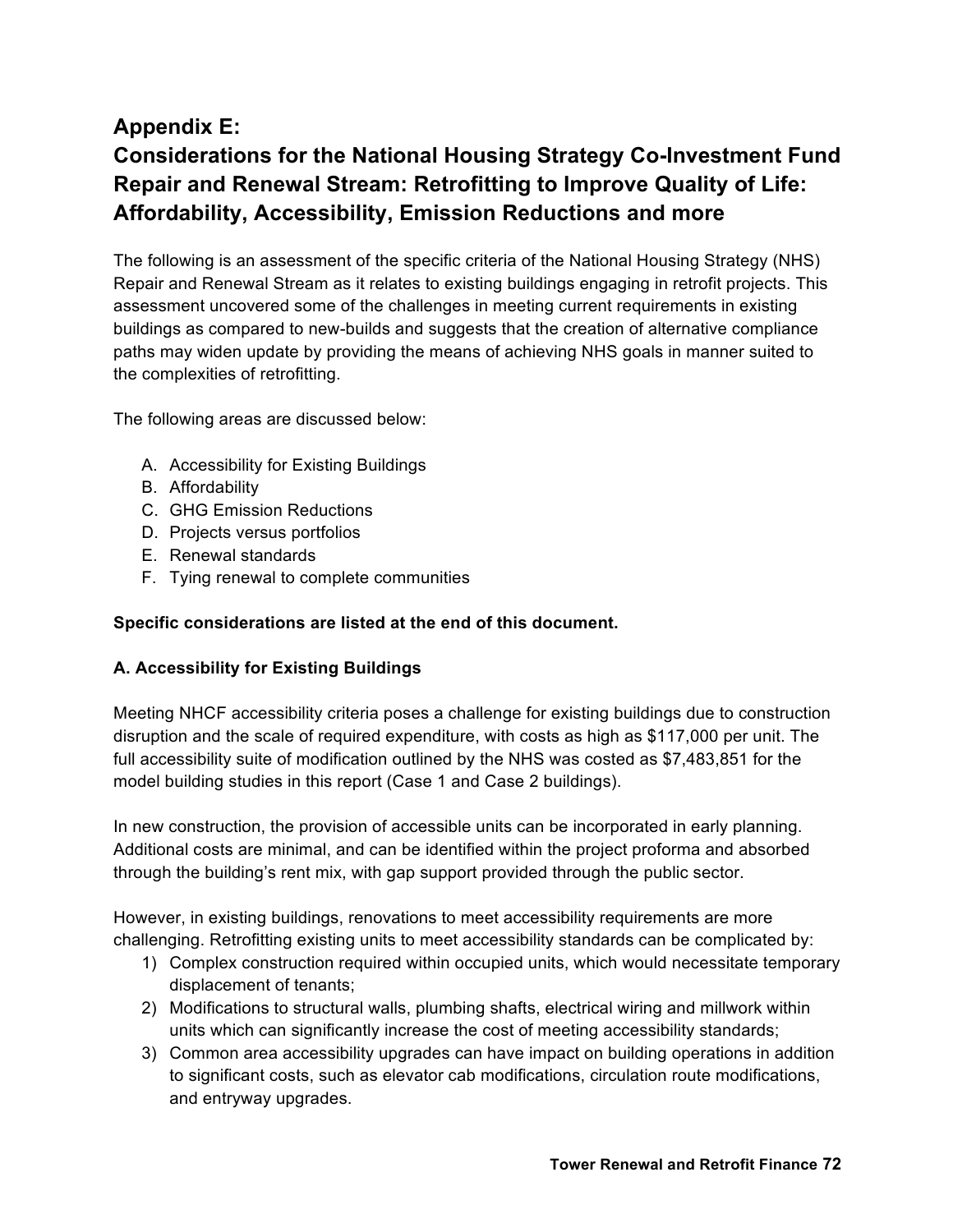Using the 238-unit building used as a case study throughout this report, reaching 20% accessibility would require conversion of 48 units. Together with requirements of elevator cab modification as well as upgrades to entry doors and common areas to enable full building accessible access, the capital costs to meet NHS accessibility goals in the case study building are as high as \$7,483,851 (As outlined in Retrofit Level B of this report).

These cost estimates listed above are inclusive of project contingencies and contractor fees and overhead, assuming a design-bid-build delivery model. They do not account for the cost of temporarily rehousing tenants displaced by the renovation. A detailed breakdown of costing by Quantities Surveyor A.W. Hooker can be found in the Appendix A and B of this document.

**As investments made to improve accessibility are highly capital intensive in existing buildings, significant support through grants may be required to encourage this activity. Further, alternative compliance paths to achieve essential goals of inclusivity should be explored as to not exclude owners from engaging in critical Repair and Renewal projects.**

# **B. Affordability for Existing Buildings**

Maintaining or improving affordability can also pose some unique challenges for existing buildings when considering existing tenants and rent profiles. In new construction located in higher market zones, the provision of affordable units can be achieved in part through operating cross-subsidies. The resulting buildings may have varied rent profiles, ranging from 80% Median Market Rent (MMR) to 150% or even 200% MMR. It is this income range that enables the viability of providing new affordable units.

Existing rental buildings often have much flatter rent profiles. While many do not meet 80% MMR rent levels, they often do not have rents significantly above 100% MMR.

# Affordability through Cross-Subsidy:

In new construction, provision of 30% of units with rents at 80% of Median Market Rent (MMR) can be incorporated into early project planning. Lost revenue for these units can be identified within the project proforma, and absorbed through the building's rent mix in combination with public funding or financing, including federal, provincial and municipal contributions or incentives.

Existing buildings, unlike new construction, have in-place operating structures, making deviations to existing rent profiles challenging and disruptive. The following scenarios uses 30% of units at 80% MMR as a benchmark for affordability. In most scenarios for existing buildings, this will require a rent reduction for some sitting tenants. One option for an owner in this situation would be to recoup that revenue by increasing rents in other units. However, this creates an equity dilemma, and would result in Above Guideline Rent Increases in provinces like Ontario and British Columbia. Alternatively, if the owner reduces some rents without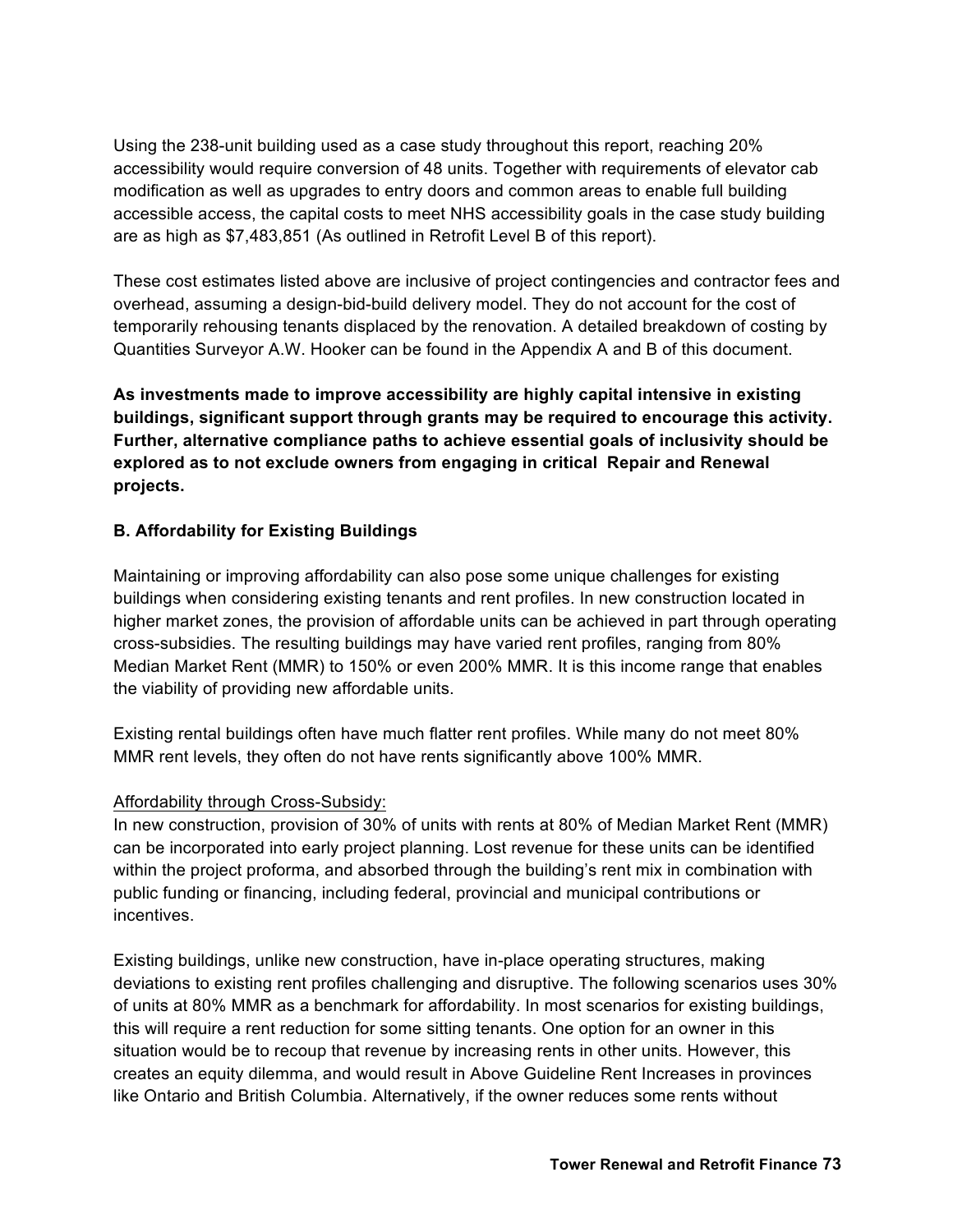increasing others, this results in an operating income loss as the result of the renewal investment.

In some atypical cases, an existing building is vacant, which provides an opportunity for asset repositioning, renegotiation of operating agreements (where they exist), and the creation of new mixed-rent profiles. However, in occupied buildings, changes to rent profiles for sitting tenants presents several challenges including the determination of who is eligible for a rent reduction or subject to a rent increase.

# Variability of Rent Levels within Urban Regions

As is well documented in CMHC's rental data, the absolute value of MMR rents varies significantly across the county and within urban areas.

The existing supply of purpose-built affordable rental, both public and private, is predominantly located in inner suburbs, where MMRs tend to be lower than city centres. For example, the following chart examines a variety of rents zones in the City of Toronto:

|                      | <b>Median Market Rent</b> |          |           | 80% Median Market Rent |          |           |           |           |
|----------------------|---------------------------|----------|-----------|------------------------|----------|-----------|-----------|-----------|
|                      | Bachelor                  | Bedroom  | 2 Bedroom | 3 Bedroom              | Bachelor | 1 Bedroom | 2 Bedroom | 3 Bedroom |
| Central Toronto      | 1.152.00                  | 1.460.00 | 1.877.00  |                        | 921.60   | 1.168.00  | 1.501.60  |           |
| East York            | 842.00                    | 1.063.00 | 1.290.00  | 1.533.00               | 673.60   | 850.40    | 1,032.00  | 1226.4    |
| Scarborough (East)   | 840.00                    | 1.028.00 | 1.150.00  | 1.318.00               | 672.00   | 822.40    | 920.00    | 1054.4    |
| North York (Central) | 900.00                    | 1.176.00 | 1.393.00  | 1,561.00               | 720.00   | 940.80    | 1,114.40  | 1248.8    |
| Toronto Average      | 994.00                    | 1.150.00 | 1.322.00  | 1,500.00               | 795.20   | 920.00    | 1,057.60  | 1200      |

Rents within core market areas, where market forces support the construction of new rental, can vary considerably from outlying areas. The following chart illustrates how 80% MMR in Central Toronto is higher than 100% MMR in Scarborough East.

|                           | <b>Bachelor</b> | Bedroom  | 2 Bedroom |
|---------------------------|-----------------|----------|-----------|
| Central Toronto (100MMR)  | 1,152.00        | 1,460.00 | 1,877.00  |
| Central Toronto (80MMR)   | 921.6           | 1168     | 1501.6    |
| Scarborough East (100MMR) | 840.00          | 1,028.00 | 1,150.00  |
| Scarborough East (80MMR)  | 672             | 822.4    | 920       |

By comparing these two market zones, it can be observed that 80% MMR in Central Toronto would achieve 100% MMR in Scarborough East. Made up primarily of older private buildings with relatively flat rental profiles, Scarborough East rents at 100% MMR are providing important affordability in the context of the Toronto region today. Achieving 80% MMR in Scarborough East would likely be a challenge for building operators, particularly if they assume new debt to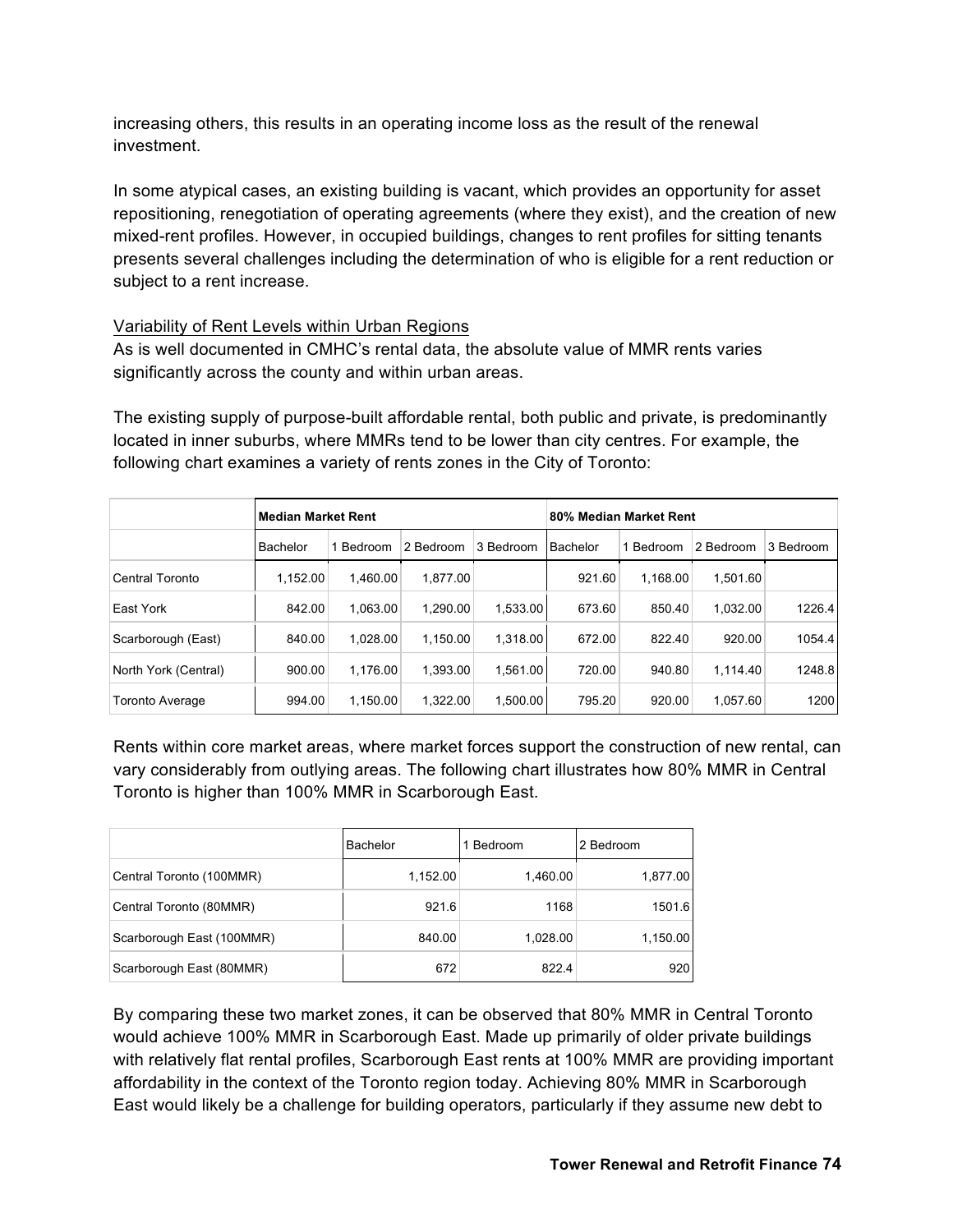take on retrofit work. For example, lowering rents to meet 30% of units at 80% MMR would reduce operating revenues of a typical 100% MMR building in East Scarborough by \$144,800 annually.

Two further examples are found below, comparing Central Toronto to East York and North York Centre:

|                             | Bachelor | 1 Bedroom | 2 Bedroom |
|-----------------------------|----------|-----------|-----------|
| Central Toronto (100MMR)    | 1,152.00 | 1,460.00  | 1,877.00  |
| Central Toronto (80MMR)     | 921.6    | 1168      | 1501.6    |
| East York (100MMR)          | 842.00   | 1,063.00  | 1,290.00  |
| East York (80MMR)           | 673.6    | 850.4     | 1032      |
|                             |          |           |           |
|                             |          |           |           |
|                             | Bachelor | 1 Bedroom | 2 Bedroom |
| Central Toronto (100MMR)    | 1,152.00 | 1,460.00  | 1,877.00  |
| Central Toronto (80MMR)     | 921.6    | 1168      | 1501.6    |
| North York Central (100MMR) | 900.00   | 1,176.00  | 1,393.00  |
| North York Central (80MMR)  | 720      | 940.8     | 1114.4    |

In each of these scenarios, 100% MMR is at or below 80% MMR of Central Toronto. These areas reflect a condition where a rent zone is dominated by non-profit affordable units and lower rent market units, where 100 MMR would be considered affordable.

# **As shifting rents for sitting tenants is a challenge, and many existing rental buildings are located in lower rent zones within metropolitan regions, it is recommended that an alternative compliance path for affordability be considered for existing buildings, such as maintaining rather than shifting current rents levels.**

# **C. GHG Emission Reductions for Existing Buildings**

GHG emission reductions is a well positioned policy goal for existing buildings. As discussed in previous CUG+R studies, postwar apartment housing is particularly well-suited for retrofit to reduce energy use and GHG emissions. The suite of retrofit measures to achieve various degrees of energy and GHG reductions are well understood, and industry capacity to realize deep retrofits is growing. Energy savings measures often require parallel investments in base state of repair (such as structural repair) and complimentary building systems (such as ventilation). Taken together, a program of holistic renewal can have a substantial impact on quality of life and asset longevity in addition to significant improvements in energy efficiency.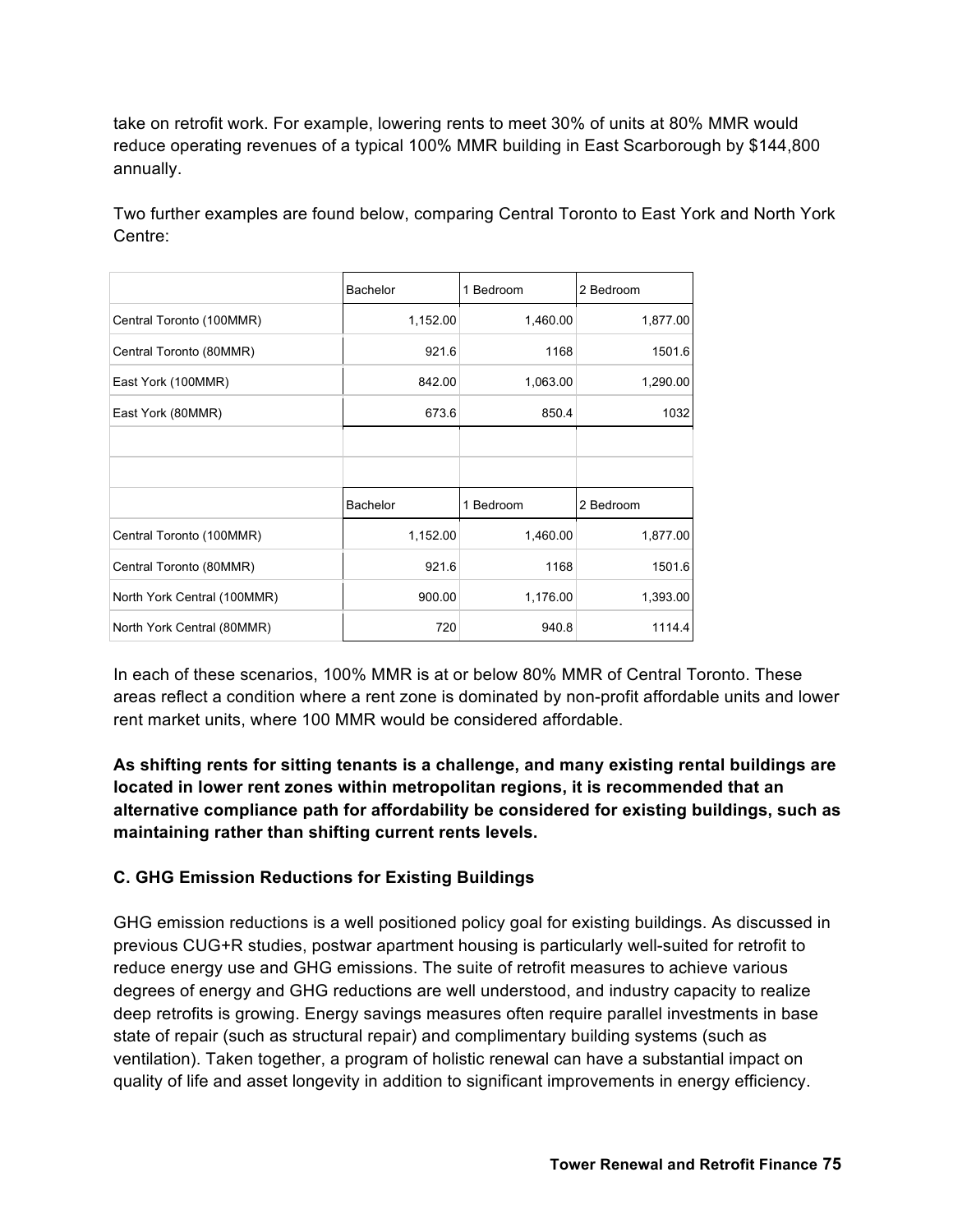# Achieving 25% GHG Emission Reductions

A 25% GHG emission reduction is an achievable standard to use as a benchmark for this study's scenario testing. This target surpasses the 'low hanging fruit' retrofit that is industry standard, which targets like-for-like replacements of lighting, water and heating plants, and typically result in 5%-15% GHG emission reductions. However, a 25% GHG emission reduction goal does not approach the full systems and envelope upgrades which would be required for a 'deep' retrofit scenario of 50%+ GHG emission reductions.

Meeting the 25% reduction target could be achieved in many ways. In some cases, it would require some building envelope improvements, reductions to heat loads and downsizing of heating systems, improved efficiency of all building systems, and a suite of lighting and water conservation measures (where such measures have not already been undertaken). As more retrofits are undertaken, a program of monitoring and verification should be used to track the renewed buildings, creating a database of targets, outcomes, and the measures implemented to achieve these.

## Enabling Works, State of Repair, and Codependent Retrofit Activities:

Engaging in energy retrofit often requires related measures to ensure building components are adequately prepared to successfully implement energy-savings measures. Examples include exterior masonry or concrete remediation prior to window replacements; or exhaust riser refurbishment prior to new heating plant installation; or modernized ventilation system may be required prior to an envelope being retrofitted to become airtight.

Base state of repair and required enabling works can have a significant impact on the cost and scope of repair and renewal. The degree to which these enabling and repair works are required is largely dependent on the base state of the building and the nature of the retrofit work undertaken. Buildings with substantive repair backlogs will likely require greater upfront investment for retrofits, with contingencies required to offset potential site discoveries uncovered during the project. As a result, comprehensive retrofits aimed at energy and GHG reduction can require significant investment prior to realizing energy savings or GHG emission reductions.

Cost commensurate with this level of investment have been outlined in the full report and detailed in Appendix A.

# **As Repair and Renewal work often includes enabling and state of repair work, it is recommended that the NHS anticipate and fund these improvements through use of existing tools and others recommended in the full body of this report.**

## Absolute vs Relative Performance:

Use of relative performance measures is appropriate for existing buildings, as these support improvements to existing conditions, rather than meeting benchmarks more appropriate for new construction (ie: 25% reduction to current building baseline). However, in some situations, buildings may have recently undergone major energy retrofit works, and will look to NHS funding for complementary and important work not related to energy. Exclusion from the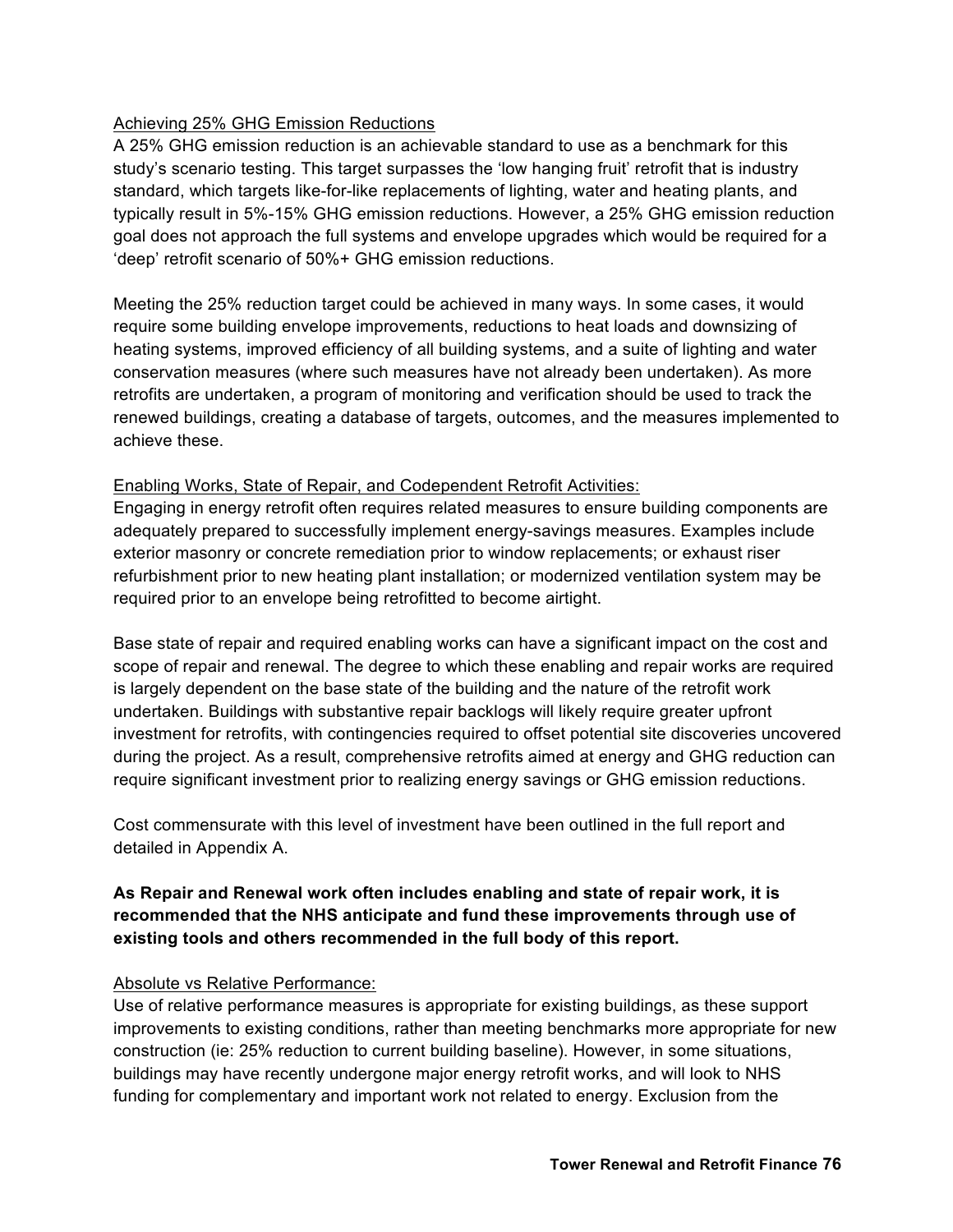program due to the inability to achieve a further 25% reduction may prevent important and needed investment in the housing stock. As a result it is recommended that an alternative compliance path be considered benchmarked to absolute performance measures for higher performing buildings, such as with energy intensity levels (ie: 120 kWh/m2).

**It is recommended that CMHC provide an alternative compliance path related to absolute energy performance to ensure that buildings who have recently undergone energy retrofit are not excluded from program participation due to inability to meet energy targets while taking on other important Repair and Renewal work.** 

## **Projects versus portfolios**

Portfolio-level agreements with larger housing providers have the potential to unlock repair and renewal at scale. Rather than project-by-project applications, a portfolio approach provides an opportunity for owners to plan strategically for larger-scale upgrades, while re-allocating resources which would otherwise be spent on multiple applications toward upgrades.

Portfolio approaches could also allow for performance requirements to be met on average across a portfolio of existing buildings. Some buildings might be best suited to accessibility upgrades due to their configuration, while others might be good candidates for deep energy retrofits due to their state of repair. In these scenarios, owners are able to apply for several buildings together, without being required to apply for their entire portfolio.

#### **Renewal Standards**

The approach to altering existing buildings varies significantly across provincial and territorial Building Codes. In many cases, the guidance on retrofits is ambiguous. This can result in a variety of interpretations with potential impacts on health, safety and resilience. In other jurisdictions around the world, building codes have been quickly altered following the launch of large-scale retrofit programs, as guidance was found to be insufficient.

Codes Canada is in the process of developing national model codes for alterations to existing buildings. These, along with voluntary standards, should be promoted for retrofit and renewal projects. Case studies and demonstration projects can also help to disseminate best practice.

## **Tying renewal to complete communities**

Infill development on apartment tower sites is increasingly prevalent in high market zones in city centres. These projects aim to capitalize on land assets, and rarely include improvements to existing buildings on the site. They also predominantly develop market housing with rents well above 100% MMR.

Infill projects provide an opportunity to incent improvements to existing housing on the same site. Municipalities can apply conditions to infill applications (in jurisdictions with Conditional Zoning) which are aligned to federal policy goals. Municipal partners can also encourage infill applicants to retrofit the existing housing using federal and provincial tools.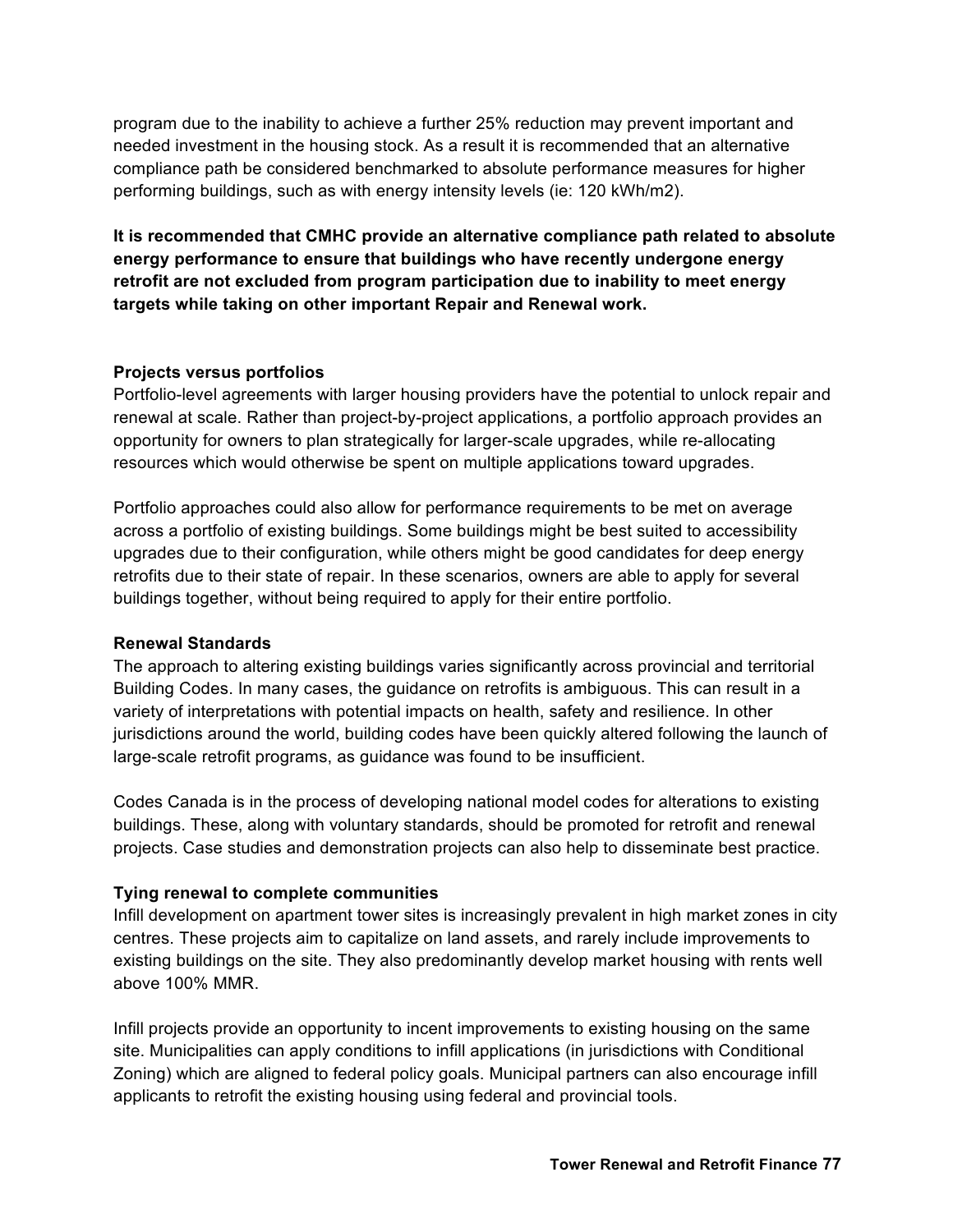Additionally, this could provide a more efficient and less costly way of meeting the public policy goals such as accessibility, by permitting infill units to provide all or a portion of the required accessible units.

**Specific Considerations for the National Housing Strategy Co-Investment Fund Repair and Renewal Stream are listed Below. These should be read in conjunction with the set of recommendations included in the full report.**

**1. Update and Refine NHCF Repair and Renewal Stream to Kickstart Uptake** The NHCF Repair and Renewal stream provides a core tool and framework to support investment toward NHS goals. Currently, it is particularly well suited to non-profit operators. Refinement of program requirements and delivery could accelerate uptake toward broad NHS goals.

The performance criteria can be refined to address the specifics of existing buildings. It is recommended:

# **Accessibility:**

- a. Adapting units to be barrier-free in existing occupied buildings can be costly, and may require temporarily moving tenants out of their units. For existing buildings where the configuration of units may render barrier-free conversions not feasible with tenants in place, an alternate performance path might be considered which combines 'modified' units with additional social inclusion improvements.
	- i. Modified units would meet major barrier-free requirements, but may not be fully compliant with CSA barrier-free requirements for a new-build.
	- ii. Supplemental social inclusion goals might be met through alternative means, including community and common space improvements; life safety and resilience improvements such as addition of sprinklers, upgrades to emergency backup systems or flood-control measures, and health measures such as the addition of central cooling to mitigate dangerous seasonal overheating, building ventilation upgrades for improved indoor air quality.

## **Affordability:**

- a. Achieving 30% of units at 80% MMR within existing buildings presents operational challenges for owners, both in terms of disruptions to cash flow, and altering rent profiles of sitting tenants. Moreover, as rent zones vary within regions and across the country, absolute rent levels of 80 MMR in one rent zone may be greater than 100MMR in another, raising issues of program fairness.
- b. For existing buildings, an alternative path to affordability might be to accept buildings within a set MMR range calibrated to rent zone, with program participation restricting use of above guideline rent increases for a fixed period. This would limit operational disruption of both operators and tenants. It may also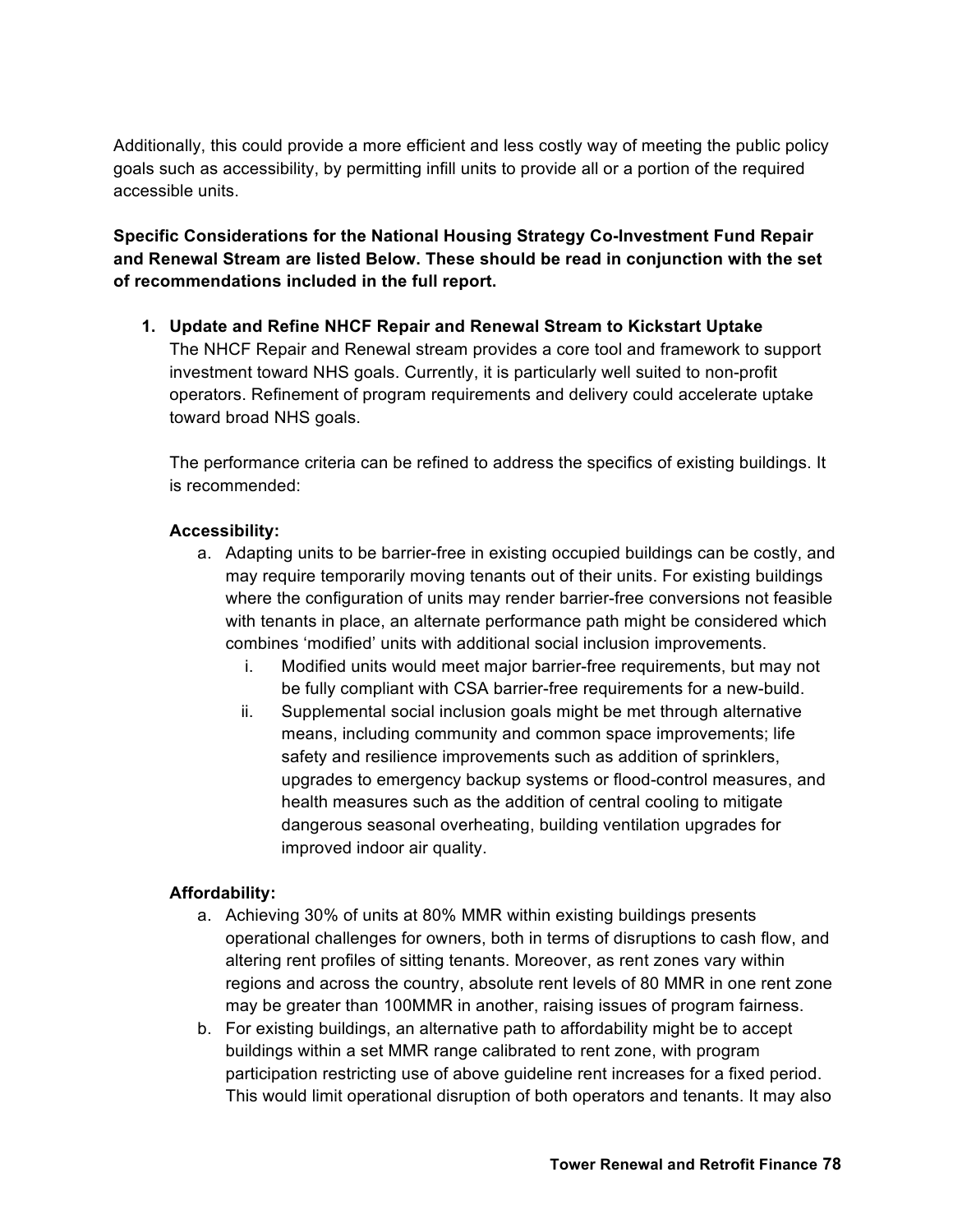result in greater overall affordability than 30% at 80%MMR with the remainder climbing above market.

## **GHG Emission Reduction:**

- Meeting 25% GHG emission reductions is feasible in most buildings and is in line with other provincial, territorial, and regional policy moves toward more energyefficient buildings. However, for owners who have already completed energyefficiency retrofits to their buildings, this relative target may act as an inadvertent penalty for their previous upgrades. For these owners, an alternate path might be considered:
	- i. Allow for 'absolute' target, such as Energy Intensity to be met; or
	- ii. Allow allow for recent upgrades (within past 5 years) to be counted toward relative baseline.
- Provinces/Territories will have variation in the relative ease of reducing GHG emissions due to energy source variation (ie: clean electrical grids in BC and Ontario make it more difficult/costly to reduce GHG emissions in a building as compared to P/T that use coal to generate electricity)
	- i. Allow for *either* 25% GHG emission reduction *or* energy intensity reduction as a baseline target

#### **Portfolios versus Projects:**

- a. While the program currently targets individual projects, achieving the program's 240,000 goals will require retrofits en masse. To encourage large scale uptake consider making agreements with owners on a portfolio-basis which allow performance requirements to be met on average across the portfolio, with the following structures:
	- i. Large providers could aggregate a subset of their buildings to create a portfolio application (ranging from 5-15 buildings per application);
	- ii. Multiple small providers could work with a third-party aggregator to create a portfolio.

#### **Application Procedures:**

- i. Conditional or Phased Approvals: Project planning, approvals from Authorities Having Jurisdiction, and other construction timelines are dependent upon verified budgets early on in the process. Owners pursuing NHCF funding could be provided with a conditional approval of a budget range or envelope at the end of the first review phase, via a letter of intent, to allow for project development to progress while the second phase of approvals is underway.
- ii. Phase Two Seed Funding: The reports and documentation required during the NHCF phase two review can represent a substantial cost to an owner for studies that they might not otherwise require. For example, land value appraisals and ESAs would not typically be undertaken as part of a retrofit project. The cost of such reports might be covered by a seed fund